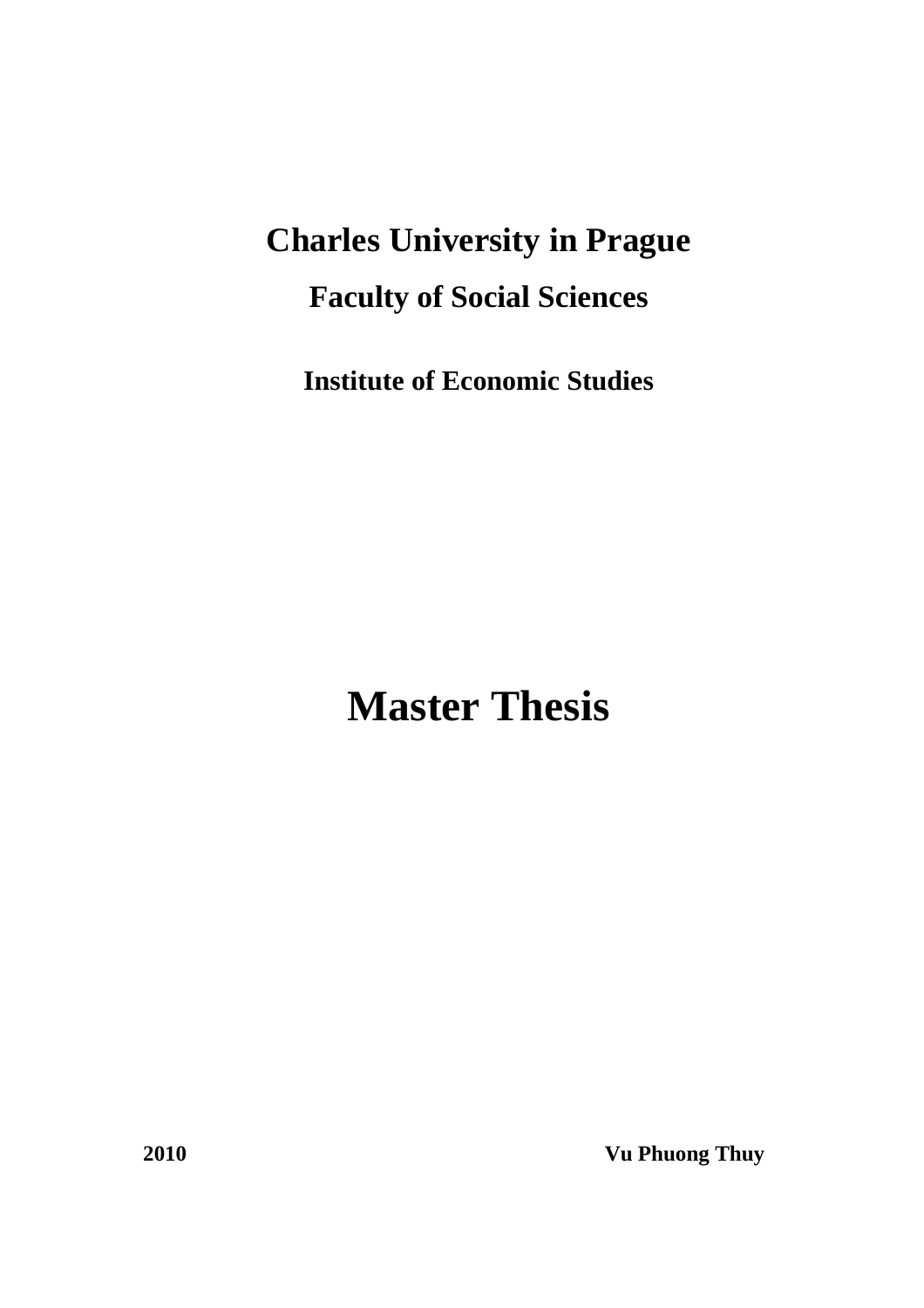# **Charles University in Prague Faculty of Social Sciences**

Institute of Economic Studies



# **Master Thesis**

*Patterns of Internalization and Third Country Effects: Empirical Evidence from the Czech Republic* 

**Author: Vu Phuong Thuy Supervisor: PhDr. Martin Gregor PhD, ČEZ Chair Academic Year: 2009/2010**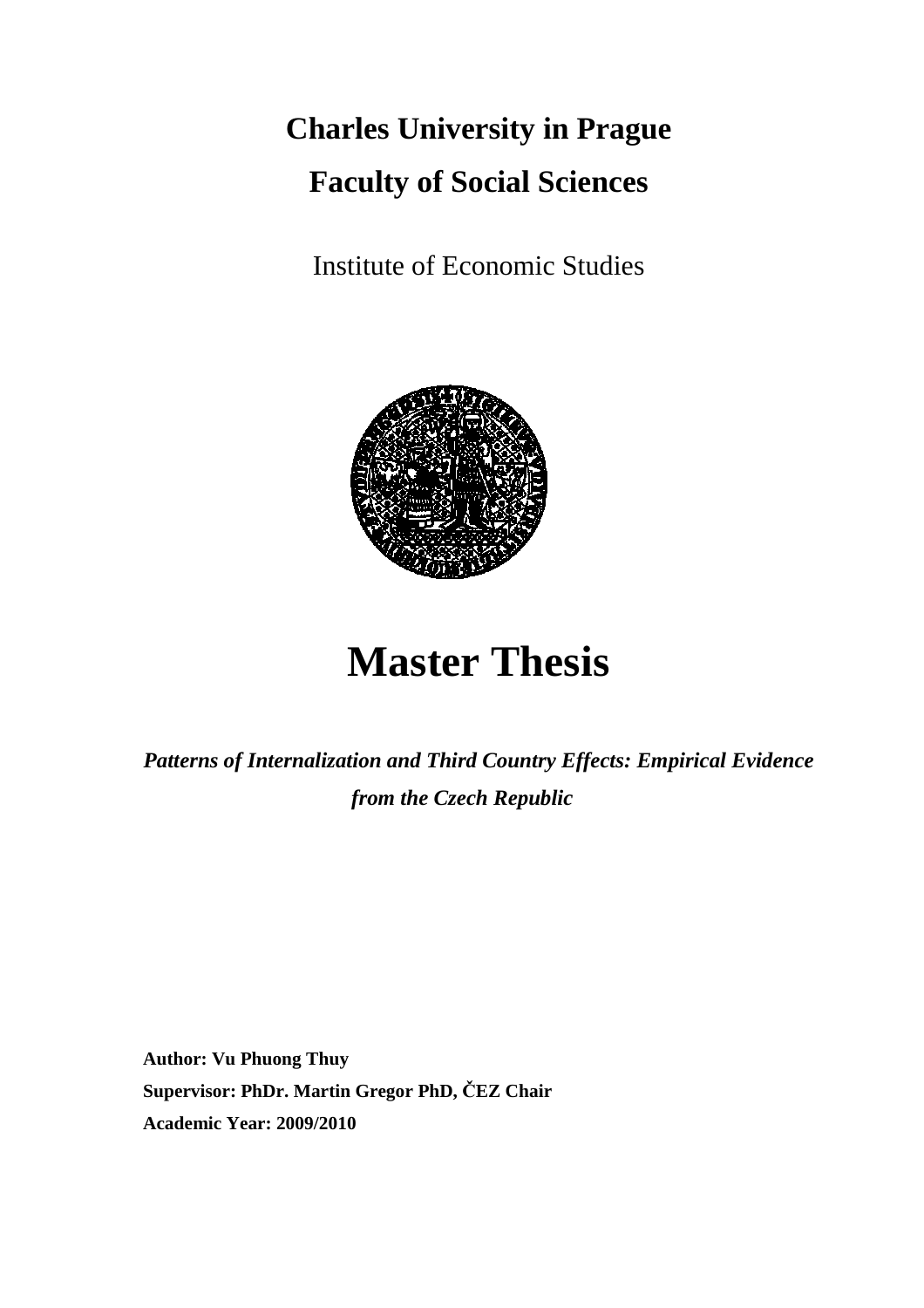## **Declaration of Authorship**

I hereby declare that I compiled this thesis independently, using only the listed resources and literature.

Prague, 14 June, 2010

Vu Phuong Thuy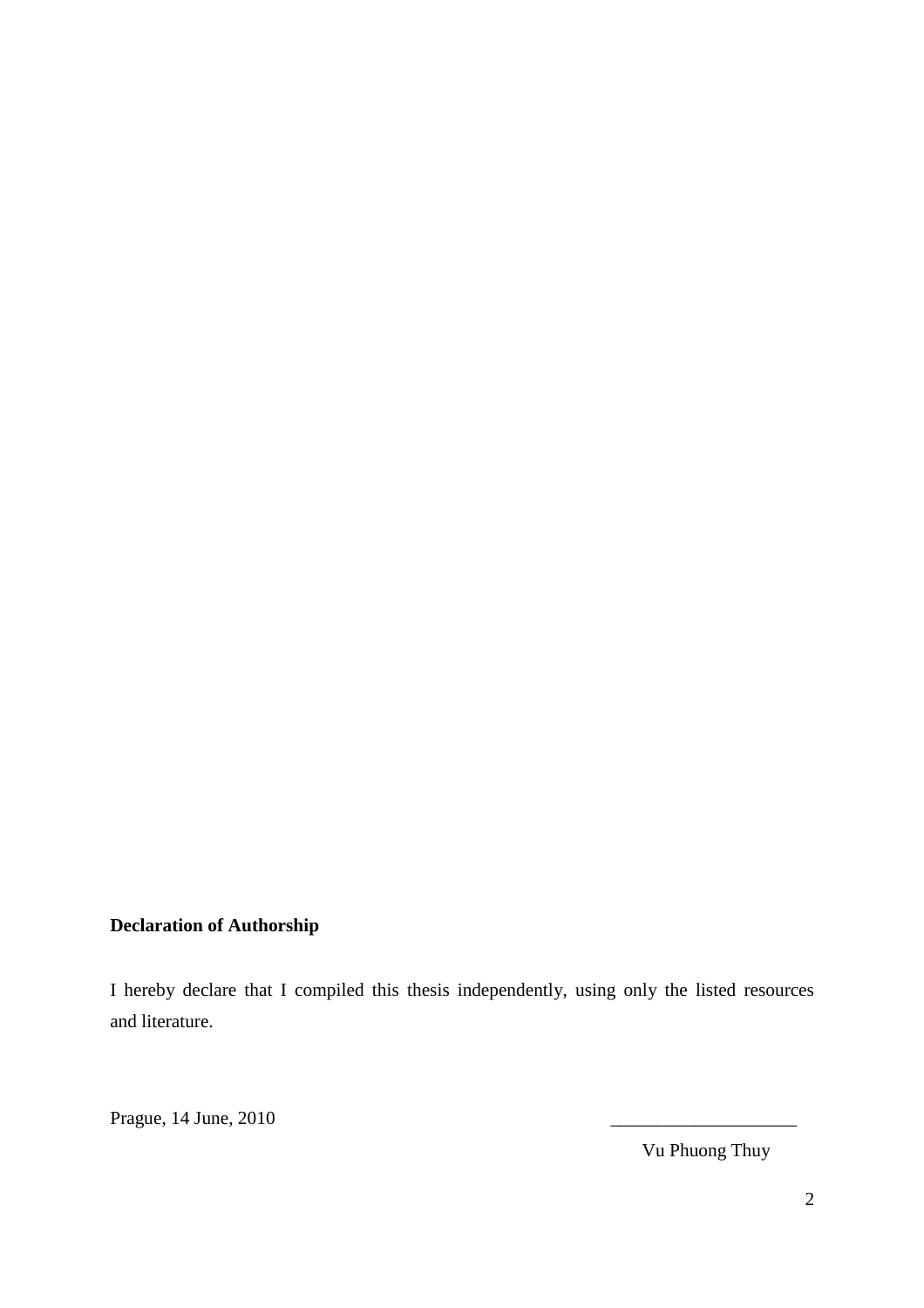## **Acknowledgement**

I want to express my gratitude to PhDr. Martin Gregor PhD, ČEZ Chair for supervising my work on this thesis. Further, I would like to thank Antoine for his support, encouragement and endless patient.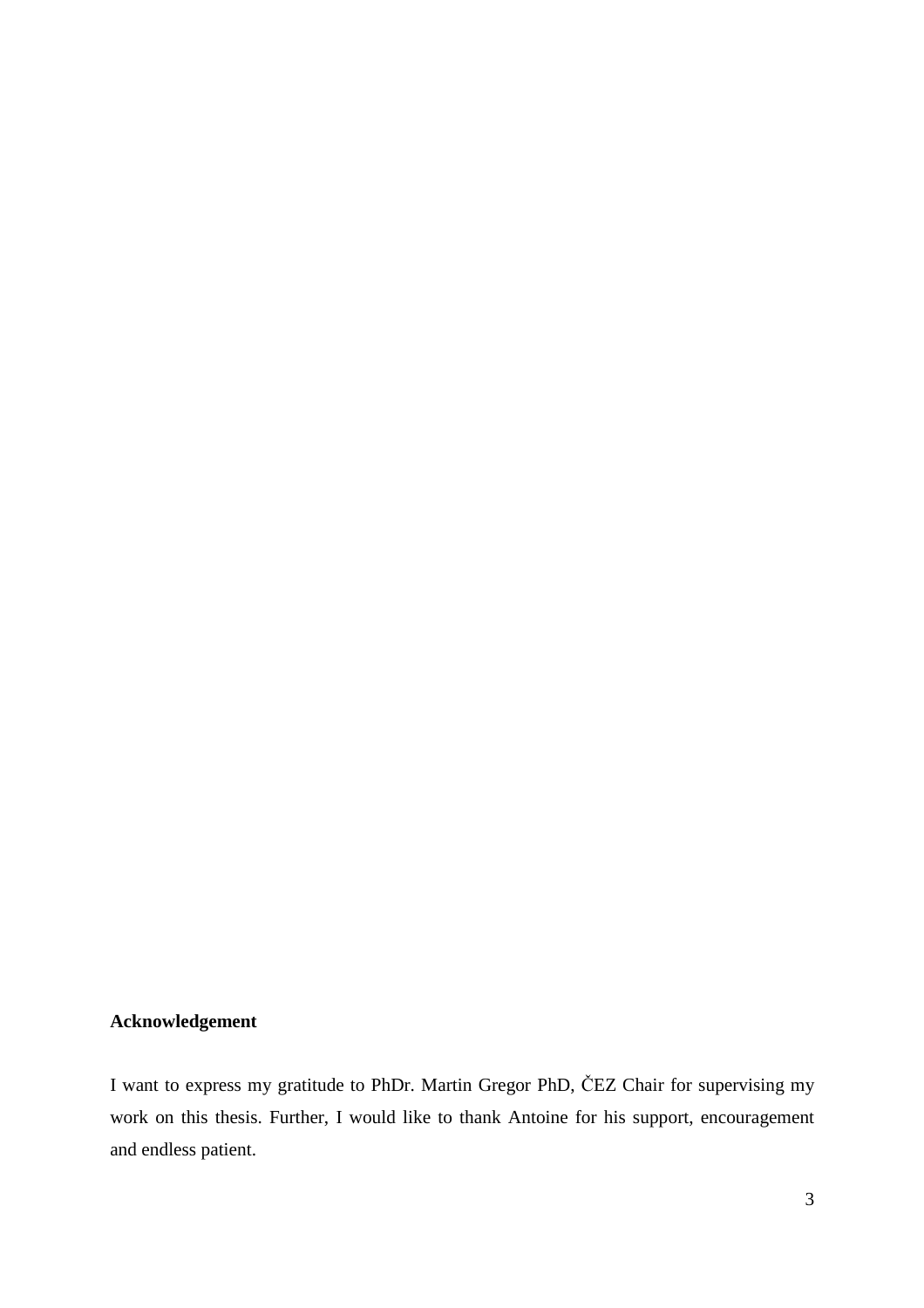## **Abstract**

This master thesis aims at determining the patterns of internalization of multinationals and at evaluating the potential effects of third countries on inward FDI in the Czech Republic. To meet these objectives, I employed the knowledge-capital model of Markusen et al. (1996) and the extended spatial lag model of Blonigen et al. (2005) on a firm-level dataset of foreign affiliates located in the Czech Republic for the period from 2003 to 2008. Empirical analyses were conducted on data at different levels of aggregation to demonstrate the relevance of data disaggregation and heterogeneity. The results provided an empirical evidence for horizontal and vertical motives of internalization, with the prevalence of either motive varying across the sectors and the levels of aggregation. Effects of third countries on inward FDI were found to exert impact on a number of sectors of activity. Nevertheless, statistical significance of the results appeared to be highly sensitive to the geographical composition of data.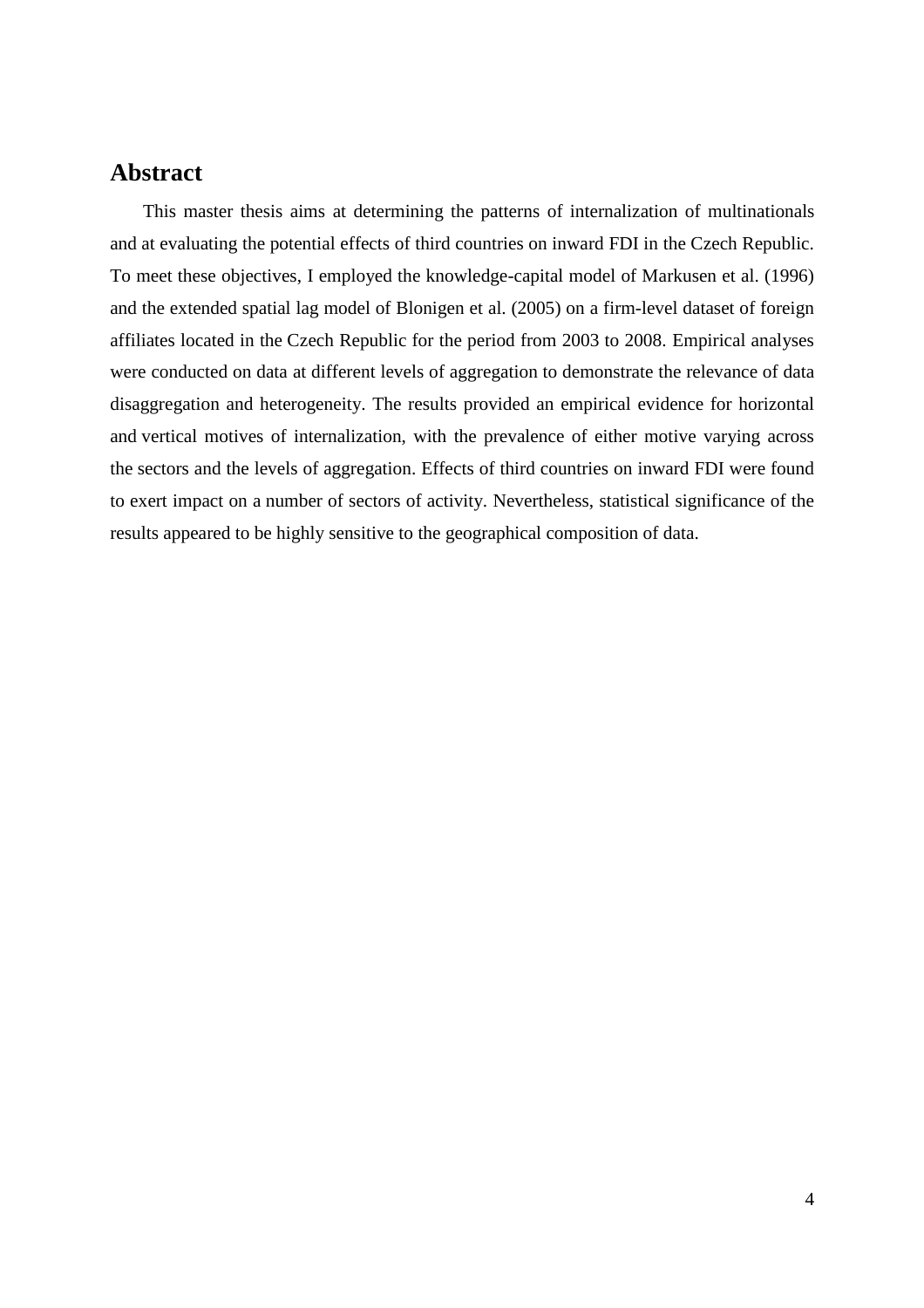# **Table of Content**

| 2.1   |  |  |  |  |  |
|-------|--|--|--|--|--|
| 2.2   |  |  |  |  |  |
| 2.3   |  |  |  |  |  |
| 2.3.1 |  |  |  |  |  |
| 2.3.2 |  |  |  |  |  |
| 2.4   |  |  |  |  |  |
| 2.5   |  |  |  |  |  |
|       |  |  |  |  |  |
|       |  |  |  |  |  |
|       |  |  |  |  |  |
| 3.1   |  |  |  |  |  |
| 3.2   |  |  |  |  |  |
| 3.2.1 |  |  |  |  |  |
| 3.2.2 |  |  |  |  |  |
| 3.2.3 |  |  |  |  |  |
| 3.3   |  |  |  |  |  |
| 3.3.1 |  |  |  |  |  |
| 3.3.2 |  |  |  |  |  |
| 3.3.3 |  |  |  |  |  |
| 3.3   |  |  |  |  |  |
|       |  |  |  |  |  |
|       |  |  |  |  |  |
|       |  |  |  |  |  |
| 4.1   |  |  |  |  |  |
| 4.2   |  |  |  |  |  |
| 4.2.1 |  |  |  |  |  |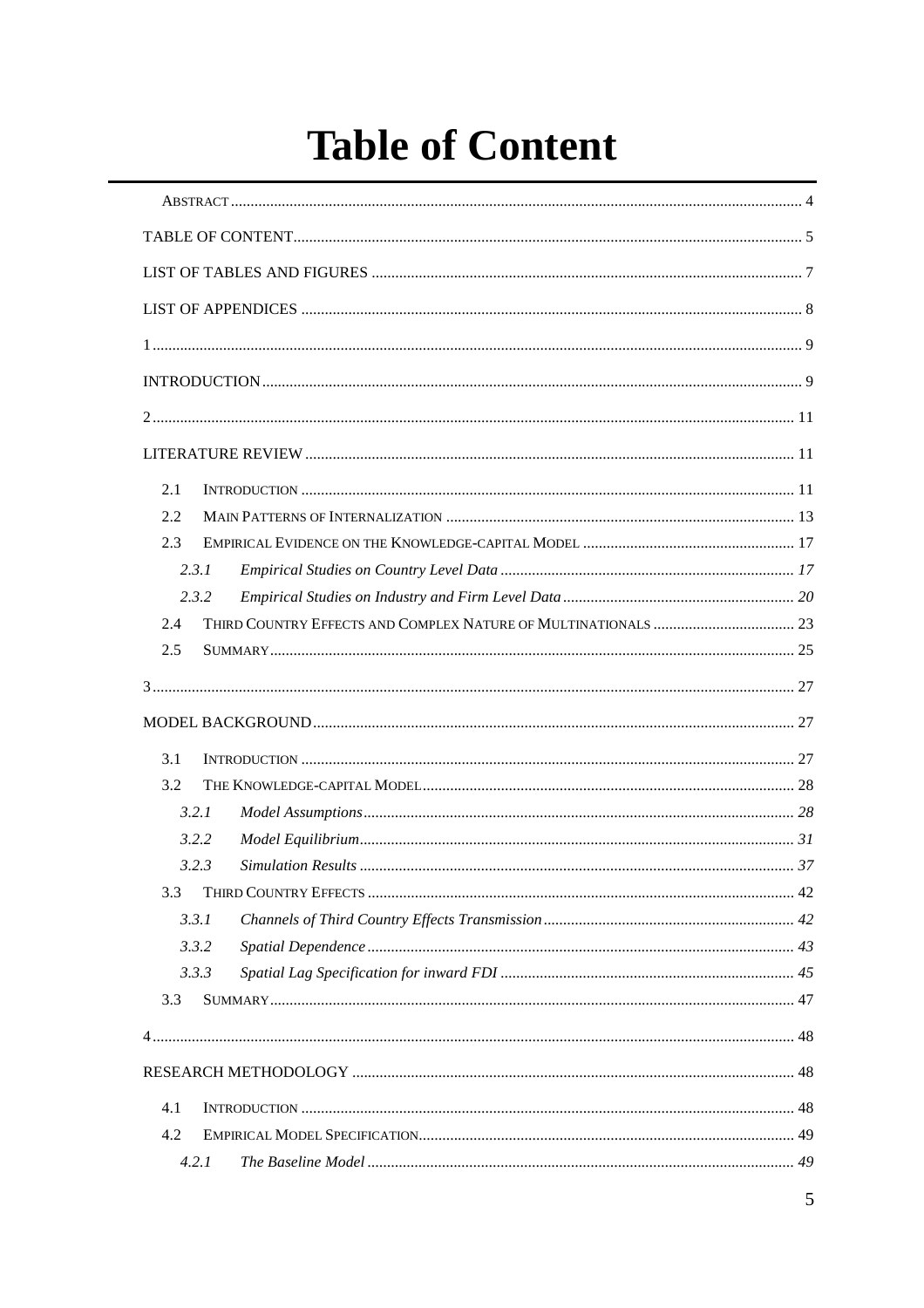| 4.2.2 |  |
|-------|--|
| 4.2.2 |  |
| 4.3   |  |
| 4.3.1 |  |
| 4.3.2 |  |
| 4.4   |  |
|       |  |
|       |  |
| 5.1   |  |
| 5.2   |  |
| 5.3   |  |
| 5.3.1 |  |
| 5.3.2 |  |
| 5.3.3 |  |
| 5.4   |  |
| 5.5   |  |
| 5.6   |  |
|       |  |
|       |  |
|       |  |
|       |  |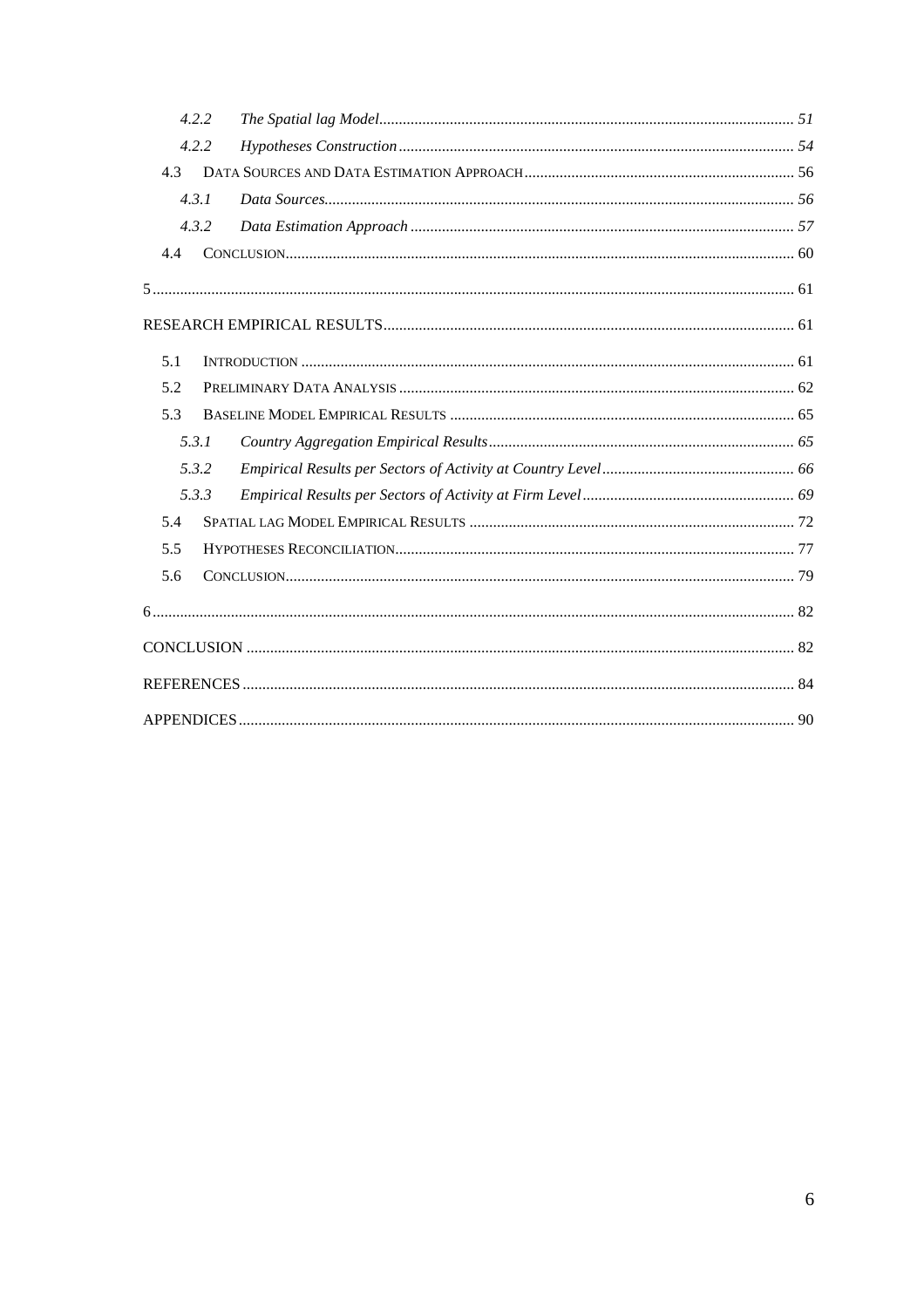# **List of Tables and Figures**

| Figure 3: Volume of Affiliate Production along the Equal Income Locus Northwest - Southeast  40             |  |
|-------------------------------------------------------------------------------------------------------------|--|
|                                                                                                             |  |
|                                                                                                             |  |
|                                                                                                             |  |
|                                                                                                             |  |
| Table 4: Affiliate Sales per Sector of Activities of Parent and Affiliate Company, 2008, EUR millions 64    |  |
|                                                                                                             |  |
| Table 6: Baseline Model Estimation: Sector Aggregation, Affiliate Sales, Fixed Effects Model 67             |  |
|                                                                                                             |  |
| Table 8: Spatial lag Model Estimation: Full Sample, Affiliate Sales, OLS and Maximum Likelihood Estimations |  |
|                                                                                                             |  |
|                                                                                                             |  |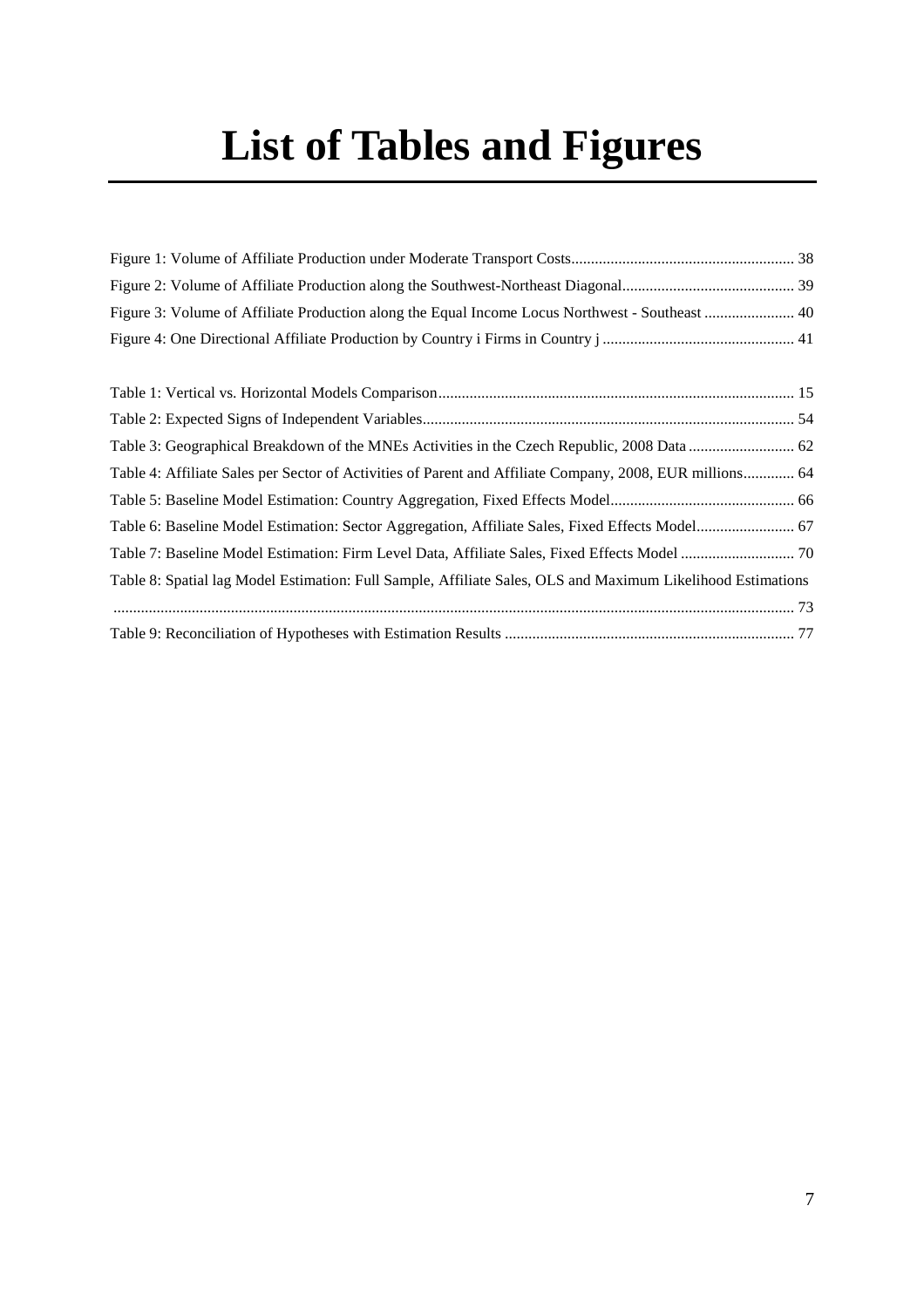# **List of Appendices**

| Appendix 6: Baseline Model Estimation: Sector Aggregation, FDI Stock, Fixed Effect Model 94              |  |
|----------------------------------------------------------------------------------------------------------|--|
|                                                                                                          |  |
| Appendix 8: Spatial lag Model Estimation: Full Sample, FDI Stock, OLS and Maximum Likelihood Estimations |  |
|                                                                                                          |  |
| Appendix 9: Spatial lag Model Estimation: European Sub-sample, Affiliate Sales, OLS and Maximum          |  |
|                                                                                                          |  |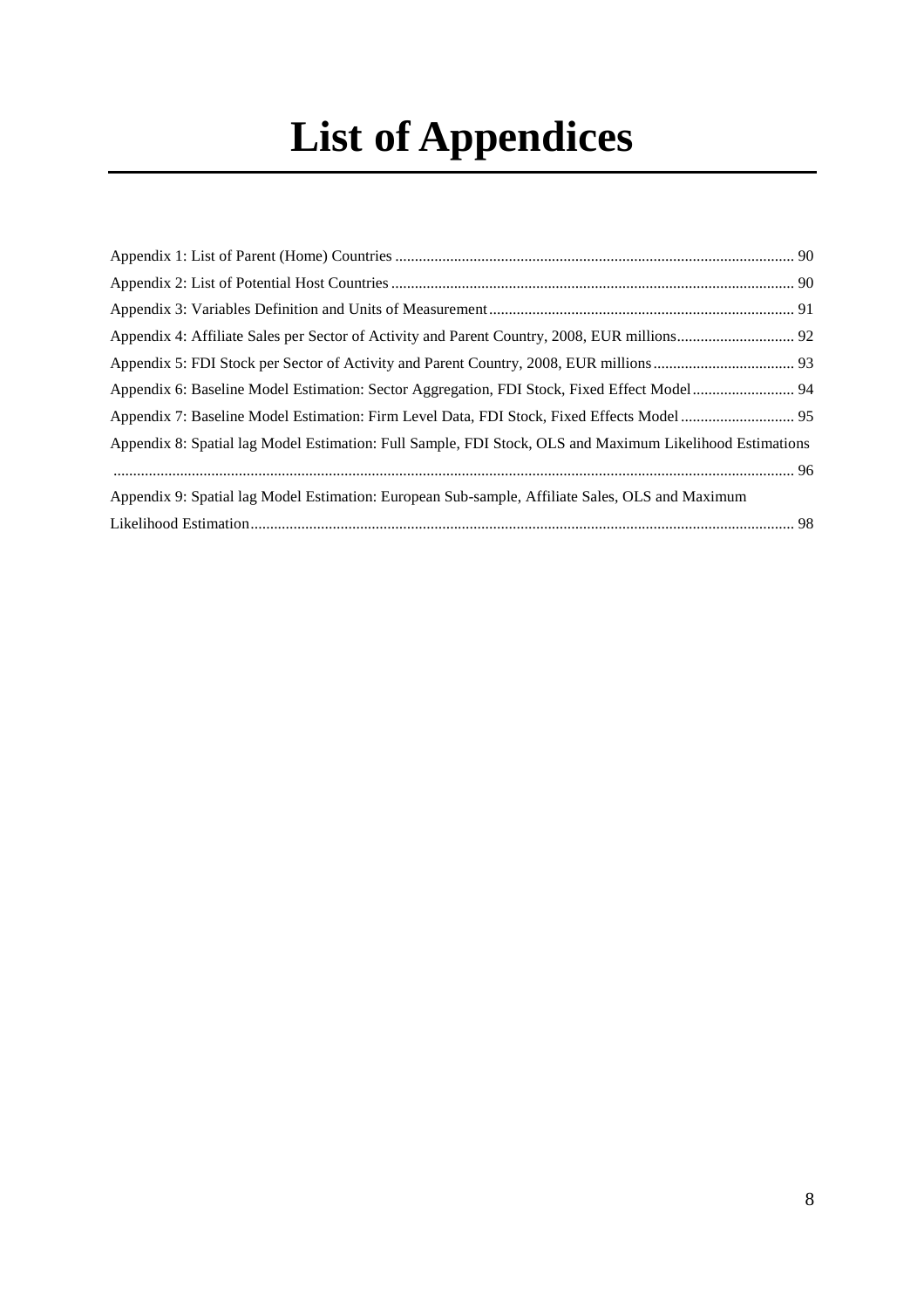# **1 Introduction**

 $\overline{a}$ 

During the last decade, the importance of foreign direct investment in the Czech Republic has grown substantially. The average FDI flows during the period 2003-2008 amounted to 3.3% of GDP, whilst the cumulative FDI stocks for the same period reached in average 35% of GDP. There is a plethora of empirical studies on determinants and impacts of the FDI on the Czech Republic itself or within a wider range of Central and Eastern European countries. Nonetheless, the number of studies on the pattern of internalization of multinationals (MNEs) activities and/or on the possible impact of third countries on the FDI in the Czech Republic is rather few.

Driven by this research gap, I have decided to carry out an empirical study to disentangle different types of FDI in the Czech Republic and to assess the third country effects on inward FDI in the Czech Republic.

In order to meet the first objective, I will employ the knowledge-capital model, developed by Markusen et al. (1996), whose specification allows for the distinction between the two main pattern of internalization, horizontal (market seeking) and vertical (efficiency seeking) FDI. This model has been chosen as it is by far the most comprehensive model built on economic theory that captures both types of FDI.

In order to meet the second objective, I will capture the third country effects through spatial linkage (spatial lag) model, in line with other empirical studies on the issue (e.g. Blonigen et al. 2005, 2007, Baltagi et al. 2005, Garretsen and Peeters 2008).

The contributions of the master thesis are several. To my best knowledge, this is the first empirical research on the pattern of internalization of multinationals in the Czech Republic. Studying the pattern of internalization of MNEs is meaningful, as each type of FDI impacts on and is affected by the host's economy in a different way<sup>1</sup>. In addition, the empirical testing of

<sup>&</sup>lt;sup>1</sup> For instance, whilst horizontal FDI and trade are substitutes, vertical FDI and trade are complements. Horizontal FDI are more capital-intensive and hence are expected to create larger spillover effects, whilst vertical FDI are more labour-intensive and hence are expected to influence more significantly labour market (Beugelsdijk et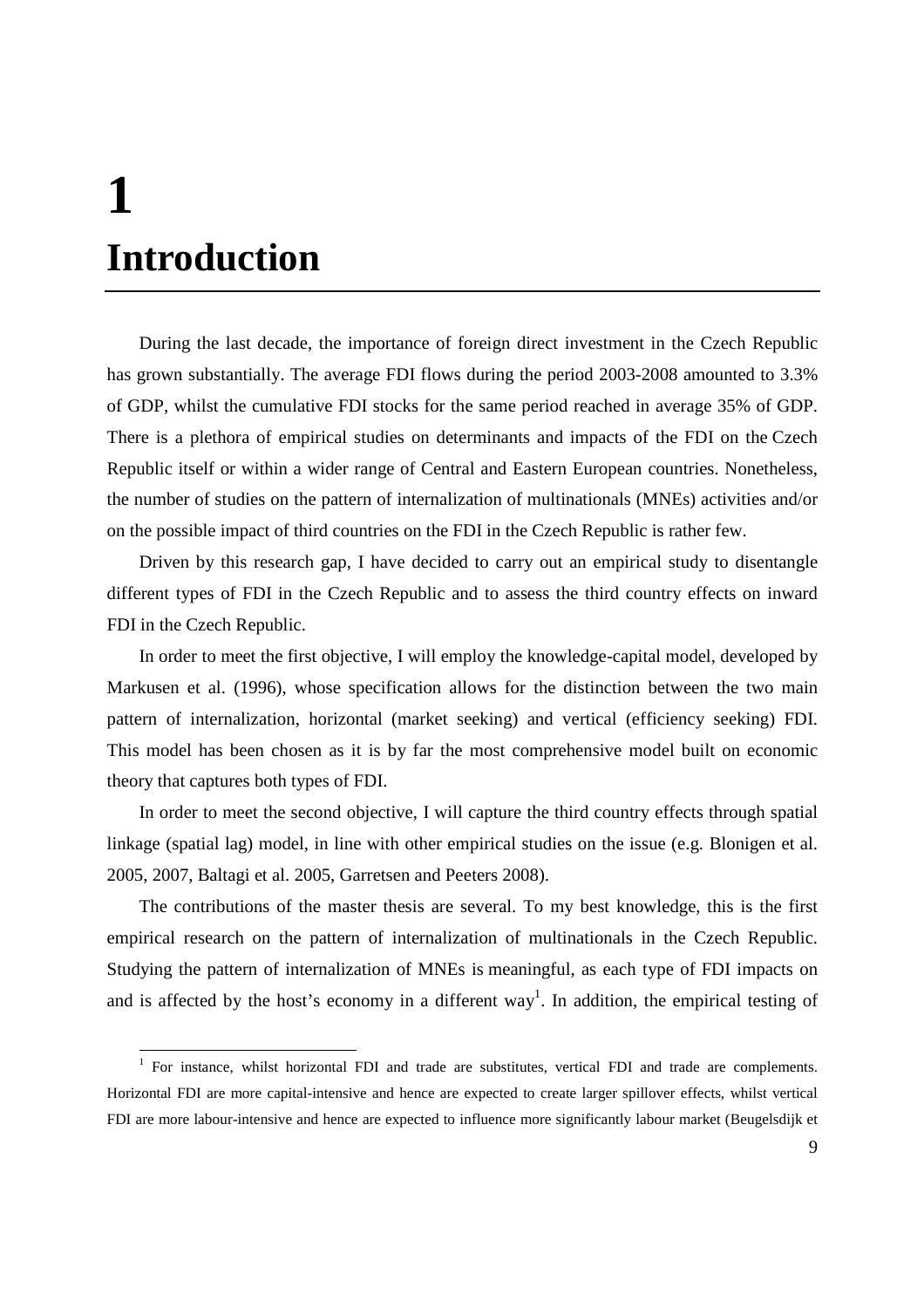the knowledge-capital model in the context of the Czech Republic will contribute to enhance the validity and explanatory power of the model.

Another contribution of the work dwells in the empirical testing for third country effects on Czech inward FDI, as this will be the pilot research for this geographic area. Moreover, the spatial lag model employed does not capture only the third country effects, but also enables to identify more complex patterns of internalization, that go beyond the framework of the knowledge-capital model.

The last contribution of the thesis is the level of data aggregation, as the empirical analyses will be carried out on sector and firm-level data. It has been widely recognised by researchers that FDI analyses on aggregated country level data may provide inaccurate and blurred results, as determinants, impacts and types of FDI may vary across the sectors and across the firms. Data at disaggregated level enable to capture the sector and firm heterogeneity and thus provide more accurate results.

The thesis proceeds as follows. Chapter two summarizes the extant literature, both theoretical and empirical. Chapter three presents the theoretical background of the thesis. Chapter four specifies empirical models and hypotheses to be tested, sources of data and estimation approaches. Chapter five interprets the estimation results and chapter six concludes.

al. 2008). Horizontal FDI are positively correlated with volatility of supply shocks, while the opposite holds for vertical FDI (Aizenman and Marion 2004).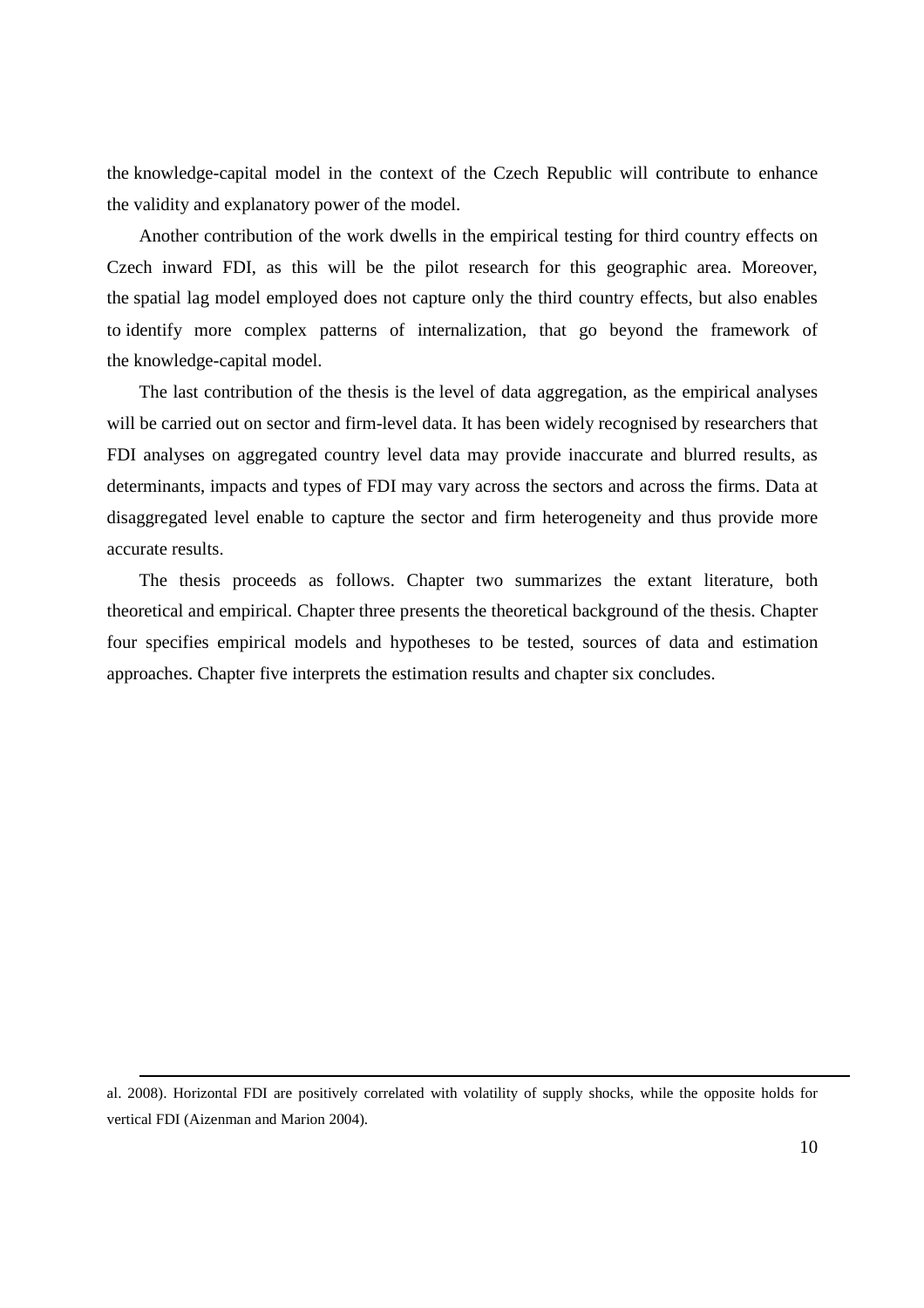# **2 Literature Review**

## **2.1 Introduction**

The aim of this chapter is at providing literature review associated with factors determining the main patterns of internalization. Study of the extant literature revealed three sources of determinants that exert influence on the patterns of internalization: country characteristics, industry and firm heterogeneity and third country effects.

Country characteristics refer to traditional FDI determinants such as country size, relative factor endowment and trade costs. The main theoretical model encompassing these characteristics and their impact on the horizontal and vertical patterns of internalization is the knowledge-capital model, developed by Markusen et al. (1996) and Markusen (1997, 2002). Since this model is the workhorse model of my analysis, I will briefly introduce it in the first section of the chapter and I will provide a more detailed description of the model in the following chapter.

The development of the knowledge-capital model has triggered a wave of empirical studies aiming at detecting the existence of vertical FDI versus horizontal FDI. Early empirical works employed predominantly aggregated, country level data. With the availability of further data, it became clear that the industry and firm heterogeneity play a role in determining the pattern of internalization. Thus, in order to correctly determine the existence of vertical FDI versus horizontal FDI, it is not sufficient to study the data at aggregated, country level. Instead, it appears more appropriate to employ the data at more disaggregated level that allow for industry and firm heterogeneity. This issue is surveyed in the second section of the chapter.

The availability of more detailed data also enabled researchers to uncover new patterns of trade and FDI flows. In particular, they revealed that the integration strategies of multinationals are rather complex. The multinationals do not enter only into purely horizontal or purely vertical FDI, but they also engage in export platforms FDI from which they serve other countries or they slice up the production process and locate them in multiple nearby countries. These complex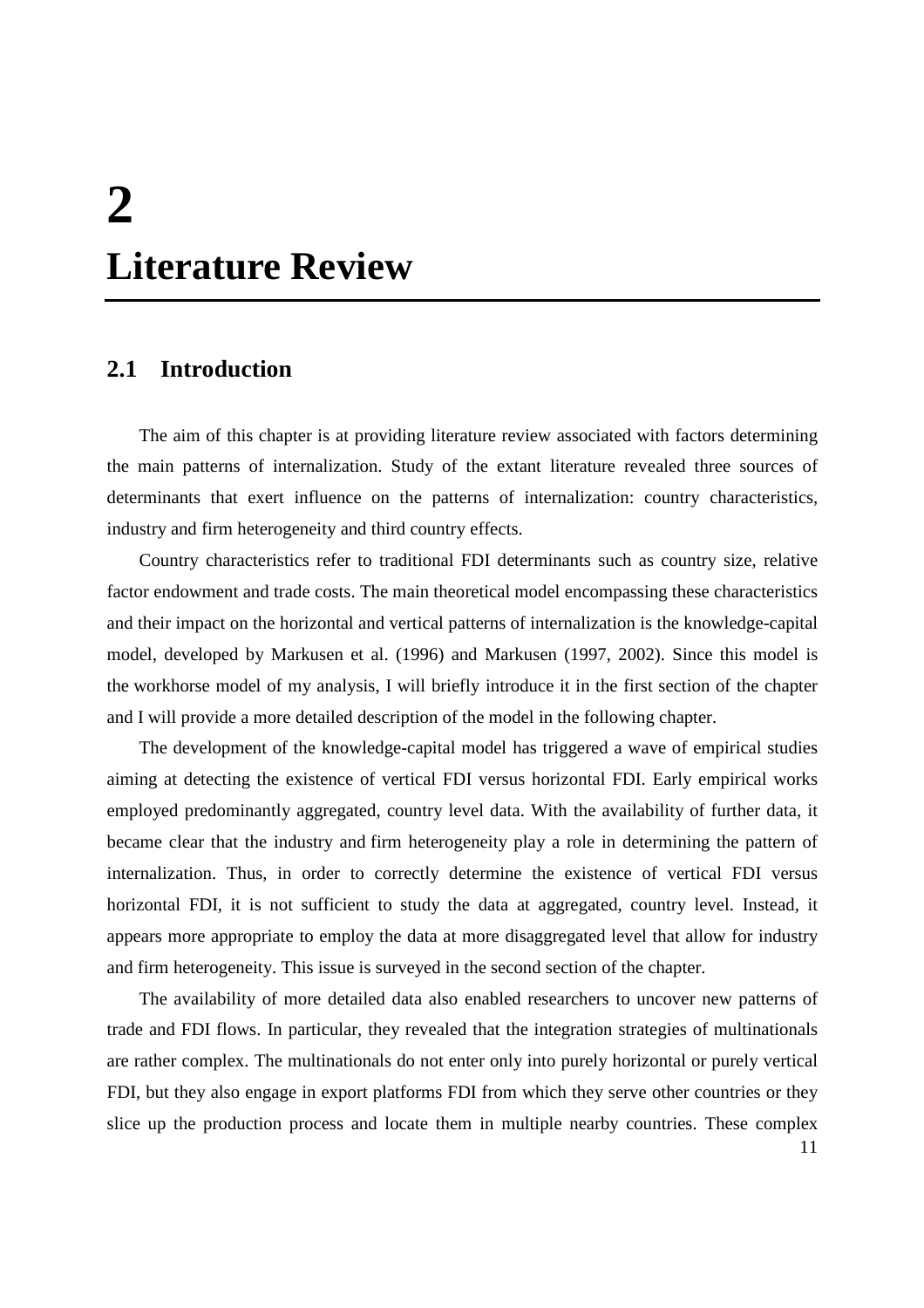internalization patterns suggest that the characteristics of third (adjacent) countries may affect the locational decisions of multinationals as well as their choice of internalization strategy. The relevant empirical literature on the issue is presented in the last section of the chapter.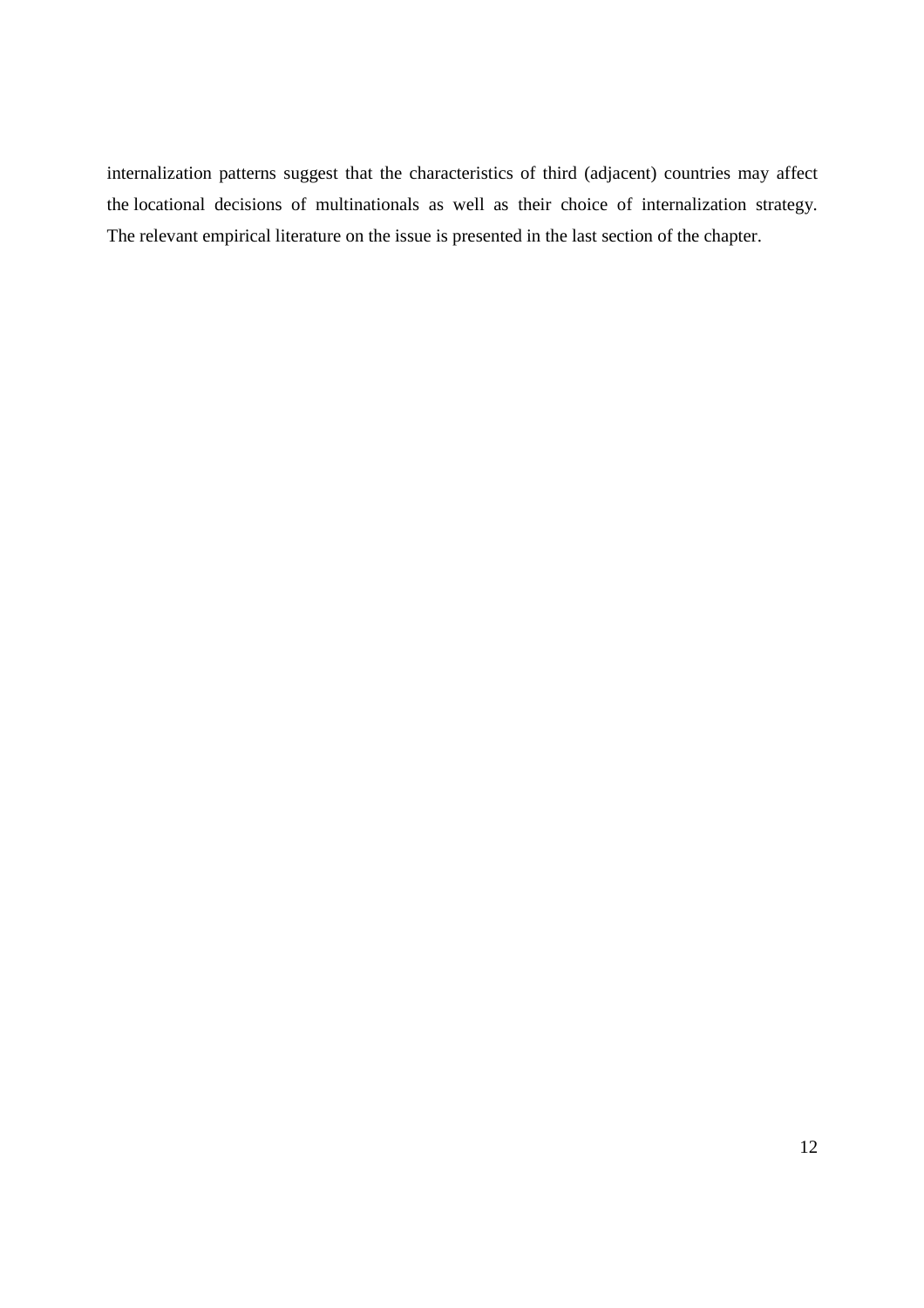## **2.2 Main Patterns of Internalization**

Models of trade theory based on general equilibrium have identified two main patterns of internalization. According to the first pattern, firms become multinationals in order to reduce production costs, whereas the second pattern of internalization assumes that firms become multinationals in order to gain better access to foreign markets and to avoid trade costs. Models analyzing the determinants of the earlier pattern are the factor proportion or vertical models. The proximity concentration or horizontal models focus on the later pattern.

The vertical model of multinationals was first developed by Helpman (1984) and Helpman and Krugman (1985). The rationale behind the development of the model was a desire to define a general equilibrium theory, which states the conditions under which the multinationals emerge and which is capable of predicting the trade patterns under these conditions.

The basic idea behind the theory of vertical multinationals is the ability of firms to exploit factor price differences in the world by fragmenting the production process into stages and locating them into places where they can be most cheaply produced. Vertical FDI can be characterised as one directional trade in intermediate inputs or final products between divisions of the same firm in the sense that firms from richly endowed countries with human capital are active in the countries richly endowed in labour. Thus, the main motive for internalization in the vertical model is to attain lower production costs.

In the Helpman's (1984) and Helpman and Krugman's (1985) model, the headquarter services and plant production are undertaken in the same country unless there are factor price differences. However, the multinationals will emerge only if factor price differences and (or) factor intensity differences are high enough for firms to find it optimal to fragment the production process into stages and to separate them geographically. The fragmentation will tend to push up labour demand in foreign country and reduce the demand in home country, which will in turn lead towards the convergence in factor prices.

Concurrently with the vertical model of Helpman (1984), Markusen (1984) developed a horizontal model of multinationals, which was later on refined by Markusen and Venables (1998, 2000). The rationale behind the model formulation was an empirical observation of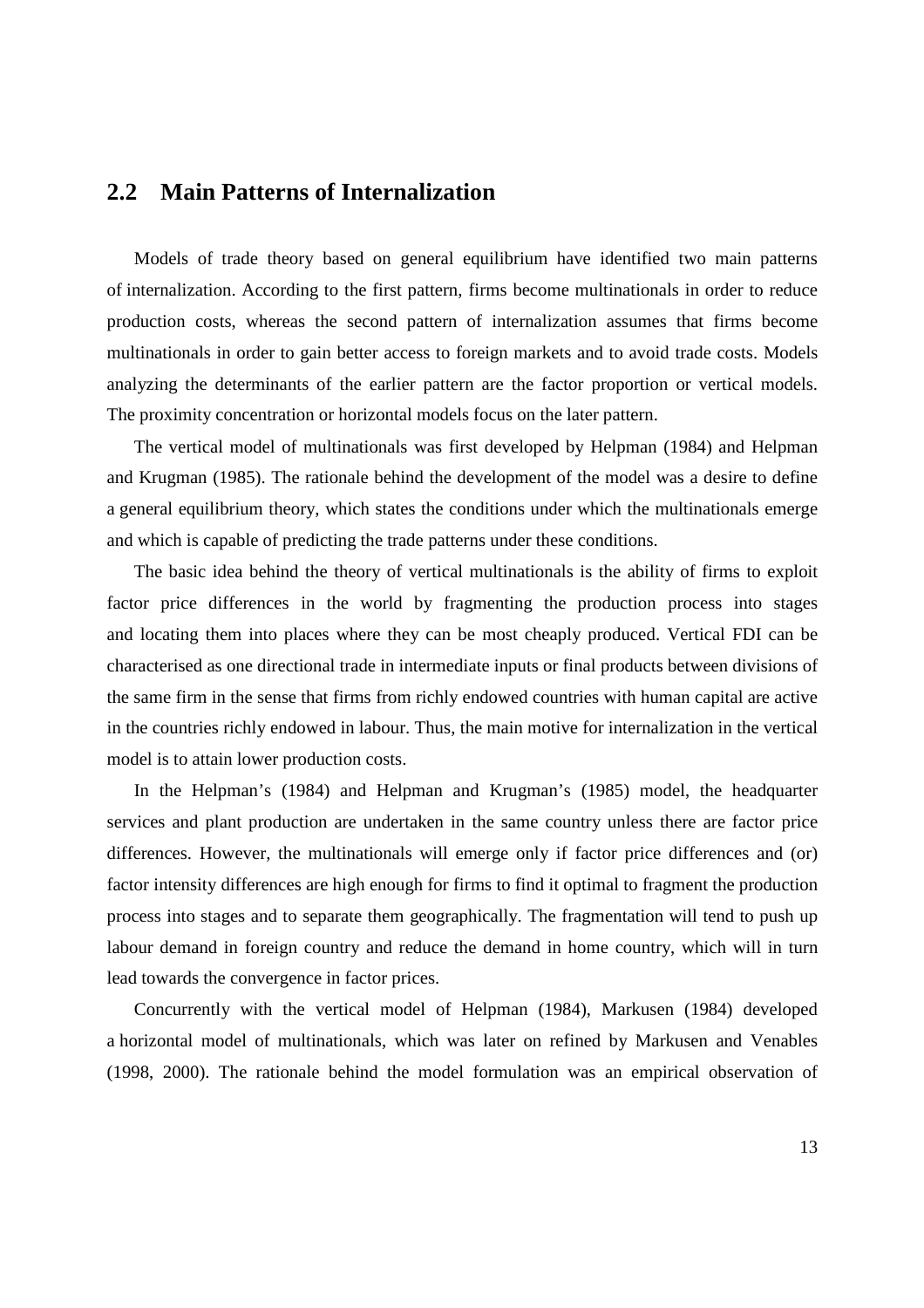the large volume of trade and direct investments between countries with similar labour and wealth endowments, which was at odds with the predictions of the vertical model.

The crucial assumption of the horizontal model is the existence of firm level scale economies and existence of transport costs (trade barriers). Horizontal direct investments refer to the firms producing similar final products in plants abroad as at home market, and these plants are supplied by headquarters services. Multinationals of this type represent an alternative to vertical multinationals and are characterised as market or asset-seeking, two-plant firms producing the same products abroad to serve the local market. The aim of horizontal multinationals is to decrease the trade costs associated with supplying the market from abroad and to exploit firm level economies of scale.

In the horizontal model, the firms face two options – either to serve the foreign market by exporting or via the production in the foreign country. The multinationals will emerge only if the plant specific economies of scale relative to firm-specific economies of scale are low enough and (or) the transport costs are high enough so that it pays to set up a plant abroad and produce the same products as at home.

The distinction between the vertical and horizontal multinationals is meaningful, since they do not differ only in the motive for internalization, but also in their impact on the economy. For instance, in the case of vertical MNEs, trade and FDI are complements; since the intermediate products or final goods are traded within the firms (parent and affiliates) until they reach the target markets to be sold. On the other hand, the horizontal MNE imposes a trade off between FDI and trade, since the production abroad is not shipped back home but is directly sold on the foreign markets.

Table 1 provides a summary of the vertical and horizontal models: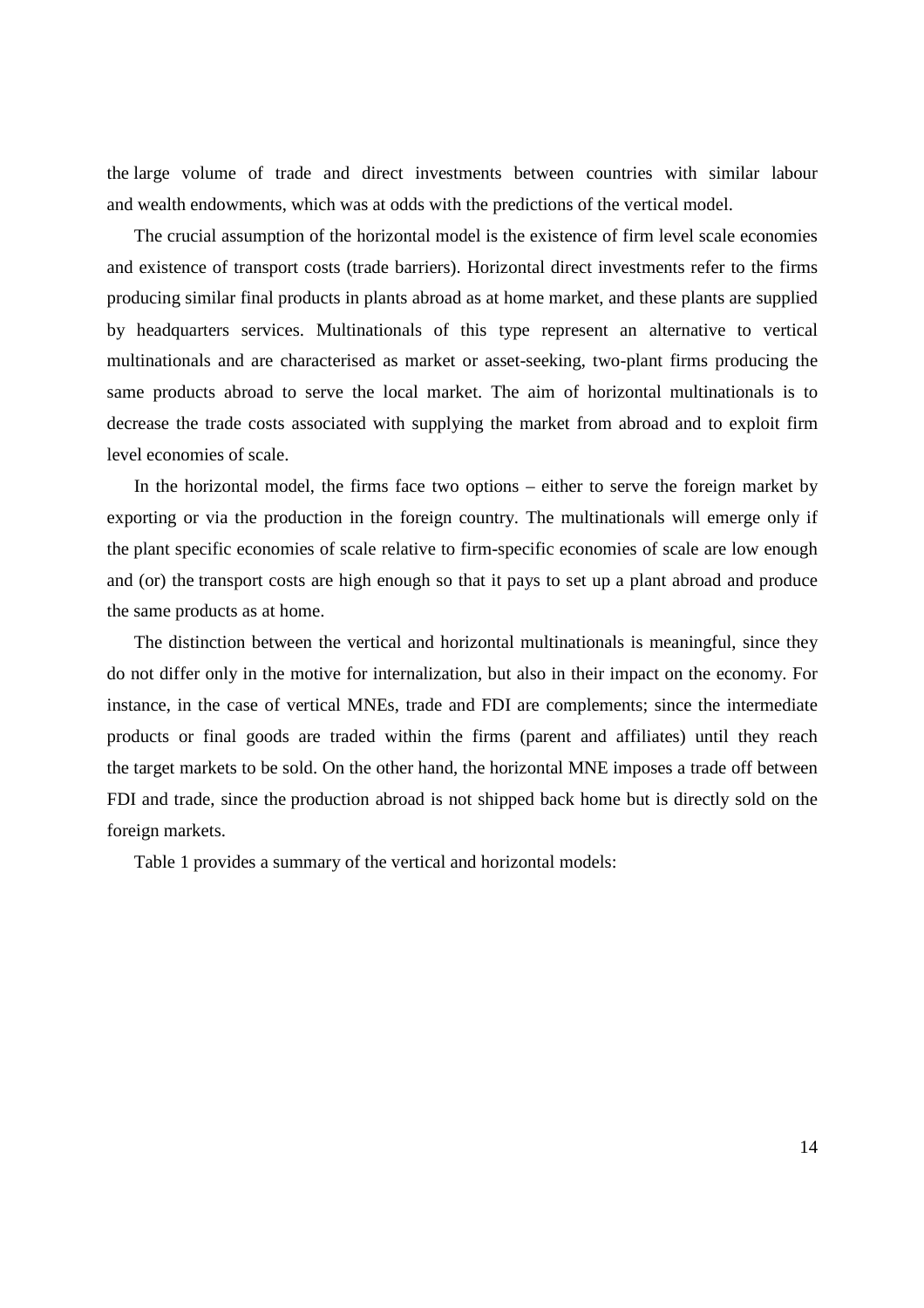|                                     | Vertical (factor proportion) model                                                                      | Horizontal (proximity concentration)<br>model                                           |
|-------------------------------------|---------------------------------------------------------------------------------------------------------|-----------------------------------------------------------------------------------------|
| Model assumptions                   | 2x2x2 (two-factor, two-sector, two-country)                                                             | 2x2x2 (two-factor, two-sector, two-country)                                             |
|                                     | Perfect competition                                                                                     | Imperfect Cournot competition                                                           |
|                                     | Zero transport costs                                                                                    | Positive transport costs                                                                |
|                                     | Constant returns to scale                                                                               | Firm scale economies                                                                    |
| Firm structure and                  | Single plant producing intermediates or final                                                           | Two plants producing same goods and                                                     |
| production                          | products, fragmented production                                                                         | services in both countries                                                              |
|                                     | One-directional activity                                                                                | Two-directional activity                                                                |
| Output division                     | Home country demand                                                                                     | Host country demand                                                                     |
|                                     | Trade and affiliate sales are complements                                                               | Trade and affiliate sales are substitutes                                               |
| Main motives for<br>internalization | Differences in factor endowments (prices)                                                               | High trade costs                                                                        |
|                                     |                                                                                                         | Similarity of countries in factor endowments                                            |
|                                     |                                                                                                         | (prices)                                                                                |
|                                     |                                                                                                         | Similarity in market sizes                                                              |
|                                     |                                                                                                         | Plant level economies of scale are low                                                  |
|                                     |                                                                                                         | relative to firm level economies of scale                                               |
| Welfare effects                     | Increased in both countries                                                                             | Increased in both countries                                                             |
| Income distribution                 | Reduced absolute wage differences across<br>countries; alteration of relative wages within<br>countries | Income in each country may be increased<br>without changing the distribution of income. |

*Table 1: Vertical vs. Horizontal Models Comparison* 

*Source: Helpman (1984), Markusen and Venables (1998, 2000)* 

The horizontal model expects both headquarters and production activities to use the factors of production in the same proportion or to use only one factor of production. This assumption induces factor prices to be similar and thus there is no reason for vertical multinationals to arise. On the other hand, the initial vertical model of multinationals developed by Helpman and Krugman (1985) assumed zero trade costs and no firm level scale economies. This assumption gives no reason for horizontal multinationals to emerge.

Led by these restrictions of the horizontal and vertical models, Markusen et al. (1996) and Markusen (1997, 2002) integrated the vertical and horizontal models in a single general equilibrium model, known as the knowledge-capital model (KC model). The main feature of the model was that it allowed trade costs between the countries to be positive and at the same time it assumed different factor intensities across activities, giving the motivations for both vertical and horizontal multinationals to emerge. In addition, the model assumed the existence of the knowledge based assets that create firm level scale economies. Thus, the knowledge-capital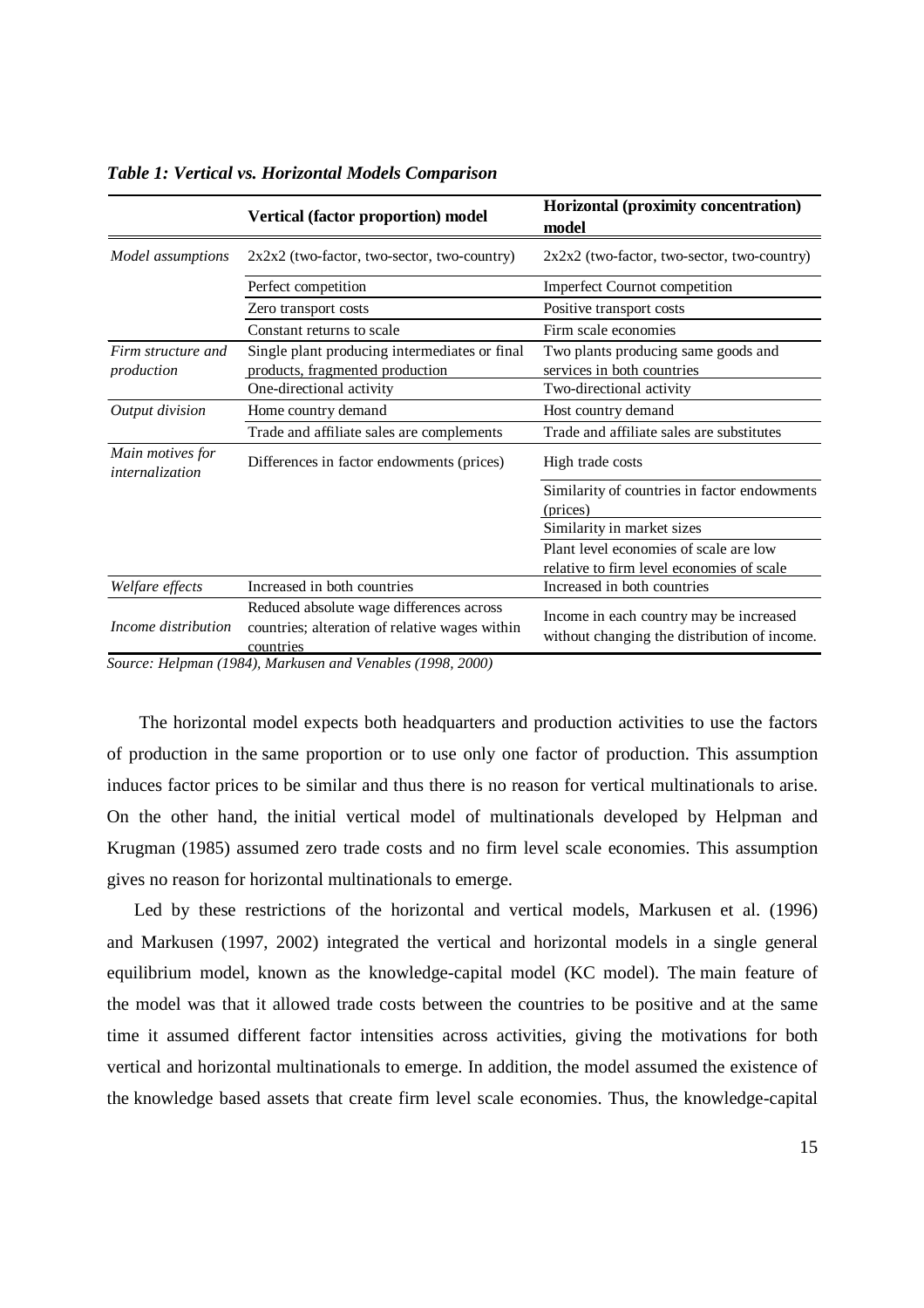model does not only unify horizontal and vertical motive, but it also brings a new aspect in the form of knowledge based assets.

In the knowledge-capital model, the vertical and horizontal MNEs arise endogenously. By encompassing both types of MNEs, the FDI between countries in the KC model is a function of all variables considered in the vertical and horizontal model together, comprising market sizes, relative factor endowments, trade costs and investment barriers.

The rationales behind the emergence of vertical or horizontal multinationals in the KC model remain consistent with those in the vertical and the horizontal models. Differences in factor prices give rise to vertical fragmentation whereas similarities in factor endowments induce horizontal activities. In addition, the knowledge-capital model predicts that the incentives for vertical MNEs are strongest when the home country is simultaneously small and skilled labour abundant. On the other hand, horizontal MNEs most likely emerge when the home country is slightly more skilled labour abundant than the host country. A more detailed description of the theory and empirical specification of the knowledge-capital model will be provided in the next chapter.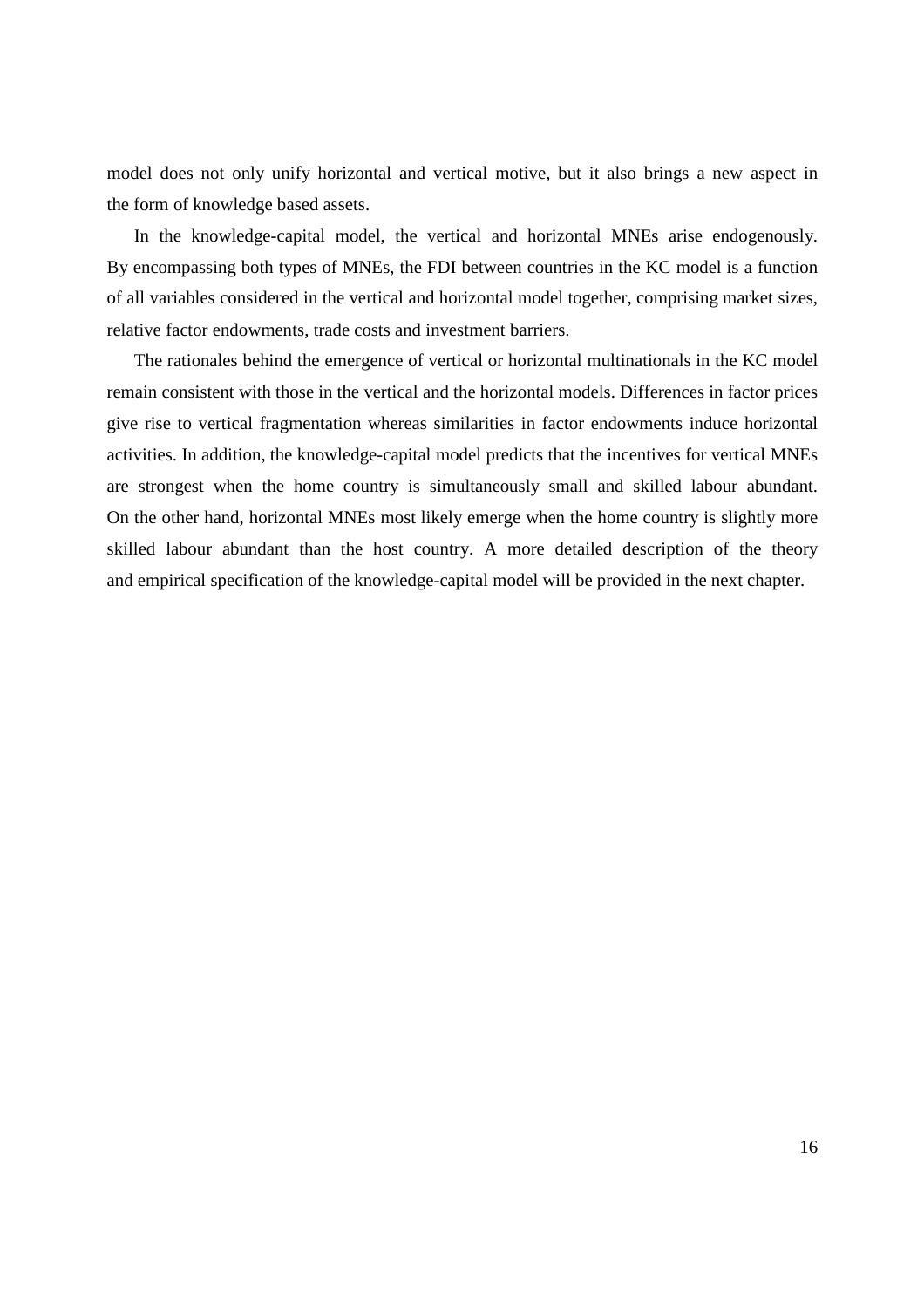### **2.3 Empirical Evidence on the Knowledge-capital Model**

#### **2.3.1 Empirical Studies on Country Level Data**

Carr et al. (2001) were the first who proposed an empirical specification drawn from the theoretical predictions of the knowledge-capital model. By pooling the U.S. inward and outward affiliate sales over the period 1986-1994, the authors found a strong support for the KC model. In particular, their results suggested that affiliate sales increased in the total income of the host and home countries, in skilled labour endowment differences and in convergence in income between the host and home countries, while reduced in dissimilarities in size. In addition, home countries which are simultaneously skilled labour abundant and small have higher affiliate sales. Lastly, a bilateral increase in parent and host country trade costs decreases affiliate production, so trade and investment are complements and generally decreases affiliate production when host country is a developing country but increases affiliate production when host country is high income country.

Markusen and Maskus (2001b) extended the work of Carr et al. (2001) by decomposing foreign affiliate production data into sales to the host country market and export sales. The aim of the paper was to obtain the horizontal versus vertical distinction that, according to the author, was not explicitly considered in Carr et al (2001). The estimation results fitted well the theory. Host country market size was more important for production for local sales than for export sales, while the opposite held for host country skilled labour scarcity. Investment and trade cots barriers of the host country exerted a stronger negative influence on production for export sales than on production for local sales. Unlike Carr et al. (2001) who tested the model on two-way data, Markusen and Maskus (2001b) examined the model on U.S. outward data only, since they enabled a breakdown of export sales into sales back to the home country and sales to third countries.

Nonetheless, Markusen and Maskus (2001b) found some quantitative difference compared to two way sample results of Carr et al. (2001). In particular, they found out that host country unskilled labour abundance had little effect on the production for export sales. This would suggest that U.S. outward investment was not primarily drawn by comparative advantage motive,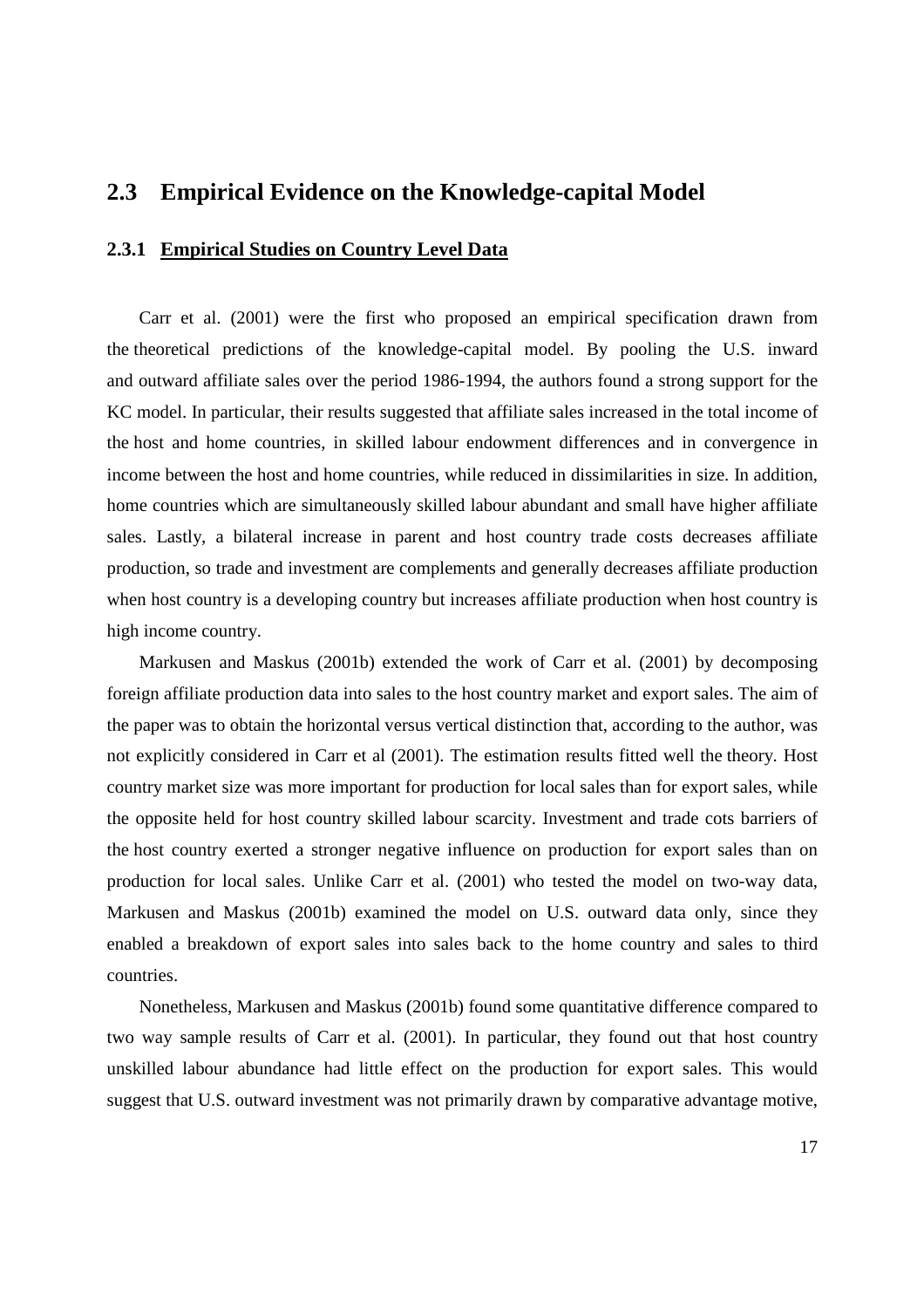which was at odds with the results of Carr et al. (2001) where production for export sales was drawn to unskilled labour abundant countries. Markusen and Maskus (2001b) nevertheless noted that despite this discordance, the results are qualitatively similar to those of Carr et al. (2001) as unskilled labour abundance in the host is relatively more important for export sales.

Markusen and Maskus (2002a) performed a testing of the vertical, the horizontal and the knowledge-capital model against each other using the same dataset as Carr et al. (2001). Their results indicated that the horizontal could not be statistically distinguished from the knowledge-capital model, whilst the vertical model was decisively rejected. Based on this, they concluded that the horizontal investment is much more important than vertical investment motivated by factor endowment differences. In addition, the authors interpreted the results as supportive for the knowledge-capital model, but not distinguishable in aggregate data from the horizontal model and that the vertical model poorly characterized the overall pattern of world FDI activity.

Blonigen et al. (2002) argued that empirical specification of the knowledge-capital model in Carr et al. (2001) is mispecified in the proxy for skill labour differences. The authors claimed that when corrected for the misspecification, the econometric results provided the support for the horizontal model of MNEs. Nonetheless, in their reply, Carr et al. (2003) also pointed out flaws existing in the approach of Blonigen et al. (2002), specifically that the proposed alternative for the proxy of skilled difference is not consistent with the existing theory of the knowledgecapital model. In fact, they reckoned that it was the papers of Markusen and Maskus (2001b, 2002a), which correctly empirically translated the knowledge-capital model, not the one of Blonigen et al. (2002).

Davies (2002) argued that the empirical specification of Carr et al. (2001) must be amended by including a third order polynomial in skill differences to correctly capture some of the implied nonlinearities of the theoretical model. In particular, a cubic term would enable to detect the maximum point, where horizontal FDI peaks, and the inflection point, where horizontal multinationals are replaced by vertical multinationals. He found favorable evidence of the knowledge-capital model only when using FDI stocks as proxy for multinational activities and total years of schooling as proxy for skill endowments.

Braconier et al. (2002) used the wage as a proxy for skill labour and investigated the impact of wage costs on FDI data from Sweden and the USA. The authors found a strong evidence of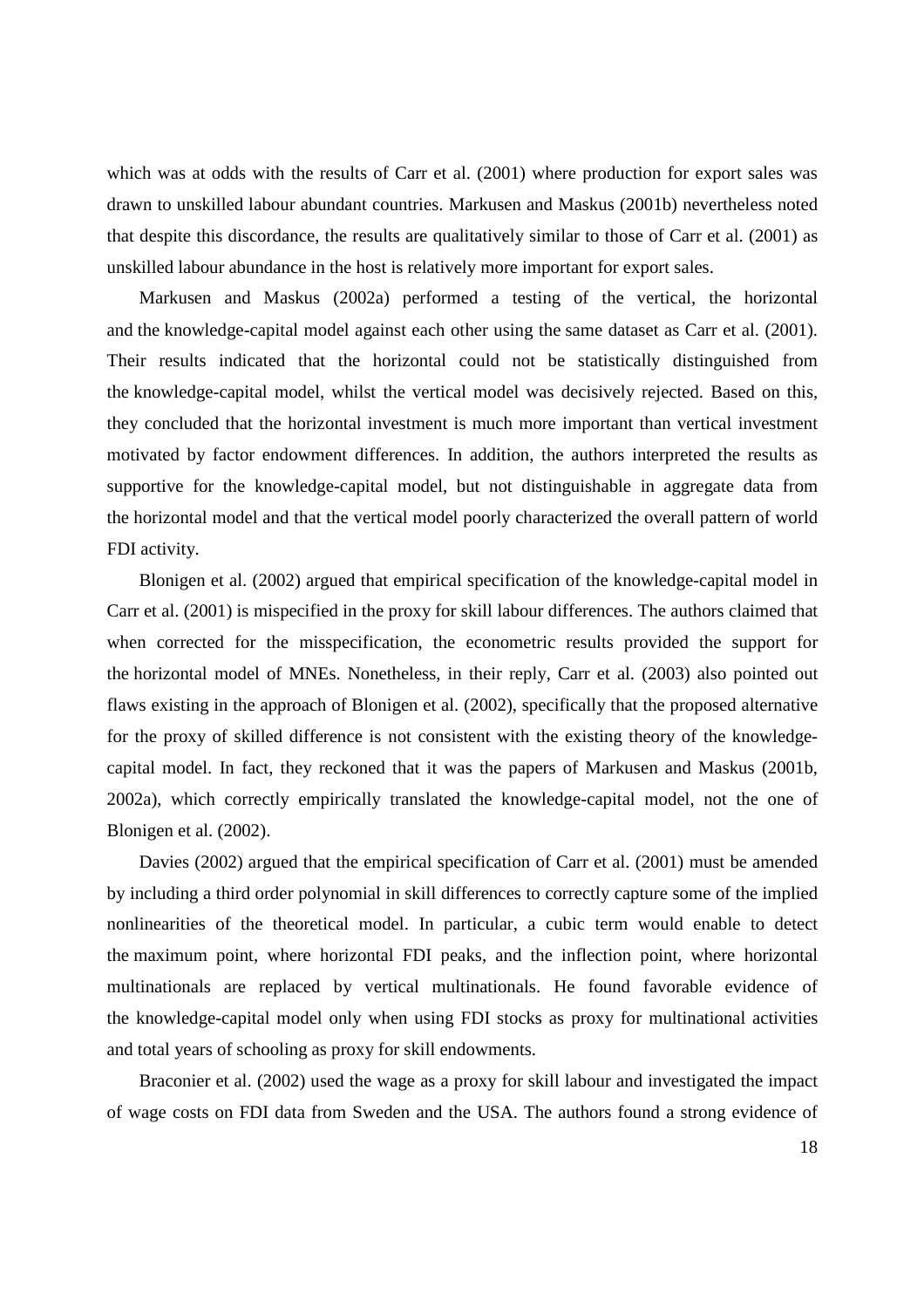the knowledge-capital model, confirming the results of Carr et al. (2001). In particular, the authors found that the importance of vertical FDI is higher than claimed by previous studies. One of the reasons for this finding is that the authors used the data from Sweden, which is a small, skilled labour abundant country whereas the previous studies used solely data from the U.S. affiliate sales. According to the knowledge-capital model, the vertical FDI is more likely to emerge when the home country is small and skilled labour abundance. Their findings suggest that it is meaningful to estimate the data from other countries than the United States.

Later on, Braconier et al. (2003) extended their previous work (Braconier et al. 2002) by employing better data specifications for relative skill endowments and for affiliate sales, about which the authors claimed to have superior coverage as compared to previous studies. Braconier et al. (2003) confirmed the KC model and considered their empirical specifications to be comparable with the theoretical predications of the KC model. The authors conclude that in previous studies, the empirical specifications captured only indirectly the theoretical predications of the KC model, resulting in ambiguous results.

Recently, some researchers have focused on the econometric improvement of the knowledge-capital empirical specification. For instance, Mariel et al. (2009) undertook a time varying coefficient approach in testing the KC model, as they claimed that allowing the parameters of the model to vary over time made it possible to follow the changes in the nature of FDI, such as the conversion of vertical FDI to horizontal FDI between two converging economies. The authors tested non-parametrically a time varying coefficient variety of the knowledge-capital model on a bilateral panel data over 22 years and found out that the vertical component of the knowledge-capital model is relevant even for the countries with similar endowments. On the other hand, Tanaka (2009) addressed possible endogeneity in data in the KC model specification by using the system of generalized methods of moments (GMM) estimator and found a weak support for vertical component of FDI.

The ambiguous results of above mentioned studies have well documented the complexity of the knowledge-capital model, which cannot be solved to yield an unambiguous estimating equation. As noted by Carr et al. (2003, p. 995): *"...the knowledge-capital model, a hybrid of a vertical and a horizontal model, is a conceptually difficult one for estimation. Relationships predicted by the model are not only non-linear but non-monotonic. The implication of this is that*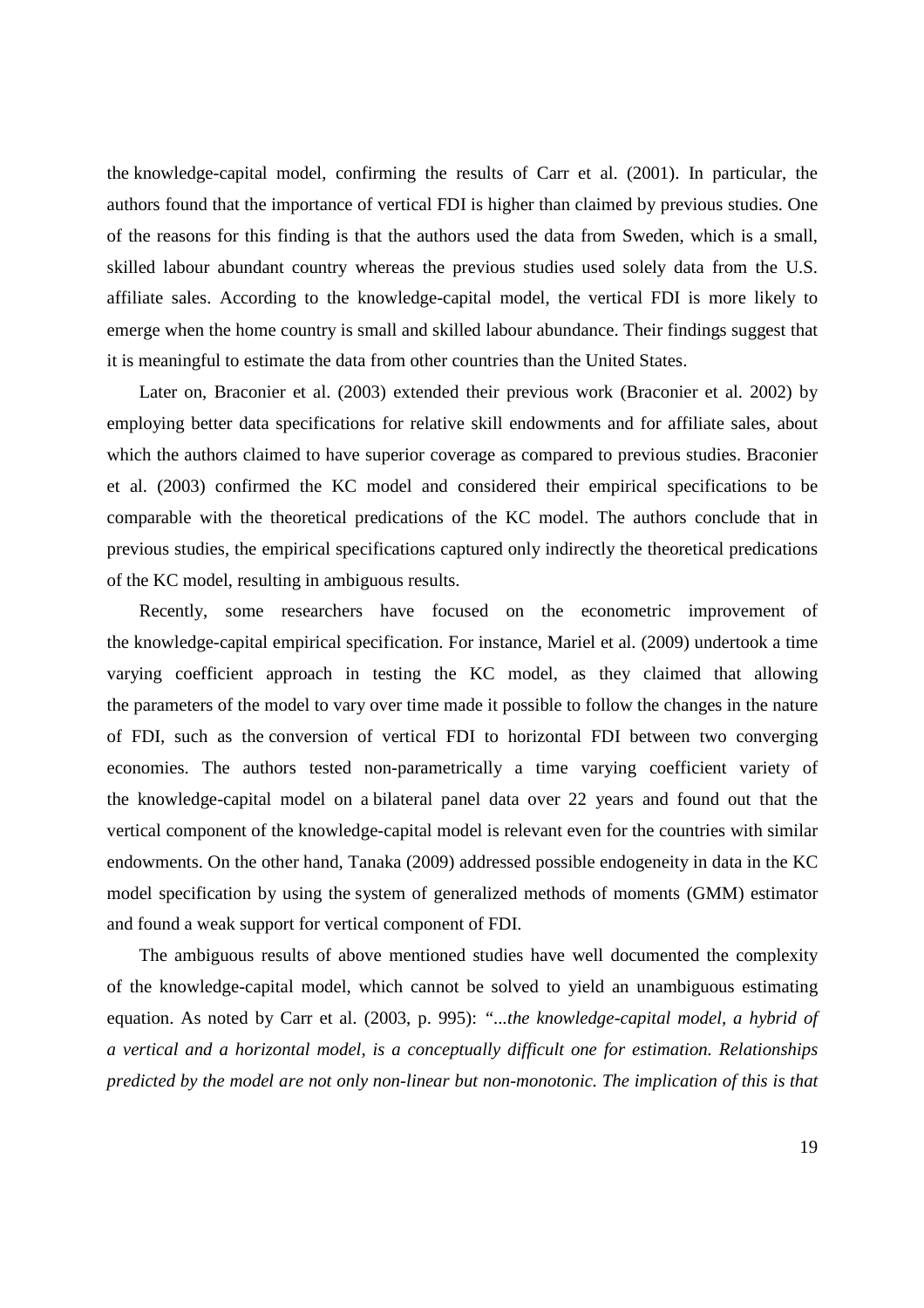*there is room for reasonable disagreement as to what the appropriate estimation equation should be."*

Another reason for the variance in the results is the selection of data. Firstly, the majority of studies employed the data on U.S. outward and/or inward affiliate sales/FDI. The United States is classified as a large and skilled labour country, which restricted the observation to an area in the North East section of the Edgeworth boxes (see Chapter 3 for further discussion). Thus, the results may have missed the vertical pattern as the knowledge-capital predicts that vertical FDI should flow primarily from small skilled-labour abundant countries. Secondly, the regression analyses in these studies were run on aggregated, country level data and thus ignored the possible firm or industry heterogeneity. This issue is discussed in the following section.

#### **2.3.2 Empirical Studies on Industry and Firm Level Data**

The knowledge-capital model, as well as the vertical and horizontal models, is based on the assumption of firm symmetry in predicting the patterns of internalization. Such an assumption implied that all firms export unless there is pressure for the formation of multinationals. However, with the availability of firm level data, empirical studies on foreign trade revealed that not all firms within an industry export nor are all industries engaged in foreign trade to the same extent. In view of these findings, certain trade theorist casted doubt on the validity of the symmetry assumption and included industrial and organisational heterogeneity in trade theory models instead (Antràs 2003, Melitz 2003, Helpman et al. 2004, Antràs and Helpman 2006).

The introduction of heterogeneity in international trade led to the recognition that the pattern of internalization may differ along sectoral or firm-specific characteristics, which in turn implied that cross country data alone may not be sufficient to disentangle the vertical or horizontal FDI patterns.

Yeaple (2003) noted that most of empirical studies detecting the existence of vertical FDI versus horizontal FDI are based on the aggregated data. By constructing comparative advantage indices for a group of countries, he revealed that in skilled labour scarce host countries, FDI flows are concentrated in low skill intensive industries, whereas in skilled labour abundant host countries, FDI flows are concentrated in high skill intensive industries.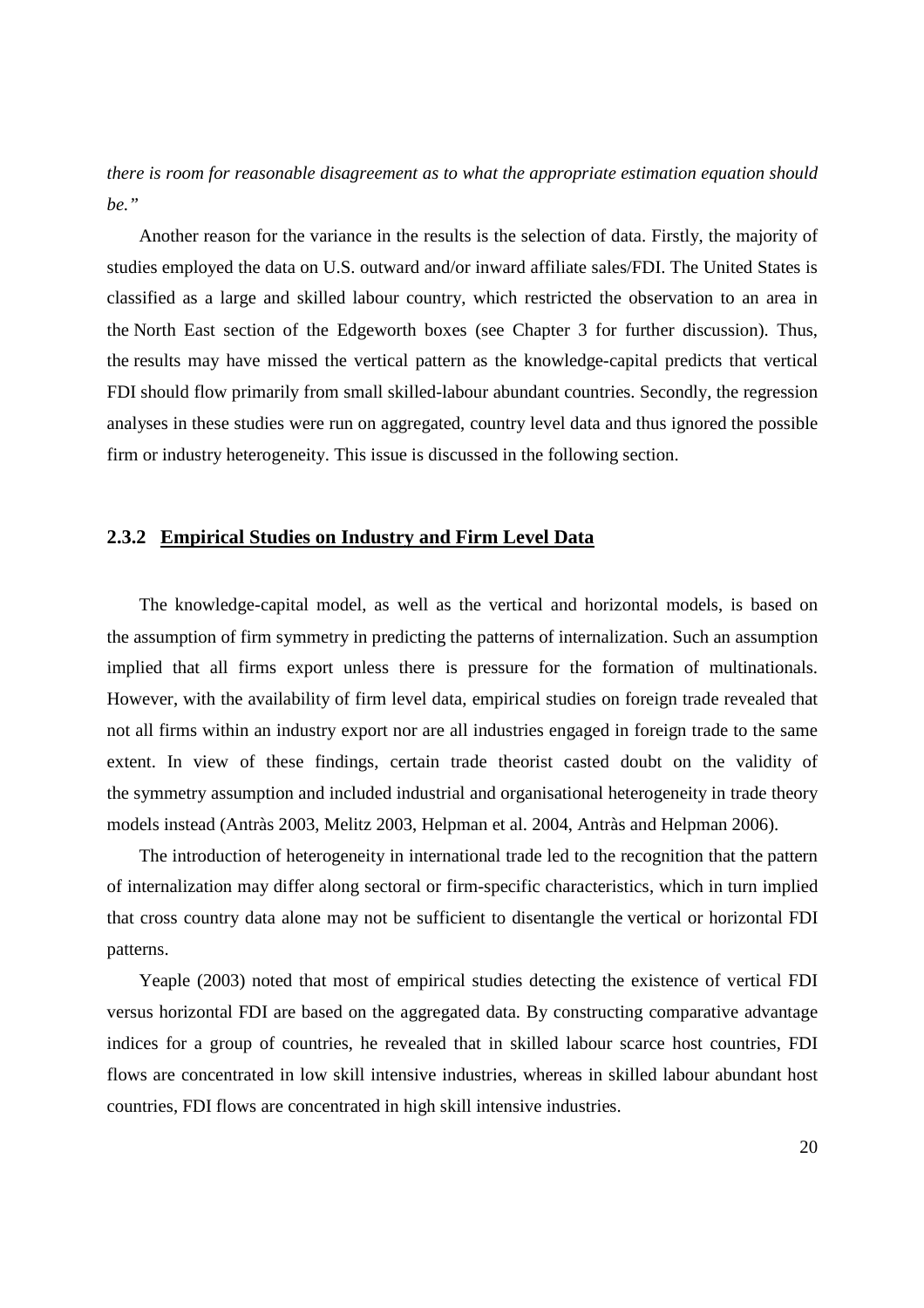This finding led him to argue that in order to test empirical relevance of the vertical FDI, it is not sufficient to simulate the patterns of FDI across countries while holding industry characteristics fixed. Instead, it is necessary to include an interaction term, which exploits both cross industry variation in factor intensity, as well as cross country variation in factor endowments. More specifically, he claims that it follows from the theoretical predictions of the vertical model, that FDI from industries intensive in a particular factor will flow to the countries abundant in that particular factor. He ran a regression equation of the knowledgecapital model, including in addition a vector of variables reflecting a potential host country's unit cost of production by sector. His results were strongly supportive for the vertical motive of internalization.

Hanson et al. (2003) have obtained a robust evidence for the vertical dimension of U.S. multinationals. The authors claimed, based on the results, that vertically motivated FDI are likely more important than what was suggested by Carr et al. (2001). According to them, the reason why they found strong evidence of vertical FDI was because of the use of micro-level data on foreign affiliates whereas previous work used data that were aggregated across the activities of a given affiliate and also across all affiliates.

Geishecker and Görg (2005) shared the same view as Hanson et al. (2003) by claiming that the "vertical investment controversy" in the paper of Carr et al. (2001) was due to the fact, that the authors used data on total aggregated affiliate sales which disregarded the potential heterogeneity in different types of multinational activity. Geishecker and Görg (2005) employed the specification of Blonigen et al. (2003) on bilateral FDI in manufacturing and services for a number of industrialized countries. Their results revealed a strong support of a vertical FDI component within manufacturing and horizontal FDI component within services industries. According to the authors, these findings clearly indicated that by allowing for heterogeneity, a more differentiated picture on patterns of internalization can be drawn.

Anghel (2007) followed the approach of Geishecker and Görg (2005) and tested the knowledge-capital model on a panel of affiliates of multinationals in 7 transition countries. In addition, she also considered separately different sectors of activity in both manufacturing and services and between various home countries of multinationals. By employing the empirical specification of Carr et al. (2001) on disaggregated data, Anghel (2007) proved that there is a combination of vertical and horizontal FDI in the region, with horizontal motive prevailing.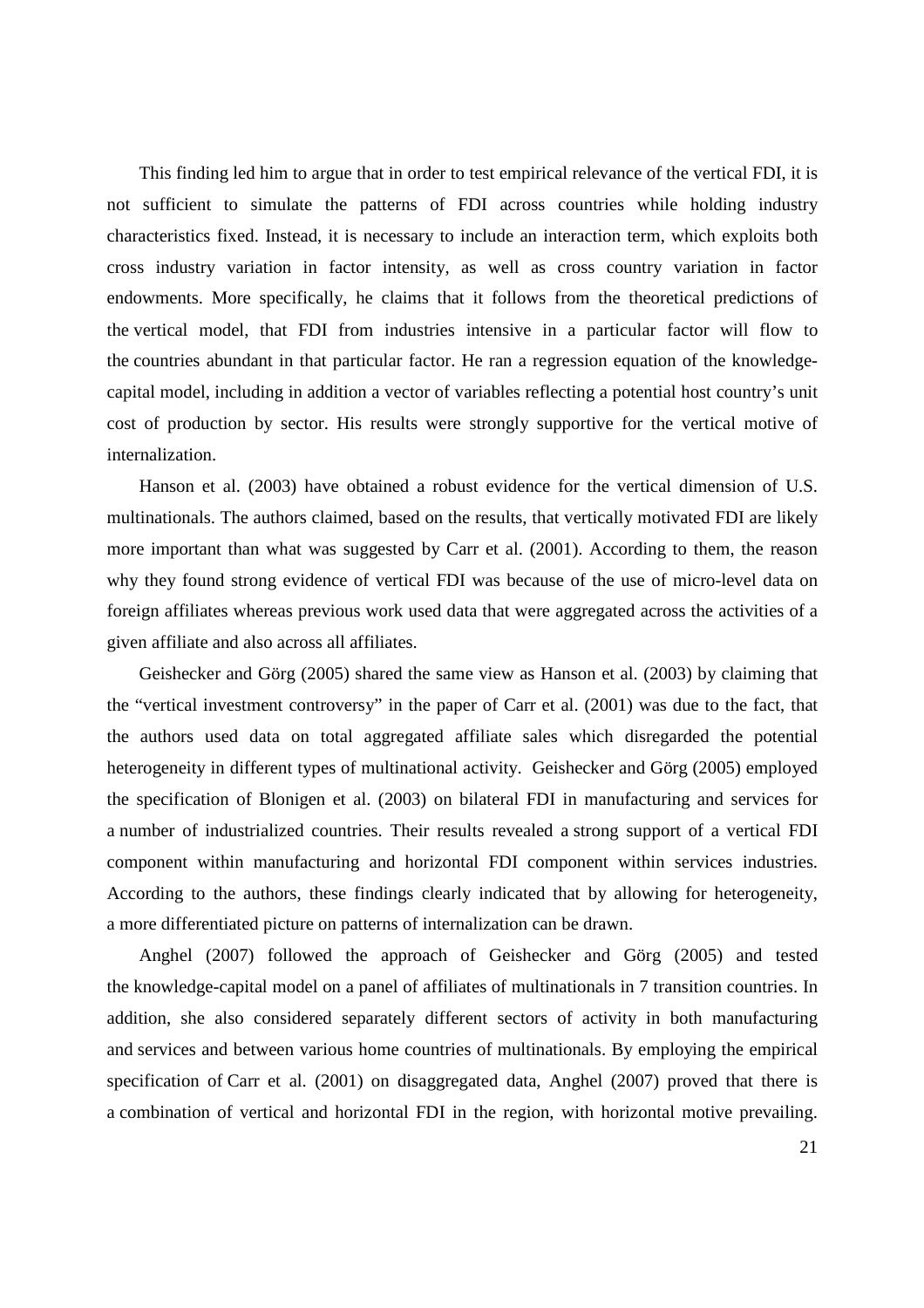Based on the results, the author concluded that transition countries started being attractive for foreign investors not only because of their low unit labour costs, but also because of their market potential.

Waldkirch (2007) pointed out, that one of the biggest obstacles in determining the multinational activity remains the availability of high quality micro data, which is comparable across countries. Alfaro et al. (2009) used a firm level dataset to characterize global patterns of multinational activity and argued that data limitations have led the empirical literature to systematically underestimate vertical FDI, which is far more prevalent than previously thought. The authors used a combination of four digit sector level information and input-output tables to distinguish horizontal and vertical FDI by classifying a horizontal subsidiary as a plant in the same sector code as the foreign owner parent, and a vertical subsidiary as a plant that produces in sectors that are inputs to the foreign parent's product. The results showed the importance of vertical activity in terms of number of subsidiaries and number of employees.

Alfaro et al. (2009) claimed that due to the data limitations, there has been a misclassification of vertical FDI where subsidiaries supplying goods to their parents are located in the same twodigit Standard Industrial Classification code as their parents but in different industries when disaggregating to the four-digit level. Alfaro et al. (2009) dubbed this type of vertical FDI "intraindustry vertical FDI" and claimed them to be qualitatively different from "inter-industry vertical FDI" that cross two-digit industry codes. More specifically, the authors found out that intraindustry vertical FDI are not driven by comparative advantage (factor proportion) motive as interindustry vertical FDI and they occur predominantly between rich countries with a small skill labour endowment differences. Multinationals tend to undertake intra-industry vertical FDI for high-skill and later stages of production and inter-industry vertical FDI for low-skill inputs from low-skill countries. The fact that intra-industry vertical FDI occurs predominantly between developed countries with small relative factor endowment differences made researchers to misclassify it as horizontal FDI. This is further enhanced by the data limitation, since the intraindustry vertical FDI is visible only at more disaggregated level (e.g. four digit level).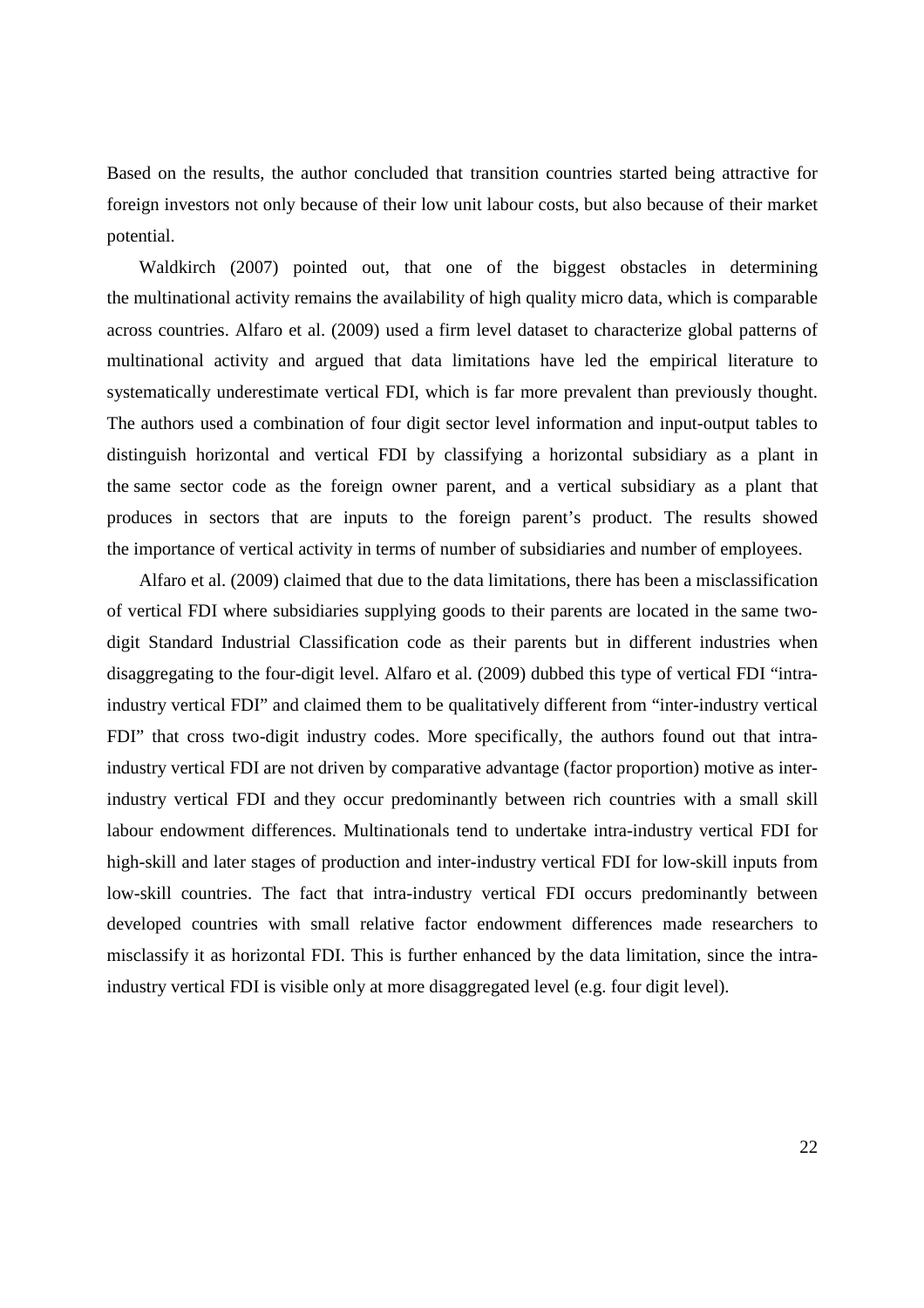### **2.4 Third Country Effects and Complex Nature of Multinationals**

Soon after the development of the knowledge-capital model, some researchers started emphasizing the role of hybrid multinationals, which are neither purely horizontal nor purely vertical. In their papers, the authors relaxed from the two country framework and instead put emphasis the role of endowments and trade and investment costs of third countries.

Ekholm et al. (2003), Yeaple (2003), Hanson et al. (2003) addressed a phenomenon of 'export platform' FDI, where a parent country invests in a host country with the aim to serve third markets with exports from the affiliates in the host country. Baltagi et al. (2005) focused on the "complex vertical" FDI, where a parent country sets up a vertical chain of production across multiple (nearby) countries to exploit the comparative advantage of various locations. Both export platform and complex vertical FDI suggest that FDI decisions cannot be properly captured without considering the effects of third countries and their omission in econometric estimations may lead to biased parameter estimates of the determinants of bilateral FDI.

The empirical studies that include third country effects in FDI analysis are rather rare. In general, these papers have indentified two potential channels for such effects: market proximity effect and spatial interactions.

Coughlin and Segev (2000) were the first who employed the spatial econometric techniques while controlling for standard determinants of FDI. The authors tested a spatial dependence on a sample of inward FDI to 29 Chinese regions and found evidence of positive spatial autoregression. The results indicated that increased FDI in a province has positive effects on FDI in nearby provinces.

In their studies of locational choice, Head and Mayer (2004) found out that market potential variable proxied as distance weighted average GDP's of adjacent countries exerted a positive influence on the locational choice of Japanese multinationals in Europe. In particular, their results indicated that a ten percent increase in a market potential variable raised by three to eleven percent the chance of a region being chosen, depending on the specification.

Blonigen et al. (2005) estimated the importance of parent market proximity effect and of interactions between FDI from different parents for a sample of US inward FDI data over 1983 to 1998 via a spatial lag regression. Their results revealed a strong positive effect of parent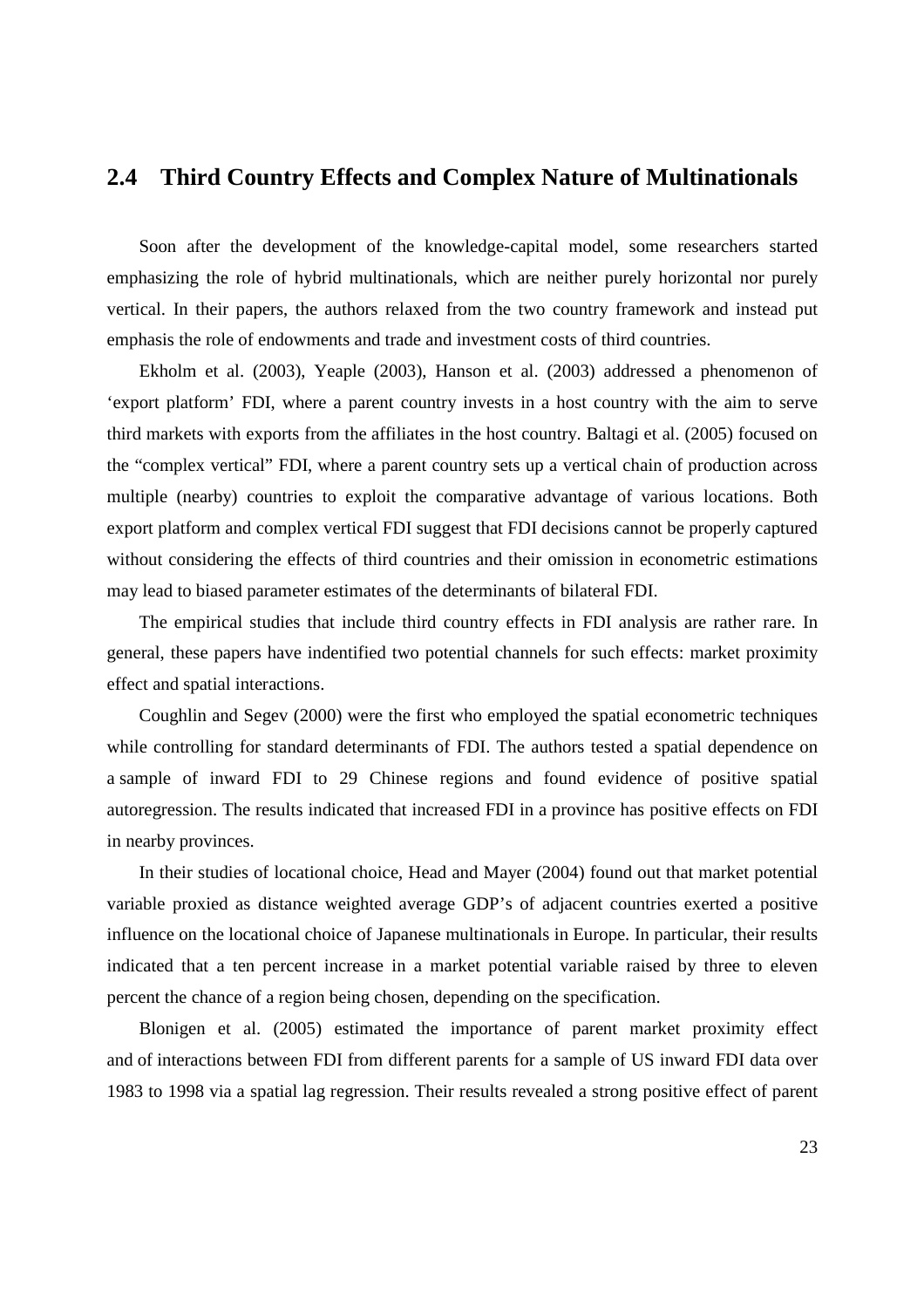market proximity. However, the impact of spatial lag appeared to be sensitive to data sample, as it turned out to be significant only for the sub-sample of European parents.

Baltagi et al. (2005) captured third countries effects through two types of spatial interaction – spatially lagged explanatory variables motivated by a three factor knowledge-capital model reflecting third country characteristics; and spatial autoregressive errors to control for regional interdependencies of stochastic shocks between host countries. The model was tested on a dataset of bilateral U.S. outward FDI stocks and affiliate sales at the industry level. The authors used inverse distance as spatial weights and found that weighted regressors were jointly significant at 1% level, indicating a strong importance of third country effects, emphasizing the role of U.S. complex outward FDI.

Blonigen et al. (2007) employed a similar approach as Baltagi et al. (2005) and tested third country effects via spatial interactions in the U.S. outbound foreign direct investment. In addition, they included a market potential variable proxied by spatially weighted market sizes of adjacent countries. They claimed that spatial lag can be grounded upon FDI theory by analyzing the importance of spatial lag combined with market potential for four categories of multinationals (i.e. pure horizontal and pure vertical, export platform and vertical complex FDI). Nevertheless, unlike Baltagi et al. (2005), they found that traditional determinants of FDI are robust to the inclusion of spatial interdependence, although the empirical evidence suggests the contrary. In addition, the authors also included country fixed effects to test for the third country effects and their results rendered spatial insignificant in most cases. This led the authors to conclude that the spatial autoregression can be captured by country fixed effects and the significance of spatial lag is sensitive to the selection of host countries.

Garretsen and Peeters (2008) took a similar approach as Blonigen et al. (2007) and employed a spatial lag model to test for the relevance of third country effects in the Dutch outbound FDI. The authors confirmed the findings of Blonigen et al. (2007) to a certain extent, since the estimation results revealed that the inclusion of fixed country effects reduced the importance of spatial lag significantly, although it remained statistically significant. In addition, Garretsen and Peeters (2008) also found evidence that the third country effects are transmitted through other channels, specifically through the market potential and tax variables.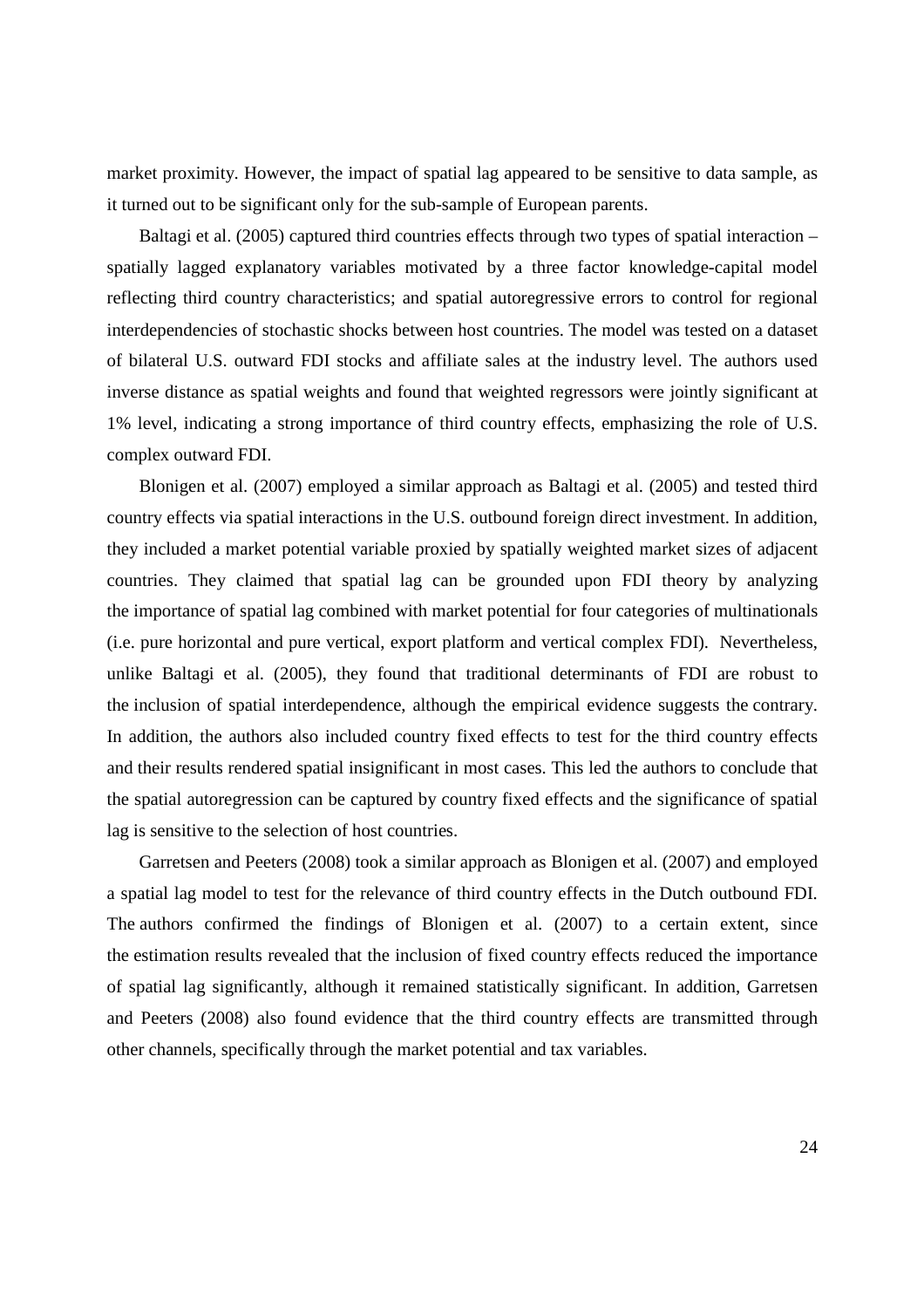### **2.5 Summary**

This chapter provided a literature review of factors determining the internalization patterns of multinationals. It identified two main motives for internalization of production: the factor proportion motive, leading to vertical FDI and the market access motive, leading to horizontal FDI. These two motives are embedded in the knowledge-capital model of Markusen et al. (1996) and Markusen (1997, 2002), which provides a unifying framework for disentangling different type of foreign direct investment. According to the knowledge-capital model, country specific characteristics, such as market size, relative factor endowment and trade costs are important in determining the pattern of internalization.

Early empirical works testing the knowledge-capital model predominantly employed aggregated, country level data. Nonetheless, later empirical studies proved that the level of data aggregation may play a crucial role in determining the pattern of internalization. Data at more disaggregated level enables to detect the intra-industry nature of vertical FDI which is not revealed at more aggregated level. In addition, disaggregated data allows for industry and firm heterogeneity to take effect.

The existence of complex multinational strategies, such as export platform or complex vertical FDI suggests that the knowledge-capital model may not be accurate in explaining complex strategies since it deals only with pure horizontal and pure vertical FDI and omits third country effects, which may be relevant. The empirical studies captured the third country effects through market potential effect (or parent market proximity for inward FDI) and spatial interactions. The estimation results predominantly confirmed the relevance of market potential/parent market proximity effect. On the other hand, the evidence on the spatial linkage is somewhat ambiguous. While some studies confirmed its significance (e.g. Coughlin and Segev 2000, Baltagi et al. 2005, Garretsen and Peeters 2008), other studies (Blonigen et al. 2005, 2007) pointed out that the significance of spatial lag is sensitive to the data tested and can be substantially reduced by inclusion of fixed effects.

Based on the literature review, I have decided to employ the knowledge-capital model to disentangle the internalization pattern of multinationals in the Czech Republic. This model will be applied on data at firm and industry levels in order to control for possible heterogeneity effect. In addition, I will also test the relevance of third country effects on MNEs' decisions to invest in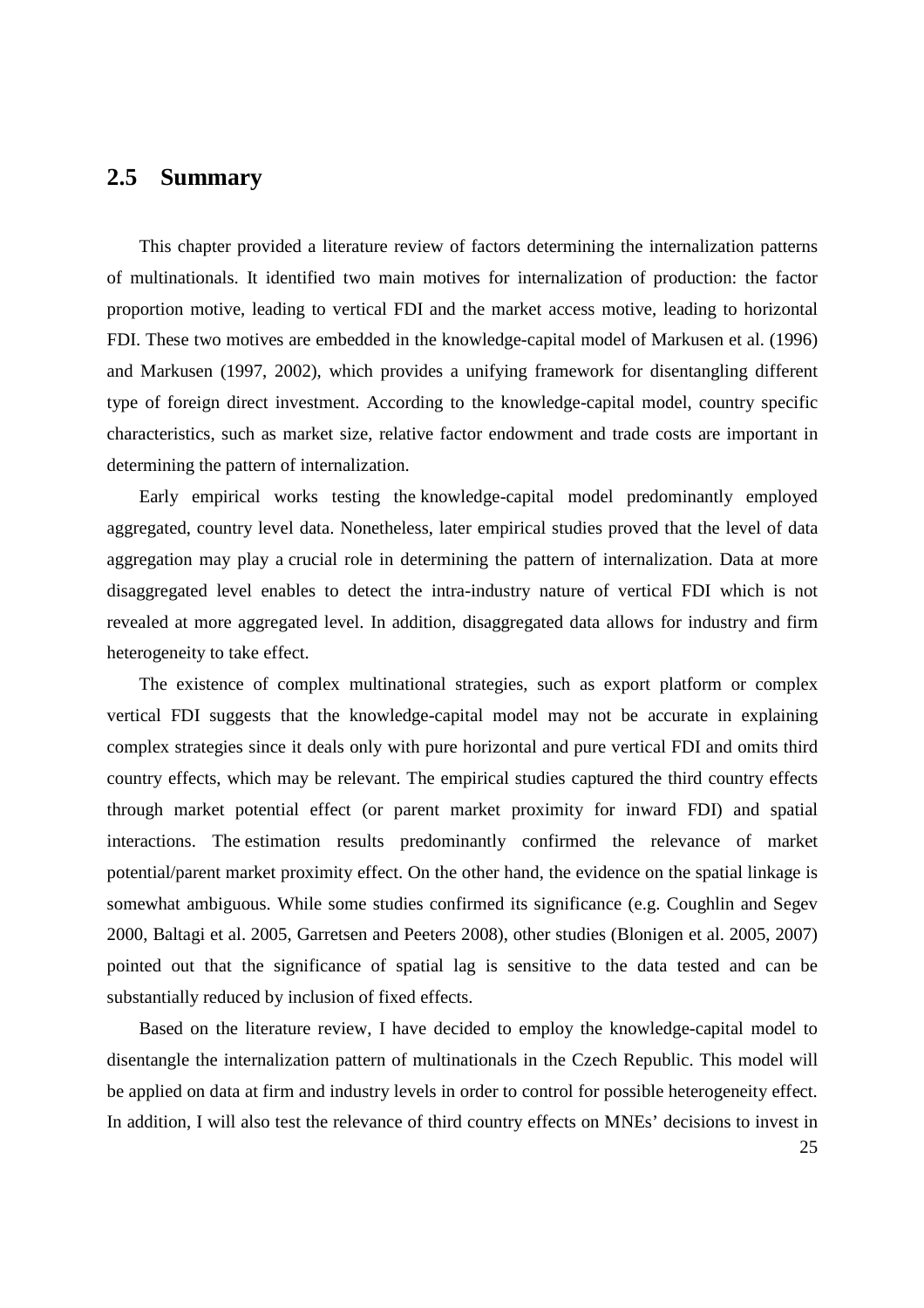the Czech Republic by including spatial lag and parent and host market proximities in the empirical model.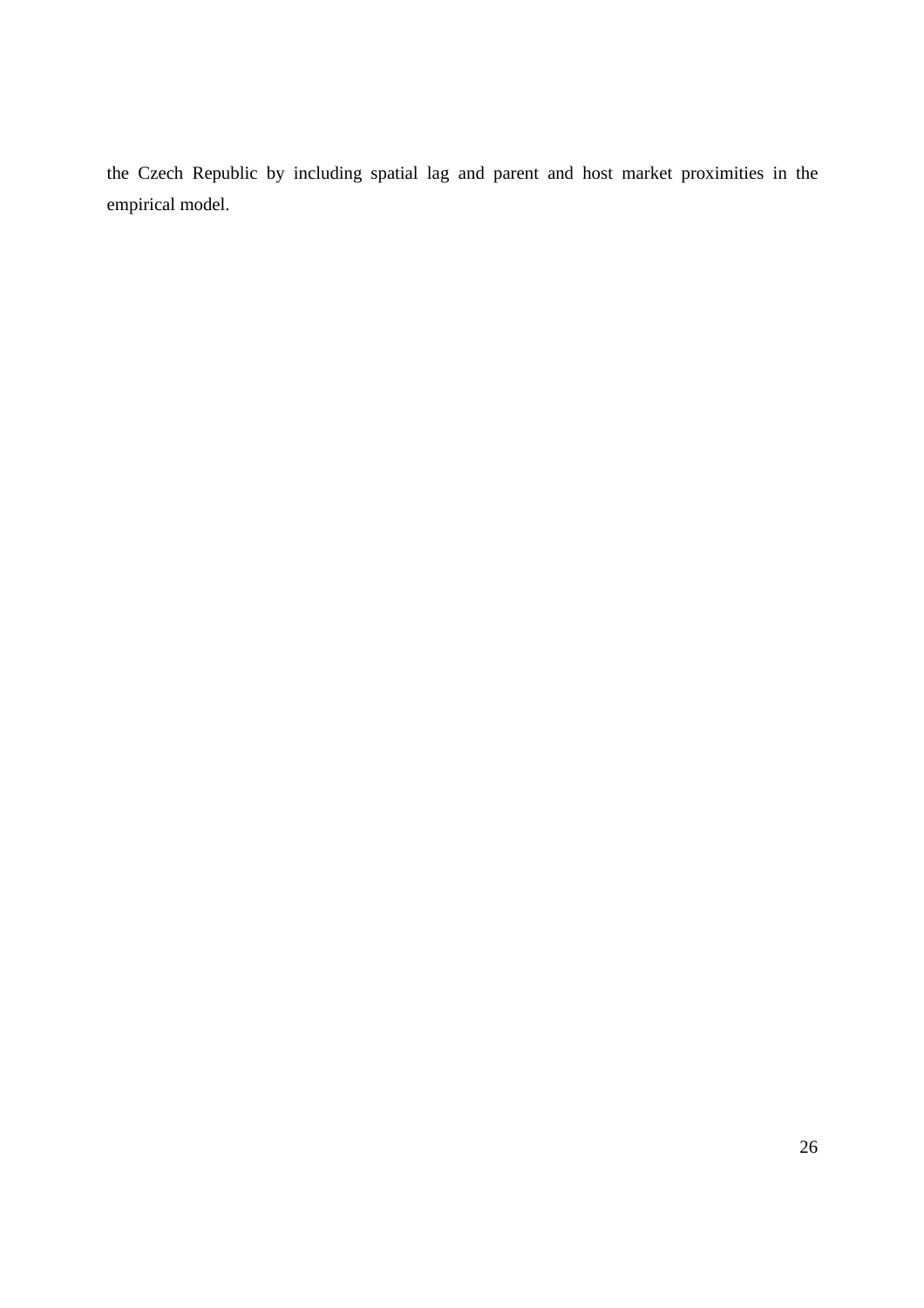# **3 Model Background**

# **3.1 Introduction**

As noted in the previous chapter, the empirical model specification will be built based on the knowledge-capital model and the third country effects. Accordingly, this chapter will focus on these two issues with the aim at providing some insights in the theories behind them.

Since the knowledge-capital model is conceptually and theoretically more complex, a great deal of the chapter will be devoted to its discussion. Thus, the first section of the chapter starts with the KC model's assumptions, continues by equilibrium conditions discussion and then turns to the presentation of the simulation results. The second section of the chapter introduces the channels through which third countries may affect inbound FDI, with a special focus on spatial linkages.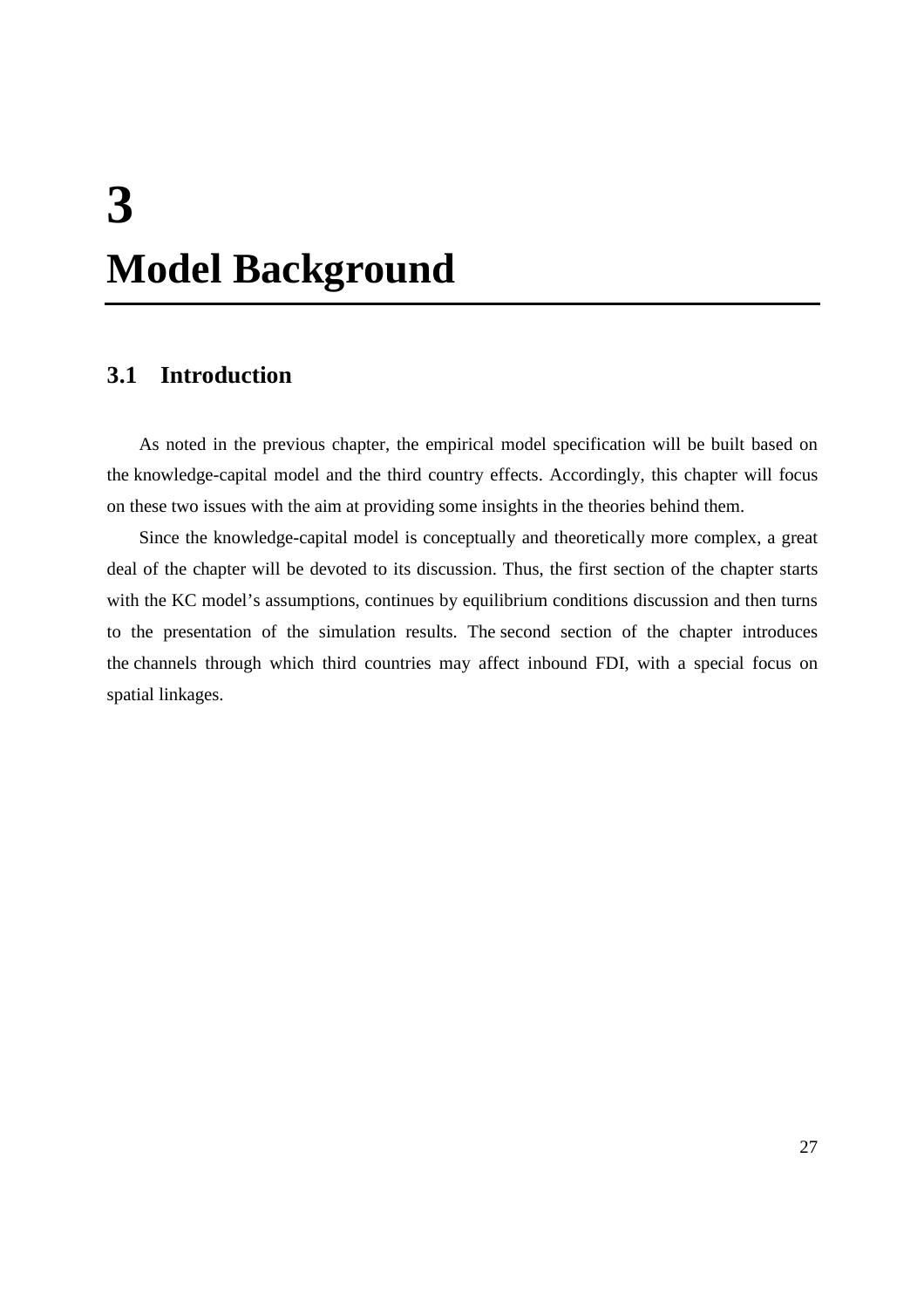# **3.2 The Knowledge-capital Model**

### **3.2.1 Model Assumptions**

The knowledge-capital model is a two factor, two sector and two country model set up on the following assumptions:

- There are two countries: home (parent) country  $i$  and foreign (host) country  $j$ .
- The countries consist of two sectors (*X* and *Y*): sector *Y* produces a homogenous product under constant returns to scale and perfect competition, while sector *X* produces goods under increasing returns to scale at firm level.
- Sector *X* encompasses a large number of imperfectly competitive firms that are symmetric, subject to constant elasticity of substitution (CES) and operate under Cournot competition.
- Sector *Y* serves as numeraire.
- There is free entry and exit of firms in sector *X*.
- Overall utility is separable and homothetic in its arguments.
- The utility of a representative consumer is a Cobb-Douglas function.
- There are two factors of production: skilled labour (*S*) and composite factor (*L*), including other factors (unskilled labour, land, capital). The factors are mobile between the two sectors but are not internationally mobile.
- There is no price discrimination; therefore the home price of a good equals its export price.
- All types of firms produce under the same marginal cost; therefore the prices of all goods produced in one country have the same price in equilibrium.
- There exist three different configurations of firms. Domestic (type-*d*) firms have headquarters and single plant in one country. They serve foreign markets by exports. Vertical or type-*v* firms have a headquarters and a single plant in different countries. These type of firms tend to locate high-skilled labour intensive headquarter services in the skilled-labour abundant host country. The production of the plant abroad is endogenously divided between the supply of the local market and the shipment back to the home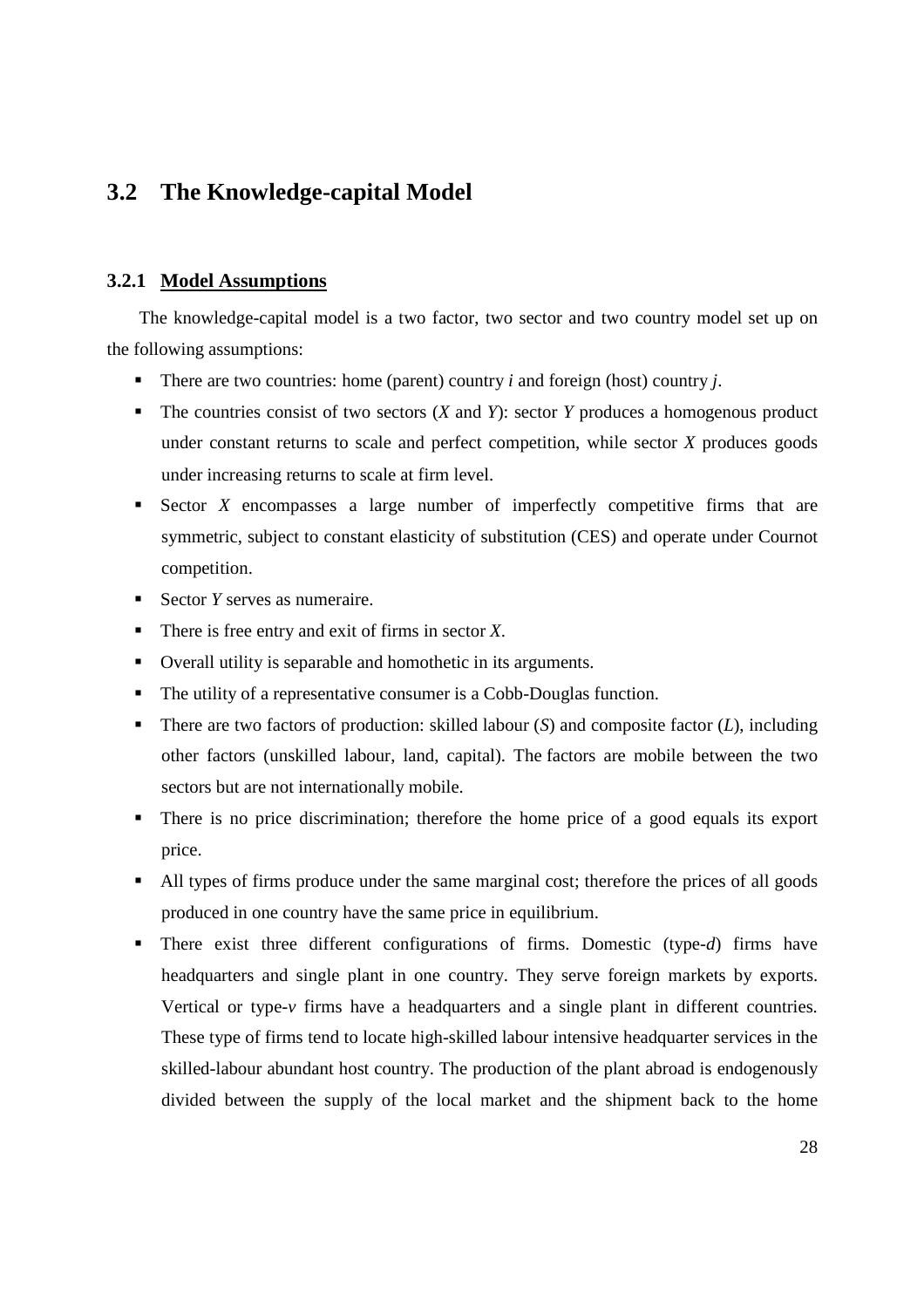country. Horizontal or type-*h* firms refer to two-plant firms with a headquarters in one country and one of the plants in the other country. The production of type-*h* in a foreign (host) country is used entirely to supply the local foreign market.

 Fragmentation: knowledge-based assets and knowledge-generating activities might be located separately from production. The incremental costs of supplying asset's services to a foreign plant relative to the cost of supplying the services to a domestic plant are small. Fragmentation is not perfect, i.e. technology transfer incurs some costs. This can be expressed as:

$$
F_i^h + F_j^h > F_i^v + F_j^v > F_i^d \tag{3.1}
$$

where  $F_i$  are fixed costs incurred in the home country in units of skilled labour and  $F_j$  is fixed costs incurred in the foreign country in units of skilled labour

- Skilled-labour intensity: knowledge-based assets are skilled-labour intensive with respect to final production.
- The fragmentation and skilled labour intensity imply that knowledge based assets are located where skilled labour is at low cost and production is located where unskilled labour is at low cost. These give rise to vertical MNE.
- Jointness: the services of knowledge-based assets are at least partially joint inputs into multiple production facilities, i.e. they can be used simultaneously in more locations without reducing the services in any single location. The added cost to establish a second plant is small compared to the cost of setting up a company with a local plant, i.e. there are scale economies at firm level. Jointness implies production in different geographical locations and gives rise to horizontal MNE.
- The level of skilled-labour intensity in headquarters activities is higher than in production plants, including both plant-specific fixed and marginal costs. The level of skilled-labour intensity of a plant alone, without a headquarters, is higher than of the composite *Y* sector.<sup>2</sup> The level of skilled-labour intensity in two-plant type-*h* firms is higher than in a single-plant type-*d* or type-*h* firms. There are both firm-level and plant-level scale

<sup>&</sup>lt;sup>2</sup> This assumption holds especially in developing countries, where branch plants of foreign multinationals might be more skilled-labour intensive than the whole economy.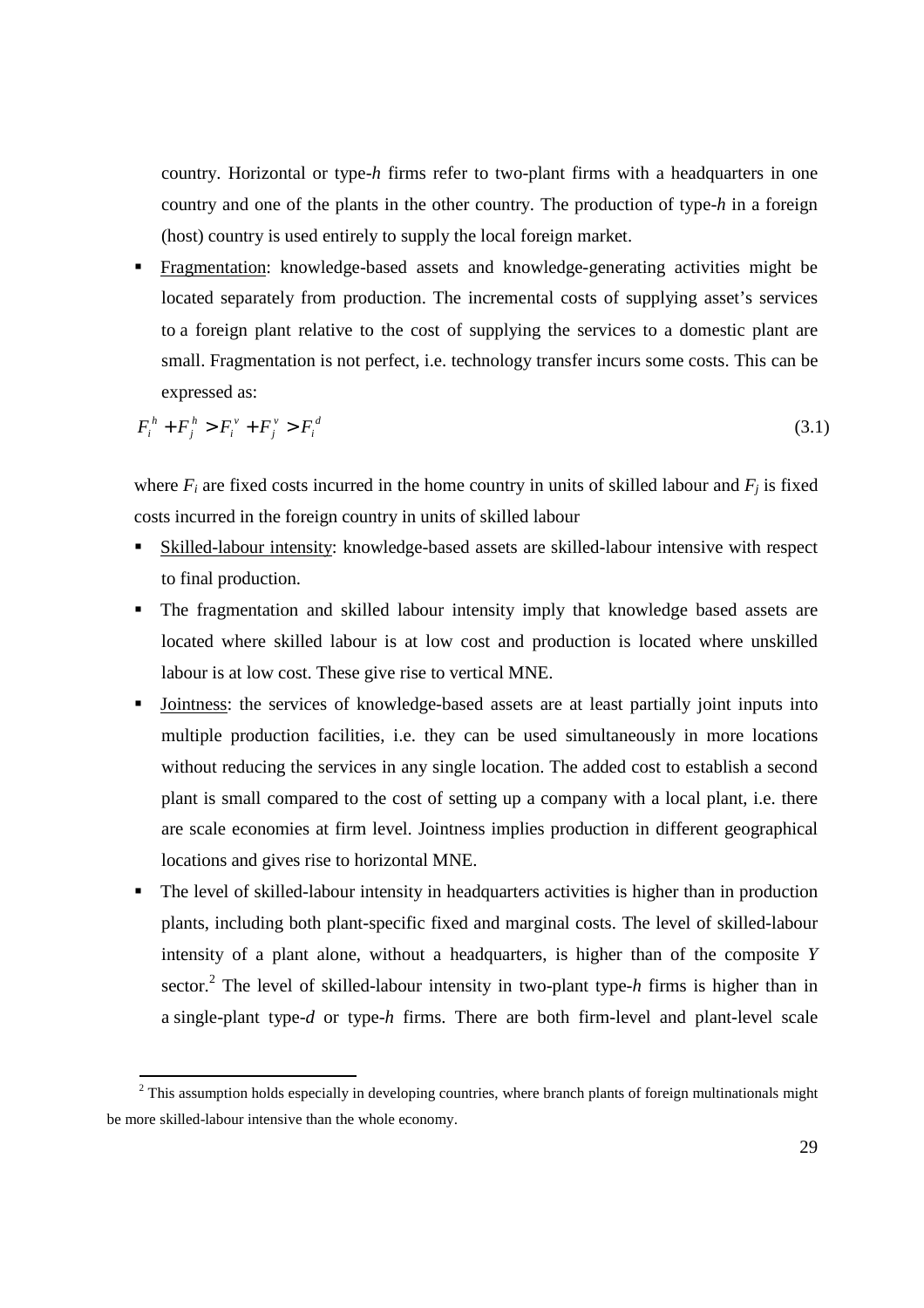economies, i.e. two-plant multinationals (type-*h*) have higher fixed costs than a single plant firm, but not twice as high. This can be expressed as:

$$
2F_i^d > F_i^h + F_j^h > F_i^h > F_i^d
$$
\n(3.2)

- One-plant type-*d* firms incur all the fixed costs in one country; one-plant type-*v* firms incur their fixed costs in both the headquarters country and in the plant-located country; two-plant type-*h* firms incur most of the fixed costs in the headquarters country.
- Headquarters activities are only skilled labour intensive, whereas integrated headquarters and plant activities (relevant for type-*h* firm) are both skilled and unskilled labour intensive.
- The production function of *Y* in country *i* (*j*) is a CES function, identical in both countries:

$$
Y_{i} = [(1-a)S_{iy}^{\alpha} + aL_{iy}^{\alpha}]^{1/\alpha}
$$
  
\n
$$
Y_{j} = [(1-a)S_{jy}^{\alpha} + aL_{iy}^{\alpha}]^{1/\alpha}
$$
\n(3.3)

where  $S_{iy}$  and  $L_{iy}$  are the skilled and unskilled labour used in the *Y* sector of country *i*;  $0 < \alpha < 1$  is a share parameter that determines the degree of substitubility of the factors and  $(1/(1 - \alpha))$  is the elasticity of substitution.

 Type-*d* firms undertake all their production in the home country and thus incur all costs in one country. The cost function of a national firm in country *i* is given by:

$$
l_i L_i^d + s_i S_i^d = l_i [c X_{ii}^d + (c + \tau) X_{ij}^d + G] + s_i F_i^d
$$
\n(3.5)

where  $l_i$ ,  $s_i$  stands for price of unskilled and skilled labour  $L_i$ ,  $S_i$ ; *G* is the fixed costs incurred in units of unskilled labour and remains the same for any plant regardless of firm type and country; *c* is marginal cost of *X* production in units of skilled labour and  $\tau$  is transport cost for *X* in units of skilled labour (the same for both directions);  $X^d_{ii}$  denotes sales in country *j* of a national firm based in country *i*.

 A type-*h* firm operates one plant in each country incurring fixed costs in both home and foreign countries. The cost function of a horizontal firm headquartered in country *i* is as follows:

$$
l_i L_{ii}^h + l_j L_{ij}^h + s_i S_{ii}^h + s_j S_{ij}^h = l_i [cX_{ii}^h + G] + l_j [cX_{ij}^h + G] + s_i F_i^h + s_j F_j^h
$$
\n(3.6)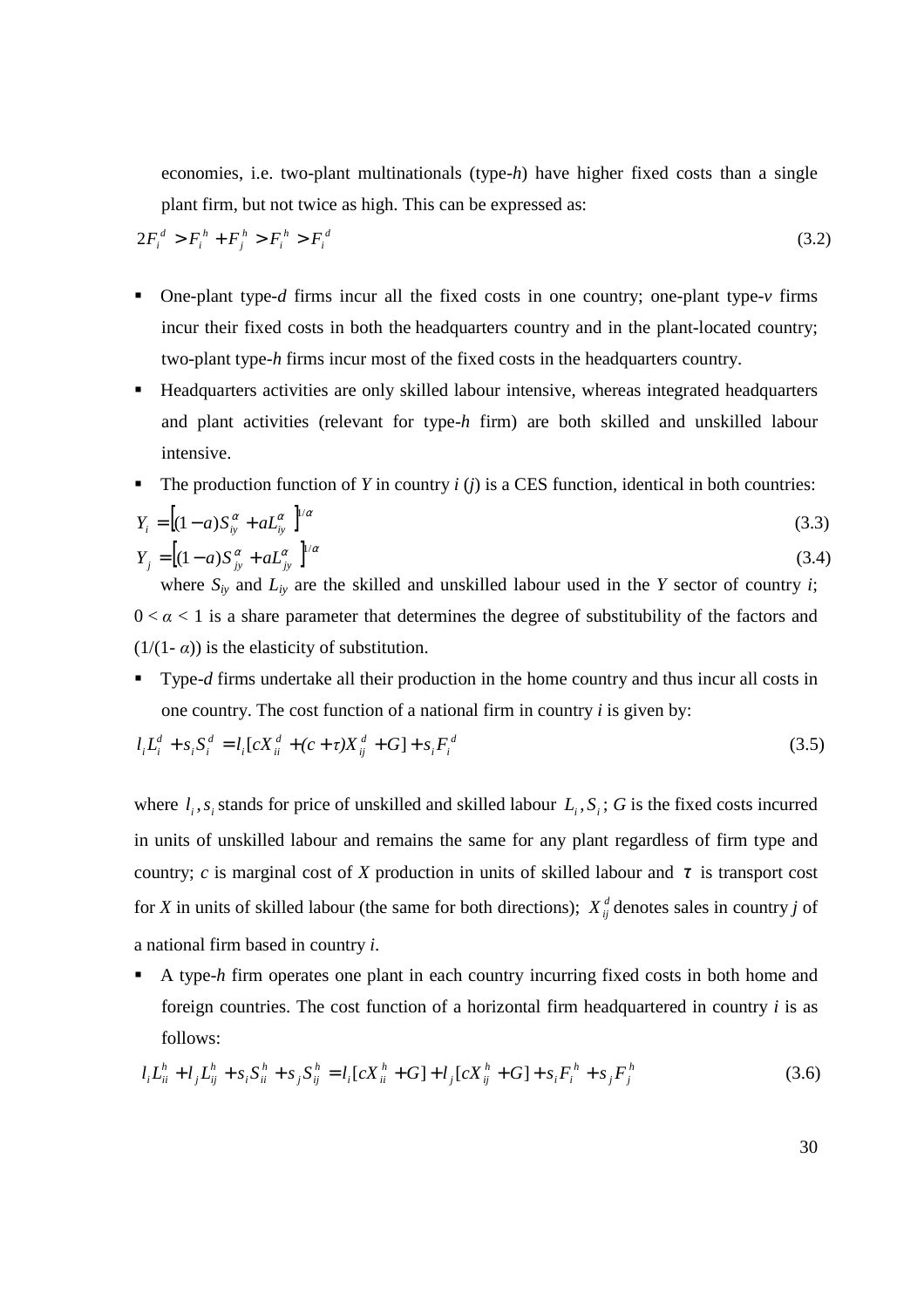A type-*v* firm operates a plant abroad and has sales in both countries. Thus, a vertical multinational headquartered in country *i* has a cost function:

$$
l_j L_{ij}^{\nu} + s_i S_{ii}^{\nu} + s_j S_{ij}^{\nu} = l_j [c X_{ij}^{\nu} + (c + \tau) X_{ii}^{\nu} + G] + s_i F_i^{\nu} + s_j F_j^{\nu}
$$
\n(3.7)

#### **3.2.2 Model Equilibrium**

Given the cost functions in the sectors and the production function of the homogeneous sector *Y*, the equilibrium in the KC model is given by the market clearing conditions (determining the factor prices and the goods prices), national income condition, and equilibrium in the sector *Y*  and equilibrium in the sector *X*. The equilibrium conditions in sector *X* are of vital importance, since they enable to define patterns of multinationals activities under different variables settings.

#### *National income balance*

In equilibrium, the firms obtain the income only from the sale of factors, since they make no profit, therefore the national income in countries *i* and *j* is given by the total national factor endowment:

$$
M_i = s_i S_i^* + l_i L_i^* \tag{3.8}
$$

$$
M_j = s_j S_j^* + l_j L_j^* \tag{3.9}
$$

where  $S_i^*(S_j^*)$ ,  $L_i^*(L_j^*)$  are the total factor endowments of skilled and unskilled labour in country *i* and *j*.

#### *Market clearing conditions*

#### *i. Factor prices*

The constraints on labor supply (factor market clearing condition) is given by total factor endowment in country *i* and *j*,  $L_i^*, S_i^*, L_j^*, S_j^*$ :

$$
L_i^* = L_{iy} + N_i^d L_i^d + N_i^h L_i^h + N_j^h L_j^h + N_j^v L_j^v
$$
\n(3.10)

$$
S_i^* = S_{ij} + N_i^d S_i^d + N_i^h S_i^h + N_i^v S_i^v + N_j^h S_j^h + N_j^v S_j^v
$$
\n(3.11)

$$
L_j^* = L_{jy} + N_j^d L_j^d + N_j^h L_j^h + N_i^h L_i^h + N_i^v L_i^v
$$
\n(3.12)

$$
S_j^* = S_{jy} + N_j^d S_j^d + N_j^h S_j^h + N_j^v S_j^v + N_i^h S_i^h + N_i^v S_i^v
$$
\n(3.13)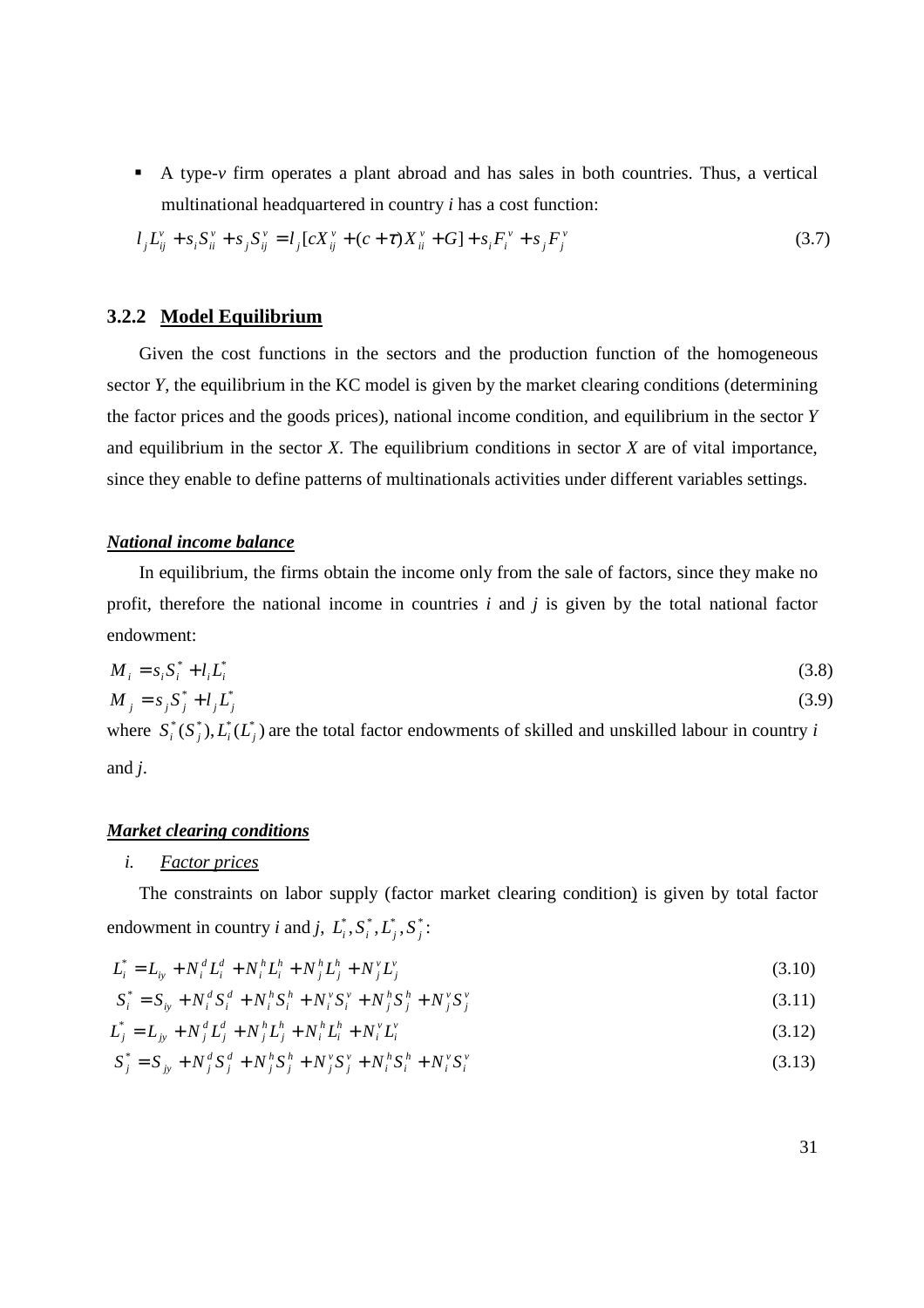where  $N_i^d$ ,  $N_i^h$ ,  $N_i^v$  ( $N_i^d$ ,  $N_i^h$ ,  $N_i^v$ ) *j h j d j v i h*  $N_i^d$ ,  $N_i^h$ ,  $N_i^v$   $(N_j^d$ ,  $N_j^h$ ,  $N_j^v$ ) indicate the number of active type-*d*, type-*h* and type-*v* firms headquartered in country *i* (*j*).

#### *ii. Goods prices*

According to the assumption, the utility of the representative consumer in each country is given by the Cobb-Douglas function:

$$
U_i = X_{ic}^{\beta} Y_{ic}^{1-\beta}
$$
 (3.14)  
where:

$$
X_{ic} = N_i^d X_{ii}^d + N_j^d X_{ji}^d + N_i^h X_{ii}^h + N_j^h X_{ji}^h + N_i^v X_{ii}^v + N_j^v X_{ji}^v
$$
\n(3.15)

is the aggregate consumption of *X* in country *i* and *j*;  $N_i^d$  is the number of type-d firms headquartered in country *i* that is active in equilibrium and *Yic* denotes the consumption of homogenous product *Y* in country *i*. The utility in country *j* is defined analogously.

In equilibrium, the consumers demand such a quantity of *X* and *Y*, so they maximize their utility, subject to the income constraint given in equations (3.8) and (3.9). The first order conditions of the Cobb-Douglas utility function gives following demands for *X* and  $Y^3$ .

<sup>2</sup><br>3

$$
\max_{x} \sum_{i=1}^{2} \beta_i \ln x_i
$$
\ns.t.  $M_i = p_i x_1 + x$   
\n $L(x, \lambda) = \beta \ln x_1 + (1 - \beta) \ln x_2 - \lambda (p_i x_1 + x_2 - M_i)$   
\n $\nabla L(x, \lambda) = 0$   
\n $\frac{\partial L(x, \lambda)}{\partial x_1} = \frac{\beta}{x_1} - \lambda p_i$   
\n $\frac{\partial L(x, \lambda)}{\partial x_1} = \frac{\beta}{x_1} - \lambda p_i$   
\n $\frac{\beta}{1 - \beta} = \frac{x_1 p_1}{x_1} \times \frac{1}{x_2} = \frac{x_1}{x_1} = \frac{\beta M_i}{x_1} \times \frac{x_2}{x_2} = \frac{y_i}{x_2} = (1 - \beta) M_i$   
\n $M_i = p_i x_1 + x_2$ 

the first order condition is as follows : Let  $X_{ic} = x_1, Y_{ic} = x_2$ , then the utility functions (3.10) can be written as  $U = x_1^{\beta} x_2^{1-\beta}$  and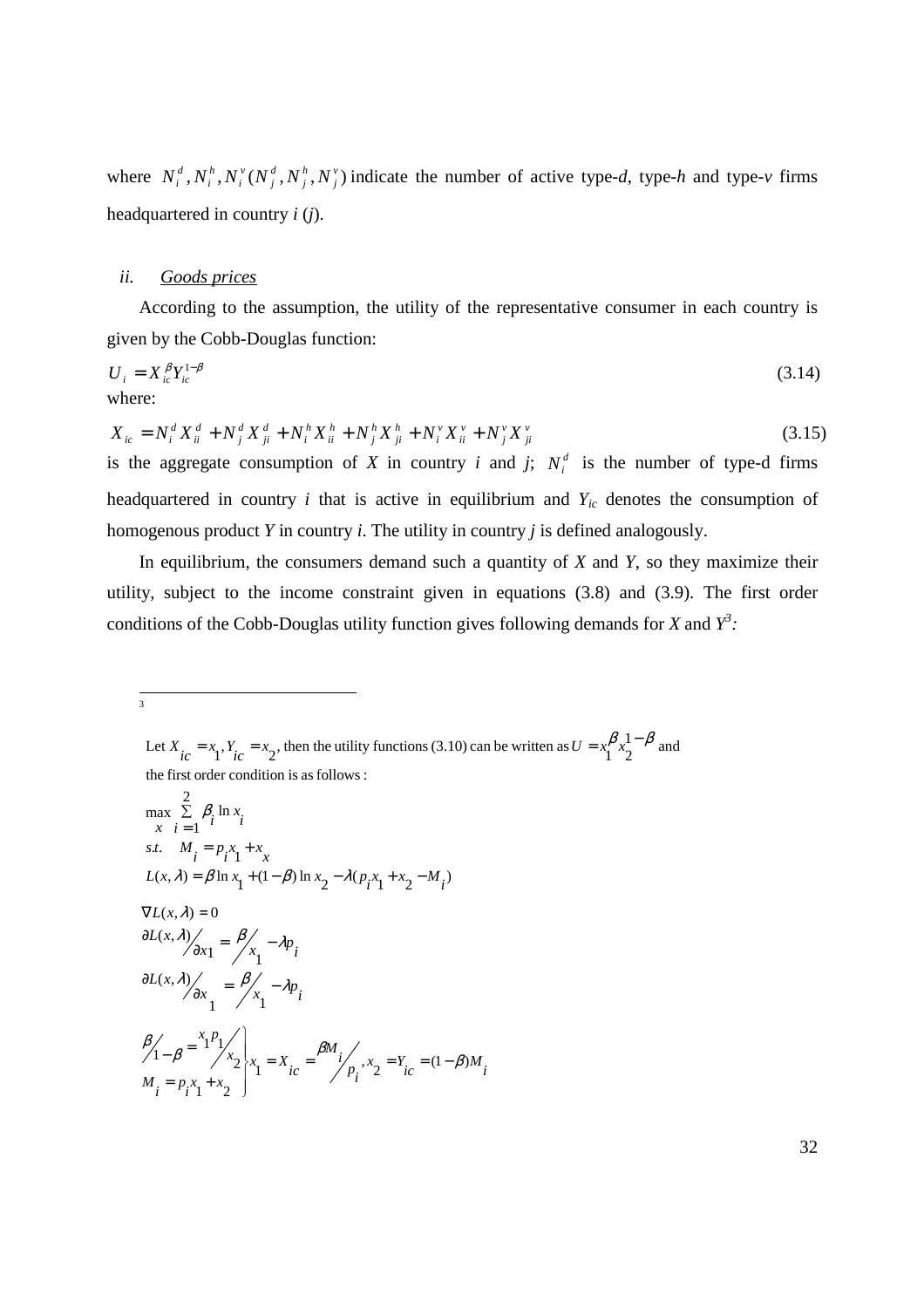$$
X_{ic} = \frac{\beta M_i}{p_i}, \qquad Y_{ic} = (1 - \beta) M_i
$$
\n(3.16)

$$
X_{jc} = \frac{\beta M_j}{p_j}, \qquad Y_{jc} = (1 - \beta) M_j
$$
\n(3.17)

 $p_i$ ,  $p_j$  denote the price of *X* produced in country *i* (*j*).

**Equilibrium in sector Y** is given by the zero profit condition, where marginal costs equal marginal price:

$$
p_i^{\rm y} = c_{i y} (l_i, s_i) \tag{3.18}
$$

$$
p_j^{\nu} = c_{j\nu} (l_j, s_j) \tag{3.19}
$$

$$
\Pi_i^{\,y} = p_i^{\,y} - c_i^{\,y} \left( s_i, l_i \right) = 0 \tag{3.20}
$$

$$
\Pi_j^y = p_j^y - c_j^y(s_j, l_j) = 0 \tag{3.21}
$$

where  $p_i^y$  denotes the marginal price of product *Y* in countries *i* and  $c_i^y(l_i, s_i)$ *y*  $c_i^y(l_i, s_i)$  is the constant marginal production cost in country *i*.

#### *Equilibrium in sector X:*

Since the equilibrium in sector *X* is given by many unknowns and equations, the authors used the mathematical programming to model it. In particular, they employed the complementary slackness method, where each nonnegative (continuous) variable is associated with one inequality. A complementary variable is positive if inequality holds with equality, and it is zero otherwise.

The sector *X* produces under Cournot competition. Thus, in equilibrium:

- The output of *X* is determined by the pricing inequalities (marginal revenues  $\leq$  marginal costs)
- The number of type-*d* and type-*v* firms are given by the free entry inequality (zero-profit condition, where markup revenues  $\leq$  fixed costs)

#### *i. Pricing inequalities*

In Cournot equilibrium, the output per firm is constant and is given as a function of the mark-up over marginal cost. An optimal mark-up is determined as the ratio between the firm's market share and the price elasticity of demand in the market.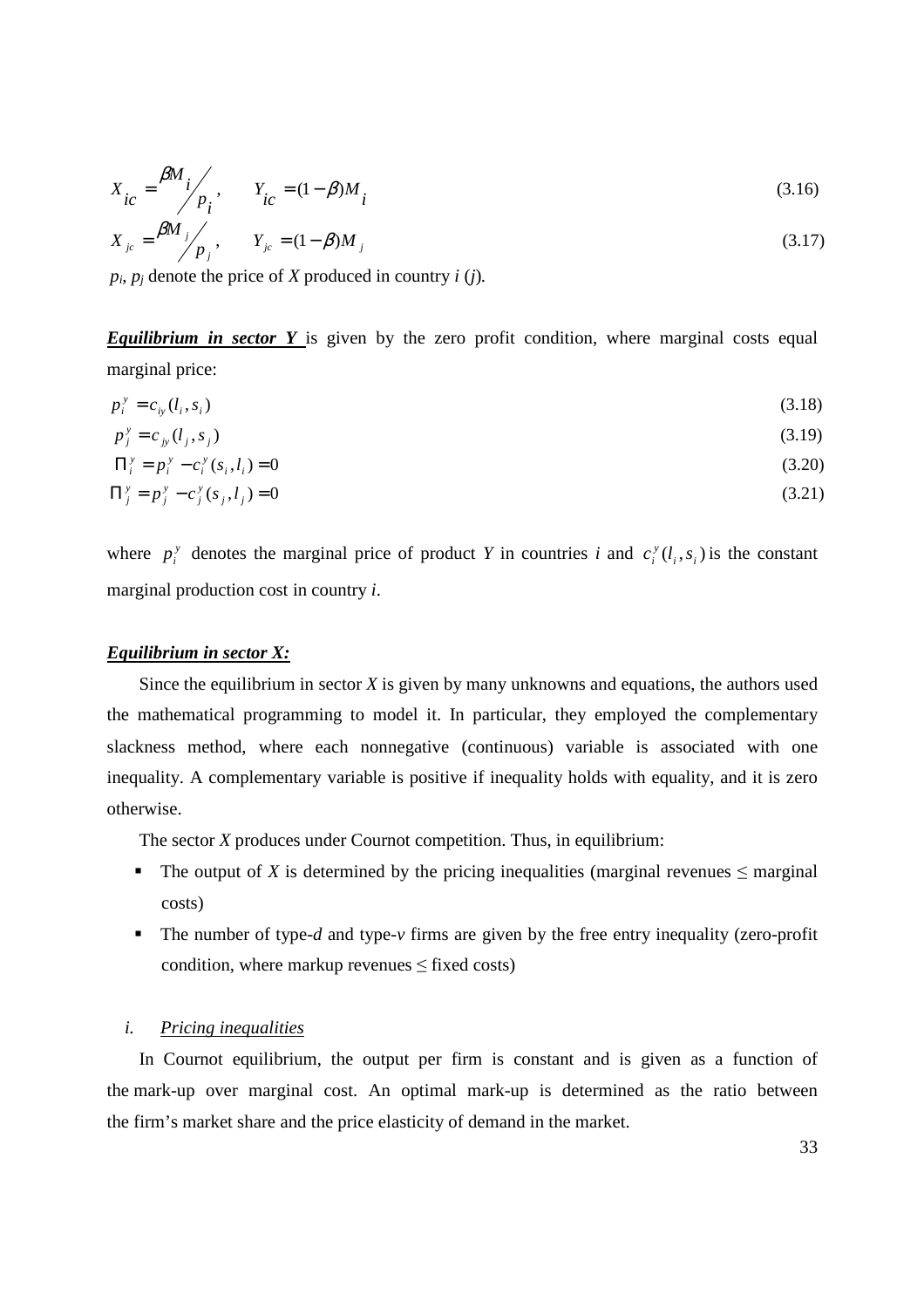The first order condition of the profit maximization  $(\partial \pi_x/\partial x = 0)$  yields a unique equilibrium, which can be expressed as follows<sup>4</sup>:

$$
\frac{p-c'}{p} = \frac{n_i}{\eta}
$$
\n
$$
\left\{\n\begin{aligned}\np(1-m) &= c' \\
\frac{n_i}{\eta} &= m\n\end{aligned}\n\right.
$$
\n(3.22)

where *p* is the price of the product *X*, *c* denotes the marginal costs of *X*,  $n_i$  is the firm's market share,  $\eta$  is the elasticity of demand ( $\eta = -p/QP'$ ) and *m* is the markup over marginal costs in the equilibrium.

Applying the pricing equation (3.22) to the KC model, we get six pricing inequalities, stating the output of *X* for all firms type headquartered in country *i*:

$$
X_{ii}^d: \t p_i(1 - m_{ii}^d) \le l_i c \t (3.23)
$$

$$
X_{ij}^d: \t p_j(1 - m_{ij}^d) \le l_i(c + \tau) \t(3.24)
$$

$$
X_{ii}^h: \t p_i(1 - m_{ii}^h) \le l_i c \t (3.25)
$$

$$
X_{ij}^{h}:\t\t p_j(1-m_{ij}^h) \le l_j c \t\t(3.26)
$$
\n
$$
Y_{ij}^{v} \t\t p_j(1-m_{ij}^h) \le l_j c \t\t(3.27)
$$

$$
X_{ij}^{\nu}: \t p_j(1 - m_{ij}^{\nu}) \le l_j c \t (3.27)
$$
  

$$
X_{ii}^{\nu}: \t p_i(1 - m_{ii}^{\nu}) \le l_j(c + \tau) \t (3.28)
$$

where

$$
m_{ij}^k = \frac{X_{ij}^k}{X_{jc}} = \frac{p_j X_{ij}^k}{\beta M_j}
$$
 (3.29)

$$
m_{ii}^k = \frac{X_{ii}^k}{X_{ic}} = \frac{p_i X_{ii}^k}{\beta M_i}
$$
 (3.30)

are markups over marginal costs in the equilibrium and equal type-*d*, type-*h* and type-*v* firm's market shares in countries  $i$  and  $j$ , since utility is given by a Cobb-Douglas function homogeneous of degree one and the price elasticity of demand is 1. The pricing inequalities for firms headquartered in country *j* are defined similarly. By substituting markups in the pricing inequalities, we obtain the outputs for *X* produced in country *i*:

 4 For more details on the Cournot model see e.g. Vives (2000, chapter 4).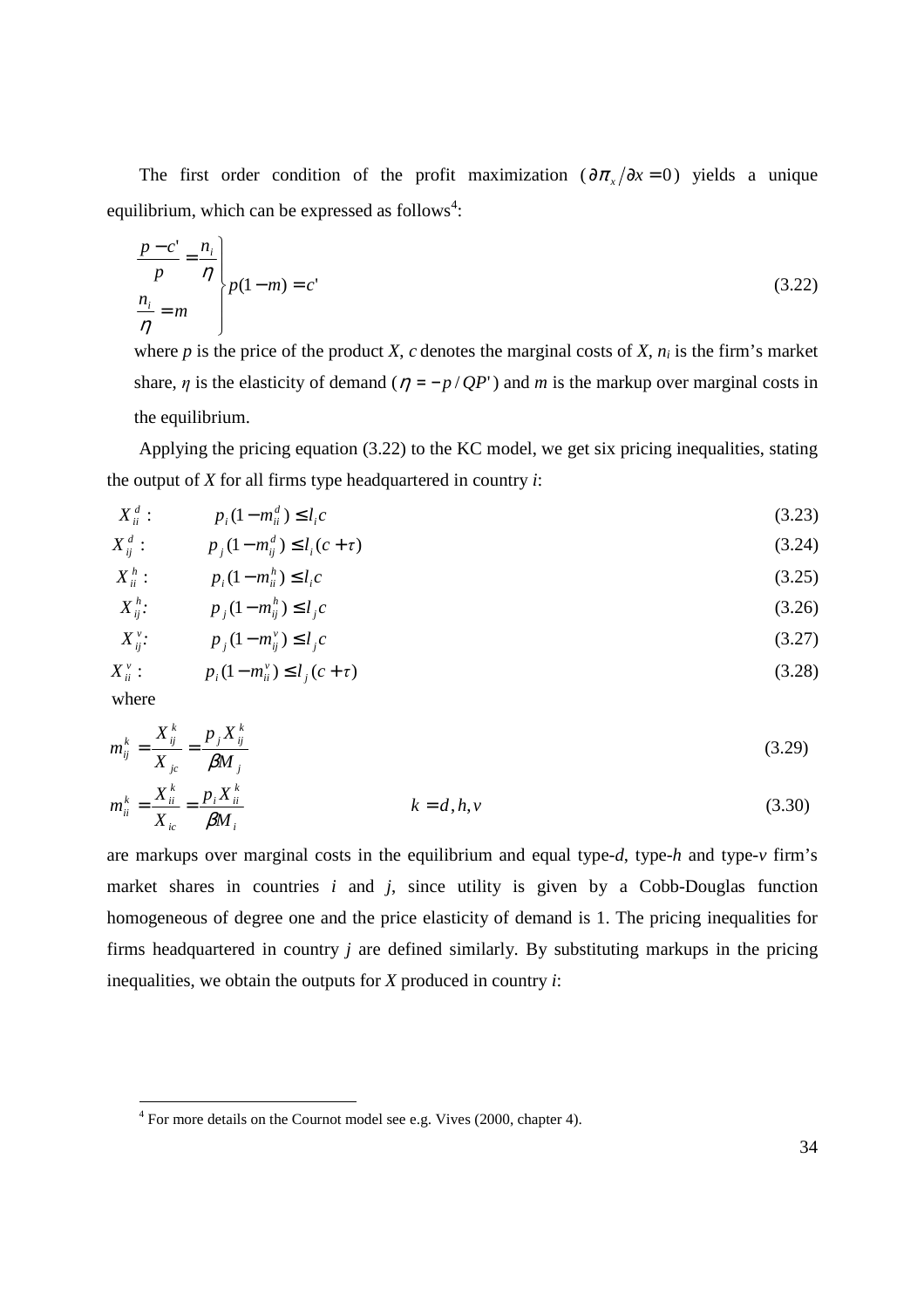$$
X \ge \beta M_i \frac{p_i - l_i c}{p_i^2} \qquad \text{for } X_{ii}^d, X_{ii}^h, X_{ji}^h, X_{ji}^v \tag{3.31}
$$
\n
$$
X \ge \beta M_j \frac{p_j - l_j (c + \tau)}{p_j^2} \qquad \text{for } X_{ij}^d, X_{jj}^v \tag{3.32}
$$

Analogous inequalities hold for goods produced in country *j*.

#### *ii. Free entry condition*

The free market entry condition is given by zero profit conditions stating the number of each type of firms in equilibrium. This can be expressed as the requirement that markup revenues are less than or equal fixed  $costs^5$ :

$$
N_i^d: p_i m_{ii}^d X_{ii}^d + p_j m_{ij}^d X_{ij}^d \le l_i G + s_i F_i^d
$$
\n(3.33)

$$
N_j^d : p_j m_{jj}^d X_{jj}^d + p_i m_{ji}^d X_{ji}^d \le l_j G + s_j F_j^d
$$
\n(3.34)

$$
N_i^h: p_i m_{ii}^h X_{ii}^h + p_j m_{ij}^h X_{ij}^h \le l_i G + s_i F_i^h + l_j G + s_j F_j^h
$$
\n(3.35)

$$
N_j^h: p_j m_{jj}^h X_{jj}^h + p_i m_{ji}^h X_{ji}^h \le l_i G + s_i F_i^h + l_j G + s_j F_j^h
$$
\n(3.36)

$$
N_i^{\nu} : p_i m_{ii}^{\nu} X_{ii}^{\nu} + p_j m_{ij}^{\nu} X_{ij}^{\nu} \le l_j G + s_i F_i^{\nu} + s_j F_j^{\nu}
$$
\n(3.37)

$$
N_j^{\nu} : p_j m_{jj}^{\nu} X_{jj}^{\nu} + p_i m_{ji}^{\nu} X_{ji}^{\nu} \le l_i G + s_i F_i^{\nu} + s_j F_j^h \tag{3.38}
$$

If the outputs are positive, then (3.31) and (3.32) hold with equality and substituting them into  $(3.33) - (3.38)$  yields following quadratic inequalities stating the profit of each type of firms in equilibrium:

 5 Monopolistic competition literature quite often makes an assumption of the number of firms to be a continuous variable. This assumption was used by the authors as well in this model, when they put a free entry inequality restricting the profit to nonnegative values to be a complement to a continuous variable stating the number of firms active in equilibrium.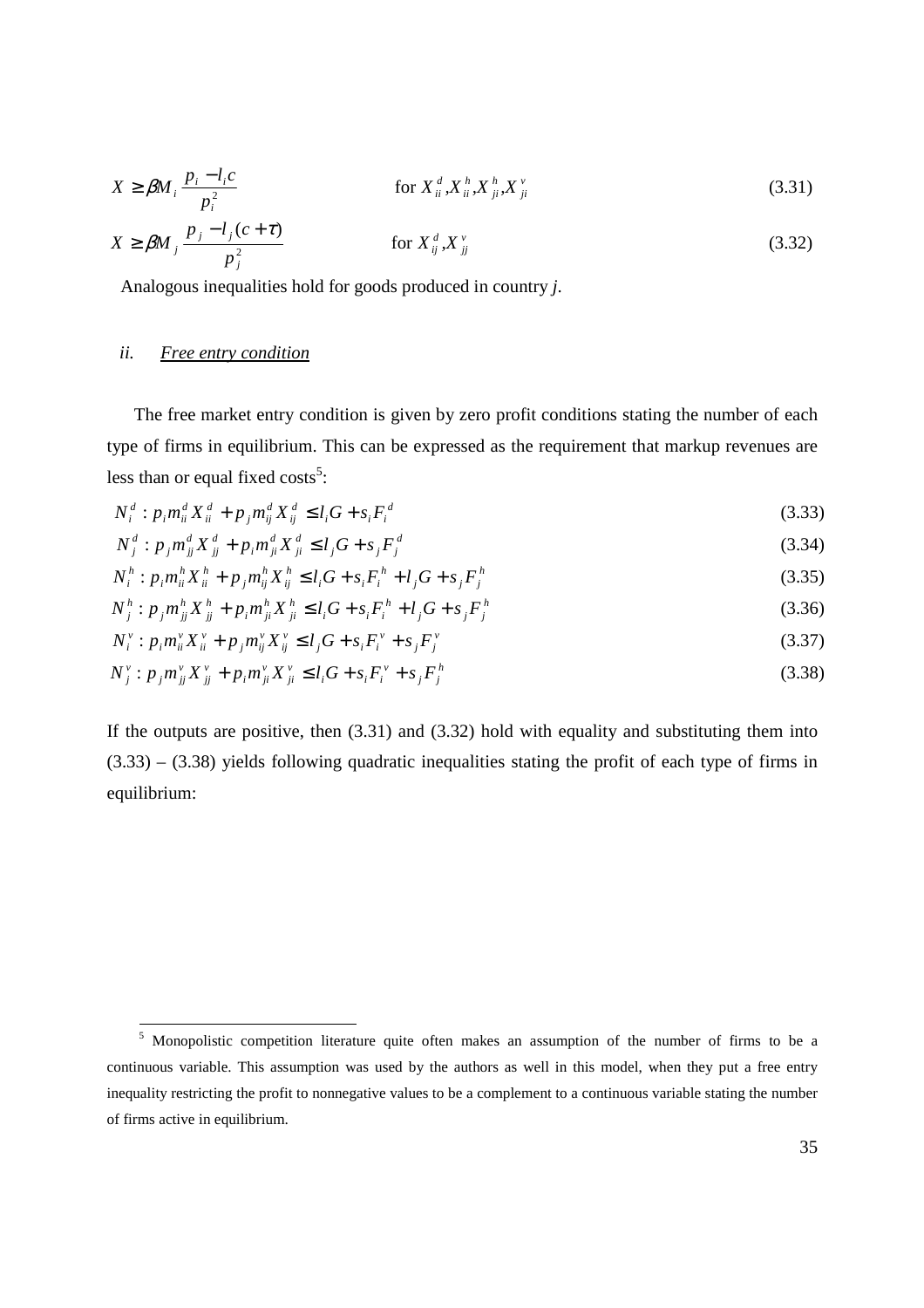$$
\pi_i^d = \beta \left[ M_i \left( \frac{p_i - l_i c}{p_i} \right)^2 + M_j \left( \frac{p_j - l_i (c + \tau)}{p_j} \right)^2 \right] - l_i G - s_i F_i^d \le 0 \tag{3.39}
$$

$$
\pi_j^d = \beta \left[ M_i \left( \frac{p_i - l_j(c + \tau)}{p_i} \right)^2 + M_j \left( \frac{p_j - l_j c}{p_j} \right)^2 \right] - l_j G - s_j F_j^d \le 0 \tag{3.40}
$$

$$
\pi_i^h = \pi_j^h = \beta \left[ M_i \left( \frac{p_i - l_i c}{p_i} \right)^2 + M_j \left( \frac{p_j - l_j c}{p_j} \right)^2 \right] - l_i G - s_i F_i^h - l_j G - s_j F_j^h \le 0 \tag{3.41}
$$

$$
\pi_i^{\nu} = \beta \left[ M_i \left( \frac{p_i - l_j(c + \tau)}{p_i} \right)^2 + M_j \left( \frac{p_j - l_j c}{p_j} \right)^2 \right] - l_j G - s_i F_i^{\nu} - s_j F_j^{\nu} \le 0 \tag{3.42}
$$

$$
\pi_j^{\nu} = \beta \left[ M_i \left( \frac{p_i - l_i c}{p_i} \right)^2 + M_j \left( \frac{p_j - l_i (c + \tau)}{p_j} \right)^2 \right] - l_i G - s_i F_i^{\nu} - s_j F_j^{\mu} \le 0 \tag{3.43}
$$

Each of the inequality  $(3.39) - (3.43)$  holds with equality if a firm type is active in equilibrium, and holds with inequality otherwise.

From (3.39) – (3.43) it can be seen that type-*h* firms have higher markup revenues than type*d* or type-*v* firms, since the latter bear transport costs but at the same time, type-h firms have higher fixed costs than type-*d* and type-*v* firms.

When factor prices are different in two countries with similar sizes, single plant firms (either type-*d* or type-*v* firms) have a comparative advantage over the horizontal multinationals, since they draw the factor of production only from one country and thus can locate single plant in the low cost country, whereas horizontal multinationals draw factors of production from both countries and thus they have to incur high costs to locate a plant in the high cost country. Similarly, larger market favors again single plant firms, since they incur only trade costs on relatively small amount of output exported to the small market abroad. On the other hand, horizontal multinationals would have to incur high costs to install the production capacities.

An increase in total world income will increase the multinationals' profitability relative to profitability of national firms due to transport costs and is associated with the switch from high variable costs export to high fixed costs foreign plant, increasing the number of type-*h* firms.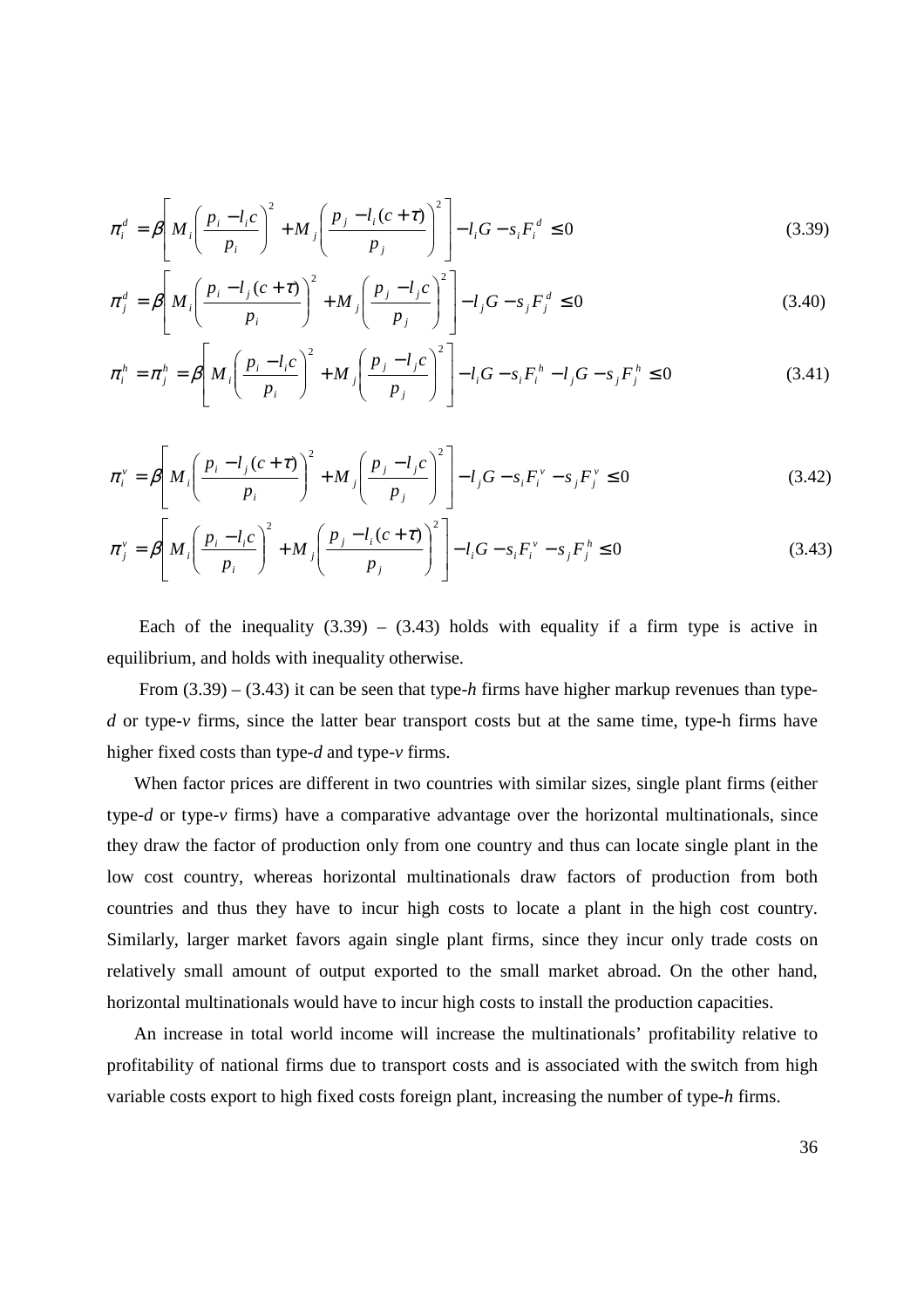When single plant firms dominate, the question of type-*d* versus type- $\nu$  firms depends on factor price equalization reasoning, but not much on the market sizes effects. If factor prices differences are enough sufficient to outweigh any fragmentation costs, than a type-*v* firm headquartered in the skilled labour abundant country has lower fixed costs than a type-*d* firm headquartered in the other country, since fixed costs are assumed to be skilled labour intensive relative to homogenous product *Y*.

The type-*v* firm is most likely to emerge when the home country is small and skilled labour abundant. These stems from the fact that the fixed costs at firm level that give rise to multi plant economies of scale are relatively skilled labour intensive and are mainly incurred in the headquarters, therefore it pays to locate the headquarters in a skilled labour abundant country in order to exploit price factor differences. On the other hand, the location of a single plant depends predominantly on the market size. The bigger the local market, the more output is used to serve the local market, reducing the aggregate transport costs.

#### **3.2.3 Simulation Results**

Due to the endogeneity of variables and complexity of the model, the comparative statics is of limited use here. Instead, Markusen et al. (1996) and Markusen (1997, 2002) used special software solver, Mathematical Programming System for General Equilibrium (MPS/GE), to calibrate the KC model with different values of parameters in order to obtain equilibrium regimes (i.e. types of firms active in equilibrium).

The authors calibrated the knowledge-capital model for both the number of multinational types active in equilibrium and the affiliate production in equilibrium. Representative simulation results are demonstrated with a series of world Edgeworth box diagrams. Here, I will limit the discussion on the simulation results for the affiliate production<sup>6</sup>, since all testable predictions are derived from this.

Figures 1 presents simulation results on world affiliate production with moderate transport costs:

 6 The term affiliate production, affiliate sales and FDI are used interchangeably.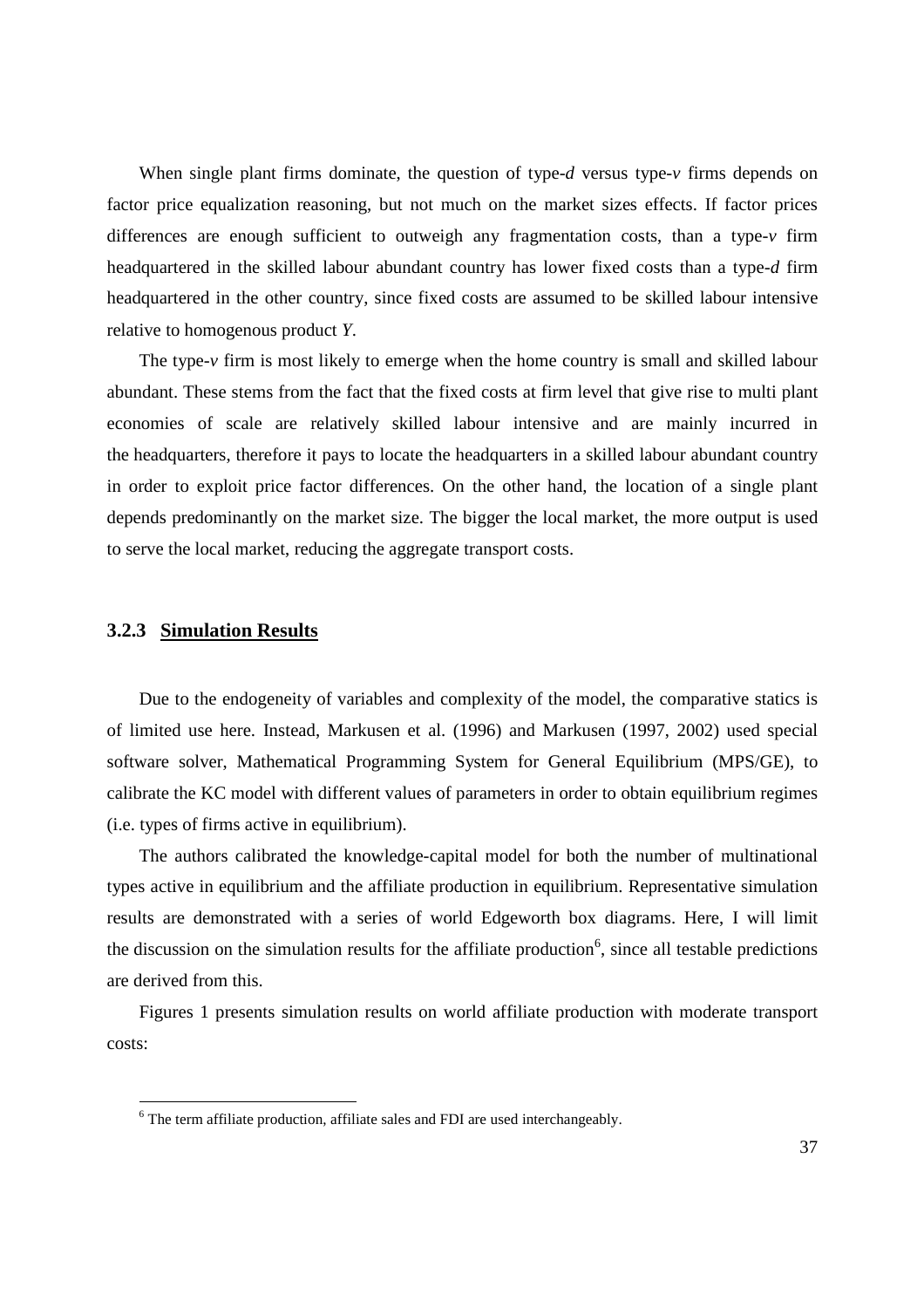

*Figure 1: Volume of Affiliate Production under Moderate Transport Costs* 

*Source: Markusen (2002, p. 146)* 

Figure 1 represents world Edgeworth box that indexes the world endowment of factors of production with the world endowment of skilled labour on one axis of the base and the composite (unskilled labour) on another axis of the base. The vertical axis measures the real volume of affiliate production of plants in country *j* of multinationals headquartered in country *i* (horizontal or vertical type) and vice versa. The total world endowments and size are held constant and any point within the box is a division between the countries *i* and *j*, with country *i* measured from the southwest corner and country *j* from the northeast corner. The countries have the same relative factor endowments but differ in size on the Southwest – Northeast diagonal. Above the diagonal, the home country (country *i*) is skilled labour abundant relative to the host country (country *j*). The approximate locus of equal incomes for the two countries lays on a line which is steeper than Northwest – Southeast diagonal and runs from approximately cell row 0.95/ column 0.30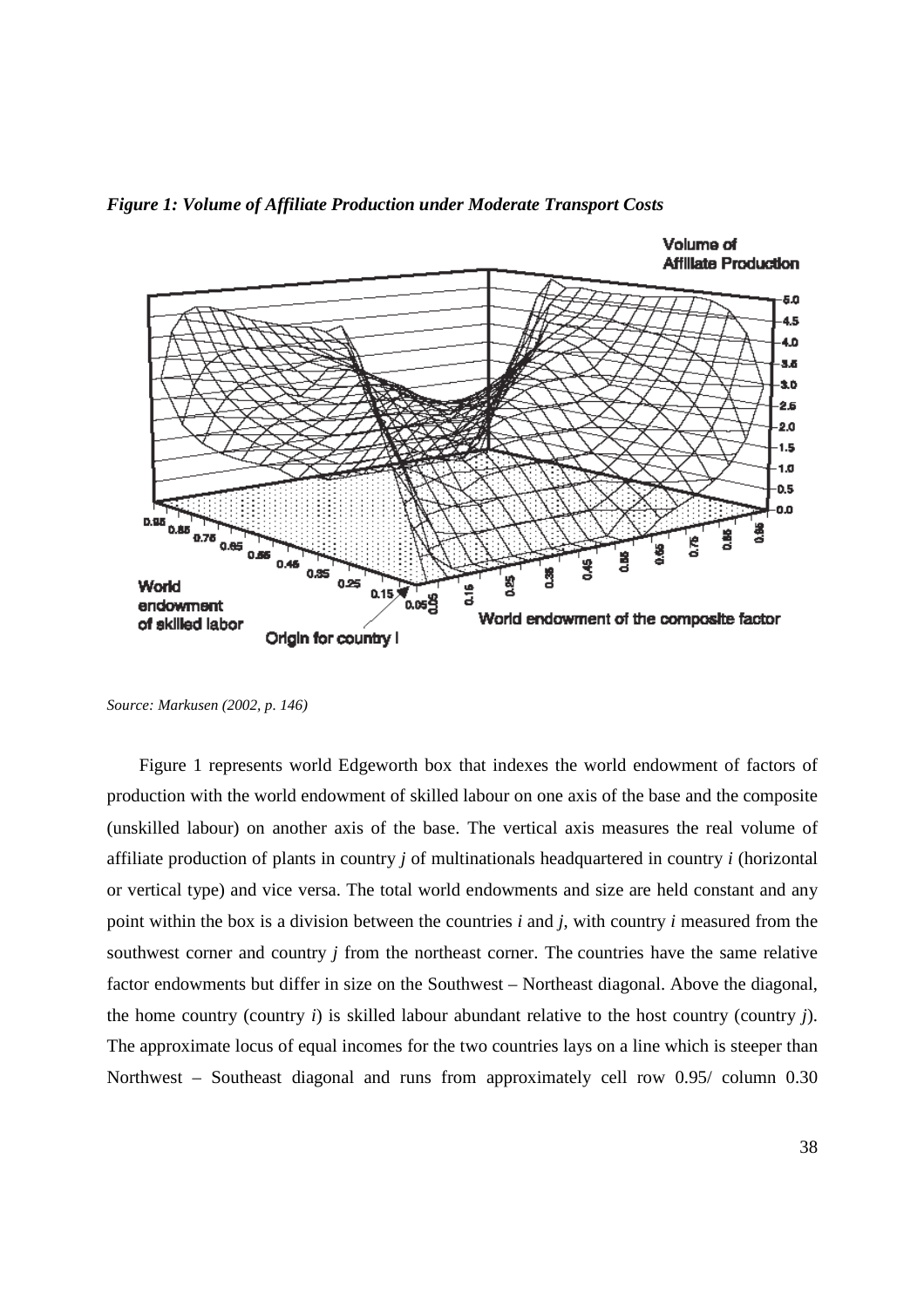southeasterly to the cell row 0.05/ column 0.70. The relative economic size of the country *i* grows along the diagonal from Southwest to Northeast.

Simulation of the affiliate sales in Figure 1 clearly indicates the nonlinearities in the knowledge-capital model. For instance, the effect of the differences in country size on affiliate size depends on the countries' relative endowments and vice versa.

Figure 1 shows that affiliate production follows an inverted U-shaped curve along the Southwest-Northeast diagonal. The total affiliate production is maximized in the midpoint of the SW-NE diagonal (in the centre area of the Edgeworth box), where both countries are identical in sizes and have similar relative endowments. Here, all firms are horizontal and half of the world output of good X is produced by affiliate plants and other half is produced by domestic plants of the horizontal multinationals. The affiliate production decreases towards either SW or NE corner, where the countries remain similar in relative endowments but differ in size. In this case, the national firms located in the large country will have the advantages as noted in previous section. The inverted U-shape of the horizontal affiliate sales can be better seen in Figure 2, which plots simulation results for affiliate sales along the SW-NE diagonal of the Edgeworth box, where countries have similar relative endowments but differ in sizes.

*Figure 2: Volume of Affiliate Production along the Southwest-Northeast Diagonal* 



*Source: Markusen (2002, p. 149)*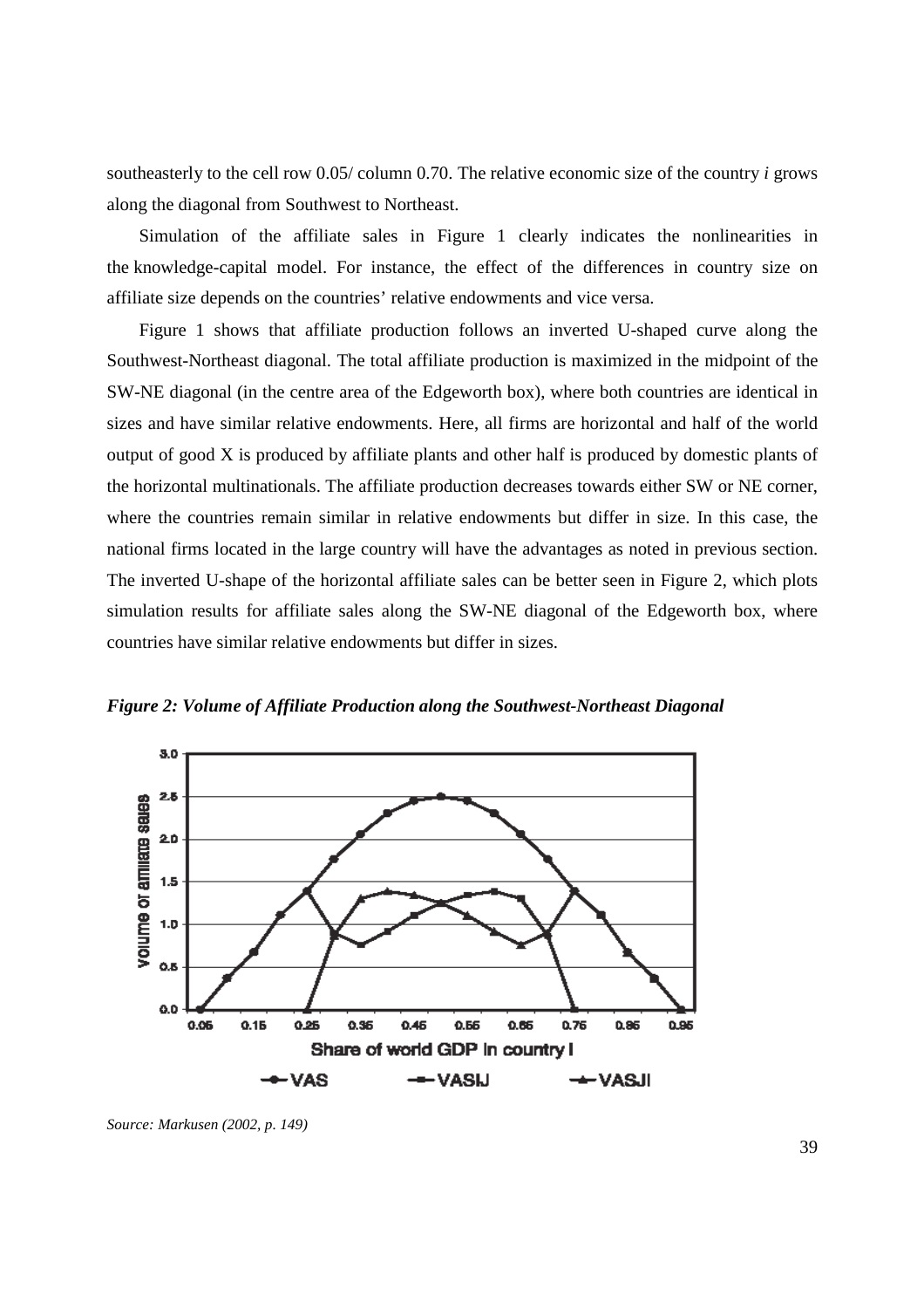*VAS* is the total volume of affiliate sales, *VASIJ* is the volume of affiliate sales of horizontal MNEs in country *j* with headquarters in country *i* and *VASJI* is similarly defined. Figure 2 reveals the non-monotonic characters of affiliate sales for the individual countries, with highest affiliate sales when the home country is moderately small ceteris paribus.

Coming back to Figure 1, it can be seen that the total affiliate production is highest in the Northwest and Southeast areas of the Edgeworth box, where one country is both moderately small and skilled labour abundant. Here, most multinationals are vertical headquartered in the small, skilled labour abundant country with plants located in the larger, unskilled labour abundant countries. This implies that if only vertical multinationals are active in equilibrium, then all the world output of good *X* is produced by affiliate plants. Figure 3 plots the affiliate sales along the approximate equal income (country sizes) locus Northwest – Southeast.

*Figure 3: Volume of Affiliate Production along the Equal Income Locus Northwest - Southeast* 



*Source: Markusen (2002, p. 150)*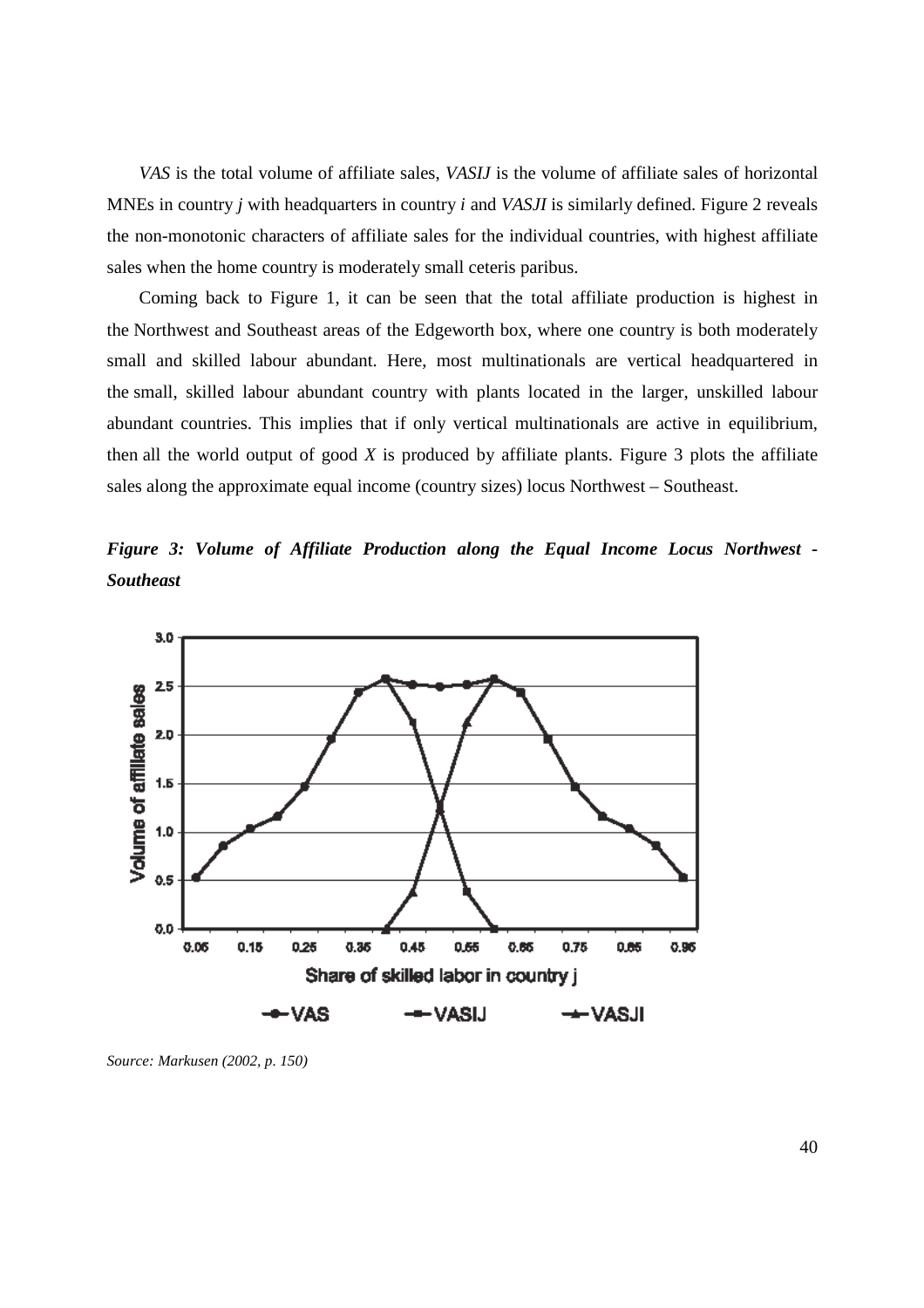Figure 3 shows the inverted U-shaped character of affiliate sales when countries are equally large but differ in relative endowments. Here, the affiliate production is highest when the difference in relative endowments is rather moderate than extreme.





*Source: Markusen (2002, p. 148)* 

The fact that the affiliate production for both vertical and horizontal MNEs is highest when the headquarters are based in a moderately small and skilled abundant country can be well seen on Figure 4, which plots the affiliate sales in one direction only (i.e. affiliate production in country *j* of MNEs headquartered in country *i*).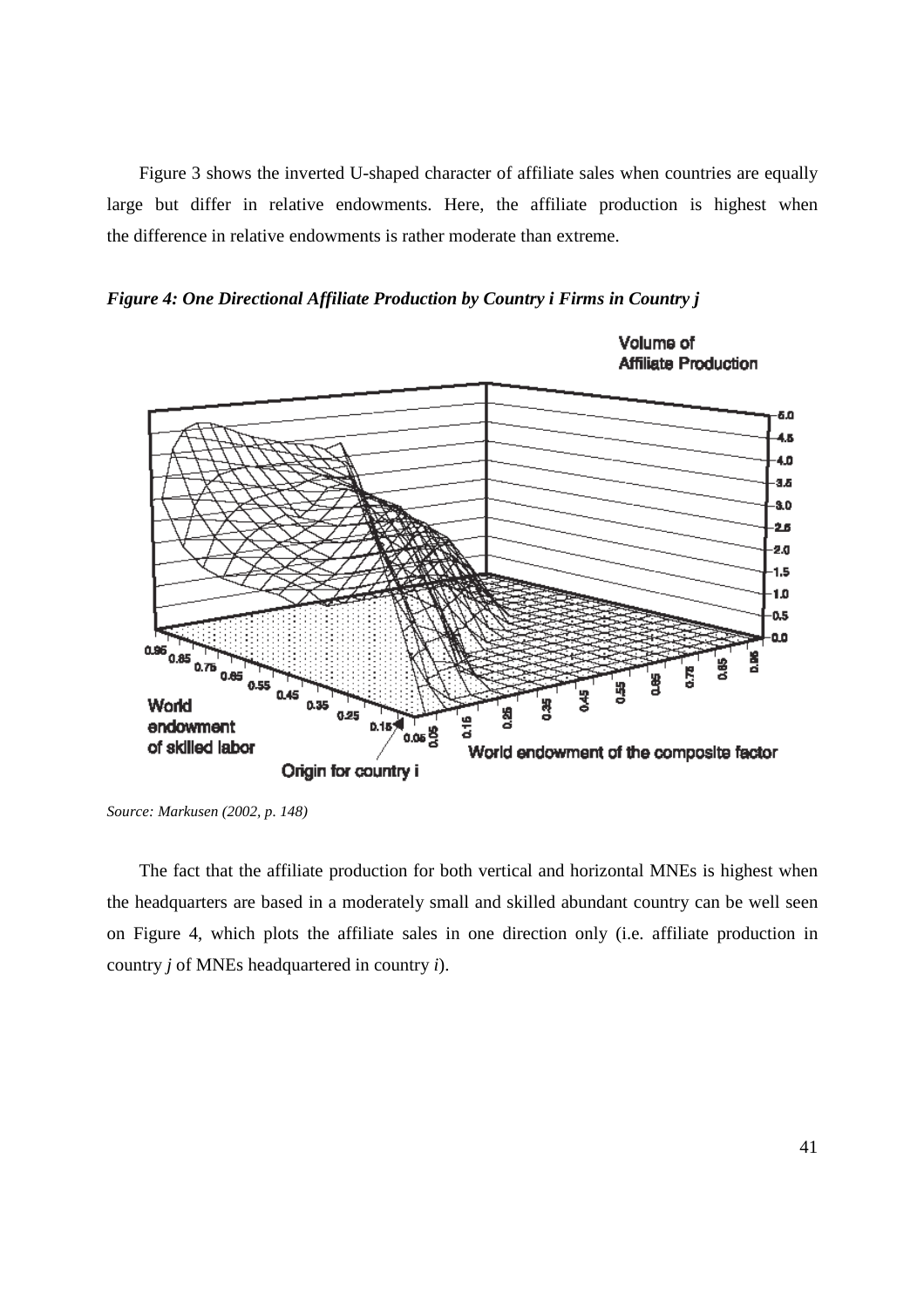### **3.3 Third Country Effects**

#### **3.3.1 Channels of Third Country Effects Transmission**

For the empirical specification of the third country effects in my analysis, the study of Blonigen et al. (2005) is of special relevance, since it is to my knowledge the only study which deals with the inward FDI data. Other studies all focused on third country effects on outward FDI data. Blonigen et al. (2005) identified two potential channels through which third countries may affect FDI into a host country in a simple theoretical model of MNEs. The first channel refers to the parent market proximity effect (analogous to market potential for outbound FDI), i.e. to what extent the parent's country's proximity to other countries (markets) affect the parent's decision whether to service the host market through exports or through FDI. The second channel refers to the influence of the multinationals presented in a host country on each other (e.g. through positive spill-overs, agglomeration effects or crowding out effect).

A proxy for parent market proximity was constructed by Blonigen et al. (2005) in an analogous way as the market potential variable for outward data, i.e. as a distance weighted sums of third countries' GDP. However, whilst the market potential measures the host market proximity to additional surrounding countries, the parent market proximity measures the proximity of the parent country to other parent countries. Thus, this variable measures the ease with which a parent country can export from its home base.

From its definition, it is clear that the parent market proximity captures the effects of pure vertical FDI only. Thus, by including this variable, more complex form of FDI, such as export platform or complex vertical FDI are ruled out by assumption. This was not restrictive in the case of Blonigen et al. (2005), as they studied the U.S. inbound FDI. The U.S.A., due to their geographical position and country characteristics, are not likely to serve as export platform or to become one of the chains in complex vertical FDI.

Nonetheless, this is not true for the Czech Republic and therefore I will also include the market potential variable in the regression equation to capture more complex type of MNE's activities.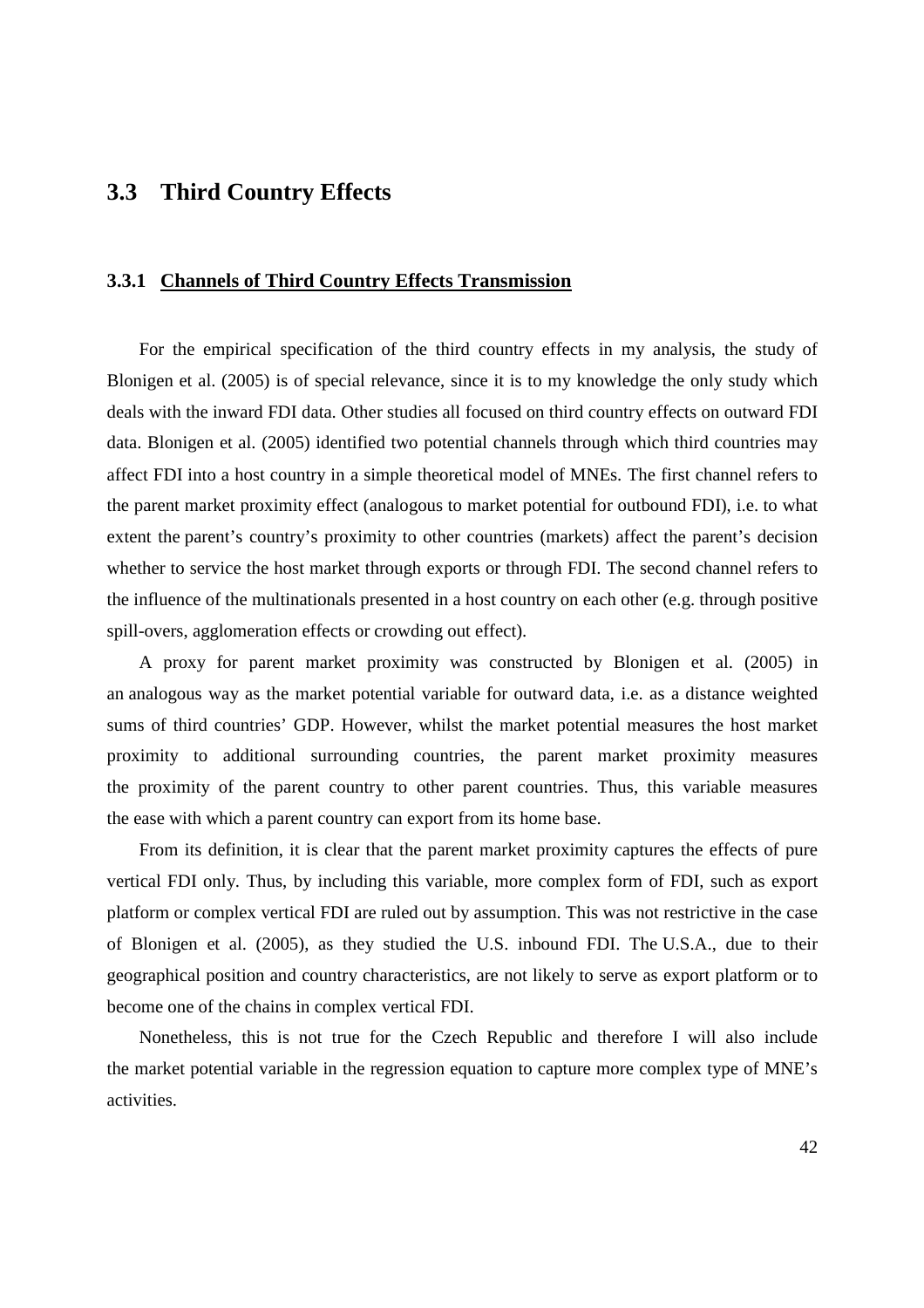I will discuss these variables more later on in the empirical model specification, as the construction of their proxies is not technically difficult and their effect on inward FDI is rather straightforward.

The second channel through which third country may affect the FDI decisions is the influence of concurrent FDI from other parent countries on the MNE's production costs in the host country. This effect can be captured by spatial linkage, specifically by spatial lag model. Indeed, spatial lag is similar to time series autocorrelation, in which the dependent variable in one period is influenced by the dependent variable in previous period. However, unlike time series autocorrelation, spatial lag enables to assign the weights to variables of interest and thus provides a better specification of the interactions. For instance, countries that are likely to influence each other more (e.g. due to their proximity) are assigned with a larger weight and vice versa.

Since spatial interactions are not commonly used techniques in FDI estimation, it might be useful to briefly present the econometric mechanism behind before discussing the empirical specification of the spatial lag for inward FDI.

#### **3.3.2 Spatial Dependence**

When sample data have a locational component, two potential problems may arise that violate the Gauss-Markov assumptions of the regression models. Firstly, locational components may induce spatial dependence, i.e. sample data observed at one point in space may depend on values observed at other location. Secondly, there may be a spatial heterogeneity that refers to variation in relationships over space, i.e. for every observation made, a different relationship may hold due to the variance in either functional forms or the parameters.

The problem of spatial heterogeneity does not appear to be relevant for the case of FDI, therefore I will not discuss this issue further and will instead focus on the spatial dependence problem.

In spatial econometrics, spatial dependence can take two forms – as a spatially lagged dependent variable ( $Wy$ ) or in the error structure ( $E/\varepsilon_i \varepsilon_i \neq 0$ ). The former is referred to as a spatial lag or spatial autoregressive model and the later is referred to as spatial error or spatial autocorrelation model.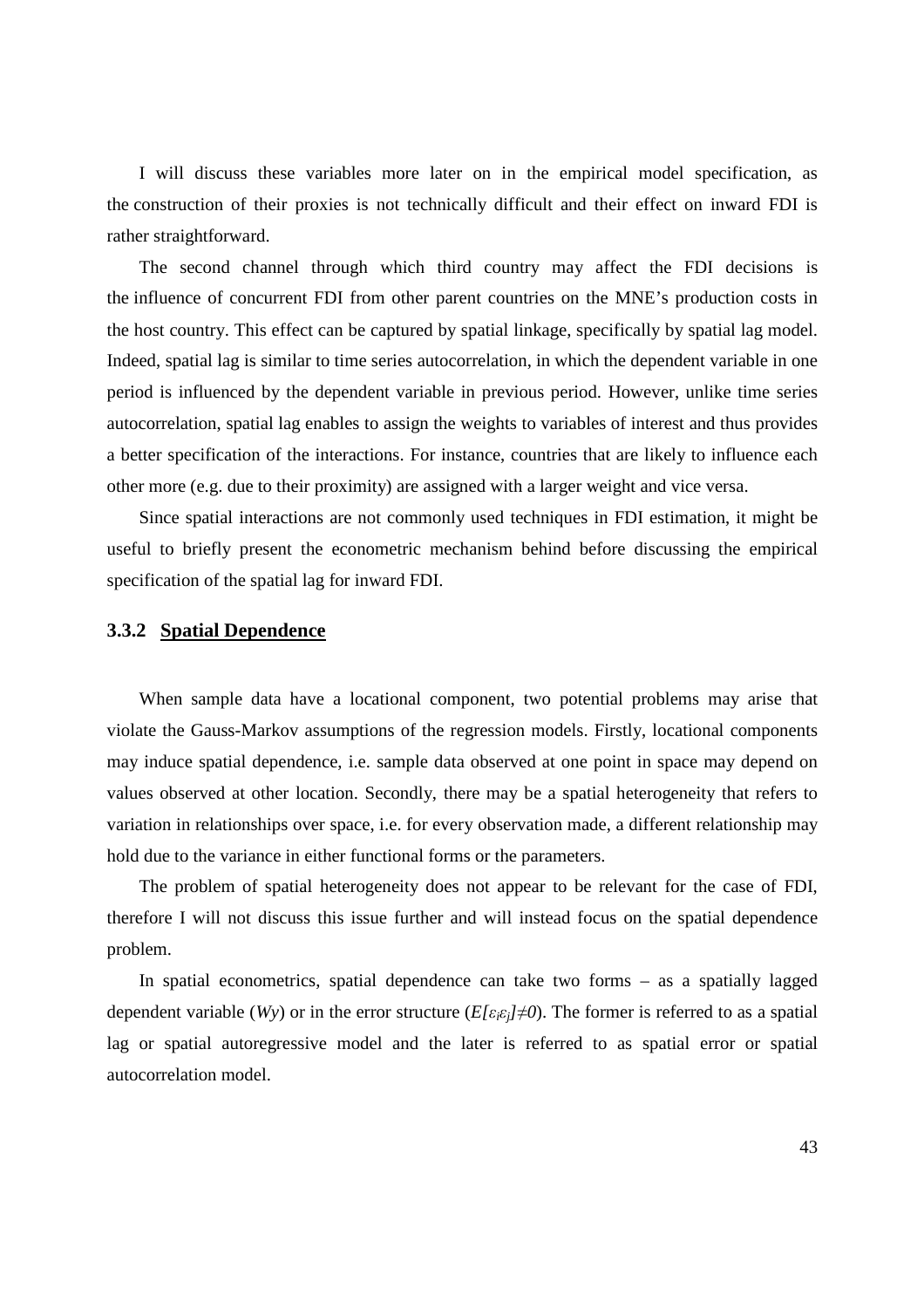The spatial lag model is appropriate for the assessment of the existence and strength of spatial interaction and takes a similar form as autoregressive time series model. The formal spatial lag regression model can be expressed as:

$$
y = \rho Wy + X\beta + \varepsilon \tag{3.44}
$$

where *y* is *n* elements vector of dependent variable,  $\rho$  is a spatial autoregressive coefficient  $(\rho \in [-1,1])$ , *W* is an *n* × *n* contiguity or spatial weights matrix, *X* is *n* × *k* matrix of explanatory variables, *β* is k element vector of coefficients and *ε* is an *n* element error terms vector.

A contiguity or spatial weights matrix is a fixed (non-stochastic) and positive matrix, that specifies for each location *i* (as the row) the neighbours (as the columns) corresponding to nonzero elements  $w_{ii}$ :

$$
[Wy]_i = \sum_{j=1,\dots,N} w_{ij} y_j \tag{3.45}
$$

The elements are row standardized in matrix *W*, such that for i,  $\sum_{j} w_{ij} = 1$  and by convention,  $w_{ii} = 0$ , i.e. a location is never a neighbour of itself. The spatial matrix may be interpreted as a weighted average of the neighbours, with  $w_{ij}$  being the weights that are exogenous to the model. There is a quite wide range of spatial weights specification, for instance, weights can be based on whether two locations share a common border (Coughlin and Segev 2000), on distance decay (i.e. inverse distance or inverse distance squared) (Blonigen et al. 2007, Garretsen and Peeters 2008), on the structure of a social network, on economic distance, or on trade based interaction measures (Anselin 1999) etc. Despite a wide variety of possible spatial weights specifications, weights derived from contiguity or geographical arrangements are most widely used, since their exogeneity is unambiguous.

If the spatial lag is significant in equation (3.44), then ignoring spatial effects means that an explanatory variable has been omitted and the estimates of  $\beta$  are biased and statistical inferences are invalid.

The second form of spatial dependence is the spatial dependence in the regression disturbance term, referred to as spatial error or spatial autocorrelation. This model is appropriate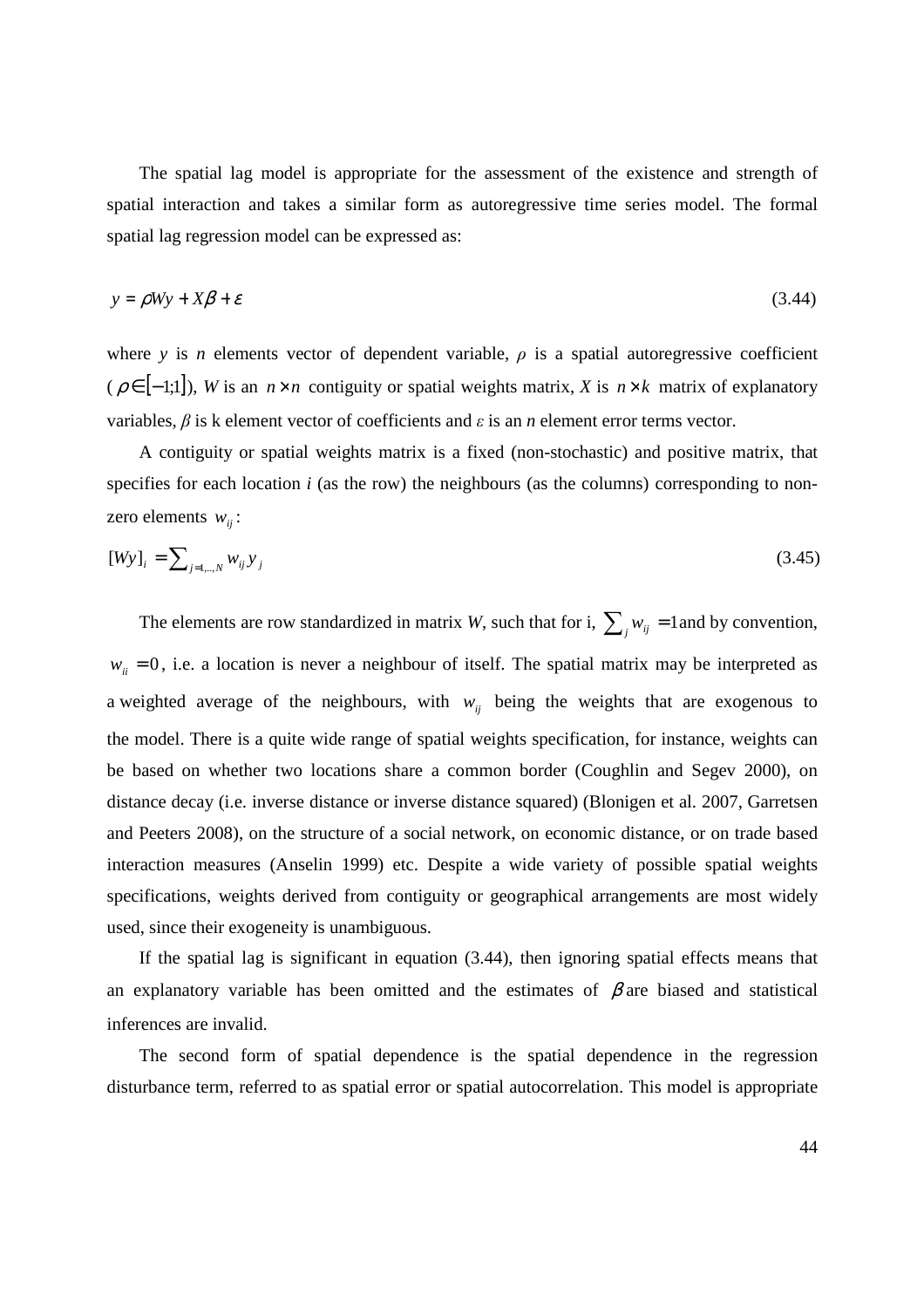when the intention is to correct for potentially biasing influence of spatial autocorrelation due to the use of spatial data. The model can be formally expressed as

$$
y = X\beta + \varepsilon
$$
  
(3.46)  

$$
\varepsilon = \lambda W\varepsilon + \mu
$$
  
(3.47)

 $\lambda$  is the spatial autoregressive coefficient,  $\lambda \in [-1,1]$ ,  $\mu$  is n by 1 vector of error terms and other notation is as before. The variable  $\lambda$  measures the degree of spill-over of the shocks in neighbouring locations on the dependent variable through the disturbance term. If the spatial autocorrelation is ignored, then the statistical inferences are invalid, nonetheless, unlike the spatial lag, the estimates remain unbiased.

#### **3.3.3 Spatial Lag Specification for inward FDI**

Since my primary interest is to test for the existence and strength of spatial interactions in the inward FDI, I will follow the approach of Blonigen et al. (2005), leave out spatial autocorrelation and focus solely on spatial lag testing.

As mentioned above, the spatial lag can be represented by a term  $\rho$ .*W*. *FDI*, where  $\rho$  is spatial autoregressive (spatial lag) coefficient, measuring the strength and sign of spatial relationship in FDI; *W* is the *n* by *n* spatial lag weighting matrix, which is row standardized, block-diagonal with each block capturing a single year's observations and *FDI* is the vector of foreign direct investment into the Czech Republic. Thus, the term *W. FDI* can be interpreted as a proximity-weighted average of FDI from alternative countries into a host country. For any year  $t \in [2003, 2008]$ ,  $W_t$  can be defined as:

$$
W_{t} = \begin{bmatrix} 0 & w_{t}(d_{i,j}) & w_{t}(d_{i,k}) \\ w_{t}(d_{j,i}) & 0 & w_{t}(d_{j,k}) \\ w_{t}(d_{k,i}) & w_{t}(d_{k,j}) & 0 \end{bmatrix}
$$
(3.48)

45 where  $w_i$  ( $d_{i,j}$ ) is a functional form of the weights between any two pair of parent countries *i* and *j*. I will follow the same convention as in Blonigen et al. (2005, 2007), Baltagi et al. (2007) and Garretsen et Peeters (2008) and choose a simple inverse distance function as a weight, where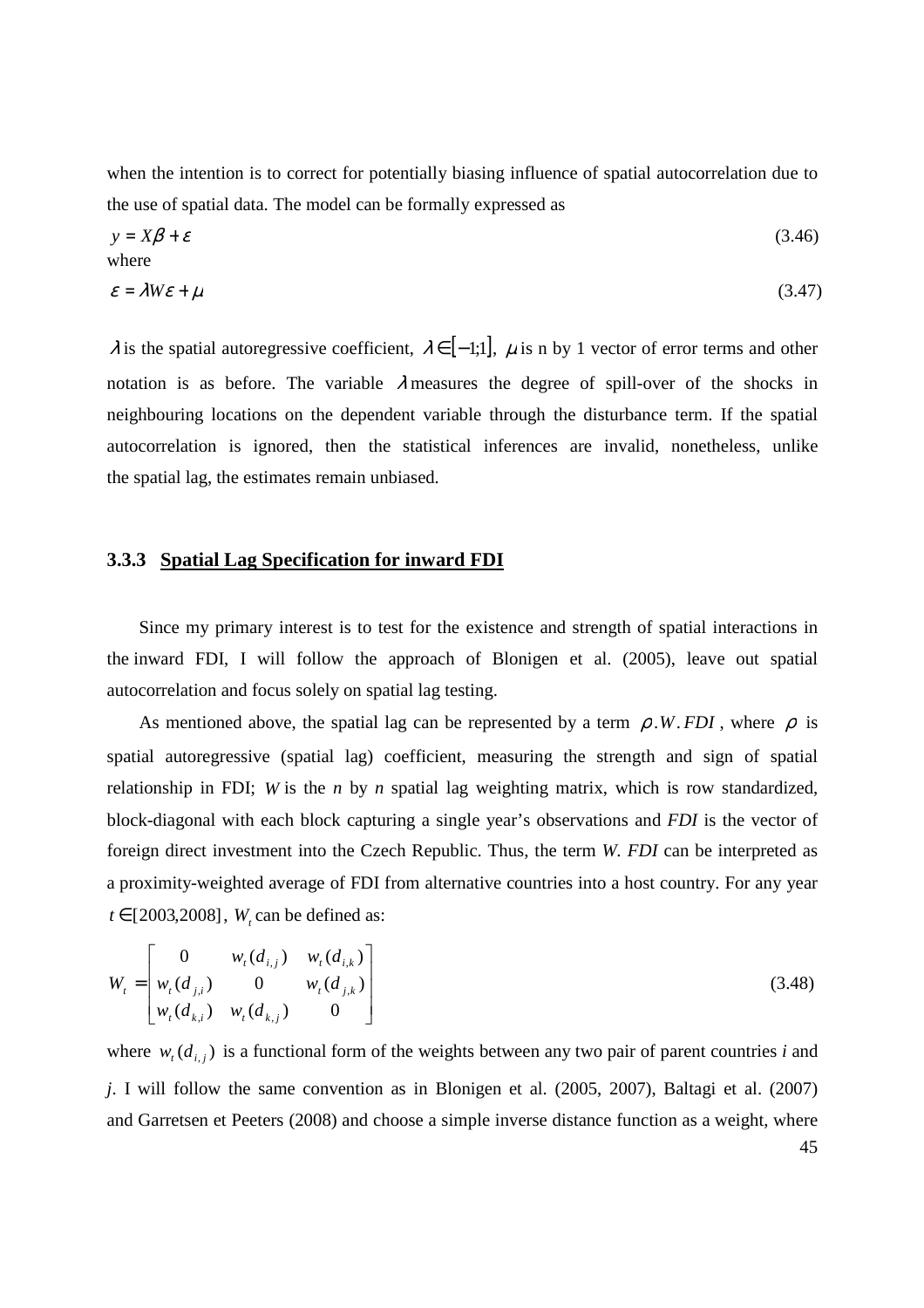the shortest distance within the sample (i.e. 174 kilometres between Brussels and Amsterdam) gets the weight of unity and all other distances within a sample a weight that declines with distance, i.e.  $w(d_{i,j}) = \frac{174}{d_{i,j}}$ ,  $\forall i \neq j$ , with  $d_{i,j}$  being the air distance between any two parent countries' capitals. As distance is time-invariant, it follows that  $W_{2003} = W_{2004} = W_{2008}$ . Thus, the full spatial weight matrix will take the form:

$$
W = \begin{bmatrix} W_{2003} & 0 & 0 \\ 0 & . & 0 \\ 0 & 0 & W_{2008} \end{bmatrix}
$$
 (3.49)

As noted earlier, a spatial lag measures the impact of concurrent FDI from other countries on the FDI from the parent country in question. If  $\rho$  is negative, then it indicates a crowding out effect of third countries FDI, i.e. the increase in other multinationals activities in a host country will increase the marginal costs of the MNE from the parent country in question. On the other hand, a positive spatial lag signalizes the spill-over effects, i.e. more FDI from other countries may lower the marginal costs of host production due to spill-overs. Nonetheless, a spatial lag coefficient is capable of capturing the net effect third country FDI, i.e. both mechanisms can coexist.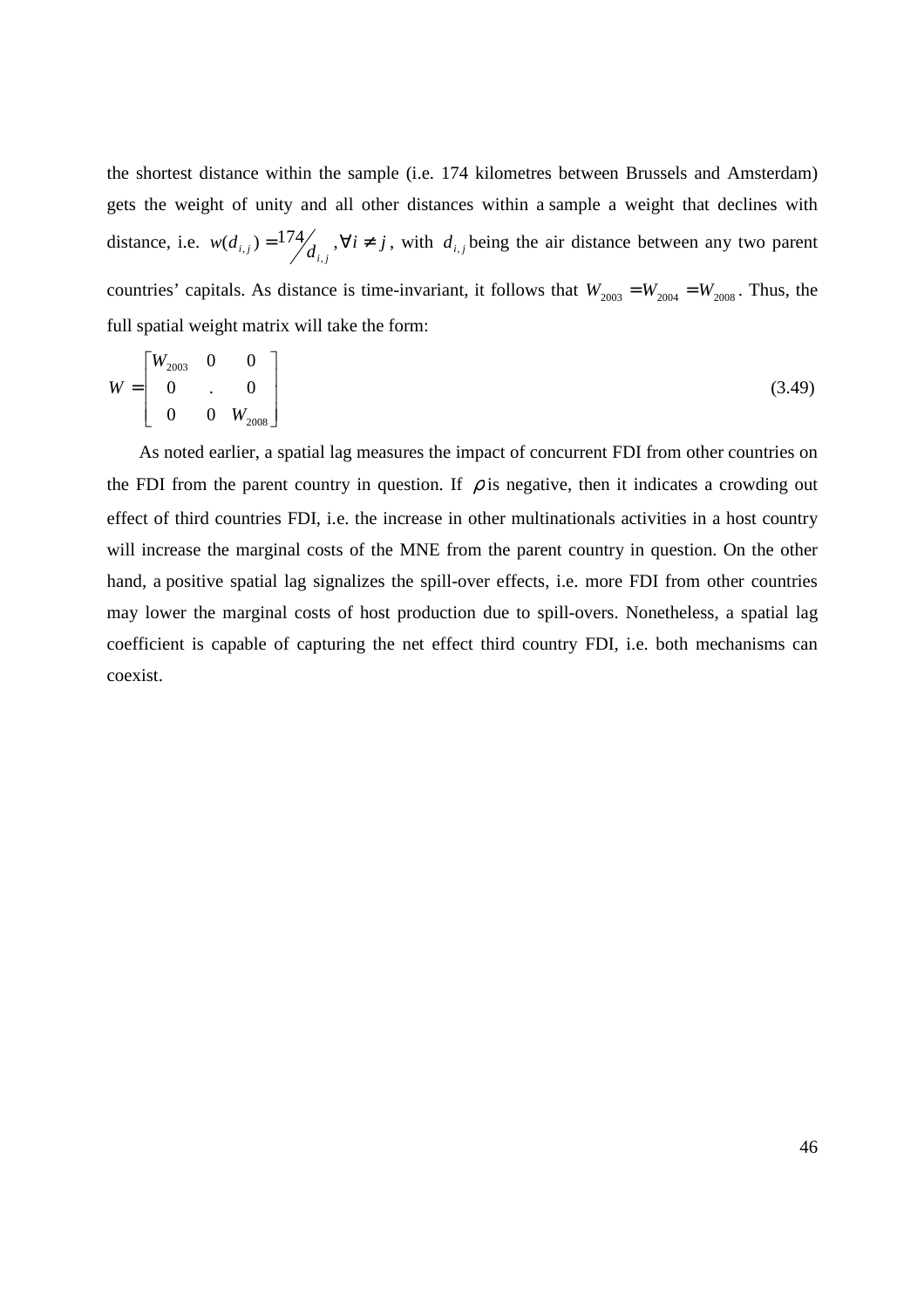## **3.3 Summary**

This chapter described the theoretical background for the empirical model specification, namely the knowledge-capital model and the model with third country effects. In the first part of the chapter, I presented the knowledge-capital model, its assumptions, equilibrium conditions and simulation results. Given the assumptions, the equilibrium in the knowledge model was attained when four conditions were fulfilled: the market clearing conditions, the national income condition and the equilibrium conditions in sector *Y* and *X*. As the model had many endogenous variables, the authors used the complementary slackness form to state the equilibrium conditions in sector *X* and applied mathematical programming to solve the model.

The simulation results, in particular the Edgeworth boxes, have proven as a useful tool to envisage the conditions under which different patterns of internalization emerge. The results revealed that the total affiliate production of horizontal multinationals follows an inverted Ushaped curve and reaches the peak when the both parent and host are similar in size and skilled labour endowment. Nonetheless, the affiliate production of individual countries has a non-monotonic character, with highest affiliate production when both parent and host have similar skilled labour endowment but the parent is moderately small.

With respect to vertical multinationals, the simulation results indicated highest total affiliate production in the Northwest and Southeast area of the Edgeworth box, where the home country is both moderately small and skilled labour abundant. However, even though vertical affiliate production is driven by the differences in relative factor endowment, it tends to be higher when the differences are rather moderate than extreme.

 In the second part of the chapter I focused on the third country effects for inbound FDI data and discussed the two channels through which third countries may affect inbound FDI: the parent and host market proximity and the influence of concurrent FDI in the host country on each other. The effect of market proximity variables is rather straightforward; therefore I postponed the discussion of the impact of these variables to the next chapter, where empirical models will be specified. Instead, I aimed at discussing the spatial interactions, which capture the impact of concurrent FDI in the host country on each other. This effect can be proxied by a spatial lag variable, with a negative spatial lag coefficient indicating crowding out effects of third country FDI and a positive spatial lag coefficient signalling positive spill-over effect.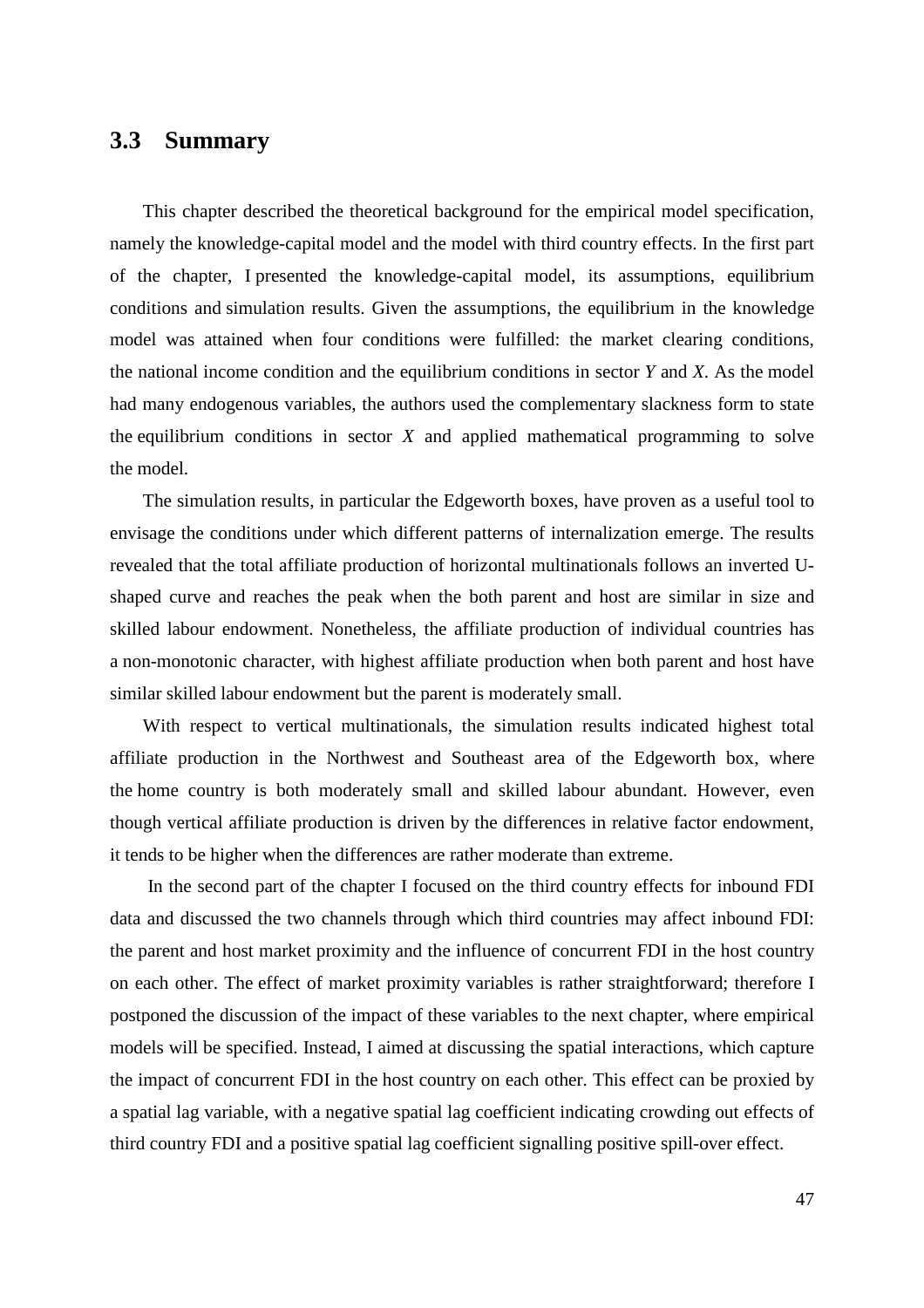## **4 Research Methodology**

## **4.1 Introduction**

This chapter presents the research methodology and specifies the empirical models to be tested. In the first section, I define the empirical specifications for two empirical regression models. The first, baseline model aims at investigating whether the multinationals invest into the Czech Republic for the purpose of exploiting the factor price differences or to gain the access to the foreign markets. In order to do so, I employ the empirical specification of the knowledge-capital model based on Carr et al. (2001) and Markusen and Maskus (2002a), since these specifications were driven from the formal theory of the knowledge-capital model and are probably the most frequently employed ones in studies of the knowledge-capital model. The second model aims at testing the effect of third countries on multinationals' activities in the Czech Republic. The empirical specification of the model is in line with Blonigen et al. (2005, 2007) and Garretsen et Peeters (2008) and represents a combination of parent country gravity variables and third country effects variables.

Following the empirical specification, in the next section I derive 11 testable hypotheses, stating the expected effect of each independent variable on affiliate sales (FDI stock). In the last section, I introduce the sources the data were collected from, the level of data aggregation and the econometric methods to be applied.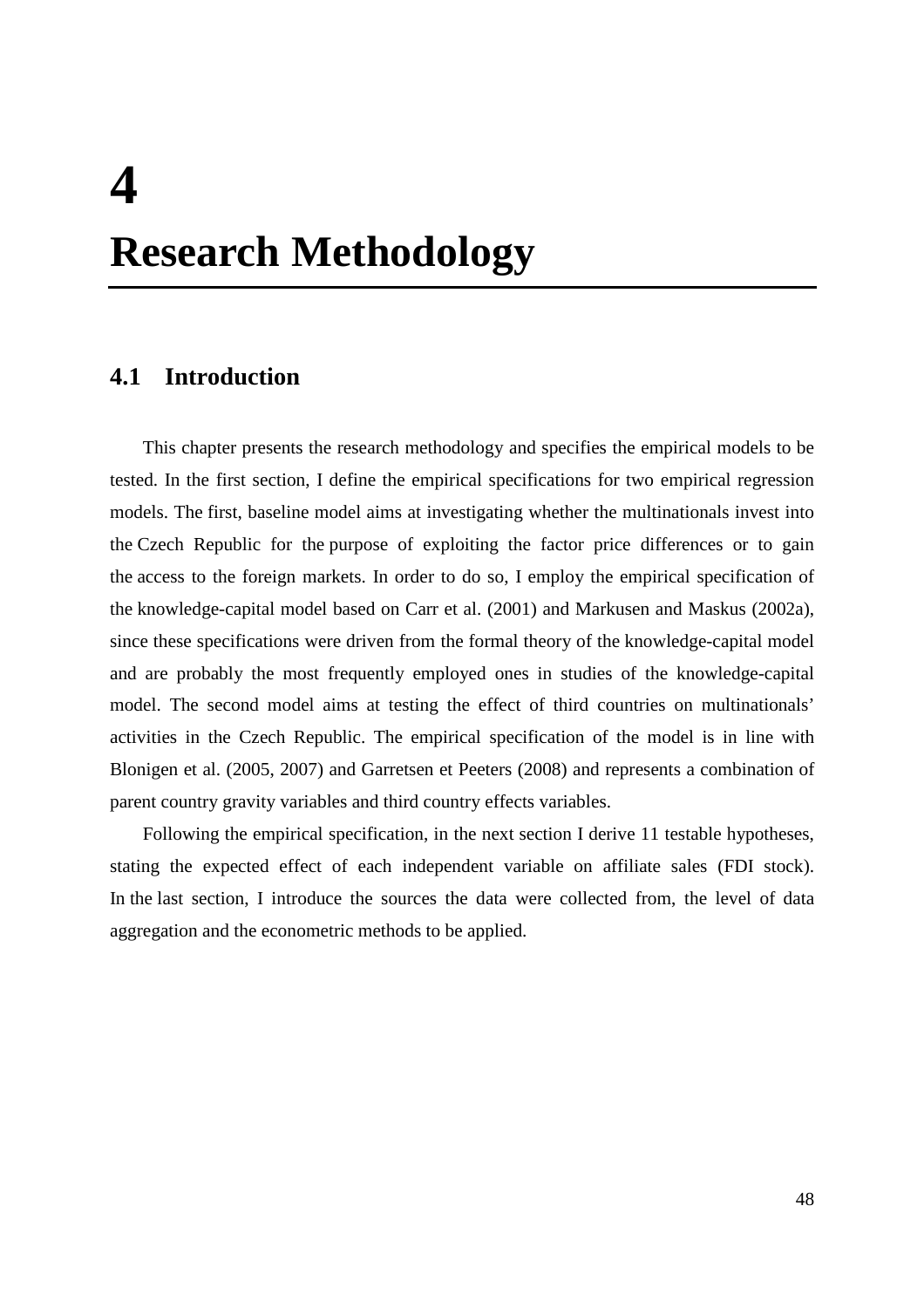## **4.2 Empirical Model Specification**

#### **4.2.1 The Baseline Model**

Following Carr et al. (2001) and Markusen and Maskus (2002a), the knowledge-capital empirical specification (Model 1) can be expressed as follows:

$$
Sales_{ijt} = \beta_0 + \beta_1 SizeSum_{ijt} + \beta_2 SizeDiff_{ijt}^2 + \beta_3 SkillDiff_{ijt} + \beta_4 SkillDiff_{ijt}SizeDiff_{ijt}
$$
  
+  $\beta_5 InvestmentCost_{jt} + \beta_6 TradeCosts_{it} + \beta_7 TradeCosts_{jt} + \beta_8 TradeCosts_{jt} SkillDiff_{ijt}^2$  (4.1)  
+  $\varepsilon_{ijt}$   
 $t = \{2003, ..., 2008\}$   
 $i = \{1, ..., 20\}$   
 $j = \{1\}$ 

In Model 1, sub-index *i* denotes a parent (home country), whilst sub-index *j* refers to the host country, which is in all cases the Czech Republic. The parent (home) country is defined as the country where the headquarters of multinationals are located. For the list of parent countries refer to Appendix 1. The host country is defined as the country where affiliates of multinationals are located.

The dependent variable *Sales* is the volume of affiliate sales in thousand Euros and represents a proxy for the activity of affiliates of MNEs. I have decided to use this measure since it is a direct measure of MNE's foreign activity and also for consistency reasons, as the theory generates testable predictions on affiliate sales. I also include a second measure of FDI stocks to verify the robustness of the results.

The first two independent variables,  $SizeSum_{ijt}$ ,  $SizeDiff_{ijt}^2$  account for sum of real GDP in the parent and the host countries and the squared difference in real GDP between the parent and the host countries. According to the theory, these variables exert influence only on horizontal FDI, since vertical FDI are indifferent to the joint market size or the size difference between countries. The sum of real GDP is expected to have a positive sign, since it measures the size of the market (total demand). Carr et al. (2001) even posited a stronger hypothesis by assuming the elasticity of affiliate sales to the joint market size to be greater than one. The squared difference in the market size was introduced to capture the inverted Ushape of horizontal affiliate sales along the SW-NE diagonal, with a peak when the countries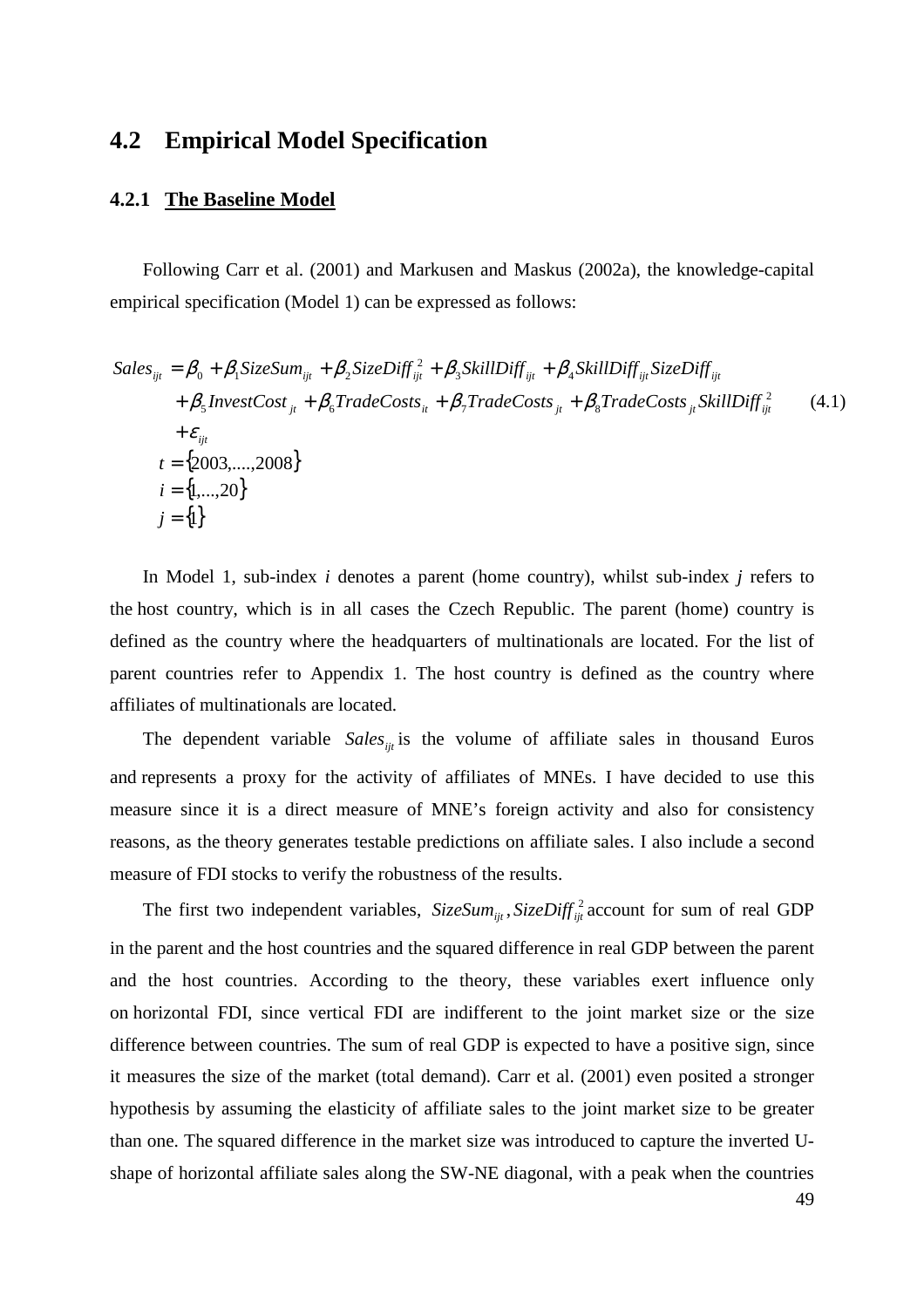have identical market sizes (see Figure 2). Therefore, the expected sign of this variable is negative.

The third variable *SkillDiff*  $_{\text{int}}$  measures the skilled labour difference between the parent and the host countries (  $SkillDiff_{ijt} = |Skill_{it} - Skill_{jt}|$ ). A positive sign of the variables indicates the presence of the vertical FDI, since the theory postulates that vertical MNEs tend to headquarter in a skilled labour abundance country. On the other hand, a negative sign provides an evidence for a horizontal component of the KC model, as this type of foreign activities is driven by similarities in skilled labour between the countries.

The impact of *SizeDiff*  $_{ii}$  and *SkillDiff*  $_{ii}$  on affiliate sales can be assessed in more detail by using the partial derivates:

$$
\begin{aligned}\n\frac{\partial Sales_{ijt}}{\partial SizeDiff_{ijt}} &= 2\beta_2SizeDiff_{ijt} + \beta_4 SkillDiff_{ijt} \\
\frac{\partial Sales_{ijt}}{\partial Sales_{ijt}}\n\end{aligned}
$$
\n(4.2)

 $\overline{ }$ 

$$
\sqrt{\frac{\partial \text{SkillDiff}_{ijt}}{\partial \text{SkillDiff}_{ijt}}} = \beta_3 + \beta_4 \text{SizeDiff}_{ijt} + 2\beta_8 \text{TraceCost}_{jt}
$$
\n(4.3)

From (4.2) follows that when the countries have the same relative factor endowments, the marginal change of the affiliate sales on the size difference depends only on  $2\beta_2$ SizeDiff<sub>ijt</sub>. The theory predicts that when a host country is smaller, i.e.  $SizeDiff_{ijt} > 0$ , the horizontal activity between the host and the parent will decrease due to the decline in economies of scale, whilst the fixed costs remain unchanged. The analogous explanation holds when the host country becomes bigger, i.e.  $SizeDiff_{ijt}$  < 0. This confirms the negative expected sign of coefficient  $\beta_2$  that was discussed earlier.

Equation (4.3) indicates that the overall effect of the skill difference on the affiliate sales depends on the skill difference itself, the market size difference the host country trade costs. When both countries have the same market size and the host country trade costs is zero, the expected sign of  $\beta_3$  follows the same logic as discussed above, i.e. a positive sign provides an evidence for vertical FDI and a negative sign provides an evidence for horizontal FDI.

The coefficient  $\beta_4$  accounts for the interaction term *SkillDiff*  $_{ijt}$  *SizeDiff*  $_{ijt}$ , a product between the skilled labour difference and market size difference between the host and the parent country and captures vertical FDI. According to the knowledge-capital model, when a parent country is both large and skilled labour abundant, the affiliate export (sales) of vertical MNEs will drop due to the growth in trade costs. This implies that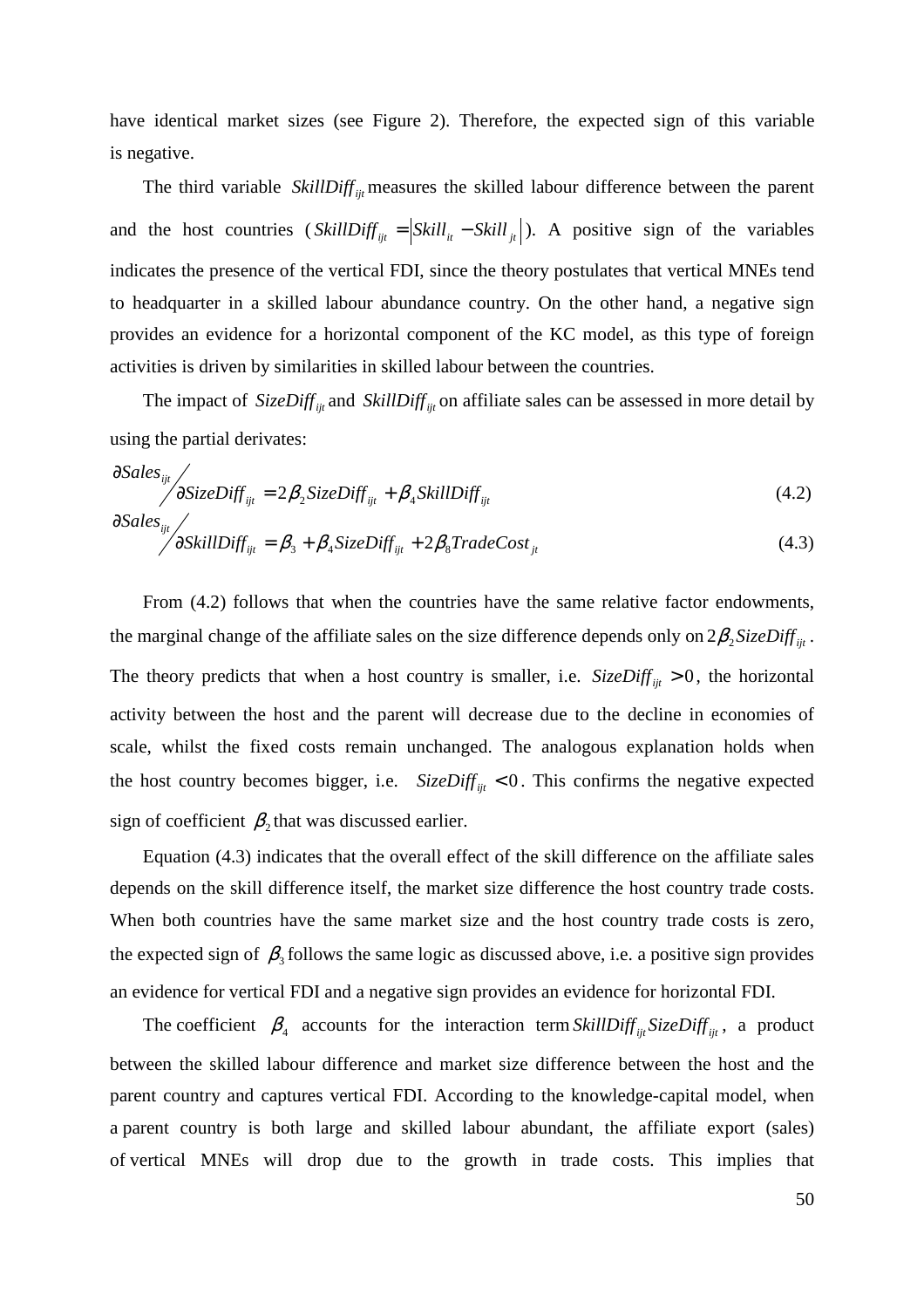when  $\textit{StillDiff}_{ijt} > 0$ , the vertical FDI will diminish the bigger the parent country will become. Indeed, the knowledge-capital model predicts highest vertical FDI when the parent country is moderately small and skilled labour abundant. These suggest a negative sign for the coefficient  $\beta_4$ .

The other two variables,  $TradeCost_{it}$ ,  $TradeCost_{it}$  account for the trade costs in the parent and the host countries. The marginal effect of host country trade costs on affiliate sales is given by

$$
\partial Sales_{ijt} / \partial TradeCost_{jt} = \beta_6 + \beta_8 SkillDiff_{ijt}^2
$$
\n(4.4)

From (4.4.) it follows that the host country trade costs affect the affiliate sales directly *per se*, and indirectly, via the interaction with squared skilled labour difference. A positive sign for the coefficient  $\beta_6$  provides support for horizontal FDI, since higher trade costs make exports an unattractive option. The coefficient  $\beta_{\rm s}$  of the interaction term also captures the horizontal FDI. Carr et al. (2001) assumed a negative sign on this variable, since difference in relative skilled labour endowment reduces the horizontal FDI and thus decreases the positive effect of host country trade costs on the horizontal FDI. Nevertheless, Carr et al. (2001) marked this hypothesis as a weak one, since the effect of host country trade costs on affiliate sales is not symmetric around the SW-NE diagonal but it is highest when the parent country is moderately skilled labour abundant.

The parent trade costs are expected to discourage vertical FDI in favour of horizontal FDI due to higher costs of shipping the goods from the host country back to the parent country. The simulation results of the change in trade costs on affiliate production also reveals nonlinearities between the parent trade costs and skilled labour differences. However, this interaction term is not included in the model as Carr et al. (2001) noted a high collinearity between the interaction term and skilled labour difference variable.

#### **4.2.2 The Spatial lag Model**

As noted in the introduction, the spatial lag model aims at testing the existence and strengths of third country effects on inward FDI. To meet this objective, it is not appropriate to include the third country effects into the knowledge-capital model, since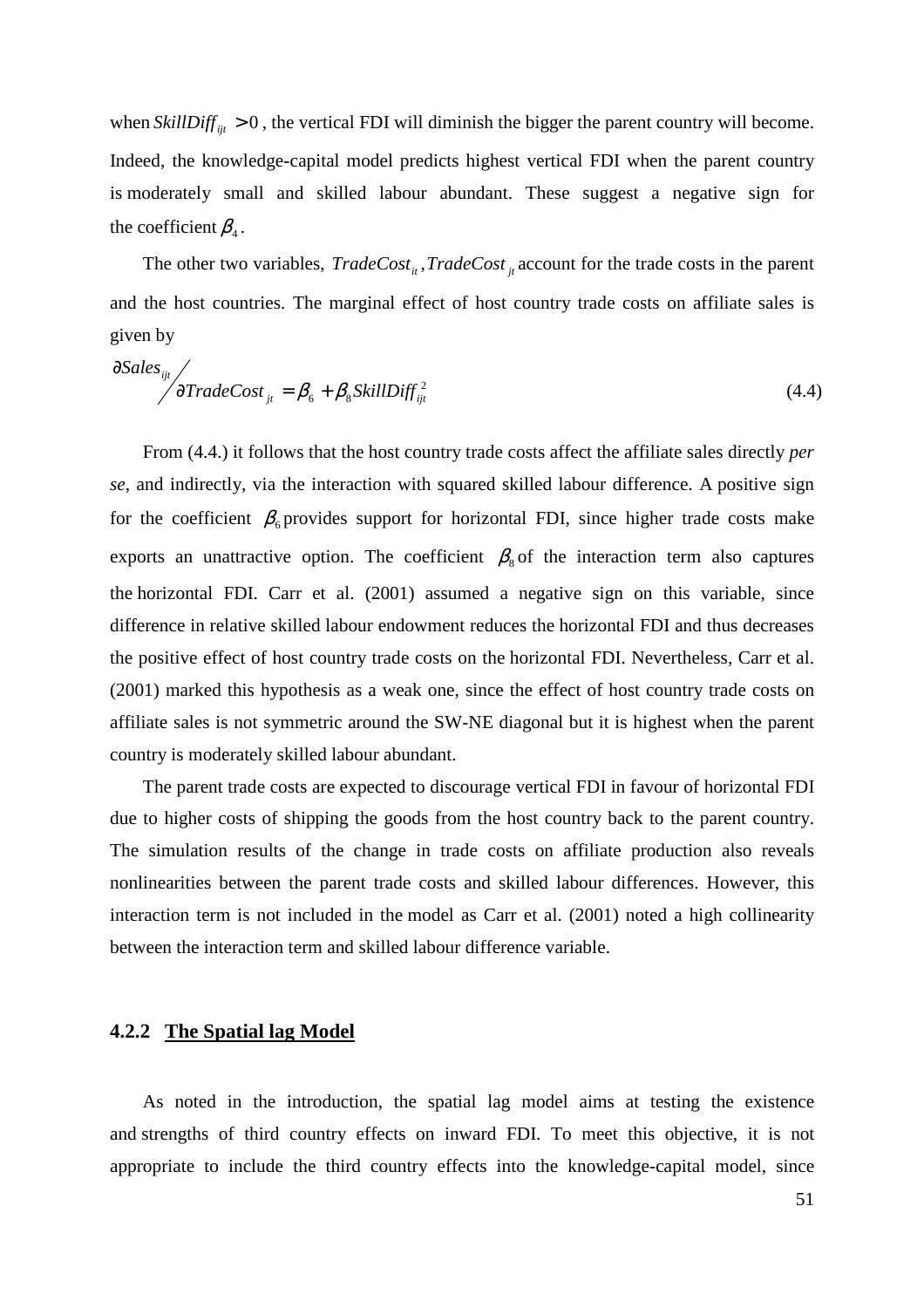the KC model was drawn upon a theoretical background and addresses only a specific set of variables. Instead, I employ an empirical specification of Blonigen et al. (2005), as they tested the third country effects for inbound FDI. In their model, the authors included a set of commonly used parent gravity variables and a quadratic time trend to capture the tendency of affiliate sales (FDI stocks) to grow over time. No host country variables were included since the Czech Republic was in all cases the only host country and the host country variables turned insignificant once a time trend was included. Thus, the spatial lag model (Model 2) takes the form as follows:

$$
Sales_{ijt} = \beta_0 + \beta_1 Population_{it} + \beta_2 GDP_{it} + \beta_3 Skill_{it} + \beta_4 TradeCosts_{it} + \beta_5 Dis \tan ce_{ij}
$$
  
+  $\beta_6 Trend + \beta_7 Trend^2 + \beta_8 ParentMarketProximity_{it} + \beta_9 HostMarketProximity_{jt} + \rho.W.Sales_{ijt} + \varepsilon_{ijt}$   
+  $\rho.W.Sales_{ijt} + \varepsilon_{ijt}$   
 $t = \{2003, ..., 2008\}$   
 $i = \{1, ..., 20\}$  (4.5)  
 $j = \{1\}$ 

In Model 2, *Population<sub>it</sub>* denotes a population of parent country *i* in year *t*, *GDP<sub>it</sub>* stands for parent's country *i* real GDP in year *t*, *Skill*<sub>*it*</sub> for parent's *i* skilled labour endowment in year *t*, *TradeCosts<sub>it</sub>* denotes parent's *i* trade costs in year *t*, *Dis*tance<sub>*ij*</sub> measures the distance between the capital cities of parent *i* and the Czech Republic. All these variables but *Population* are defined in the same way as in Model 1. Lastly, *Trend* and *Trend*<sup>2</sup> stand for linear and quadratic time trend over the years 2003-2008.

As my aim is to determine the relevance and influence of the third country variables on MNE's activities and to test for impact of gravity variables, I will discuss the gravity variables possible influence and direction of their impact on affiliate sales and will restrict my discussion solely on the third country effects.

The coefficient  $\beta_{\rm s}$  measures the effect of parent country's proximity to non-host markets. The construction of this variable is taken from Blonigen et al. (2005), who found that the distance weighted sum of adjacent countries' GDPs as a measure for market proximity has the best fit for the data. The parent market proximity for parent *i* is defined as:

$$
ParentMarket Proximity_{it} = \sum_{i \neq k} 174 / \frac{GDP_{kt}}{d_{ik}} GDP_{kt}
$$
\n(4.6)

where  $d_{ik}$  is the distance between the parent country *i* and another parent country *k* in the sample (refer to Appendix 1 for the list of parent countries); 174 kilometres is the shortest air distance between the pair of parent countries in the sample (Brussels and Amsterdam)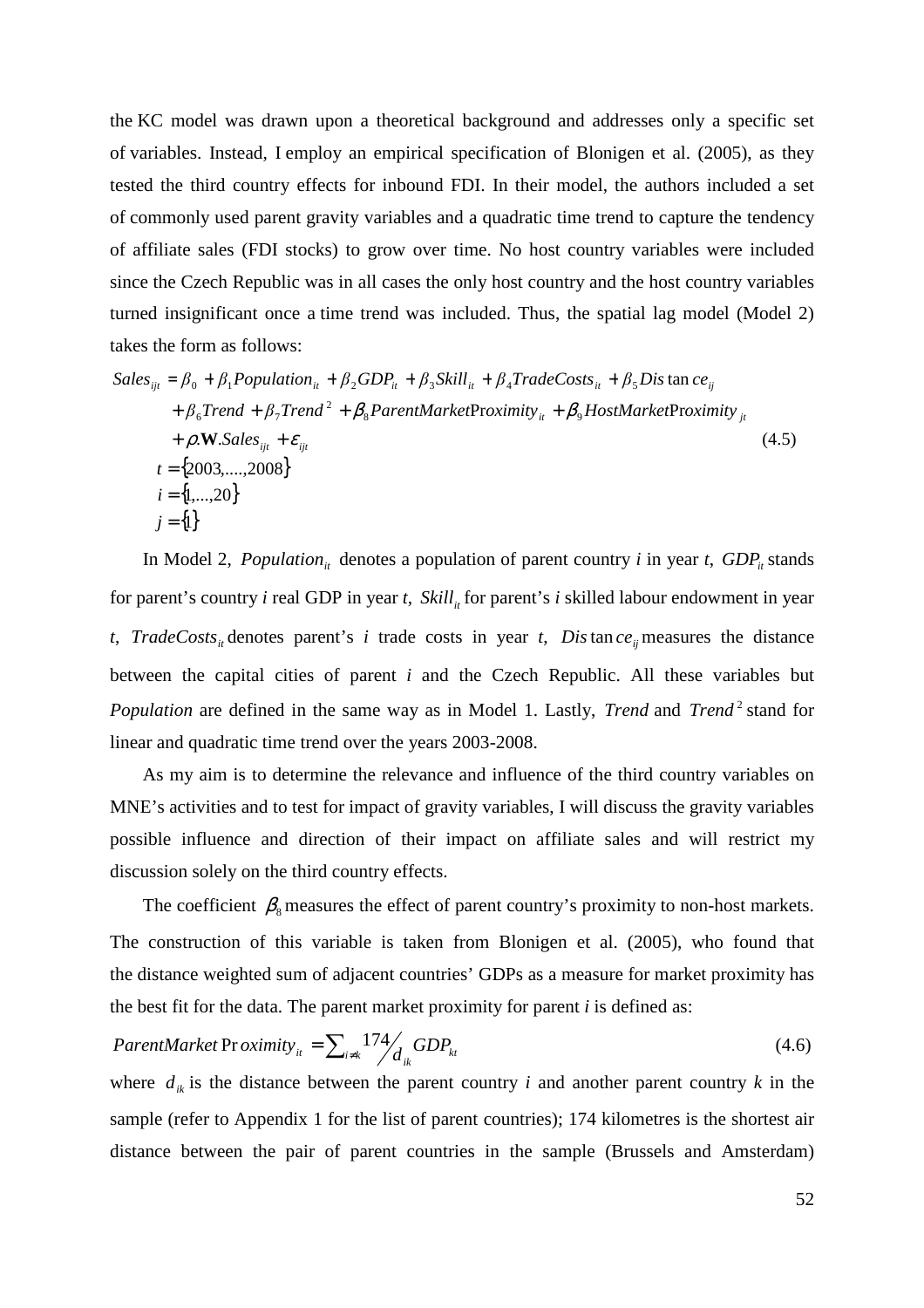and  $GDP_k$  is the real GDP of parent country k in time t. Thus, this variable measures the ease with which a parent country can export from its home base and provides evidence for vertical FDI. The expected sign of parent market proximity is positive.

The next variable, host market proximity (market potential), captures the effect of export platform FDI (a complex form of horizontal FDI) and is constructed in line with Baltagi et al. (2005), Blonigen et al. (2007) and Garretsen and Peeters (2008). Host market proximity for host country *j* is defined as:

$$
HostMarket Proximity_{jt} = \sum_{j \neq l} \frac{252}{d_{jl}} GDP_{lt}
$$
\n(4.7),

where  $d_{jl}$  is the distance between the Czech Republic and another adjacent country  $k$ (an adjacent country is a Central and Eastern European country being a member of the European Union); 252 kilometres is the shortest air distance in the sample (between Prague and Vienna) and  $GDP<sub>t</sub>$  is real GDP of host country *l* in time *t*.

This variable captures the export platform FDI, since this type of investment is motivated by the size of proximate markets it may serve by exporting from the host country in question. In addition, it may also be relevant for complex vertical FDI, where multinationals fragment production activities and locate them in several geographic regions. This type of multinational activity is driven by the availability of low cost vertical suppliers. Therefore, if two adjacent host countries have similar supply network characteristics, the multinationals may find it profitable to set up part of the production chain in both countries, leading to a geographical clustering of complex vertical FDI. Blonigen et al. (2007) argued that the level of geographical clustering of FDI is highly correlated with host market proximity and hence host market proximity can proxy for both variables. Therefore, if host market proximity captures geographical clustering effect, the expected sign would be positive.

The last variable is a spatial lag that measures the impact of concurrent FDI from other parent countries on FDI from the parent country in question.  $\rho$  is a spatial lag coefficient, **W** is a spatial weight matrix, taking a form as defined in Chapter 3 and *Sales*<sub>iit</sub> is the volume of affiliate sales in the Czech Republic in thousand Euros. A positive spatial lag coefficient  $\rho$  indicates spill-over effects whereas negative  $\rho$  infers crowding out effect (as discussed in the previous chapter).

In order to test for the significance of the third country effects, I will test the robustness of the results of Model 2 when excluding the third country variables and when including these variables.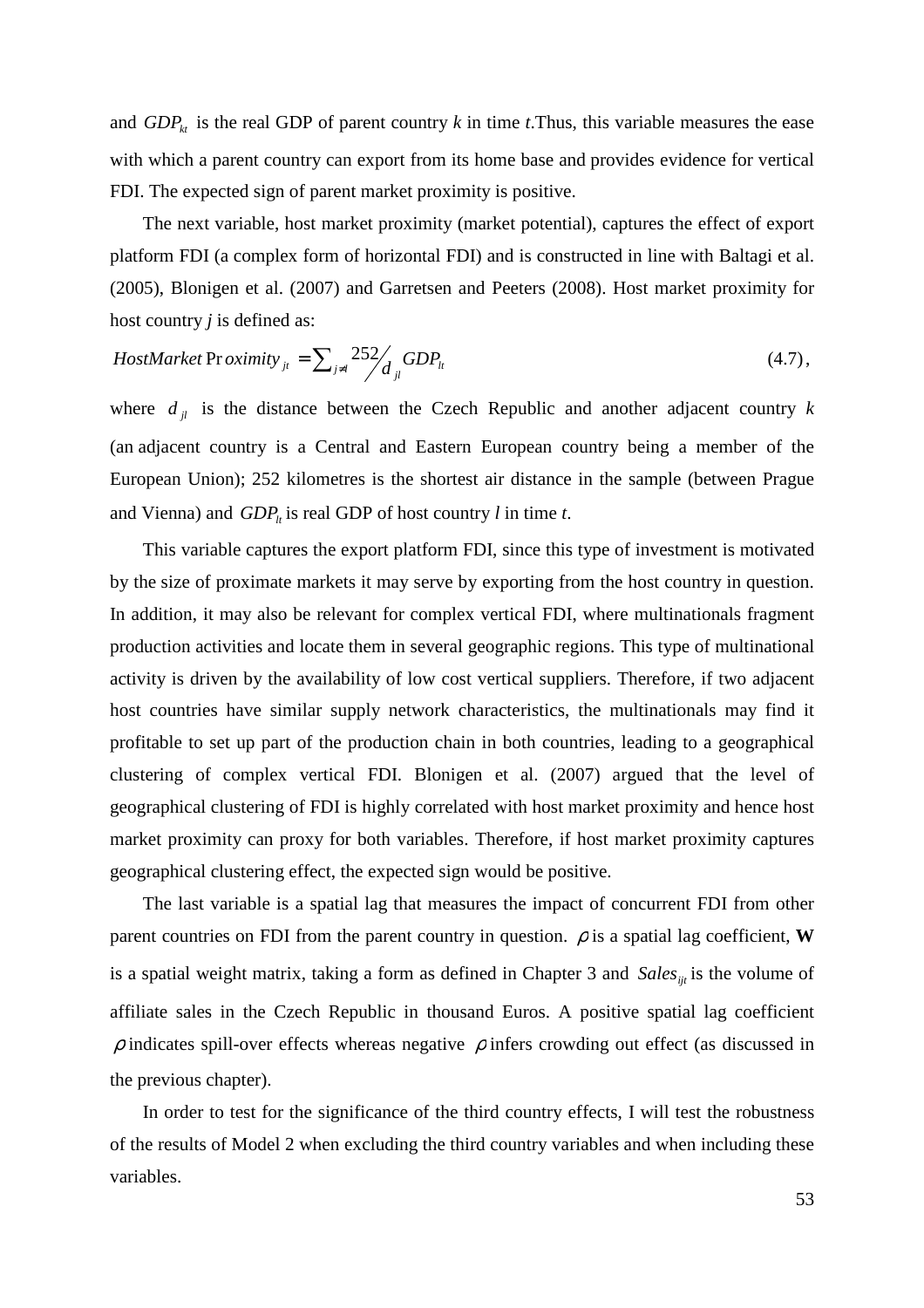Summary of expected signs of independent variable in Model 1 and Model 2 (excluding gravity variables) is exhibited in Table 2.

| Variable                                  | Horizontal FDI Vertical FDI |          |
|-------------------------------------------|-----------------------------|----------|
| $SizeSum_{ii}$                            | $(+)$                       | $\theta$ |
| SizeDiff $\int_{ii}^2$                    | $(-)$                       | $\theta$ |
| $SkillDiff_{ii}$                          | $\left( -\right)$           | $(+)$    |
| $SkillDiff_{ii}SizeDiff_{ii}$             | $\theta$                    | $(-)$    |
| $TradeCost_{it}$                          | $(+)$                       | $(-)$    |
| $TradeCost_{it}$                          | $(+)$                       | $\theta$ |
| $TradeCost_{it}$ SkillDiff $\frac{2}{it}$ | $(-)$                       | $\theta$ |
| $Dist_{ii}$                               | $(+)/(-)$                   | $(-)$    |

*Table 2: Expected Signs of Independent Variables* 

#### *Model 2*

*Model 1*

| Variable                            | Horizontal |       | Vertical FDI Export Platform | Complex             |  |  |
|-------------------------------------|------------|-------|------------------------------|---------------------|--|--|
|                                     | <i>FDI</i> |       | <i>FDI</i>                   | <i>Vertical FDI</i> |  |  |
| ParentMarket Pr oximity.            | O          | $(+)$ |                              |                     |  |  |
| <i>HostMarket Proximity</i> $_{it}$ | $\theta$   |       | $(+)$                        | $(+)/0$             |  |  |

## **4.2.2 Hypotheses Construction**

The empirical specifications outlined above generate testable hypotheses. These hypotheses are formulated below, with null hypothesis stating no relationship between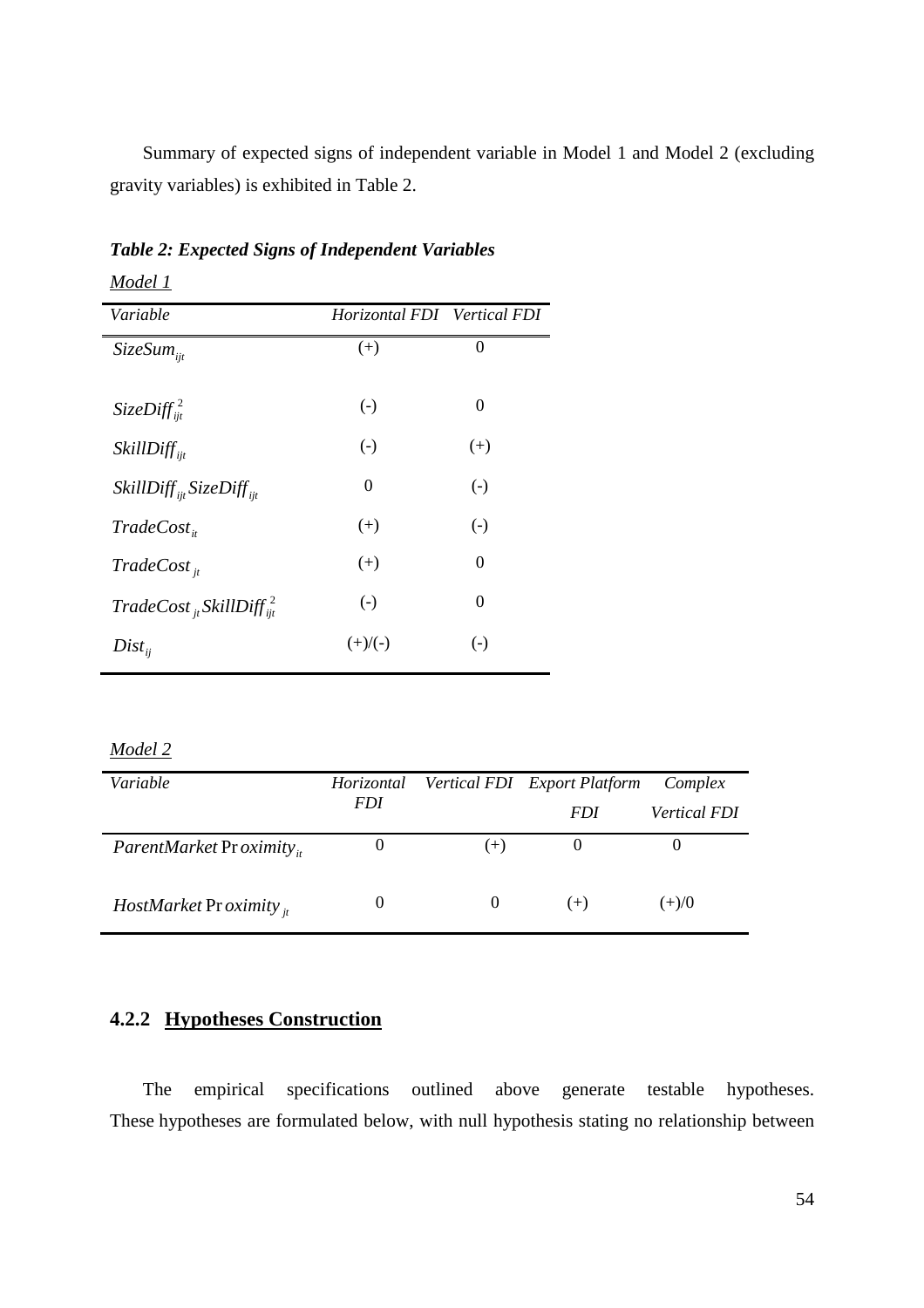two variables. The independent variable relevant for the hypothesis testing is stated in parentheses.

**Hypothesis 1**: A bilateral increase in parent and host country incomes (GDPs) increases sales of affiliates of parent country horizontal firms. (*SizeSum*<sub>iit</sub>)

**Hypothesis 2**: A convergence in income (GDP) between host and parent country increases sales of affiliates of parent country horizontal firms.  $(SizeDiff<sup>2</sup><sub>it</sub>)$ 

**Hypothesis 3:** A convergence in skilled labour endowment between host and parent country increases sales of affiliates of parent country horizontal firms whereas a divergence in skilled labour endowment between host and parent country increases sales of affiliates of parent country vertical firms. (*SkillDiff*<sub>iit</sub>)

**Hypothesis 4:** Parent country vertical affiliate sales are highest when parent country is both moderately small and skilled labour abundant. (*SkillDiff* <sub>*iit</sub></sub> SizeDiff*  $\frac{1}{2}$  *if*  $\frac{1}{2}$ </sub>

**Hypothesis 5:** An increase in parent country trade costs decreases sales of affiliates of parent country vertical firms in favour of parent country horizontal firms.  $(TradeCost_{it})$ 

**Hypothesis 6:** An increase in host country trade costs increases sales of affiliates of parent country horizontal firms. (*TradeCost jt*)

**Hypothesis 7:** Bilateral increase in host country trade costs and skilled labour difference between host and parent countries reduces sales of affiliates of parent country horizontal firms. (*TradeCost*<sub>*jt</sub></sub> <i>SkillDiff*<sup> $2$ </sup><sub>*it*</sub></sub>)</sub>

**Hypothesis 8:** Exclusion of variable capturing third country effects leads to omitted variable bias of the results.

**Hypothesis 9:** Parent proximity to third-country markets increases sales of affiliates of parent country vertical firms. (*ParentMarket Proximity*<sub>*it*</sub>)

**Hypothesis 10:** Host proximity to third-country markets increases sales of affiliates of parent country export platform firms and of complex vertical firms. (*HostMarket* Pr *oximity*  $\mu$ )

**Hypothesis 11:** Presence of other FDI in host country may crowd out further FDI or induce positive externalities in host country.  $(W.Sales_{ii})$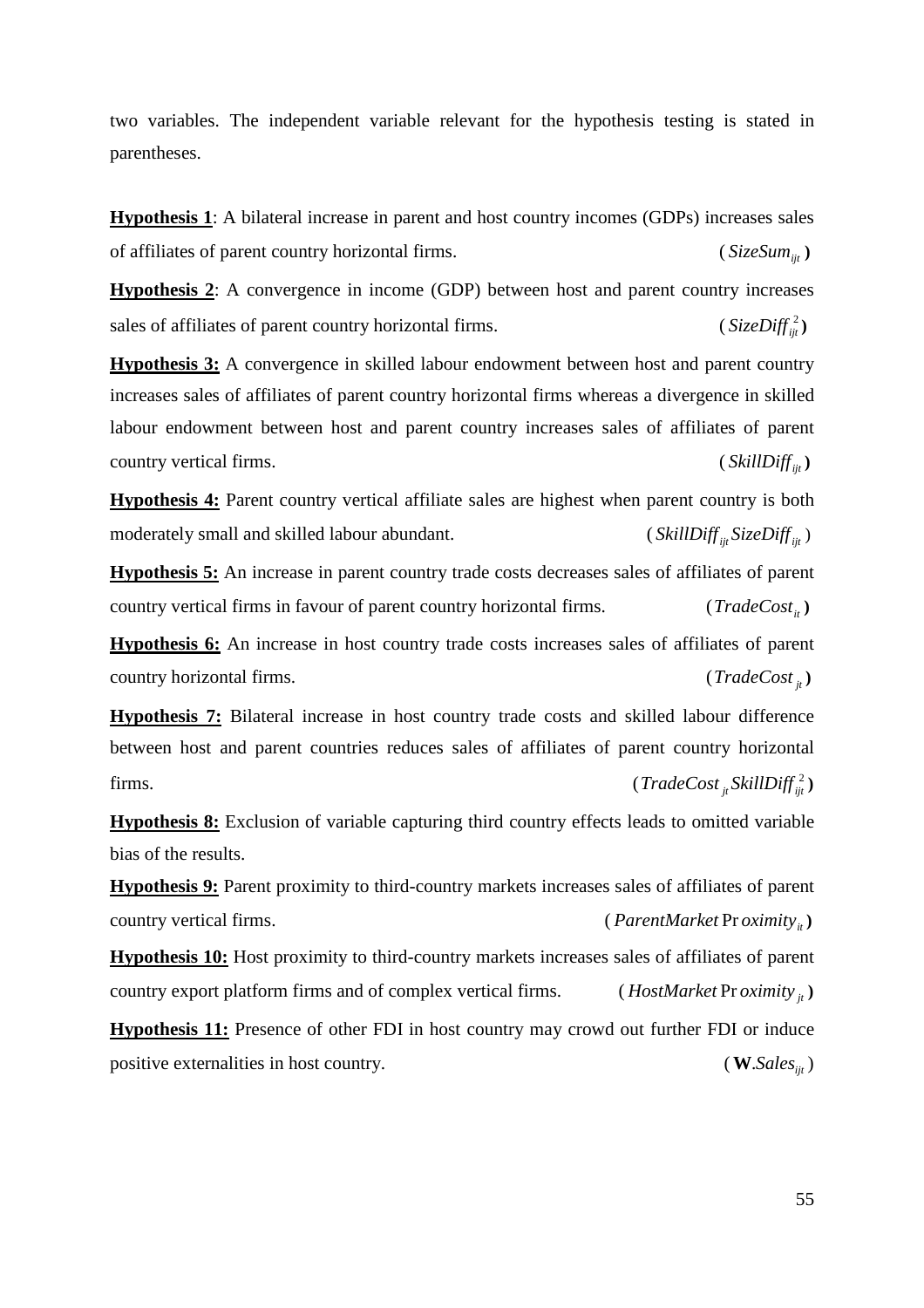## **4.3 Data Sources and Data Estimation Approach**

#### **4.3.1 Data Sources**

In my data set, I use the panel annual data on affiliate sales and FDI stock of affiliates of foreign parent companies operating in the Czech Republic. The firm level data have been obtained from the commercial database Amadeus, collected by Bureau van Dijk. This database contains comprehensive financial information on over 14 million companies across Europe. For the purpose of my empirical analysis, I selected all foreign affiliates located in the Czech Republic, with foreign shareholder(s) owning at least 51% of the company. This selection criterion rendered a panel of 4 023 companies over a time span period from 2003 to 2008. However, as the data for more than half of companies in the selection were incomplete, the final panel of company data reduced to 1 466 companies.

The data compiled from Amadeus contained following information on the companies: company name, affiliate sales, total assets, number of employees, shareholders origin and their percentage of ownership and affiliates and shareholders NACE Rev.2 sector classification.

As already mentioned in previous section, I have decided to measure the MNEs activity via two proxies – affiliate sales and FDI stock. Affiliate sales are readily available for all companies from Amadeus in EUR thousands. As opposed to affiliate sales, data on FDI stock were not available on Amadeus, hence I computed them. OECD (1999) recommends FDI stock to be measured as the contribution of parent companies to their subsidiaries' total assets. Based on this definition, I computed the FDI stock for the companies in the sample for a respective year as a product of a company's total assets and the shareholder's percentage of ownership. Unfortunately, the percentage of ownership is only available for the last year data and thus I had to make an assumption of invariant ownership structure over the period 2003-2008. This assumption is not a strong one, as the probability of companies changing their ownership structure is rather low. However, due to this caveat, I will focus in the following chapter on the estimation results for affiliate sales and will report the results on FDI stock only for informative purpose.

Both affiliate sales and FDI stocks are transformed in real value via year-on-year GDP deflator provided by the Czech Statistical Office.

The independent variables are measured in line with Carr et al. (2001). Economic size of parent and host countries is proxied by real GDP in EUR millions, with 2000 as the base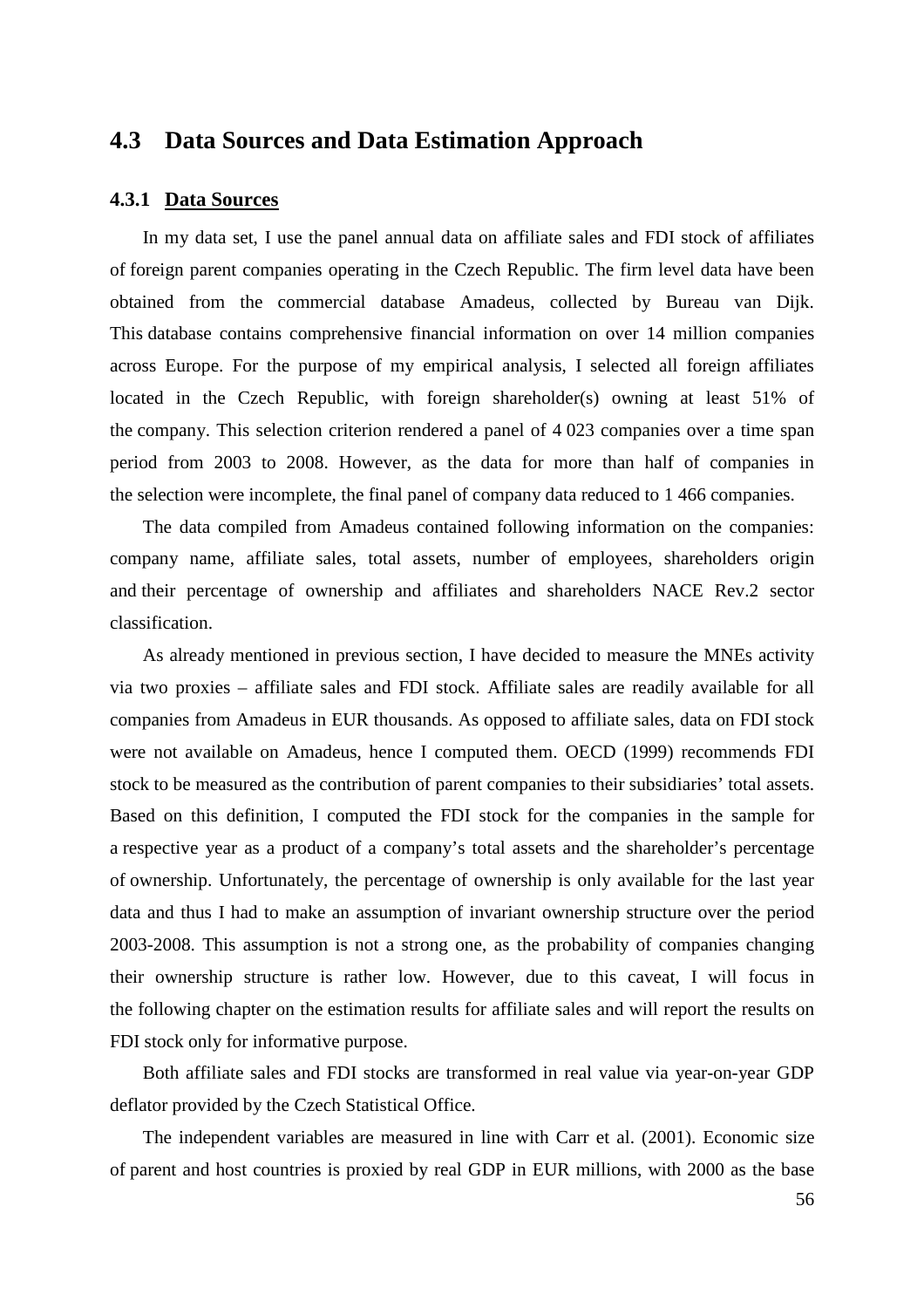year. The data are taken from Eurostat database. Skilled labour endowment is measured as a ratio of the sum of occupational categories 1 (legislators, senior officials and managers), 2 (professionals) and 3 (technicians and associate professionals) to total employment. The data were collected from the database of International Labour Organization.

Parent and host country trade costs were not proxied in the same way as Carr et al. (2001) due to the unavailability of data. Instead, I followed the approach of Gieshecker and Görg (2005) and Anghel (2007) and proxied the trade cost as the ratio of imports at CIF (i.e. at values including cost, insurance and freight) to export at FOB (free on board). The parent trade costs are then calculated as:

$$
TradeCost_{it} = \frac{import_{ijt}^{CIF}}{export_{jit}^{FOB}}
$$
\n(4.8)

Analogically, host country trade costs are defined as:

$$
TradeCost_{ji} = \frac{import_{ji}^{CIF}}{export_{ijt}^{FOB}}
$$
\n(4.9)

The data on import and export were downloaded from the Direction of Trade Statistics database of International Monetary Fund.

The data on population were compiled from OECD statistical database.

Finally, distance is measured as a geographical distance between two countries capital cities in kilometres. The data were taken from Macalester College economic research website.

Refer to Appendix 3 for the summary of variables definition and units of measurement.

#### **4.3.2 Data Estimation Approach**

Although the primary aim of this master thesis is to test the pattern of internalization at disaggregated firm level, I have decided to include empirical estimation of the data at different level of aggregation to comparison purposes.

As for the knowledge-capital model, the regression analysis is run on data at three levels of aggregation. Firstly, I summed up the individual firm data from a given parent country to obtain affiliate sales and FDI stock aggregated on country-by-country basis. Secondly, I summed up individual firm data from a given parent country and from a given industry to obtain affiliate sales and FDI stock data per sector of activity at country level. Lastly, I sorted data at firm level per sector of activity. Initially, I also sorted the firm level data at country level but the regression specification tests diagnosed collinearity for skill difference, the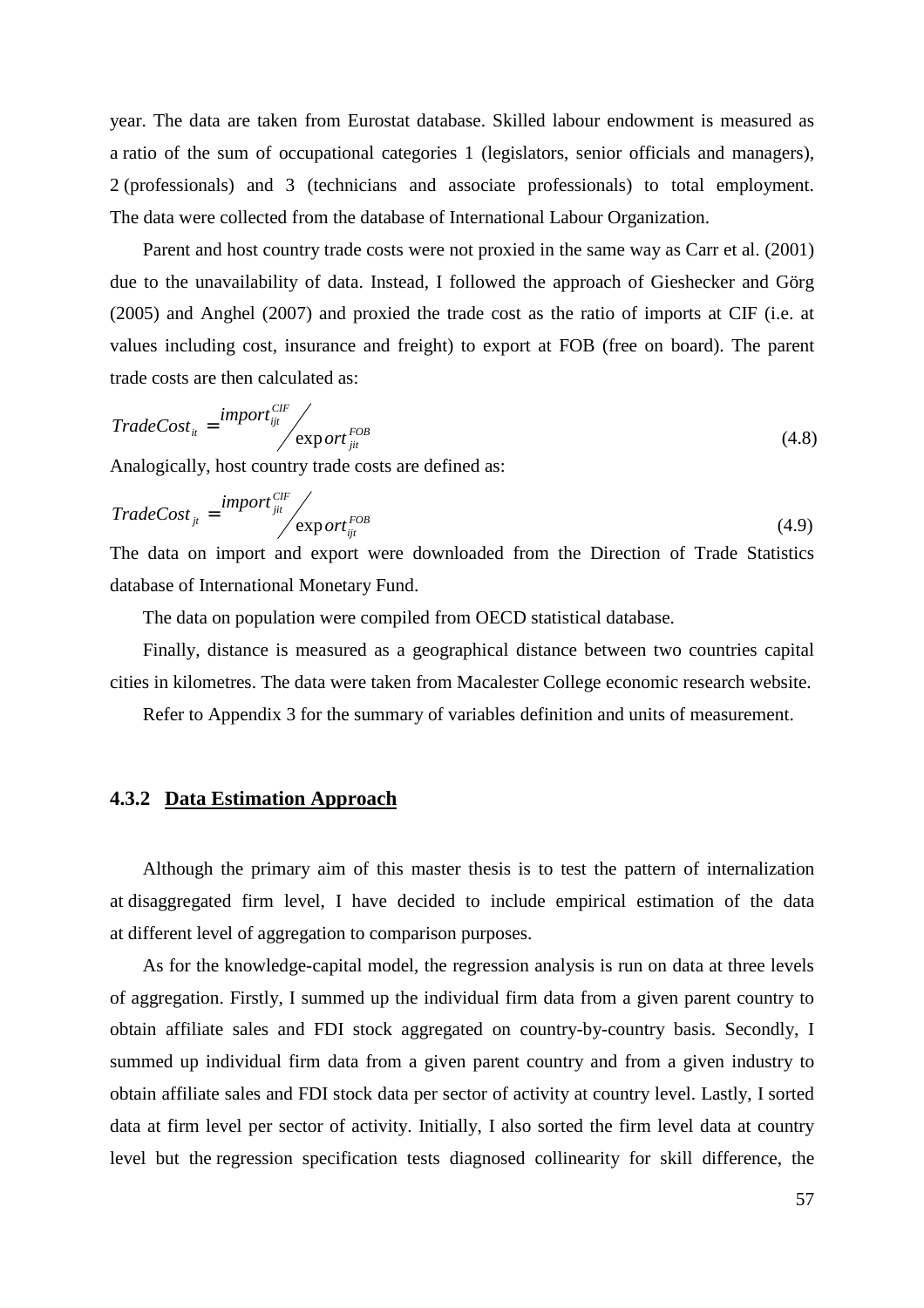second interaction variable and the distance, therefore I decided not to carry a regression for this category. The regression is run for both affiliate sales and FDI stock data for all levels of aggregation.

In order to determine the appropriate regression model, I ran the Breusch-Pagan test to verify the homoskedasticity of the data. The tests revealed heteroskedasticity for the majority of data. Even after the transformation of the data to logarithm, the heteroskedasticity was not removed. If the data are heteroskedastic, i.e. the variance of disturbances is not constant, the OLS estimation will still be unbiased and consistent, but will not be efficient any more. An alternative to OLS estimation for panel data in the presence of heteroskedasticity are Fixed effects (FE) or Random Effects (RE) models as they allow for heteroskedasticity across units. The FE model relaxes the assumption of constant regression function over time and space and the explanatory power of the model depends on the variation within the unit. The difference between the FE and RE models is that random effect model assumes no correlation between individual specific effects and independent variables, whereas fixed effects model assumes individual specific effects to be correlated with the independent variables. If the random effect holds, than the estimate is more efficient than the fixed effects model. However, the RE estimate is not consistent if the assumption fails to hold.

In order to choose among RE and FE model, I ran a Hausman specification test that evaluated the significance of RE estimator versus FE estimator. The p-value for all cases was below 10% level, rejecting the null hypotheses of the significance of random effect model in favour of FE model. In addition, the F-test that all disturbances are jointly zero reported also small p-value below 10% with high F-values, indicating significant individual effects.

An indisputable advantage of the use of FE model over the RE model is that FE estimator enables to control for unobserved heterogeneity of independent variables. As the Hausman and F-test were both in favour of the FE estimator, I will employ the FE estimator to test the knowledge-capital model. The data are tested in a data analysis and statistical software STATA, version 9.1.

As for the third country effects, I aggregated the data at country level and sorted them per sector of activities. Such an aggregation represents a reasonable compromise between the aggregated and firm level data. The reason why I did not test for third country effects for firm level data was due to the complexity of computation of a spatial lag. The third country effects are tested via OLS and maximum likelihood estimator, in line with Blonigen et al. (2005, 2007), Baltagi et al. (2007) and Garretsen et Peeters (2008). Unlike the knowledge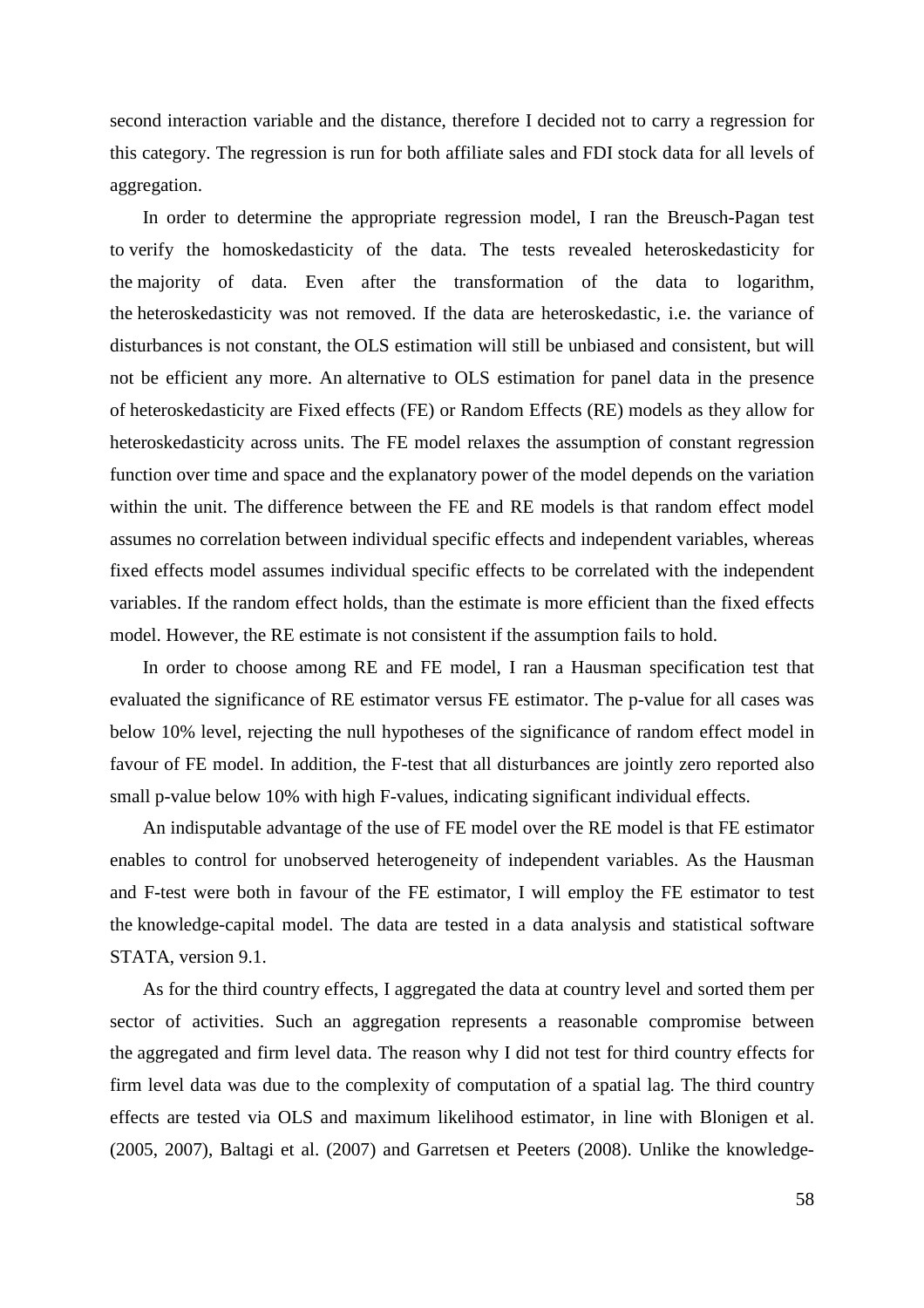capital model, the data for Model 2 do not suffer from heteroskedasticity after transforming them into natural logarithm and thus the OLS estimation can be employed without the loss of efficiency. The data will be again tested in statistical software STATA, version 9.1.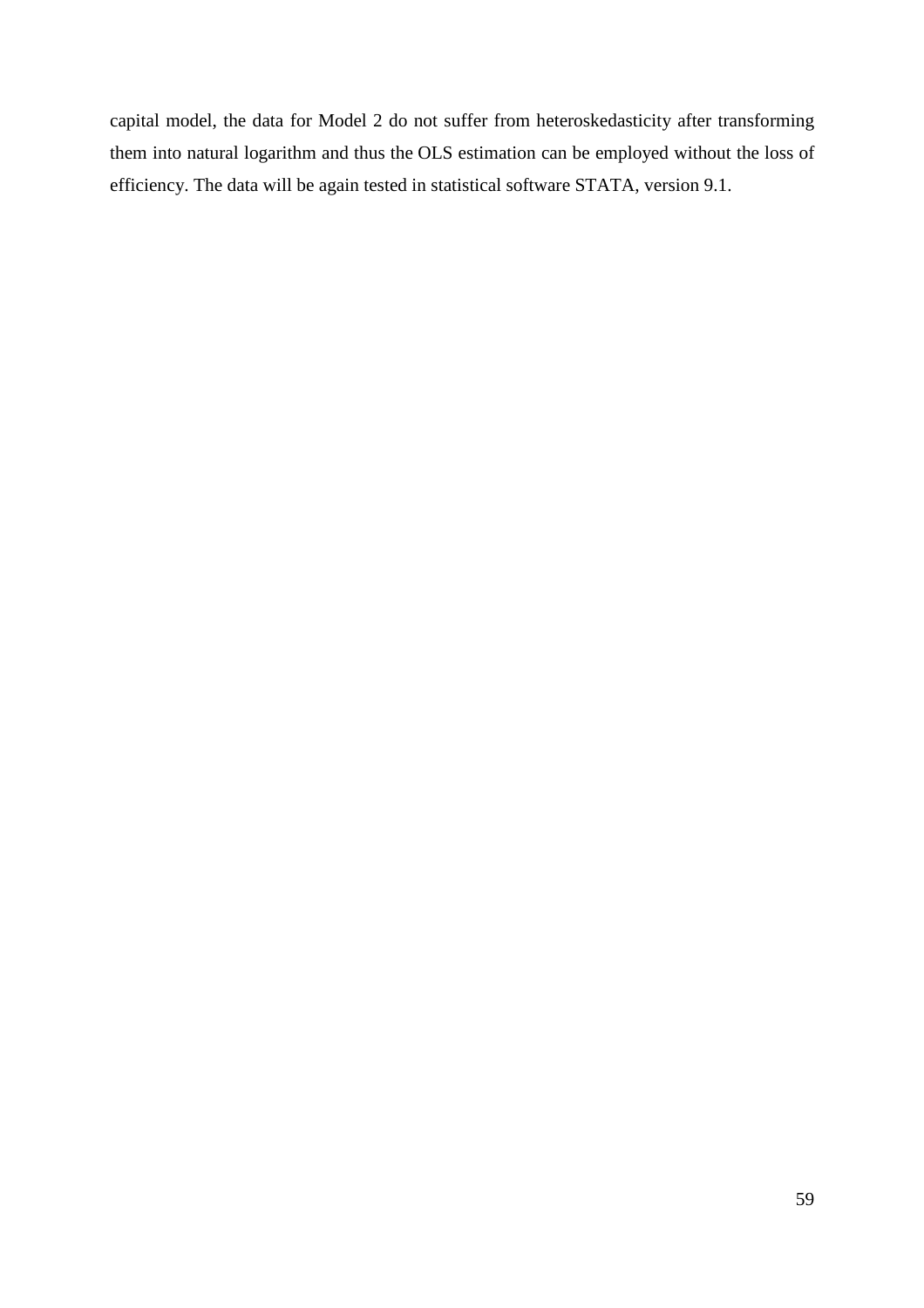## **4.4 Conclusion**

.

In this chapter, I presented the research methodology to be pursued for the empirical testing of the data.

In the first part, I defined two empirical estimation models. The first, baseline model was derived from the knowledge-capital theoretical model and aimed at disentangling the two motivation of the multinationals activity in the Czech Republic: the factor-price difference exploitation motive (vertical integration) and the market access motive (horizontal integration). This model stipulates effects of market size, skilled labour endowment and trade costs on affiliate sales (FDI stocks). The empirical specification of the model was adopted from Carr et al. (2001) and Markusen and Maskus (2002a), since these specifications are the most widely used ones in the empirical studies of the knowledge-capital model.

Following, I specified an spatial lag model to test the variables capturing possible third country effects. These variables concern parent market proximity, host market proximity and spatial lag. The empirical model was specified in the same way as Blonigen et al. (2005).

Once the empirical models and variables were specified, I formulated 11 testable hypotheses stating the relationship between each independent variable and affiliate sales. These hypotheses were subject to empirical testing and the results are presented in the following chapter.

In the following section, I introduced the sources the data were compiled from. The data on affiliate sales and FDI stocks were collected from Amadeus, a database containing detailed financial information on over 14 million companies across Europe. I selected data from the companies with foreign affiliate located in Czech Republic with ownership of at least 51% for the period from 2003 to 2008. Independent variables were taken from various sources.

Lastly, I defined the econometric method that will be employed for testing of the models. The baseline model will be tested via fixed effects model, whereas the spatial lag model will be tested by the maximum likelihood method and ordinary least squared estimation.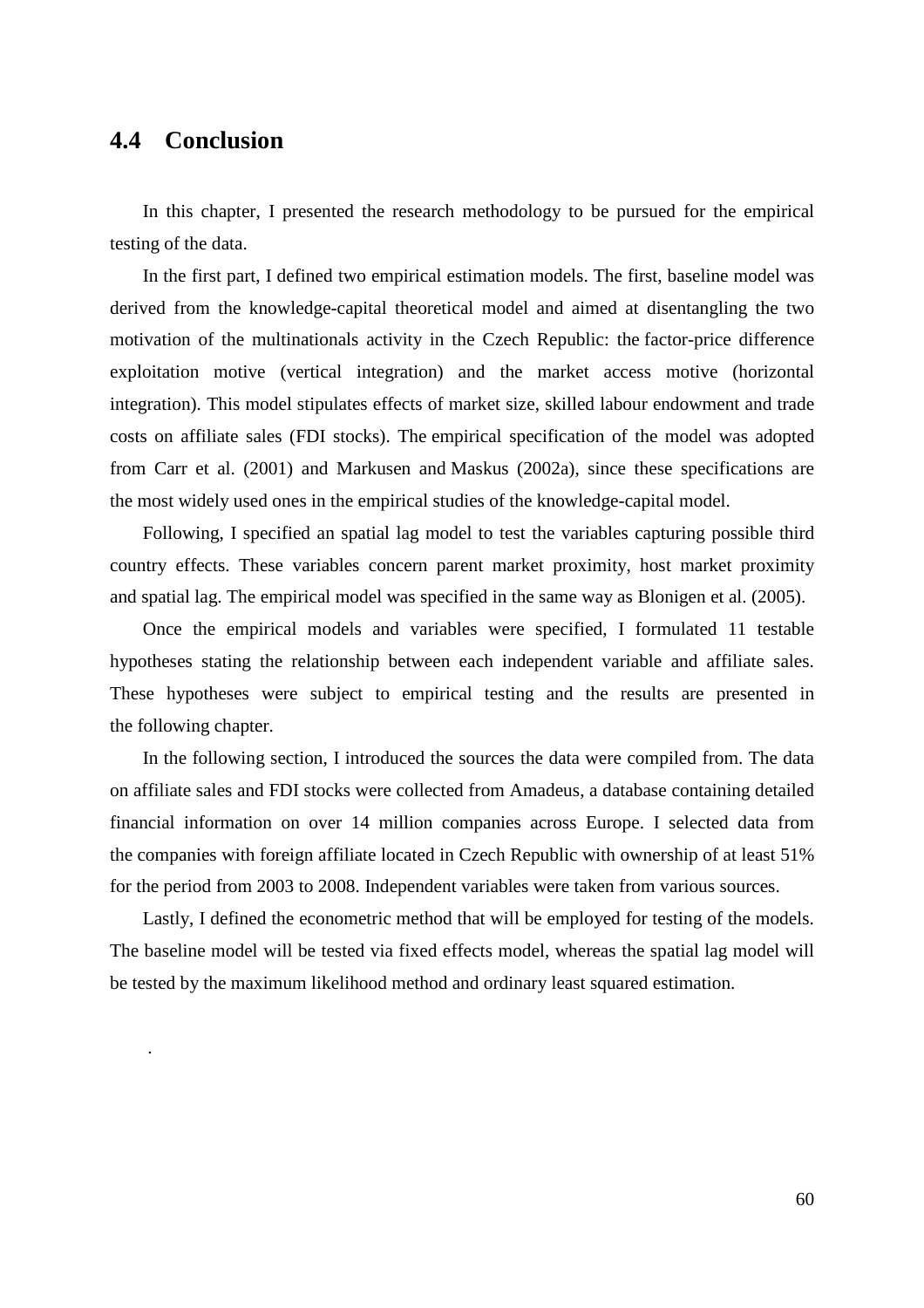# **5 Research Empirical Results**

## **5.1 Introduction**

This chapter presents the estimation results of the knowledge-capital model (baseline model) and third country effects model (spatial lag model) on a panel of annual data on affiliate sales and FDI stock of affiliates of foreign parent companies in the Czech Republic for the period from 2003 to 2008.

The chapter starts with the preliminary data analysis, giving some insights in patterns of internalization of multinationals in the Czech Republic.

The empirical results are presented and interpreted in the following section. As mentioned in the previous chapter, the regression of the baseline model is run for three different levels of aggregation: country aggregation, sectoral aggregation per countries and sectoral aggregation at firm-level. The results were consistent across the sectoral aggregation per parent countries and per individual firms for a number of sectors. In overall, they indicate the presence of both horizontal and vertical motive, with the prevalence of either motive varying across the sectors and the levels of aggregation. The results of the alternative model turned out to be highly sensitive to geographical composition of the data and so did the omitted variable bias.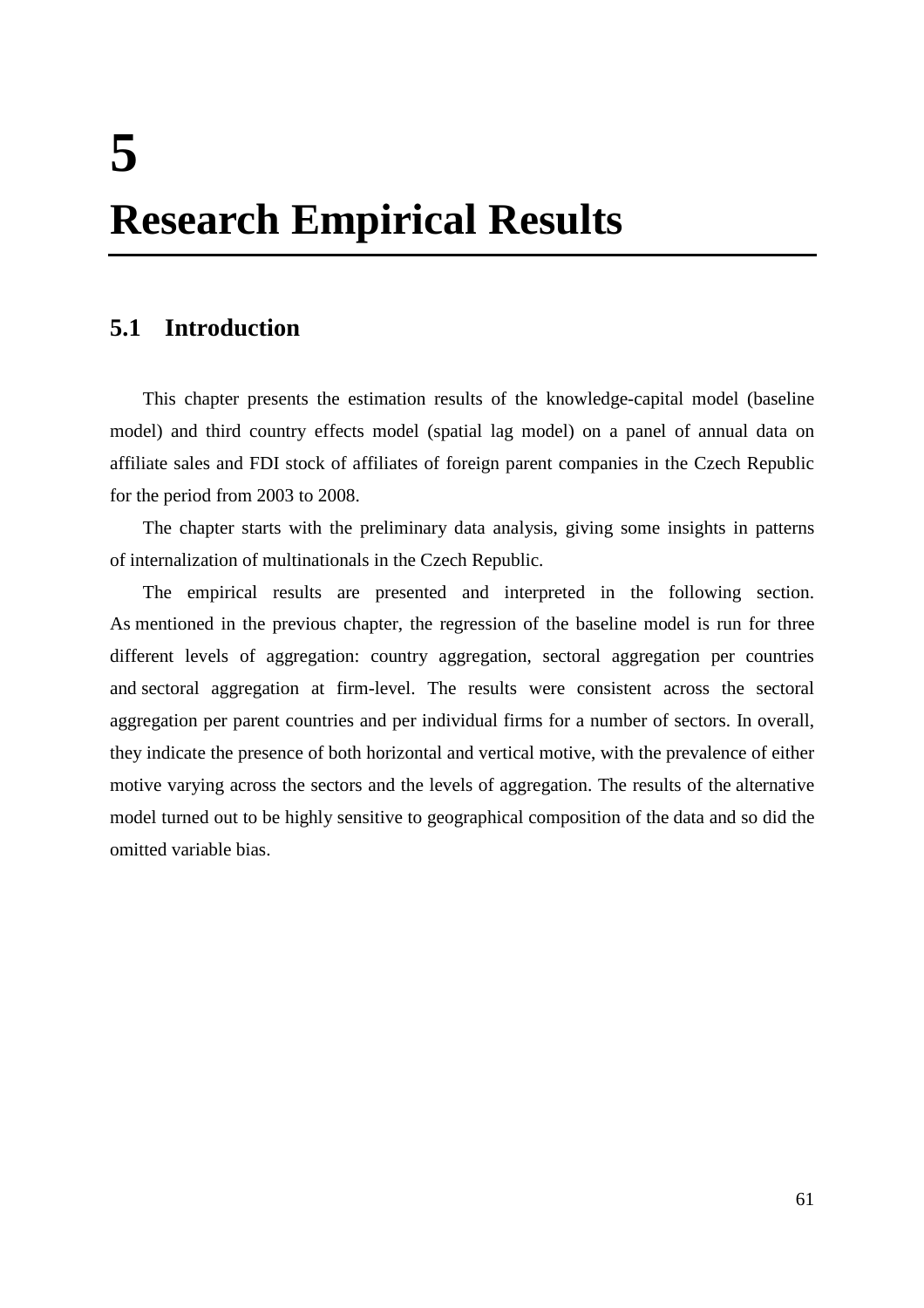## **5.2 Preliminary Data Analysis**

Before carrying out the econometric analysis of the data, I found it would be helpful to provide some insight in the data via descriptive statistics. The geographical and sectoral composition of the data gives a rough idea about the patterns of internalization.

Table 3 presents the geographical composition of the multinationals activities in the Czech Republic for four indicators: FDI stocks, affiliate sales, total number of employees and number of affiliates for 2008. The table revealed that over 80% of affiliate sales and FDI stocks come from the European Union countries, with Germany, Netherlands, Austria and France taking the top four positions.

*Table 3: Geographical Breakdown of the MNEs Activities in the Czech Republic, 2008 Data* 

|                      | FDI stocks    |           | Affiliate Employees |                  | Number FDI stocks |              | Affiliate Employees | Number           |
|----------------------|---------------|-----------|---------------------|------------------|-------------------|--------------|---------------------|------------------|
| Country              |               | sales     |                     | of<br>affiliates |                   | sales        |                     | of<br>affiliates |
|                      | $(EUR$ mn $)$ | (EUR mn)  | (thousands)         |                  | $(^{0}_{0})$      | $(^{0}_{0})$ | $(^{0}_{0})$        | $(^{0}_{0})$     |
| Total                | 87781         | 5 919 284 | 337 702             | 1466             | 100%              | 100%         | 100%                | 100%             |
| Countries breakdown: |               |           |                     |                  |                   |              |                     |                  |
| Germany              | 23 789        | 1 812 104 | 73 007              | 286              | 27%               | 31%          | 22%                 | 20%              |
| Netherlands          | 17 5 25       | 1 107 958 | 66 408              | 245              | 20%               | 19%          | 20%                 | 17%              |
| France               | 9783          | 503 963   | 40 450              | 132              | $11\%$            | 9%           | 12%                 | 9%               |
| Austria              | 6.770         | 596 417   | 25 5 22             | 182              | 8%                | 10%          | $8\%$               | 12%              |
| Great Britain        | 6 6 2 4       | 8 0 2 9   | 6745                | 88               | $8\%$             | $0\%$        | $2\%$               | $6\%$            |
| Japan                | 4 9 1 1       | 123 771   | 8 7 7 3             | 32               | $6\%$             | $2\%$        | $3\%$               | $2\%$            |
| Switzerland          | 3913          | 280 326   | 22 3 6 7            | 72               | $4\%$             | $5\%$        | $7\%$               | $5\%$            |
| U.S.A.               | 3 7 3 1       | 166 073   | 18 046              | 112              | $4\%$             | $3\%$        | $5\%$               | $8\%$            |
| Spain                | 1876          | 135 312   | 9973                | 44               | $2\%$             | $2\%$        | $3\%$               | $3\%$            |
| Sweden               | 1 5 2 7       | 115 318   | 9 6 4 7             | 43               | $2\%$             | $2\%$        | $3\%$               | $3\%$            |
| Slovakia             | 1 5 1 6       | 105 329   | 5923                | 31               | $2\%$             | $2\%$        | $2\%$               | $2\%$            |
| Belgium              | 1 4 4 3       | 117 244   | 8 9 3 9             | 47               | $2\%$             | $2\%$        | $3\%$               | $3\%$            |
| Luxembourg           | 1 4 1 0       | 139 213   | 10 040              | 54               | $2\%$             | $2\%$        | $3\%$               | $4\%$            |
| Denmark              | 801           | 80 099    | 10 613              | 26               | $1\%$             | $1\%$        | $3\%$               | $2\%$            |
| Italy                | 721           | 81 424    | 5 1 6 0             | 28               | $1\%$             | $1\%$        | $2\%$               | $2\%$            |
| South Korea          | 469           | 141 861   | 1875                | 5                | $1\%$             | $2\%$        | $1\%$               | $0\%$            |
| Finland              | 464           | 25 165    | 3 2 6 9             | 15               | $1\%$             | $0\%$        | $1\%$               | $1\%$            |
| Norway               | 185           | 13 9 9 7  | 1888                | 7                | $0\%$             | $0\%$        | $1\%$               | $0\%$            |
| Hungary              | 172           | 10 107    | 900                 | 5                | $0\%$             | $0\%$        | $0\%$               | $0\%$            |
| Poland               | 150           | 4 9 20    | 780                 | 12               | $0\%$             | $0\%$        | $0\%$               | $1\%$            |

*Source: Own computation based on data from Amadeus*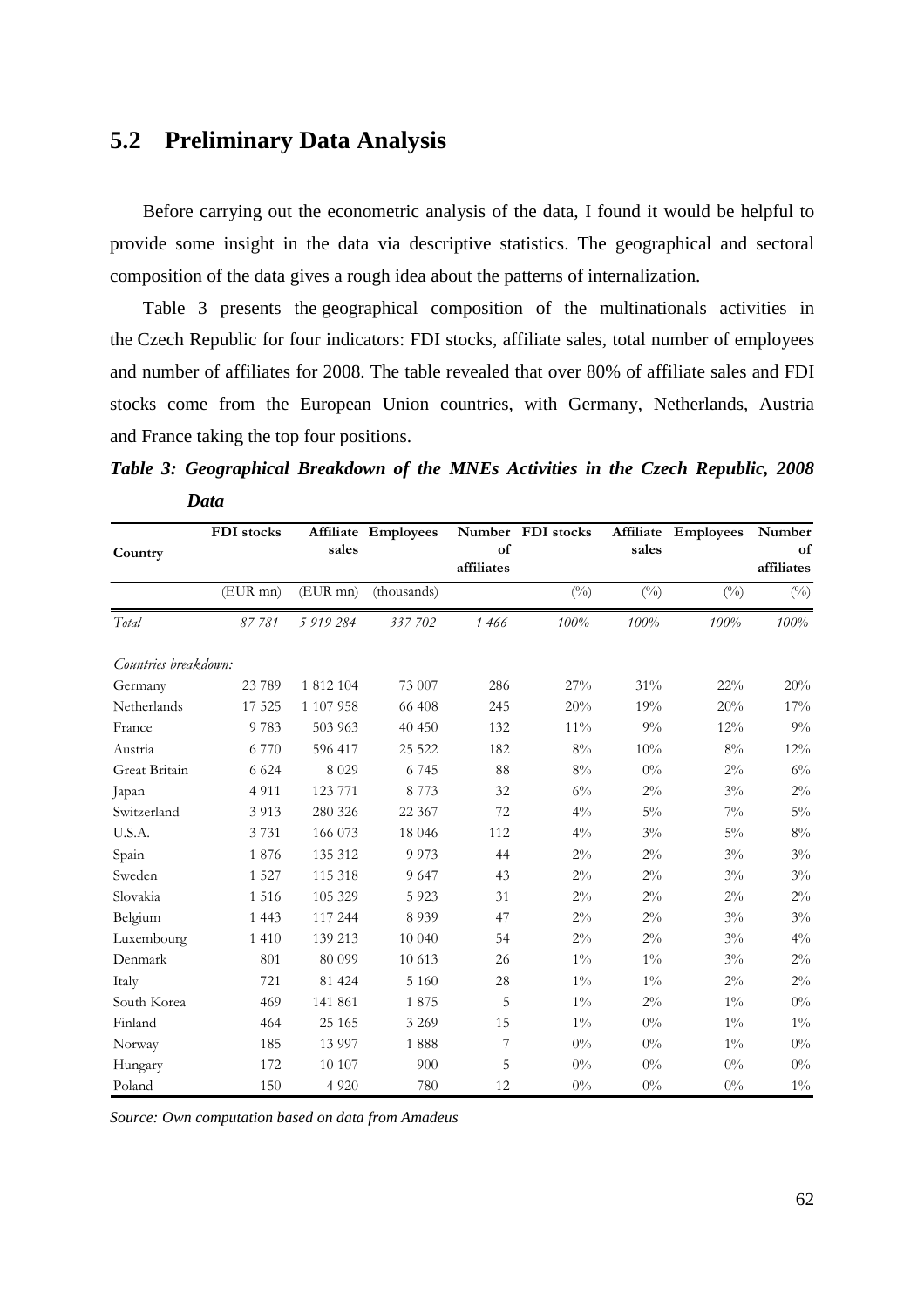The European Union countries are developed countries with high GDP and have similar level of skilled labour endowment as the Czech Republic. These two factors suggest that the multinational activities in the Czech Republic will be to some extent driven by the horizontal motive.

Another option to look at patterns of internalization is via the sectoral breakdown. As mentioned in previous chapter, Amadeus enables to compile data about affiliate and parent's companies NACE Rev. 2 sector codes at four-digit level. Table 4 presents the 2008 affiliate sales detail per sector of activity of parent and affiliate companies. Vertical axis denotes sectors in which parent companies operate whilst horizontal axis denotes sector in which affiliate companies operate. If the parent and affiliate both operate in the same sector, it is plausible that the multinationals are horizontally integrated. If the affiliates' twodigit classification differs from those of parent companies, then the companies are likely vertically integrated.

As regards parent sector of activity, manufacturing, financial and insurance activities and wholesale and retail trade dominate in the structure of affiliate sales, accounting for more than 65% of the total affiliate sales in 2008 (this trend holds much the same also for the remaining years 2003 – 2007). As for affiliate sector of activity, manufacturing, wholesale and retail trade and transporting and storage sectors dominate, accounting for more than 75% of total affiliate sales (the remaining years 2003 – 2007 follow about the same pattern). Refer to Appendix 4 for sectoral breakdown of affiliate sales and FDI stocks per parent countries.

The fraction of affiliate sales operating in the same NACE sector as the parent company amounts to EUR million 40 958 in 2008, which represents about 47% of total affiliate sales. Thus, this ratio suggests 47% of affiliate sales to be horizontally integrated. Nevertheless, this method as well as the geographical breakdown of MNEs' activities is only a draft approximation of internalization pattern and a solid econometric analysis is needed to detect the pattern of multinationals activities.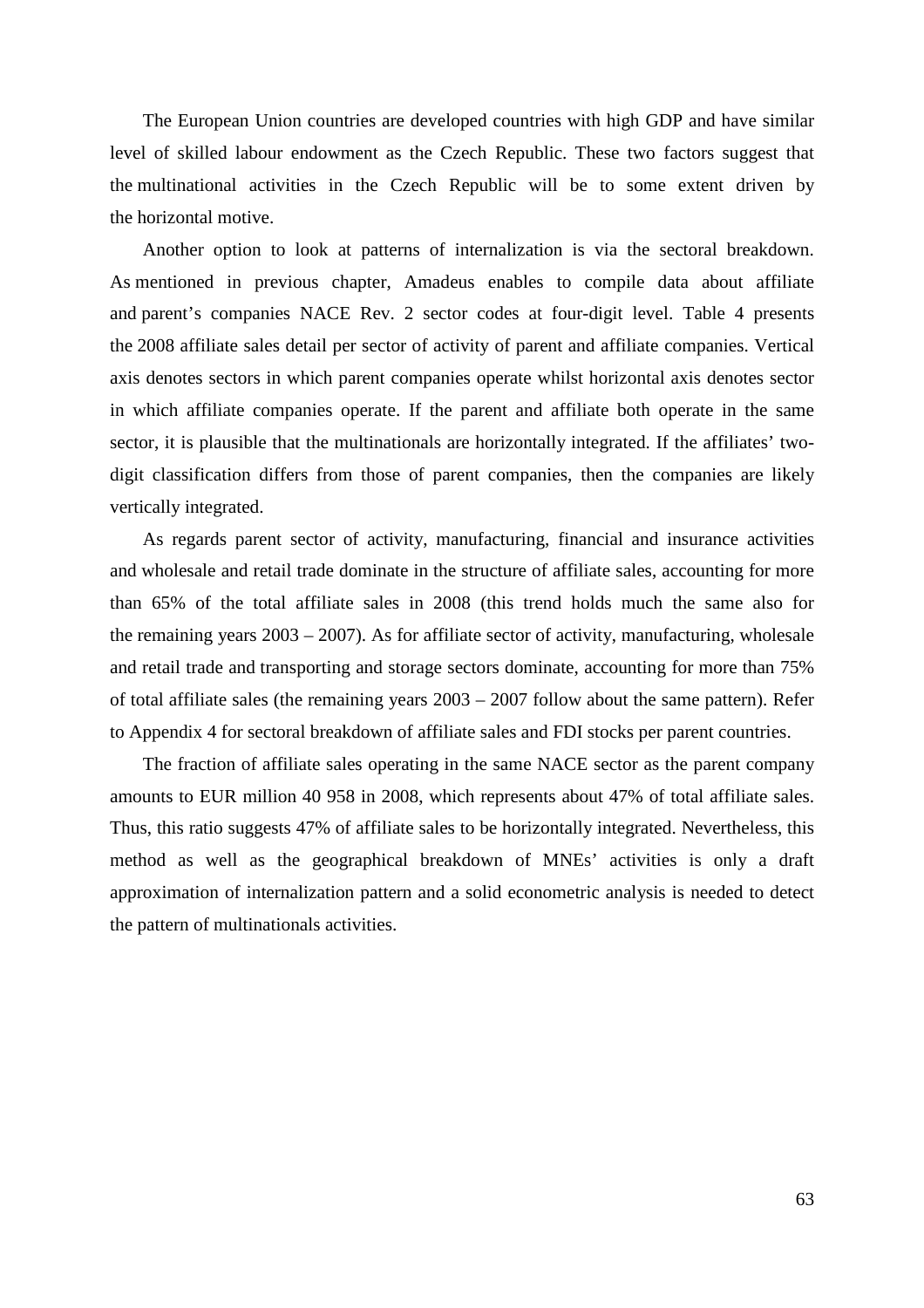| p/a            | Total    |                 | 2        |          |          |          | 6        |          | 8                | 9                | 10             | 11             | 12                    | 13             | 14              | 15             | 16             | 17       |
|----------------|----------|-----------------|----------|----------|----------|----------|----------|----------|------------------|------------------|----------------|----------------|-----------------------|----------------|-----------------|----------------|----------------|----------|
|                | 194      | 168             | $\Omega$ |          | 13       |          |          |          | $\Omega$         | $\Omega$         | $\Omega$       | $\Omega$       | $\Omega$              | $\Omega$       | $\Omega$        | $\Omega$       | $\Omega$       | 13       |
| $\overline{2}$ | 1245     | 49              | 167      | $\Omega$ | $\Omega$ | $\Omega$ | $\Omega$ | 95       | $\theta$         | 12               | 485            | $\overline{0}$ | $\overline{0}$        | <b>20</b>      | 60              | 46             | $\overline{0}$ | 310      |
| 3              | 17       | $\Omega$        | $\Omega$ | $\Omega$ |          | $\Omega$ |          | $\Omega$ | $\vert 0 \vert$  | $\theta$         | $\Omega$       | $\theta$       | $\theta$              | $\overline{0}$ | $\theta$        | $\theta$       | $\Omega$       | 17       |
|                | 27       | $\Omega$        | $\Omega$ | $\Omega$ | $\Omega$ |          |          |          | $\Omega$         | 14               | $\Omega$       | $\theta$       | $\overline{0}$        | $\Omega$       | 13              | $\Omega$       | $\Omega$       |          |
|                | 3 3 7 5  | $\Omega$        | $\Omega$ |          | $\Omega$ | 2681     | $\Omega$ | $\Omega$ | $\Omega$         | 20               | 332            | 38             | $\Omega$              | 221            | 30 <sup>1</sup> | $\Omega$       | 35             | 19       |
| 6              | 7 1 2 9  | $\Omega$        | $\Omega$ | $\Omega$ |          | $\Omega$ | 2465     | $\Omega$ | $\Omega$         | $\left 0\right $ | 93             | $\overline{0}$ | $\Omega$              | <sup>16</sup>  | 389             | 4 1 6 7        | $\Omega$       |          |
|                | 16057    | 158             | 330      | $\Omega$ | 18       | 71       | 571      | 770      | 16               | -66              | 10 762         | 48             | $\Omega$              | 214            | 718             | 134            | 67             | 2 1 1 1  |
|                | $\theta$ | $\Omega$        | $\Omega$ | $\Omega$ | $\Omega$ | $\Omega$ | $\Omega$ | $\theta$ | $\theta$         | $\Omega$         | $\Omega$       | $\overline{0}$ | $\Omega$              | $\overline{0}$ | $\overline{0}$  | $\Omega$       | $\Omega$       | $\theta$ |
| 9              | 2 1 5 3  | $\Omega$        | $\Omega$ | $\theta$ | $\theta$ | $\theta$ | $\theta$ | 19       | $\Omega$         | 1865             | 101            | $\overline{0}$ | 23                    | 76             | 38              | $\overline{0}$ | $\Omega$       | 31       |
| <sup>10</sup>  | 31977    | $\Omega$        | 218      | 28       |          |          | 77       | 466      | $\Omega$         | 177              | 22 132         | $\overline{0}$ | $\overline{0}$        | 189            | 443             | 121            | 11             | 8 1 1 6  |
| 11             | 2533     | ∩               | $\Omega$ | $\Omega$ |          | $\Omega$ |          | $\Omega$ | $\Omega$         | $\Omega$         | 393            | 48             | $\Omega$              | $\Omega$       | $\Omega$        | $\Omega$       | $\Omega$       | 2 0 9 2  |
| 12             | 134      | $\Omega$        | $\Omega$ | $\Omega$ |          | $\Omega$ | $\Omega$ | $\Omega$ | $\overline{0}$   | $\Omega$         | 71             | $\Omega$       | $\boldsymbol{\theta}$ | $\overline{0}$ | $\overline{0}$  | $\Omega$       | $\Omega$       | 63       |
| 13             | 8186     | 40              | 145      | $\Omega$ | $\Omega$ | 623      | 20       | 69       | 17               | 195              | 5 1 3 5        | 12             | $\Omega$              | 658            | 340             | 296            | 238            | 398      |
| 14             | 201      | 10 <sup>1</sup> | $\theta$ | $\Omega$ | $\Omega$ | 21       | $\Omega$ | $\Omega$ | $\left 0\right $ | $\vert$ 0        | 106            | $\overline{0}$ | $\overline{0}$        | $\overline{0}$ | 55              | $\Omega$       | $\Omega$       | -9       |
| 15             | 2 3 8 2  | $\Omega$        | 17       | $\Omega$ | $\Omega$ | $\Omega$ | $\Omega$ | $\Omega$ | $\overline{0}$   | 1 4 6 5          | $\overline{0}$ | $\overline{0}$ | $\overline{0}$        | 21             | 22              | 750            | $\Omega$       | 107      |
| 16             | 473      | $\Omega$        | $\Omega$ |          |          |          |          |          | $\vert$ 0        | $\Omega$         | $\Omega$       | $\Omega$       | $\Omega$              | $\mathcal{Z}$  | 11              | $\Omega$       | 459            |          |
| 17             | 11632    | $\Omega$        | 40       | $\Omega$ | $\Omega$ | 28       | $\Omega$ | $\Omega$ | $\Omega$         | 74               | 1 5 3 2        | $\Omega$       | 41                    | <sup>82</sup>  | 269             | 19             | $\sqrt{5}$     | 9539     |
| Total          | 87715    | 425             | 918      | 28       | 31       | 3425     | 3133     | 1420     | 34               | 3888             | 41 142         | 146            | 65                    | 1 500          | 2389            | 5 5 3 3        | 815            | 22 823   |

#### *Table 4: Affiliate Sales per Sector of Activities of Parent and Affiliate Company, 2008, EUR millions*

Legend: 1) Accomodation and food service activities; 2) Administrative and support service activities; 3) Agriculture, foresty and fishing; 4) Arts, entertainment and recreation; 5) Construction; 6) Electricity, gas, steam and air conditioning supply; 7) Financial and insurance activities; 8) Human health and social work activies; 9) Information and communication; 10) Manufacturing; 11) Mining and quarrying; 12) Otherservices activities; 13) Professional, scientific and technical activities; 14) Real estate activities; 15) Transporting and storage; 16) Water supply; sewerage; waste management and remediation activities; 17) Wholesale and retail trade; repair of motor vehicles and motorcycles

*Source: Own computation based on data from Amadeus*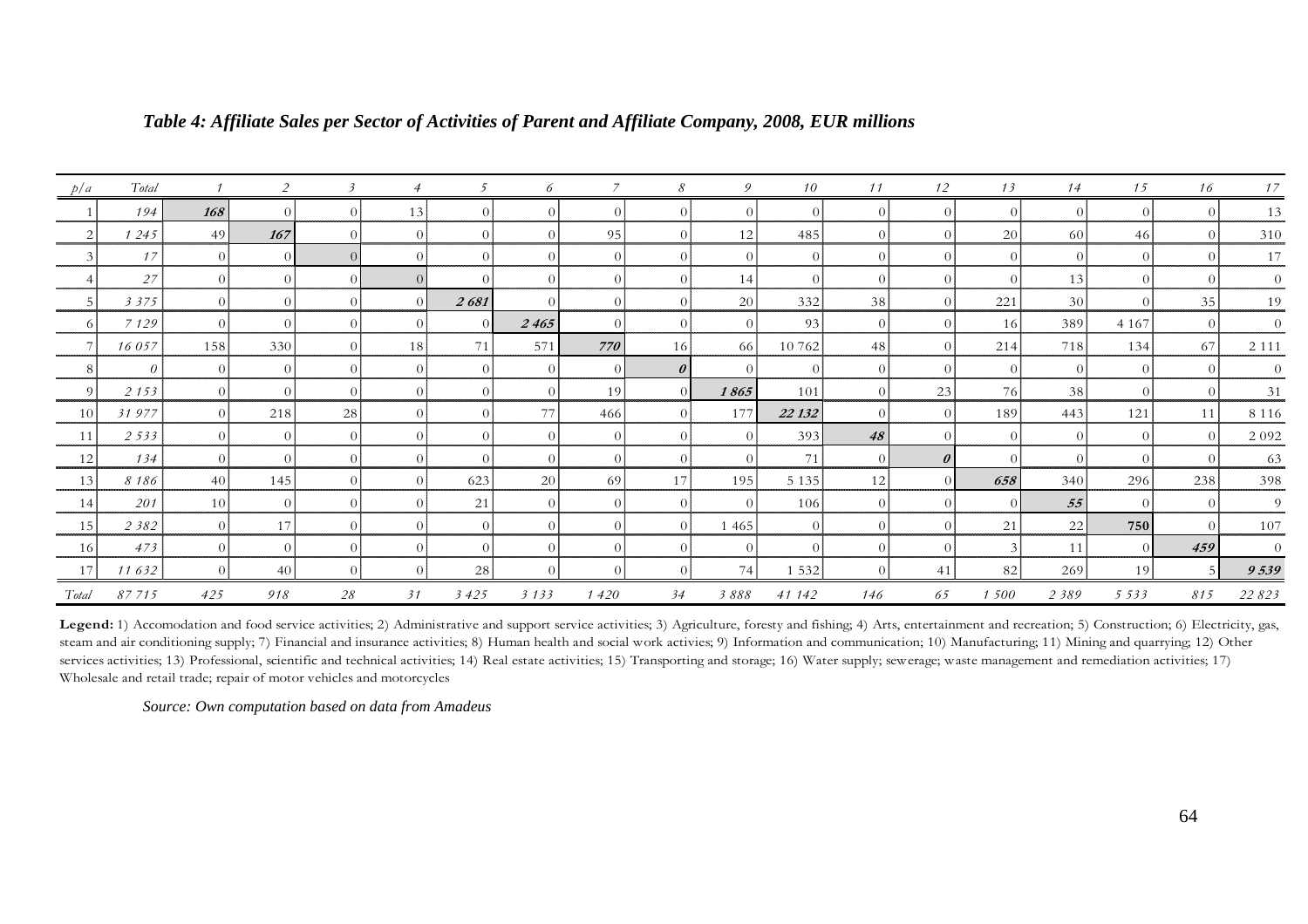## **5.3 Baseline Model Empirical Results**

#### **5.3.1 Country Aggregation Empirical Results**

Table 5 presents the estimation results of the knowledge-capital model for data aggregated at the country level for both affiliate sales and FDI stock. The table indicates similar results and statistical significance for affiliate sales and FDI stock, except for intercept.

The size sum and size difference squared have sign as predicted in the KC model and are both statistically significant at 1% level. These provide evidence for horizontal multinationals. The effect of skilled labour is less straightforward. The skilled labour difference coefficient is negative, suggesting the presence of horizontal FDI, however the statistical significance of the effect is weak. The interaction term between the size difference and skill difference is negative and statistically significant at 5% level, providing evidence for vertical FDI.

Parent trade costs are positive and statistically significant at 5% level, indicating that higher parent trade costs tend to discourage vertical MNEs whereas enhances horizontal MNEs. Host country trade cost coefficient is negative, providing the evidence for vertical MNEs, but the effect is not statistically significant. The second interaction variable between host country trade costs and skilled difference squared does not have sign as predicted but is not statistically significant.

The value of R-squared is relatively high in both estimations, indicating high goodness of fit.

In summary, the results at the country aggregated level are statistically significant for country size variables and the interaction term between the country size and skill differences. As these variables provide evidence for both vertical and horizontal components of the knowledge-capital model, it is not possible to determine which pattern prevails. The estimation results at more disaggregated levels will shed more light in the prevailing pattern of internalization of multinationals in the Czech Republic. The following sub-section presents the estimation results at sector level aggregated per parent countries.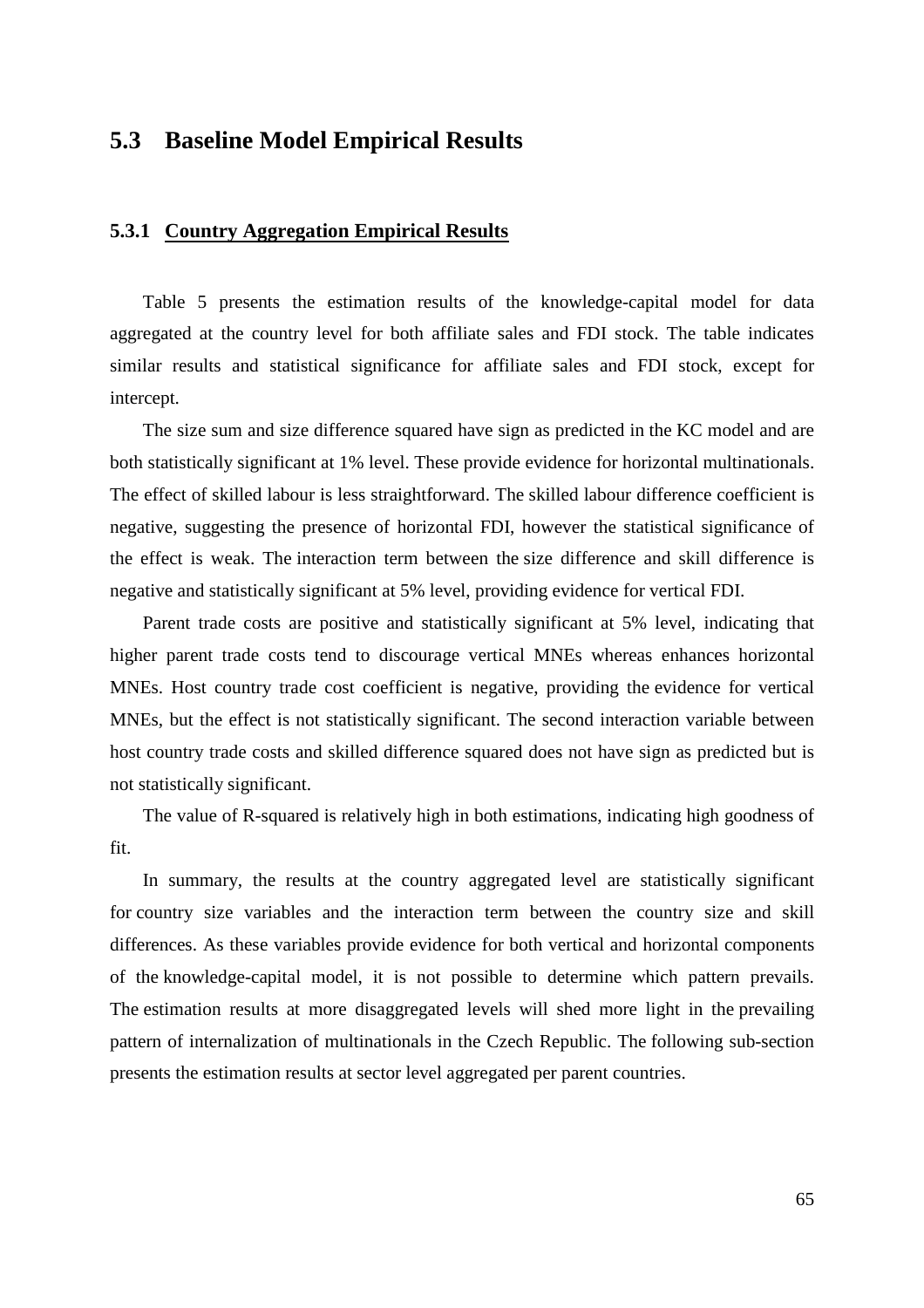|                           | Affiliate sales | <i>FDI</i>     |
|---------------------------|-----------------|----------------|
| Size sum                  | $8*$            | 2186*          |
|                           | (8.78)          | (6.04)         |
| Size difference squared   | $-0.42*$        | $-92*$         |
|                           | $(-7.45)$       | $(-5.65)$      |
| Skilled labour difference | $-1.01E + 07$   | $-1.08E + 09$  |
|                           | $(-0.26)$       | $(-0.72)$      |
| Size difference x Skill   | $-22*$          | $-1437***$     |
| difference                | $(-3.3)$        | $(-1.9)$       |
| Trade cost parent         | $1.19E + 06**$  | $3.99E + 07**$ |
|                           | (2.26)          | (2.19)         |
| Trade cost host           | $-2.50E + 06$   | $-1.48E + 08$  |
|                           | $(-1.42)$       | $(-1.51)$      |
| Trade cost host x Skill   | $1.44E + 07$    | $3.12E + 09$   |
| difference squared        | (0.04)          | (0.24)         |
| Intercept                 | $2.89E + 06$    | $-1.85E + 09$  |
|                           | (1.2)           | $(-4.98)$      |
| R-squared                 | 0.51            | 0.31           |
| Observation               | 120             | 120            |
| No of countries           | 20              | 20             |

#### *Table 5: Baseline Model Estimation: Country Aggregation, Fixed Effects Model*

t-statistics in parentheses; \* significant at 1% level,

\*\* significant at 5% level, \*\*\* significant at 10% level

#### **5.3.2 Empirical Results per Sectors of Activity at Country Level**

The fixed effect regression results of the knowledge-capital model per individual sectors aggregated at country level are presented in Table 6 below. These are results for affiliate sales and include sectors with more than 10 observations only (85 observations were lost). The corresponding results for the FDI stocks are for the majority of cases qualitatively and statistically similar to those of affiliate sales and are depicted in Appendix 6.

As for the secondary sector, the regression results reveal variances across the industries. It appears that the horizontal motive prevails in the manufacturing sectors, since all variables have signs supporting the horizontal component of the knowledge-capital model. However, the coefficients are statistically significant only for size sum and size difference squared and hence weaken the explanatory power of the KC model.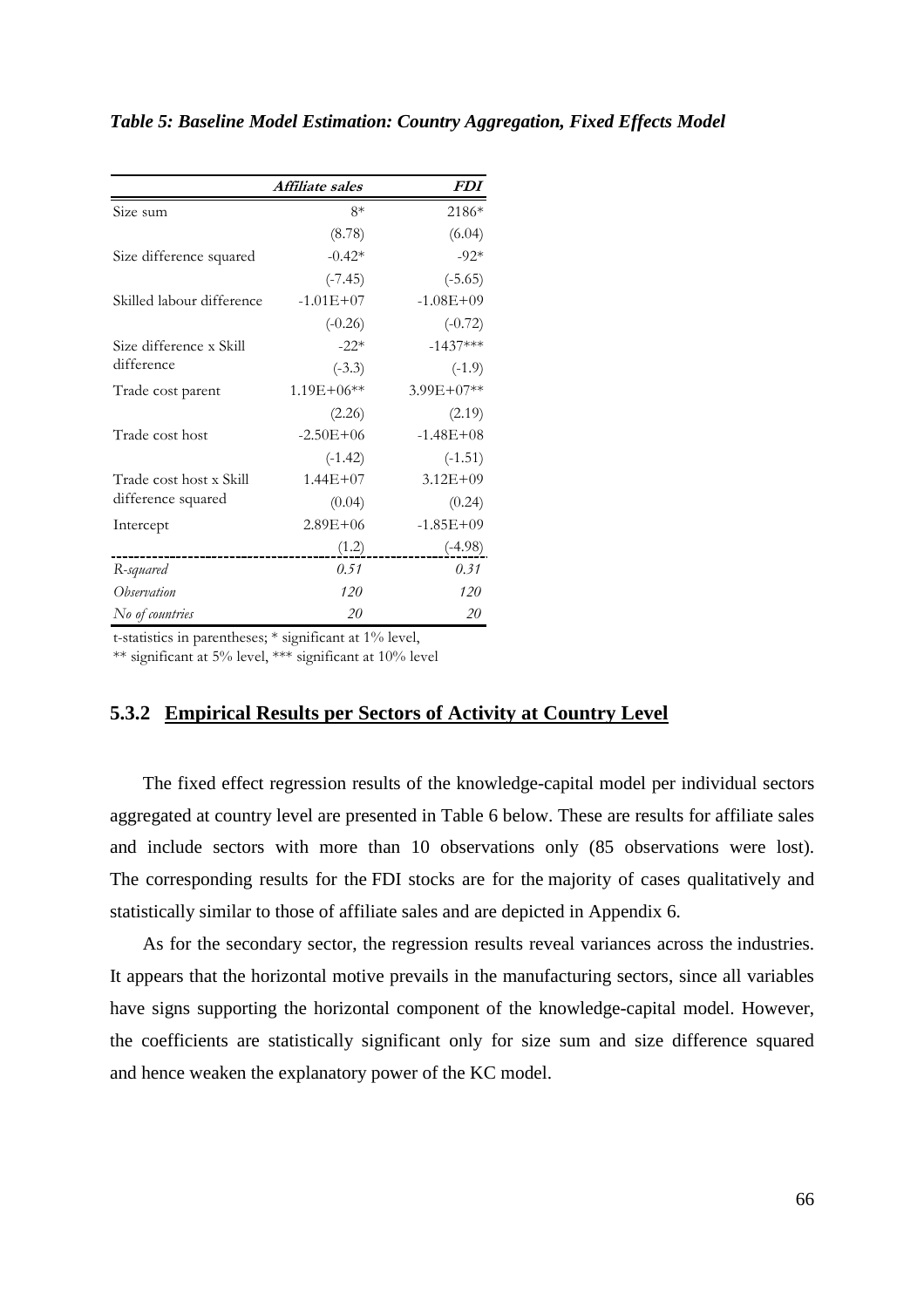|                           |               |                  |               |                             |              |                             |                                    |                             |                             |                                        |               | Quaternary<br>sector |  |  |
|---------------------------|---------------|------------------|---------------|-----------------------------|--------------|-----------------------------|------------------------------------|-----------------------------|-----------------------------|----------------------------------------|---------------|----------------------|--|--|
|                           |               | Secondary sector |               |                             |              | Tertiary sector             |                                    |                             |                             |                                        |               |                      |  |  |
|                           |               |                  |               |                             |              |                             |                                    |                             |                             | <u>10</u>                              | 11            | 12                   |  |  |
| Size sum                  | $2.87*$       | $2.72*$          | 12.77*        | 0.21                        | 0.17         | $0.35*$                     | 0.32                               | $2.45*$                     | 4.94                        | $8.53*$                                | 0.01          | $0.57*$              |  |  |
|                           | (3.26)        | (1.74)           | (4.82)        | (0.9)                       | (1.58)       | (7.17)                      | (1.36)                             | (7.4)                       | (0.47)                      | (8.33)                                 | (0)           | (2.73)               |  |  |
| Size difference squared   | $-0.38$       | $-0.15**$        | $-0.50*$      | $-0.16$                     | 0.00         | $-0.02*$                    | $-0.02***$                         | $-0.11*$                    | 1.63                        | $-0.39*$                               | $-0.04$       | $-0.02**$            |  |  |
|                           | $(-0.79)$     | $(-2)$           | $(-3.61)$     | $(-1.31)$                   | $(-0.84)$    | $(-6.23)$                   | $(-1.62)$                          | $(-7.29)$                   | (0.6)                       | $(-7.35)$                              | $(-1.32)$     | $(-1.87)$            |  |  |
| Skilled labour difference | $1.26E + 06$  | $8.38E + 06$     | $-1.08E + 07$ | $2.9E + 06*$                |              | $-4.43E + 05 - 4.43E + 05*$ | $5.02E + 04$                       | $-6.88E + 05$               |                             | $-4.13E + 067.96E + 06** -6.18E + 06*$ |               | $-8.52E + 05$        |  |  |
|                           | (0.74)        | (1.07)           | $(-1.15)$     | (3.39)                      | $(-1.51)$    | $(-2.64)$                   | (0.07)                             | $(-0.67)$                   | $(-0.4)$                    | $(-2.2)$                               | $(-2.38)$     | $(-1.18)$            |  |  |
| Size difference x Skill   | $-0.15$       | $-2.33$          | 5.76          | $-2.66*$                    | 0.20         | $-0.21**$                   | $-0.31$                            | $-1.32**$                   | 5.23                        | $-4.14**$                              | $-4.69**$     | 0.07                 |  |  |
| difference                | $(-0.04)$     | $(-0.66)$        | (1.06)        | $(-2.64)$                   | (1.38)       | $(-2.1)$                    | $(-0.52)$                          | $(-1.82)$                   | (0.24)                      | $(-1.97)$                              | $(-2.3)$      | (0.14)               |  |  |
| Trade cost parent         | $6.80E + 04$  | $-7.25E + 05$    |               | $1.25E + 054.42E + 04**$    | $2.20E + 04$ | 6517**                      |                                    | $-2.31E + 035.53E + 04**$   | $-1.93E + 05$ $1.33E + 05*$ |                                        | $1.24E + 05$  | $1.4E + 05*$         |  |  |
|                           | (0.87)        | $(-1.13)$        | (1.15)        | (2.32)                      | (1.6)        | (2.07)                      | $(-0.06)$                          | (2.23)                      | $(-0.49)$                   | (3.04)                                 | (1.01)        | (4.34)               |  |  |
| Trade cost host           | $1.18E + 05$  | $-7.05E + 05$    |               | $2.54E+04$ $2.01E+05*$      | $1.32E + 04$ | $-7.53E + 03$               |                                    | $-8.12E + 04 - 3.38E + 05*$ | $-4.61E+05$                 | $-2.86E+05$                            | $-1.83E + 05$ | $3.42E + 03$         |  |  |
|                           | (0.75)        | $(-1.26)$        | (0.04)        | (6.61)                      | (0.47)       | $(-0.6)$                    | $(-1.32)$                          | $(-4.05)$                   | $(-0.5)$                    | $(-1.09)$                              | $(-0.93)$     | (0.06)               |  |  |
| Trade cost host x Skill   | $-1.22E + 04$ | $5.04E + 07$     |               | $-8.02E + 07 - 4.88E + 07*$ | $5.87E + 05$ |                             | $1.43E+06$ $1.15E+06***1.36E+07**$ |                             | $3.10E + 07$                | $3.31E + 07$                           | $2.92E + 06$  | $3.19E + 06$         |  |  |
| difference squared        | (0)           | (0.72)           | $(-1.15)$     | $(-3.16)$                   | (0.22)       | (1.17)                      | (1.76)                             | (1.77)                      | (0.45)                      | (1.23)                                 | (0.13)        | (0.62)               |  |  |
| Intercept                 | $-1.69E + 06$ | $-2.97E + 06$    |               | $-1.23E+07$ $-1.33E+05$     |              | $-4.32E+05$ $-3.73E+05$     | $-1.87E + 05$                      | $-2.36E + 06$               | $-3.15E+07$ $-7.34E+06$     |                                        | $1.84E + 06$  | $-8.13E + 05$        |  |  |
|                           | $(-3.94)$     | $(-0.74)$        | $(-4.33)$     | $(-1.23)$                   | $(-2.34)$    | $(-5.89)$                   | $(-0.46)$                          | $(-5.66)$                   | $(-1.27)$                   | $(-6.68)$                              | (1.75)        | $(-2.78)$            |  |  |
| R-squared                 | 0.47          | 0.24             | 0.33          | 0.79                        | 0.65         | 0.65                        | 0.15                               | 0.61                        | 0.81                        | 0.53                                   | 0.30          | 0.44                 |  |  |
| <i>Observation</i>        | 53            | 28               | 120           | 36                          | 33           | 82                          | 51                                 | 79                          | 68                          | 119                                    | 75            | 74                   |  |  |
| No of countries           | 9             | 5                | 20            | 6                           | 6            | 14                          | 9                                  | 15                          | 49                          | 20                                     | 14            | 13                   |  |  |

#### *Table 6: Baseline Model Estimation: Sector Aggregation, Affiliate Sales, Fixed Effects Model*

t-robust statistics in parentheses; \*\*\*significant at 10% level, \*\*significant at 5% level, \* significant at 1% level

Legend: 1) Construction; 2) Electricity, gas, steam and air conditioning supply; 3) Manufacturing; 4) Water supply; sewerage; waste management and remediation activities; 5) Accomodation and food service activities; 6) Administrative and support service activities; 7) Financial and insurance activities; 8)Real estate activities; 9) Transporting and storage; 10) Wholesale and retail trade; repair of motor vehides and motorcydes; 11) Information and communication; 12) Professional, scientifc and technical activities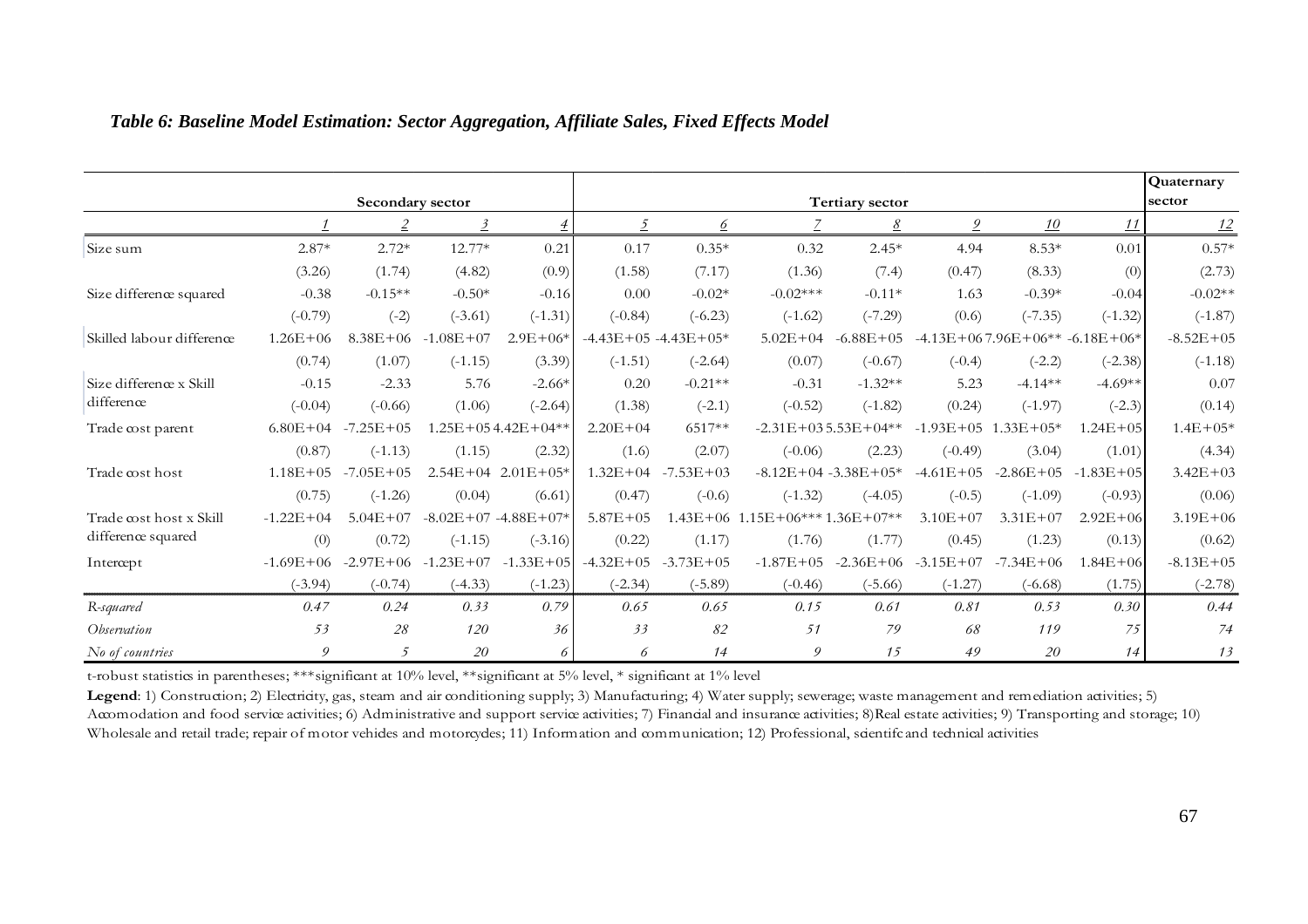The results for the construction and the electricity, gas and steam sectors provide only a partial support for the knowledge-capital model, as the results are statistically significant solely for size sum and size difference squared variables for the electricity, gas and steam sector and statistically significant for size sum variable for construction sector. The remaining variables for these sectors have signs providing the support for both horizontal and vertical components of the KC model; nonetheless they have weak statistical significance. On the other hand, the water supply, sewerage and waste management sector appears to be driven by vertical motive, as the skill related variables are statistically significant and have signs supporting the presence of vertical component. The results indicate that the affiliate sales of the companies operating in this sector are driven by differences in skilled labour abundance.

Regarding the tertiary sector, the results vary considerably among the sectors. The accommodation and food service activities sector have regression results suggesting the prevalence of horizontal motive. However, as neither variable is statistically significant, this motive cannot be unambiguously affirmed. The same applies to the transporting and storage sector.

The results for administrative and support service activities sector, real estate sector and wholesale and retail trade sectors provide a strong support for the knowledge-capital model. Indeed, the results reveal the presence of both horizontal and vertical motives. Nonetheless, as there are more statistically significant variables providing evidence for the horizontal motive than for vertical motive, I conclude on the prevalence of the horizontal motive in these sectors.

The results for the financial and insurance activities sector and the information and communication sector support the knowledge-capital only partially. It appears that the financial and insurance sector is driven by the horizontal motive only marginally, since the only statistically significant variable supporting the horizontal motive is the size difference squared. As for the information and communication sector, it appears to be driven by the skilled labour abundance, with no clear prevalence of either horizontal or vertical motive.

The results for the professional, scientific and technical activities sector have coefficients with both sign and statistically significance supporting the presence of horizontal motive.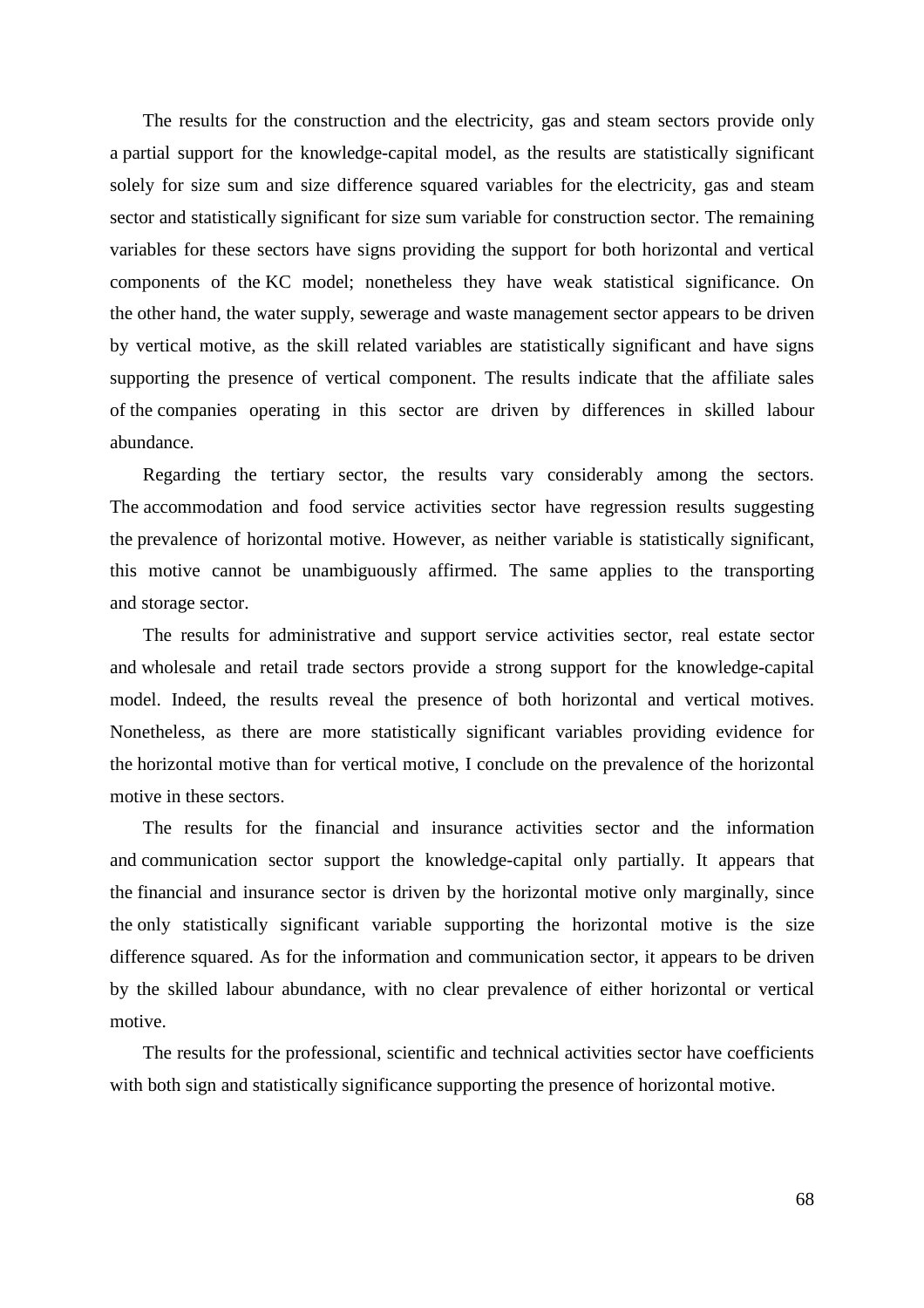#### **5.3.3 Empirical Results per Sectors of Activity at Firm Level**

The regression results for the knowledge-capital model per sectors of activity at firm level for affiliate sales are presented in Table 7. As in previous case, only sectors with more than 10 observations were included in the regression. The corresponding results for FDI stocks are depicted in Appendix 7.

The results at firm level include in addition two industries from the primary sector, namely agriculture, forestry and fishing and mining and quarrying industries. The R-squared for these sectors are very high, indicating a good fit of the model to the data. In addition, the variables concerning the economic size and skill difference have signs supporting the horizontal component of the KC model. However, the statistical significance of the coefficients are rather weak, since the only statistically significant variables are sum size and size difference squared for the mining and quarrying industry.

 As regards secondary sector, the regression results for the manufacturing industry confirm the horizontal motive that emerged in the regression results for sector aggregation. The results for the construction sector are in line with those from the sector aggregation. It appears the horizontal motive prevails in this sector, even though this motive is statistically supported only via size variables. The results from the electricity, gas, steam and air conditioning supply sector are ambiguous, as they indicate the presence of both vertical and horizontal components.

Concerning the tertiary sector, the results once more reveal diversity in pattern of internalization among the sectors. The regression results for water supply, sewerage and waste management sector indicate the prevalence of the vertical motive (as for sector aggregation). Nonetheless, the trade costs variables are all statistically significant and have coefficients with sign confirming the presence of horizontal motive. Hence, it appears that this sector is driven by both vertical and horizontal motive.

The accommodation and food service activities industry have results not confirming neither a horizontal nor a vertical motive as the magnitude of size difference variable is nil and the first interaction term is statistically significant but does not have sign as predicted by the KC model.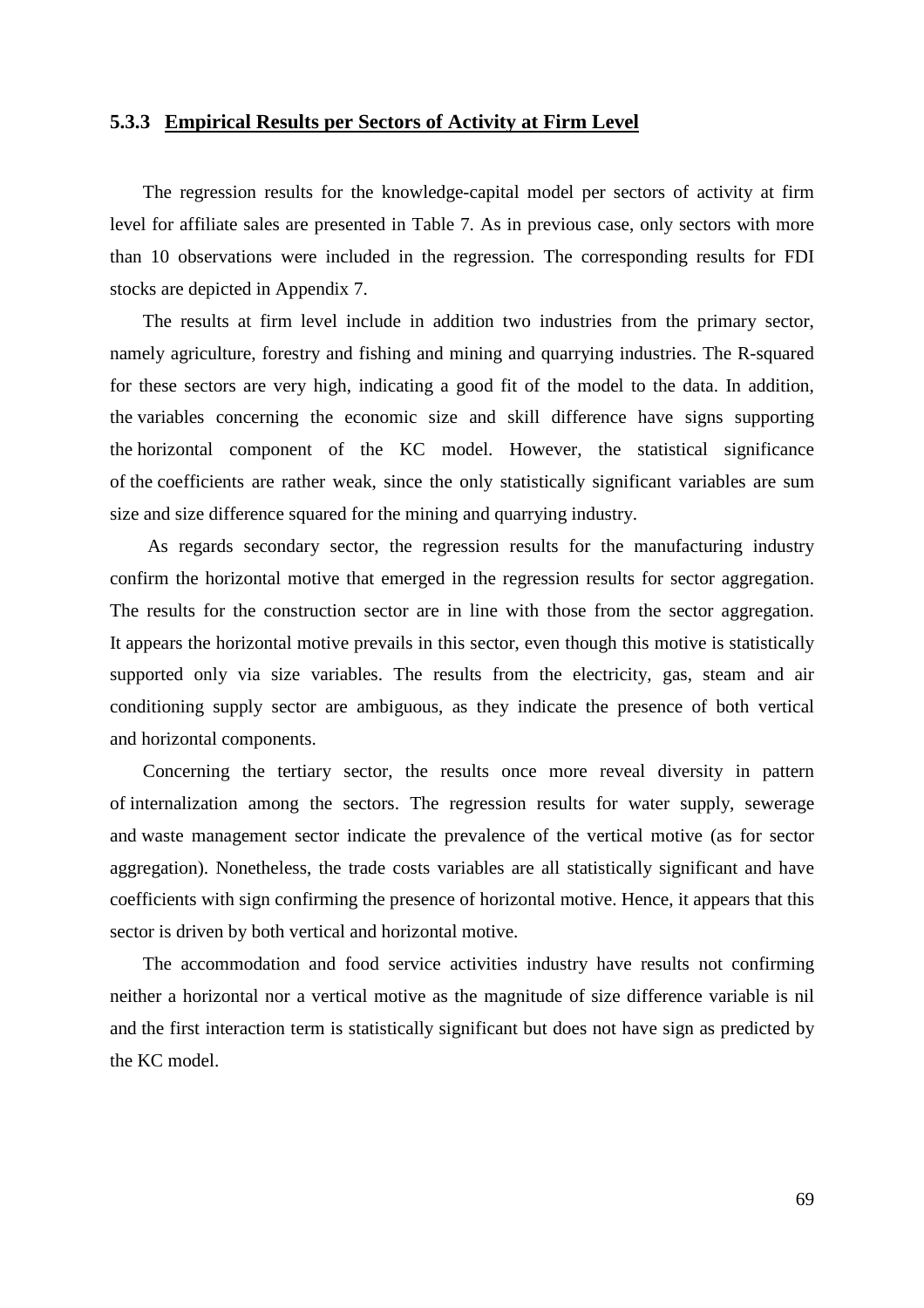|                              | Primary sector |                |               | Secondary sector |               | Tertiary sector          |               |               |               |               |                |                         | Quaternary    |               |               |  |
|------------------------------|----------------|----------------|---------------|------------------|---------------|--------------------------|---------------|---------------|---------------|---------------|----------------|-------------------------|---------------|---------------|---------------|--|
|                              |                |                |               |                  |               |                          |               |               |               | 10            | 11             | 12                      | 13            | 14            | <u> 15</u>    |  |
| Size sum                     | 1.59           | $0.37*$        | $1.03*$       | $0.81*$          | $0.43*$       | 0.08                     | $0.11*$       | $0.11*$       | 79.79*        | $0.50*$       | 0.02           | $0.14*$                 | $1.00*$       | $0.34*$       | $0.06**$      |  |
|                              | (1.12)         | (4.03)         | (4.27)        | (3.38)           | (8.49)        | (0.92)                   | (3.3)         | (5.18)        | (4.46)        | (4.79)        | (0.14)         | (4.93)                  | (2.86)        | (9.39)        | (2.24)        |  |
| Size difference<br>squared   | $-0.66$        | $-0.12**$      | $-0.22***$    | $-0.036*$        | $-0.01*$      | $-0.06$                  | 0.00          | $0^*$         | $-3.44*$      | $-0.02*$      | 0.00           | $0.00*$                 | $-0.05*$      | $-0.01*$      | $0.00**$      |  |
|                              | $(-1.28)$      | $(-2.7)$       | $(-1.72)$     | $(-3.47)$        | $(-5.86)$     | $(-1.22)$                | $(-1.31)$     | $(-4.25)$     | $(-4.7)$      | $(-4.42)$     | $(-0.19)$      | $(-3.43)$               | $(-3.83)$     | $(-7.39)$     | $(-2.02)$     |  |
| Skilled labour<br>difference | $-1.61E + 06$  | $-2.59E + 0.5$ | $9.93E + 04$  | $2.86E+06**$     | $-4.65E+05**$ | 7.99E+05*                | $-7.22E + 04$ | $-5.35E + 04$ | $4.06E + 07$  | $-5.39E + 05$ |                | $2.47E+04$ $1.71E+05**$ | $-2.33E+0.5$  | $-2.66E+05**$ | $4.81E + 04$  |  |
|                              | $(-0.74)$      | $(-0.92)$      | (0.2)         | (2.11)           | $(-2.1)$      | (2.35)                   | $(-0.87)$     | $(-0.69)$     | (0.74)        | $(-1.39)$     | (0.02)         | (2)                     | $(-0.23)$     | $(-1.86)$     | (0.5)         |  |
| Size difference x            | $-0.22$        | 0.64           | $-0.21$       | $-0.29$          | $0.51*$       | $-0.80**$                | $0.18*$       | $-0.01$       | $-12.26$      | 0.17          | $-0.04$        | 0.15                    | $-0.90$       | 0.09          | $-0.03$       |  |
| Skill difference             | $(-0.1)$       | (1)            | $(-0.2)$      | $(-0.37)$        | (4.1)         | $(-2.01)$                | (2.76)        | $(-0.2)$      | $(-0.22)$     | (0.74)        | $(-0.13)$      | (1.53)                  | $(-0.75)$     | (1.08)        | $(-0.39)$     |  |
| Trade cost parent            | $1.37E + 03$   | $6.63E + 02$   | $8.90E + 03$  | $-7.08E + 04$    |               | $-1.99E+05*$ 1.42E+04*** | $4.15E + 03$  | $2.07E + 03$  | $-3.76E + 06$ | $3.36E + 03$  | $-2.84E+03$    | $-4.04E + 03$           | $-6.55E + 04$ | $9.97E + 03*$ | $4.25E + 03$  |  |
|                              | (0.07)         | (0.1)          | (0.36)        | $(-0.66)$        | $(-3.98)$     | (1.81)                   | (0.82)        | (1.19)        | $(-0.94)$     | (0.21)        | $(-0.08)$      | $(-1.2)$                | $(-1.35)$     | (2.99)        | (1.09)        |  |
| Trade cost host              | $2.50E + 05$   | $-1.25E + 0$   | $-1.98E + 04$ | $-9.57E + 03$    | $-4.78E + 03$ | $3.38E + 04*$            | $5.61E + 03$  | $7.11E + 03$  | $-1.21E+07*$  | $-1.23E + 04$ | $3.30E + 04$   | $5.96E + 03$            | $-1.84E+05**$ | $1.28E + 04$  | $-7.05E + 03$ |  |
|                              | (1.93)         | $(-0.74)$      | $(-0.55)$     | $(-0.09)$        | $(-0.31)$     | (3.29)                   | (0.61)        | (1.18)        | $(-2.33)$     | $(-0.38)$     | (0.43)         | (0.71)                  | $(-1.85)$     | (1.18)        | $(-0.89)$     |  |
| Trade cost host x            | $-2.41E+07$    | $3.97E + 06$   | $4.01E + 06$  | $4.12E + 05$     | -4678452*     | $-1.21E+07**$            | $5.38E + 0.5$ | $-5.08E + 04$ | $4.61E + 08$  | $9.24E + 05$  |                | $2.14E+06 -1.68E+06**$  | $1.04E + 07$  | $1.76E + 06$  | $1.05E + 06$  |  |
| Skill difference<br>squared  | $(-1.79)$      | (1.17)         | (0.98)        | (0.03)           | $(-2.57)$     | $(-2.15)$                | (0.51)        | $(-0.08)$     | (0.83)        | (0.22)        | (0.21)         | $(-1.97)$               | (0.97)        | (1.32)        | (1.13)        |  |
| Intercept                    | $-6.85E + 05$  | $-1.56E+0.5$   | $-6.50E + 05$ | $-1.30E + 06$    | $-6.27E + 05$ | $-1.80E + 04$            | $-1.76E + 05$ | $-1.68E + 05$ | $-8.28E + 07$ | $-9.06E + 05$ | $-3.59E + 04$  | $-1.51E+05$             | $-6.06E + 05$ | $-5.08E + 05$ | $-7.86E + 04$ |  |
|                              | $(-0.98)$      | $(-2.79)$      | $(-4.82)$     | $(-2.67)$        | $(-7.07)$     | $(-0.39)$                | $(-4.91)$     | $(-4.54)$     | $(-2.9)$      | $(-3.44)$     | $(-0.11)$      | $(-4.35)$               | $(-1.52)$     | $(-8.05)$     | $(-1.59)$     |  |
| R-squared                    | 0.81           | 0.86           | 0.25          | 0.26             | 0.09          | 0.42                     | 0.60          | 0.31          | 0.28          | 0.22          | 0.29           | 0.09                    | 0.10          | 0.10          | 0.04          |  |
| Observation                  | 14             | 19             | 167.00        | 100.00           | 3089          | 96                       | 76            | 210           | 132.00        | 246           | 17             | 500                     | 242           | 1989          | 426           |  |
| No of companies              |                |                | 30            | 20               | 574           | 17                       | 18            | 41            | 25            | 48            | $\overline{4}$ | 146                     | 47            | 388           | 93            |  |

#### *Table 7: Baseline Model Estimation: Firm Level Data, Affiliate Sales, Fixed Effects Model*

Legend: 1) Agriculture, forestry and fishing; 2) Mining and quarrying; 3) Construction; 4) Electricity, gas, steam and air conditioning supply; 5) Manufacturing; 6) Water supply; sewerage; waste management and remediation activities; 7) Accomodation and food service activities; 8) Administrative and support service activities; 9) Financial and insurance activities; 10) Information and communication; 11) Other services activities 12) Real estate activities; 13) Transporting and storage; 14) Wholesale and retail trade; repair of motor vehicles and motorcycles; 15) Professional, scientific and technical activities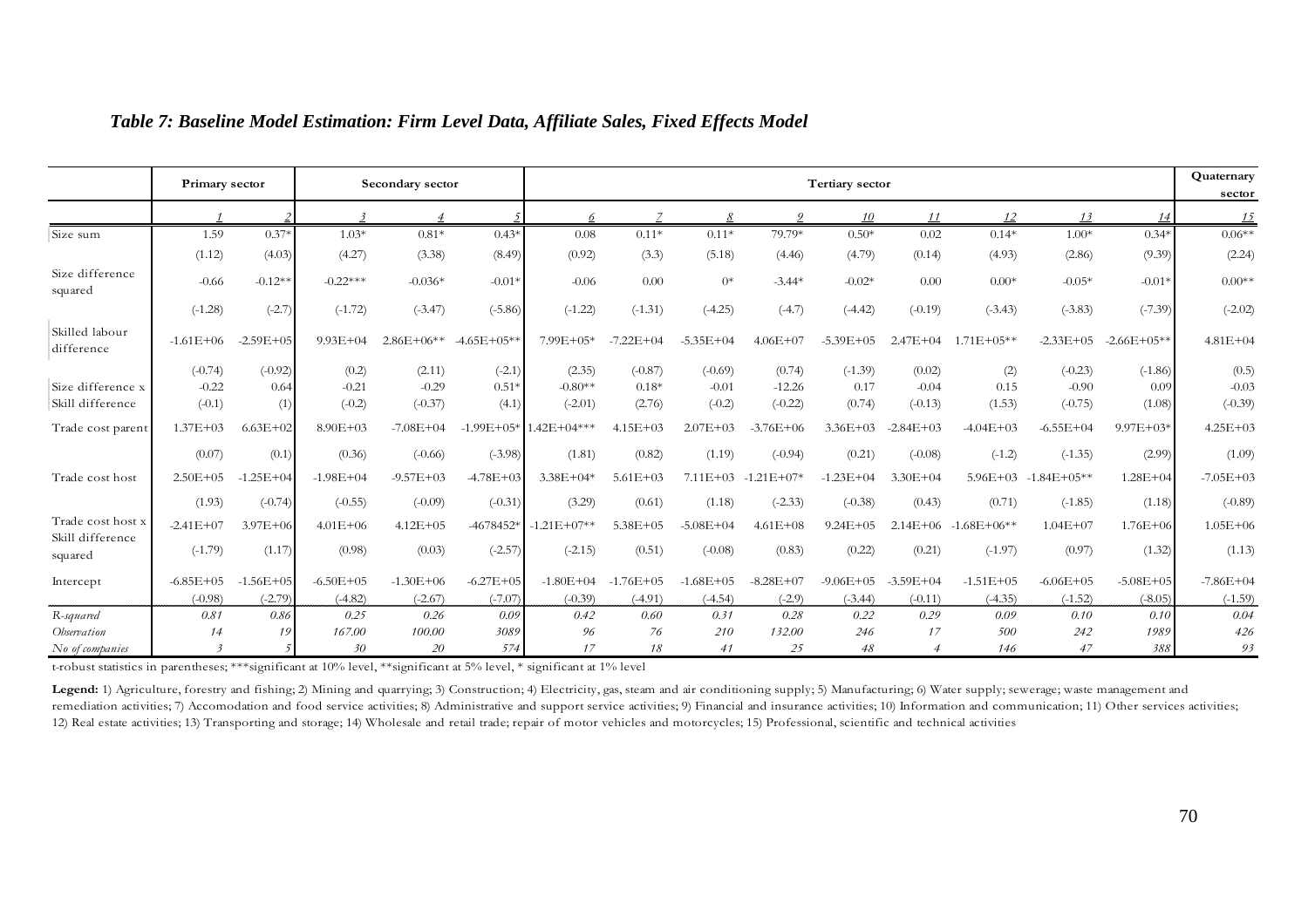The results for administrative and support service activities are statistically significant for size sum and size difference squared variables. However, the magnitude of size difference squared variable is nil. The signs of other variables confirm the horizontal motive but their statistical significance is weak and thus the support for the horizontal motive in this sector is not strong.

The financial and insurance activities sector has results that are sensitive to size sum and size difference in a way providing the evidence for horizontal motive. Nevertheless, the prevalence of the horizontal motive is weak in this sector, as other variables do not always have signs as predicted for horizontal motive, albeit their statistical insignificance.

Regression results for information and communication, transporting and storage and wholesale and retail trade sectors indicate a good support for the horizontal motive, especially in case of wholesale and retail trade sector.

The pattern of internalization in the other services sector does not seem to be driven by either horizontal or vertical motives. The same applies for the professional, scientific and technical activities.

Results for real estate sector are ambiguous, providing support for both horizontal and vertical motives.

In overall, the results follow largely the predictions of the knowledge-capital model, even though the statistical significances of the coefficients are not strong in all cases. An interesting finding worth mentioning is the results for the host country trade costs, which contradicts the predictions of the knowledge-capital model for about half of sectors. In these cases, the results indicate that falling host country trade costs encourage the horizontal foreign investment. Indeed, such a result confirms the global empirical experience of the last two decades, since it has been observed that lower trade costs lead to higher horizontal FDI.

The explanation of the contradiction between theory and empirical evidence in the effect of host country trade costs can be found e.g. in Neary (2007), who comes up with two explanations. The first explanation concerns FDI in trading blocks, which is enhanced by falling trade cost. This horizontal FDI represents a form of export-platform FDI, where a foreign firm invests in one country in order to serve the entire block. The second explanation rests in cross-border mergers and acquisitions. This type of FDI has become quantitatively more important than greenfield FDI and is encouraged by lower trade costs, rather than higher trade costs. Thus, negative coefficients of host country trade costs in fact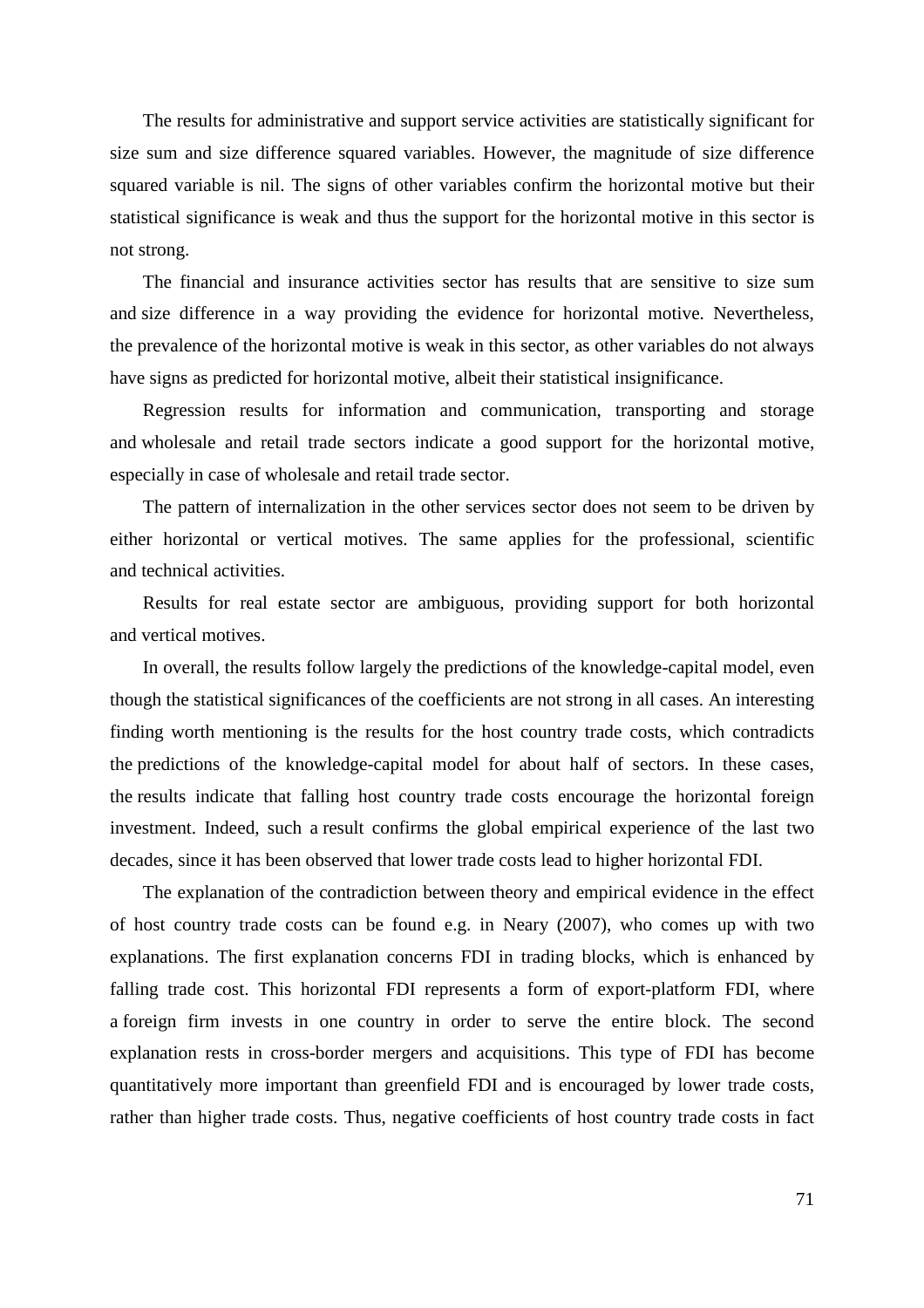may indicate the presence of other forms of internalization than just pure horizontal and pure vertical ones.

#### **5.4 Spatial lag Model Empirical Results**

Table 8 presents the estimation results for Model 2 per sectors of activity, aggregated at country level. As in Model 1, only sectors with more than 10 observations were tested. These are estimation results for affiliate sales, the results for FDI stocks are reported in Appendix 8.

Each sector exhibits two estimations – the first column displays the estimation results of the restricted model, excluding the third country effects whilst the second column displays the estimation results of the full model, including the third country effects variables. The rationale behind running two regressions is the assessment of the sensitivity of gravity variables to the inclusion of third country effects.

Looking at the restricted results, it appears that investment flows from large and wealthy countries (significant negative impact of population indicates wealthy countries, holding GDP equal) for construction, manufacturing, accommodation and food service activities, financial and insurance activities and information and communication activities. Further, accommodation and food service activities, administrative and support service activities, transporting and storage, wholesale and retail trade and professional, scientific and technical activities reported a positive correlation between affiliate sales and skilled labour of parent countries. Construction is the only sector with statistically significant negative influence of parent's skilled labour on affiliate sales. Affiliate sales in electricity, gas, steam and air conditioning supply and wholesale and retail trade sector are also positively correlated with the parent's country size, whilst the opposite holds for administrative and support service activities. Distance exerts statistically significant negative impact on all sectors but water supply, sewerage, waste management and remediation activities.

The inclusion of third country effects in the restricted model yields various results across the sectors. The OLS results remained robust to the inclusion of third country effects for following sectors: electricity, gas, steam and air conditioning supply, administrative and support service activities, real estate activities and transporting and storage sector. For the remaining sectors, the inclusion of third country effects either alters the statistical significance of gravity variables, or changes the sign of coefficients.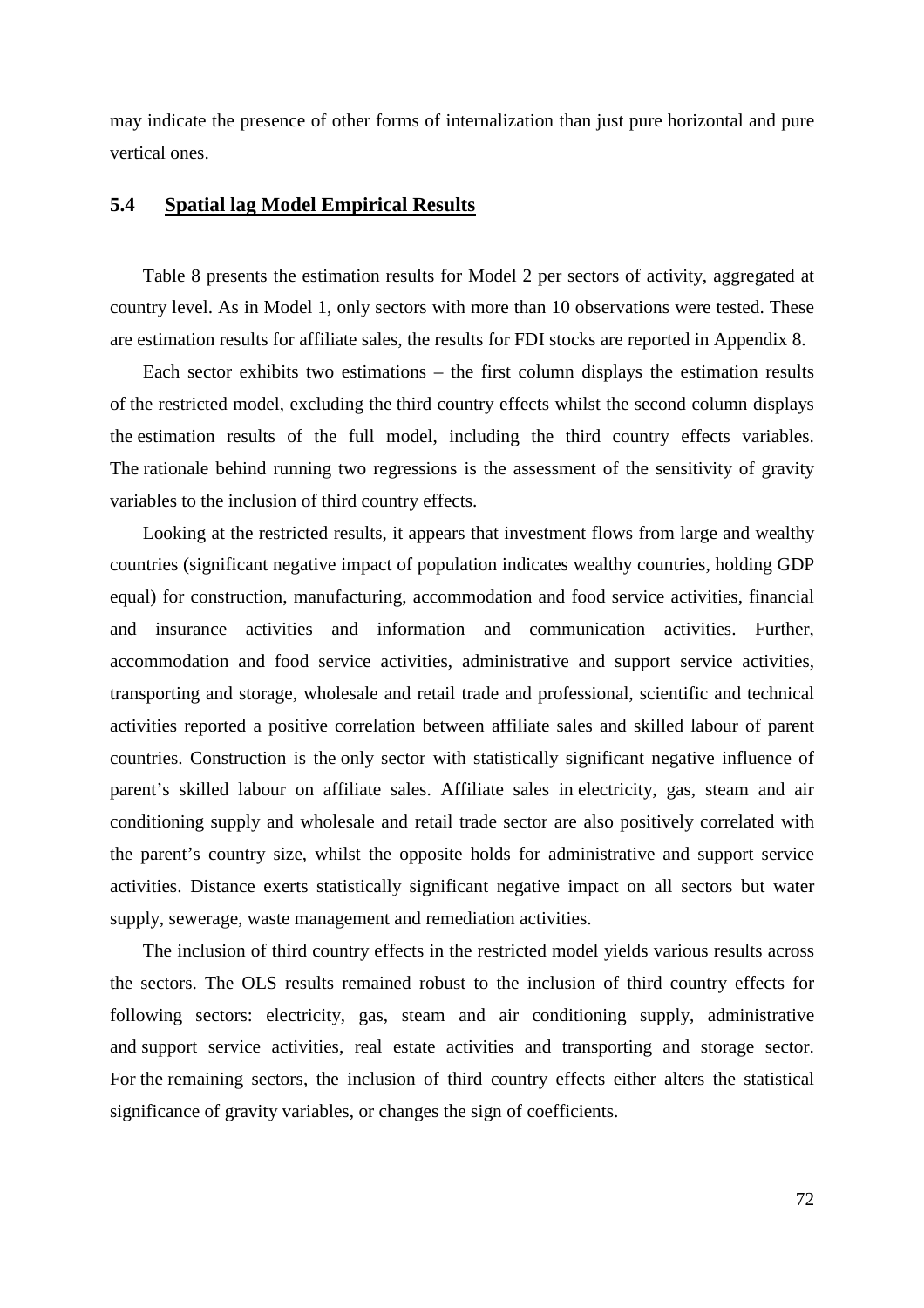|                                    |                |           |                          | Secondary sector |                         |                |                |                |               | <b>Tertiary sector</b> |            |                 |
|------------------------------------|----------------|-----------|--------------------------|------------------|-------------------------|----------------|----------------|----------------|---------------|------------------------|------------|-----------------|
|                                    | OLS            | ML        | OLS                      | $M\!L$           | $OLS$                   | ML             | <b>OLS</b>     | ML             | <b>OLS</b>    | ML                     | OLS        | $\mathit{ML}$   |
|                                    | $\overline{1}$ |           | $\overline{2}$           | $\overline{2}$   | $\overline{\mathbf{3}}$ | $\mathfrak{Z}$ | $\overline{4}$ | $\overline{4}$ | $\mathcal{F}$ | 5                      | 6          | $6\overline{6}$ |
| Parent population                  | $-2.17*$       | $-0.36$   | $-0.45$                  | $-2.63*$         | $-0.85*$                | $-0.61*$       | $-11.65$       | $-0.34$        | $-7.65*$      | $-3.12$                | $1.44*$    | $1.25*$         |
|                                    | $(-4.57)$      | $(-0.43)$ | $(-0.62)$                | $(-2.89)$        | $(-3.7)$                | $(-1.43)$      | $(-6.89)$      | $(-0.43)$      | $(-4.23)$     | (2.62)                 | (7.3)      | (4.61)          |
| Parent GDP                         | $2.77*$        | 0.00      | $0.81**$                 | $3.11*$          | $1.43*$                 | $-0.34*$       | 12.36          | $-0.65$        | $12.5*$       | $-11.45**$             | $-0.83*$   | $-3.41*$        |
|                                    | (6.06)         | (1)       | (0)                      | (0)              | (0)                     | 0.00           | (0)            | (0)            | (5.25)        | (0.06)                 | (0)        | (0)             |
| Parent skilled labour<br>endowment | $-16.21*$      | $-9*$     | $-2.19$                  | $-6.75*$         | 1.22                    | $0.66*$        | $-13.52$       | $-0.10$        | 24.38*        | 2.69                   | $7.16*$    | $5.63*$         |
|                                    | $(-7.97)$      | $(-2.58)$ | $(-0.91)$                | $(-2.88)$        | (1.45)                  | (0.53)         | $(-6.74)$      | $(-0.09)$      | (4)           | (6.21)                 | (6.48)     | (5.54)          |
| Parent trade costs                 | 0.07           | 0.29      | $0.45***$                | $0.38**$         | 0.30                    | $-0.14$        | $-0.89$        | 0.17           | $-0.13$       | $-0.30$                | 0.12       | $0.1***$        |
|                                    | (0.1)          | (0.59)    | (1.82)                   | (2.06)           | (1.49)                  | $(-1.03)$      | $(-1.66)$      | (1.37)         | $(-0.17)$     | (0.49)                 | (0.86)     | (1.83)          |
| Distance                           | $-1.38*$       | $-1.42$   | $-1.64*$                 | $-1.94*$         | $-0.87*$                | 0.14           | $1.51*$        | $0.41*$        | $-9.26*$      | $8.47*$                | $-0.57*$   | 0.60            |
|                                    | $(-4)$         | $(-1.55)$ | $(-20.96)$               | $(-7.15)$        | $(-5.65)$               | (0.17)         | (5.66)         | (2.56)         | $(-4.5)$      | (3.36)                 | $(-4.85)$  | (1.54)          |
| Trend                              | $0.9***$       | $-0.26$   | 0.13                     | $-0.39$          | 0.46                    | 0.15           | 0.17           | $1.74*$        | $-1.51**$     | 2.14                   | $0.4***$   | $0.86*$         |
|                                    | (1.67)         | $(-0.28)$ | (0.92)                   | (1.31)           | (1.63)                  | (0.41)         | (0.45)         | (8.48)         | $(-2.15)$     | (1.65)                 | (1.75)     | (4.02)          |
| Trend <sup>2</sup>                 | $-0.11$        | $-0.08$   | 0.00                     | $-0.01$          | $-0.05***$              | $-0.06$        | $-0.03$        | $-0.08*$       | $0.17***$     | $-0.09$                | $-0.03$    | $-0.08*$        |
|                                    | $(-1.39)$      | $(-1.5)$  | (0.08)                   | $(-0.88)$        | $(-1.23)$               | $(-1.83)$      | $(-0.61)$      | $(-7.38)$      | (1.85)        | (0.1)                  | $(-1.06)$  | $(-5.57)$       |
| Parent market proximity            | $-$            | 0.39      | $\overline{\phantom{m}}$ | $-0.91$          | $\sim$ $\sim$           | 1.56           | $\sim$ $\sim$  | $0.79*$        | $\sim$ $-$    | 14.61*                 | $\sim$ $-$ | 2.88*           |
|                                    |                | (0.24)    |                          | $(-1.6)$         |                         | (1.12)         |                | (4.41)         |               | (3.52)                 |            | (4.45)          |
| Host market proximity              |                | 24.16***  |                          | $-2.95$          | $\sim$ $\sim$           | 7.10           | $\sim$ $\sim$  | $-15.43*$      |               | $-11.44$               |            | 0.65            |
|                                    |                | (1.77)    |                          | $(-0.73)$        |                         | (1)            |                | $(-5.49)$      |               | (16.39)                |            | (0.27)          |
| Spatial lag                        |                | $-2.29*$  | $\sim$ $\sim$            | $-0.18$          | $\sim$ $\sim$           | $-0.41$        |                | $-2.37*$       |               | $-4.68*$               |            | $-1.14*$        |
|                                    |                | $(-2.63)$ |                          | $(-0.86)$        |                         | $(-0.63)$      |                | $(-14.4)$      |               | (1.6)                  |            | $(-4.78)$       |
| Intercept                          | $-11.05$       | $-260.81$ | 14.66                    | 56.54            | 9.66                    | $-80.48$       | $-59.29$       | 223.92         | 4.20          | 114.34                 | 16.30      | 5.78            |
|                                    | $(-3.54)$      | $(-1.61)$ | (2.87)                   | (1.12)           | (6.57)                  | $(-0.98)$      | $(-5.93)$      | (6.4)          | (0.45)        | (202.32)               | (9.7)      | (0.19)          |
| R-squared                          | 0.69           | $\sim$    | 0.98                     | $\sim$           | 0.56                    | $\overline{a}$ | 0.69           | $\sim$         | 0.66          | $\sim$                 | 0.72       |                 |
| Observation                        | 53             | 53        | $2\sqrt{8}$              | ${\it 28}$       | 117                     | 117            | 36             | 36             | 36            | 36                     | 78         | 78              |
| No of countries                    | 9              | 9         | 5                        | $\overline{5}$   | 20                      | 20             | 6              | 6              | 6             | 6                      | 14         | 14              |

*Table 8: Spatial lag Model Estimation: Full Sample, Affiliate Sales, OLS and Maximum Likelihood Estimations* 

Legend: 1) Construction; 2) Electricity, gas, steam and air conditioning supply; 3) Manufacturing; 4) Water supply; sewerage; waste management and remediation activities; 5) Accomodation and food service activities; 6) Administrative and support service activities;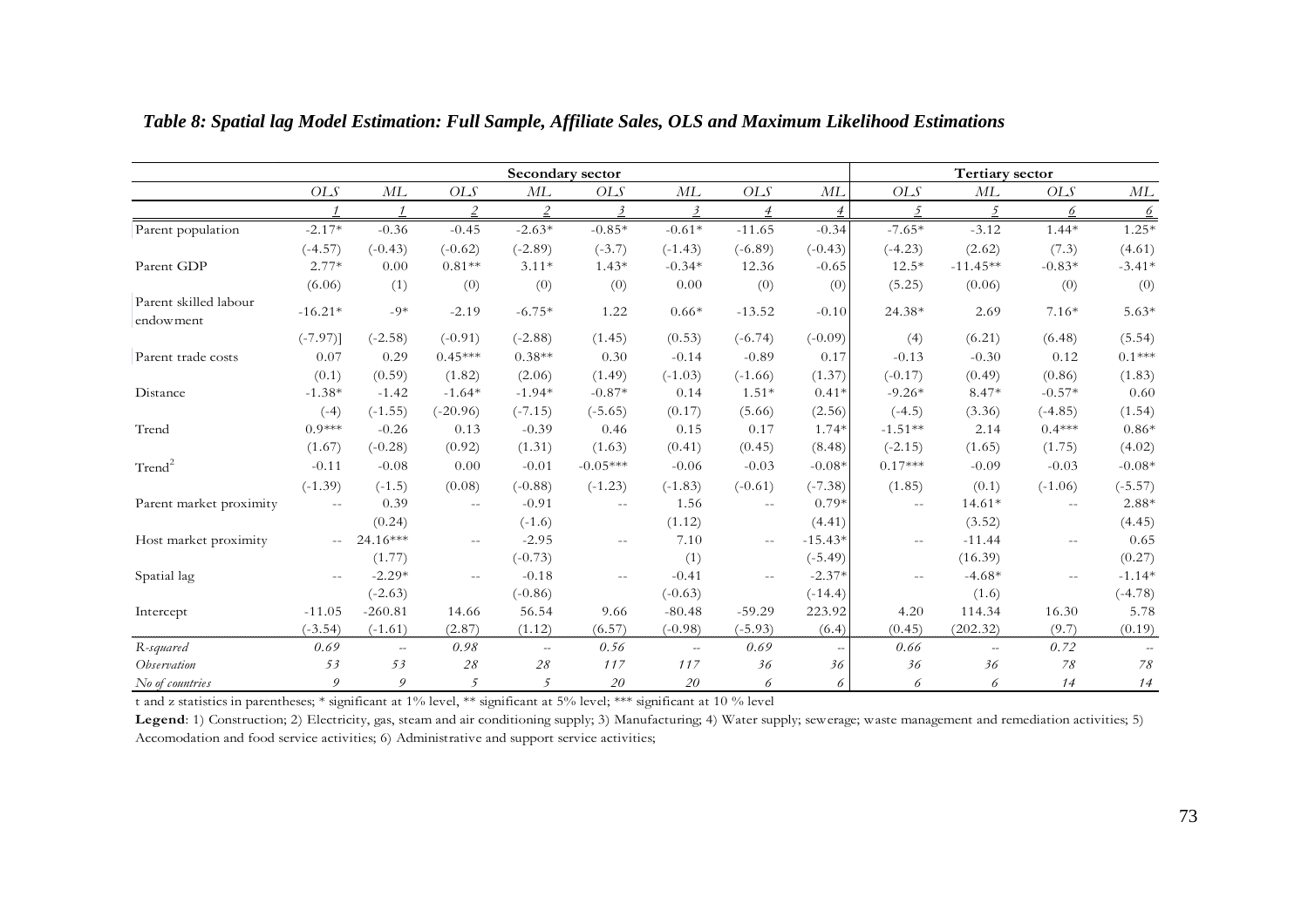|                         |               |            |               |            | <b>Tertiary sector</b>    |            |            |           |               |           | <b>Quaternary sector</b> |            |
|-------------------------|---------------|------------|---------------|------------|---------------------------|------------|------------|-----------|---------------|-----------|--------------------------|------------|
|                         | OLS           | ML         | OLS           | ML         | <b>OLS</b>                | ML         | <b>OLS</b> | ML        | <b>OLS</b>    | ML        | OLS                      | МL         |
|                         |               |            | 8             | $\delta$   | $\mathfrak{D}$            | 9          | 10         | 10        | 11            | 11        | 12                       | 12         |
| Parent population       | $-3.61*$      | $-1.93$    | 0.14          | 0.03       | $0.49**$                  | $0.39**$   | 0.08       | 0.47      | $-1.2*$       | $-2*$     | 1.33                     | 0.69       |
|                         | $(-3.79)$     | $(-1.19)$  | (0.42)        | (0.06)     | (2.1)                     | (2.24)     | (0.35)     | (1.12)    | $(-2.73)$     | $(-2.98)$ | (1.31)                   | (0.66)     |
| Parent GDP              | $4.42*$       | 0.77       | 0.06          | 1.70       | 0.38                      | $2.63*$    | $0.76*$    | $-3.37**$ | $1.59*$       | $-0.77$   | $-0.36$                  | $-4.47*$   |
|                         | (0)           | (0)        | (0)           | (0)        | (0)                       | (0)        | (0)        | (0)       | (0)           | (0)       | (0)                      | (0)        |
| Parent skilled labour   | $-1.56$       | $-1.23$    | 0.59          | 0.60       | 7.09*                     | $7.07*$    | 1.99**     | 0.52      | 2.27          | $-1.57$   | $5.21**$                 | 3.95***    |
| endowment               | $(-0.75)$     | $(-0.81)$  | (0.5)         | (0.37)     | (5.53)                    | (7.67)     | (2.01)     | (0.56)    | (1.12)        | $(-0.56)$ | (2.29)                   | (1.72)     |
| Parent trade costs      | $-0.06$       | 0.25       | $0.98*$       | $0.42**$   | $1.03*$                   | $0.75*$    | 0.14       | $-0.14$   | 0.32          | 0.55      | $-0.84$                  | $-0.33$    |
|                         | $(-0.14)$     | (1.13)     | (4.12)        | (2.2)      | (3.64)                    | (3.69)     | (0.69)     | $(-1.2)$  | (0.53)        | (1.44)    | $(-1.41)$                | $(-0.68)$  |
| Distance                | $-2.01*$      | $-1.56***$ | $-0.91*$      | $-1.98*$   | $-2.3*$                   | $-3.59*$   | $-1.28*$   | 0.43      | $-0.55**$     | 0.23      | $-1.03*$                 | 1.05       |
|                         | $(-7.43)$     | $(-2.01)$  | $(-4.93)$     | $(-3.1)$   | $(-14.89)$                | $(-15.18)$ | $(-7.83)$  | (0.53)    | $(-2.09)$     | (0.24)    | $(-3.94)$                | (1.63)     |
| Trend                   | 0.01          | 0.62       | $0.82**$      | $-1.11$    | 0.07                      | $-0.51$    | $0.53***$  | $0.68**$  | 0.09          | 0.04      | 0.06                     | $-2.76*$   |
|                         | (0.03)        | (1.37)     | (2.12)        | $(-1.46)$  | (0.28)                    | $(-1.13)$  | (1.76)     | (1.94)    | (0.17)        | (0.06)    | (0.12)                   | $(-2.61)$  |
| Trend <sup>2</sup>      | $-0.01$       | $-0.08**$  | $-0.04$       | 0.04       | 0.02                      | 0.03       | $-0.06$    | $-0.11*$  | $-0.02$       | $-0.12**$ | 0.02                     | $-0.01$    |
|                         | $(-0.12)$     | $(-2.44)$  | $(-0.67)$     | (0.87)     | (0.44)                    | (1.19)     | $(-1.44)$  | $(-4.44)$ | $(-0.29)$     | $(-2.35)$ | (0.26)                   | $(-0.13)$  |
| Parent market proximity | $\sim$ $\sim$ | 1.68       | $\sim$ $-$    | $-1.77***$ | $\sim$ $\sim$             | $-2.24*$   | $ -$       | $3.73*$   | $\sim$ $\sim$ | $3.09**$  | $\sim$ $\sim$            | 5.04       |
|                         |               | (1.26)     |               | $(-1.89)$  |                           | $(-6.21)$  |            | (2.9)     |               | (1.92)    |                          | (3.84)     |
| Host market proximity   | $-$           | 2.50       | $\sim$ $\sim$ | 27.32**    | $\mathbb{L}^{\mathbb{L}}$ | 6.98       | $ -$       | 8.98**    | $\sim$ $\sim$ | 17.62     |                          | $61.7*$    |
|                         |               | (0.35)     |               | (2.27)     |                           | (1.12)     |            | (1.92)    |               | (1.56)    |                          | (3.65)     |
| Spatial lag             | $\sim$ $-$    | $-2.26**$  | $\sim$ $\sim$ | $-0.18$    | $\sim$ $\sim$             | $0.45**$   | $-$        | $-1.95*$  | $\sim$ $\sim$ | $-2.59*$  |                          | $-2.3*$    |
|                         |               | $(-2.26)$  |               | $(-0.55)$  |                           | (2.06)     |            | $(-3.49)$ |               | $(-3.36)$ |                          | $(-3.32)$  |
| Intercept               | $-0.12$       | 0.30       | 12.59         | $-310.43$  | 22.17                     | $-57.58$   | 11.76      | $-86.81$  | 8.39          | $-189.98$ | 12.90                    | $-749.61*$ |
|                         | $(-0.02)$     | (0)        | (5.89)        | $(-2.13)$  | (10.29)                   | $(-0.75)$  | (7.3)      | $(-1.54)$ | (2.4)         | $(-1.4)$  | (2.1)                    | $(-3.64)$  |
| R-squared               | 0.92          |            | 0.52          |            | 0.82                      |            | 0.54       |           | 0.42          |           | 0.54                     |            |
| Observation             | 49            | 49         | 80            | 80         | 67                        | 67         | 117        | 117       | 80            | 80        | 74                       | 74         |
| No of countries         | 9             | 9          | 15            | 15         | 12                        | 12         | 20         | 20        | 14            | 14        | 13                       | 13         |

*Table 8: Spatial lag Model Estimation: Full Sample, Affiliate Sales, OLS and Maximum Likelihood Estimations cont'd* 

Legend: 7) Financial and insurance activities; 8)Real estate activities; 9) Transporting and storage; 10) Wholesale and retail trade; repair of motor vehicles and motorcycles; 11) Information and communication; 12) Professional, scientifc and technical activities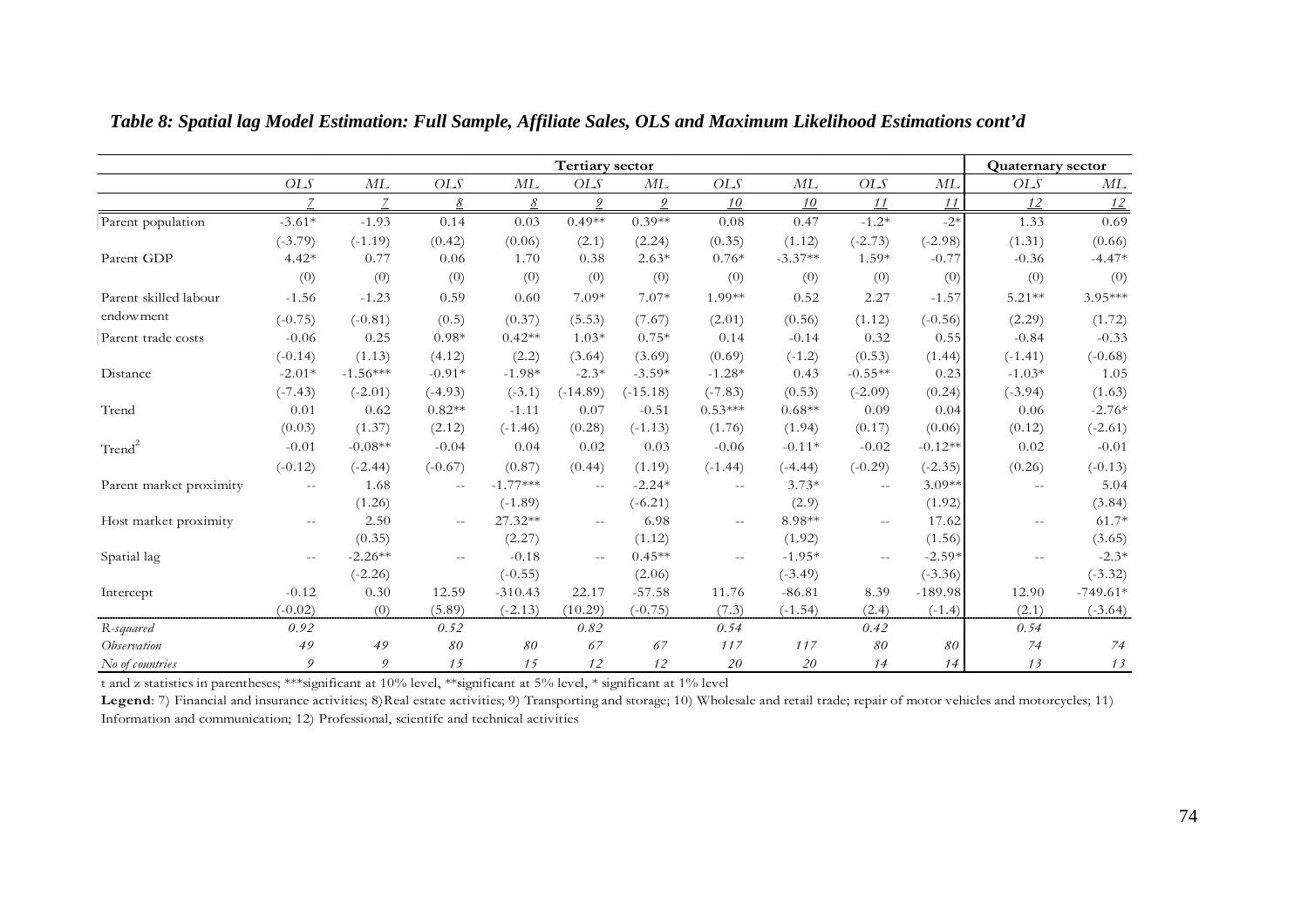Regarding the effect of third country effects per se, the results are highly ambiguous. Contradictory to the theory, the effect of host and parent market potentials were found to be negative for a number of sectors.

A possible explanation for negative correlation between parent market proximity and affiliate sales may be the fact that parent market proximity also captures the effect of concurrent FDI from other parent countries (in this case the crowding out effect) since the bigger the size of other parent's market, the higher the potential investment to the host country. Regarding the negative effect of host country market potential on affiliate sales, it can proxy a competitive pressure of other host countries with similar characteristics that may lure the potential investments from parent countries away from the host country in question.

Coming back to the estimation results, the parent market proximity exerts statistically significant positive effects on water supply, sewerage, waste management and remediation activities, accommodation and food service activities, administrative and support service activities, wholesale and retail trade and information and communication sector. The positive effect of parent market proximity on affiliate sales provides empirical evidence for vertical pattern of internalization. This variable exerts a negative effect on real estate activities and transporting and storage sectors.

The host market potential has a positive statistically significant effect on affiliate sales for construction, real estate, wholesale and retail trade and professional, scientific and technical activities sector, indicating the presence of export platform FDI and complex vertical FDI. On the other hand, this variable statistically significantly impacts on water supply, sewerage, waste management and remediation activities.

The results for spatial lag indicate a crowding out effect for the majority of sectors, namely for construction, water supplies, sewerage, waste management and remediation activities, accommodation and food service activities, administrative and support service activities, financial and insurance activities, wholesale and retail trade, information and communication and professional, scientific and technical activities. The results reveal a positive spill-over effect only for transporting and storage sector.

It can be seen that the effects of the third country variable vary across the sectors and no clear conclusion can be drawn in general. In order to refine the results, I additionally run the regression for the European sub-sample, excluding the data from the U.S.A., Japan and Korea, as Blonigen et al. (2005, 2007) and Garretsen et Peeters (2008) reported sensitivity of third county effects on the geographical composition of the data. This holds true here as well,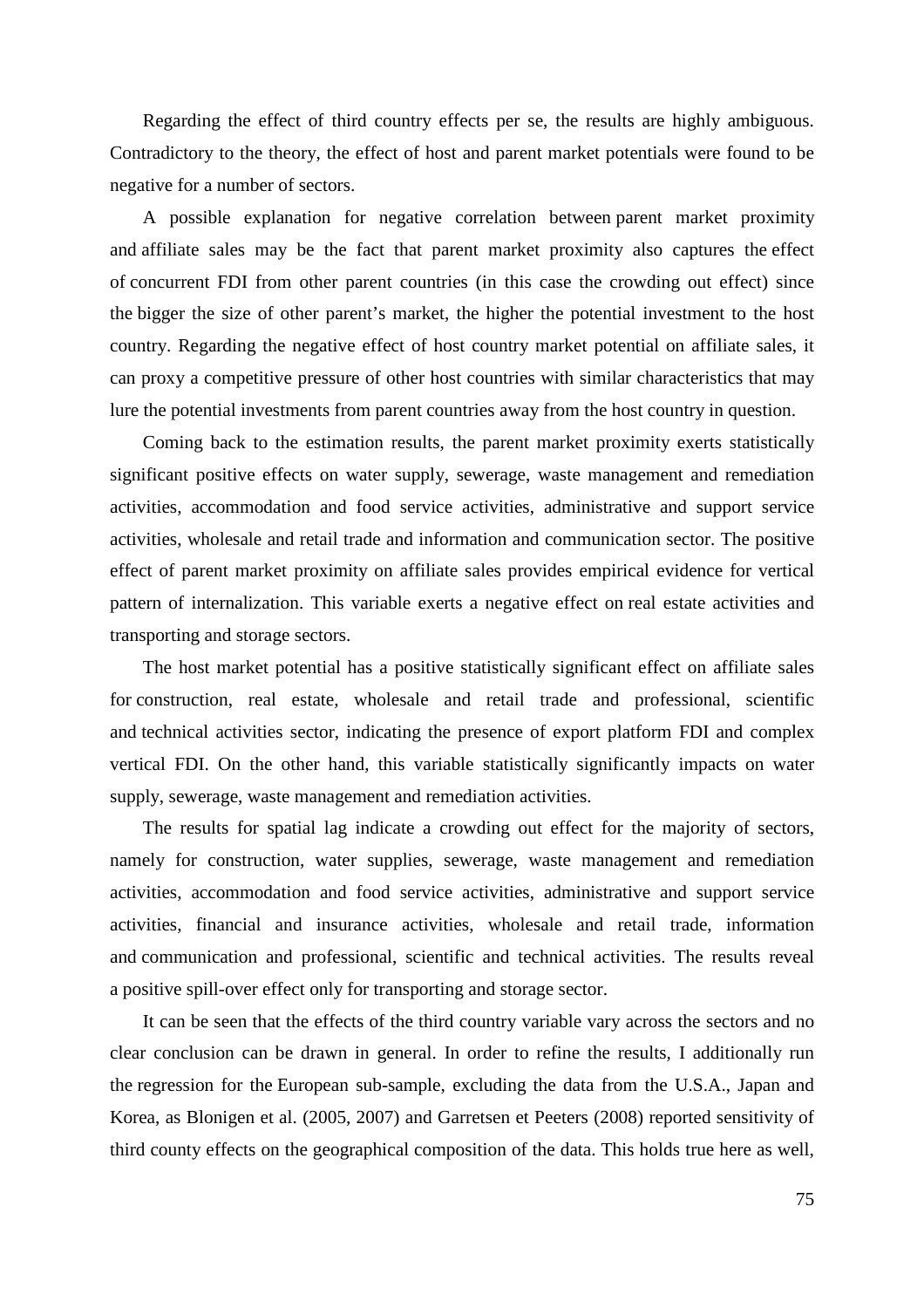nevertheless the results got worse as the effects of third country variable turned statistically insignificant for the majority of sectors. For the results for the European sub-sample refer to Appendix 9. Thus, it appears that the third country affect to some extent on the multinationals activities in the host country. Nonetheless, the significance of influence is sensitive to the geographical composition of the data and so does the omitted variable bias in case of their exclusion from the model.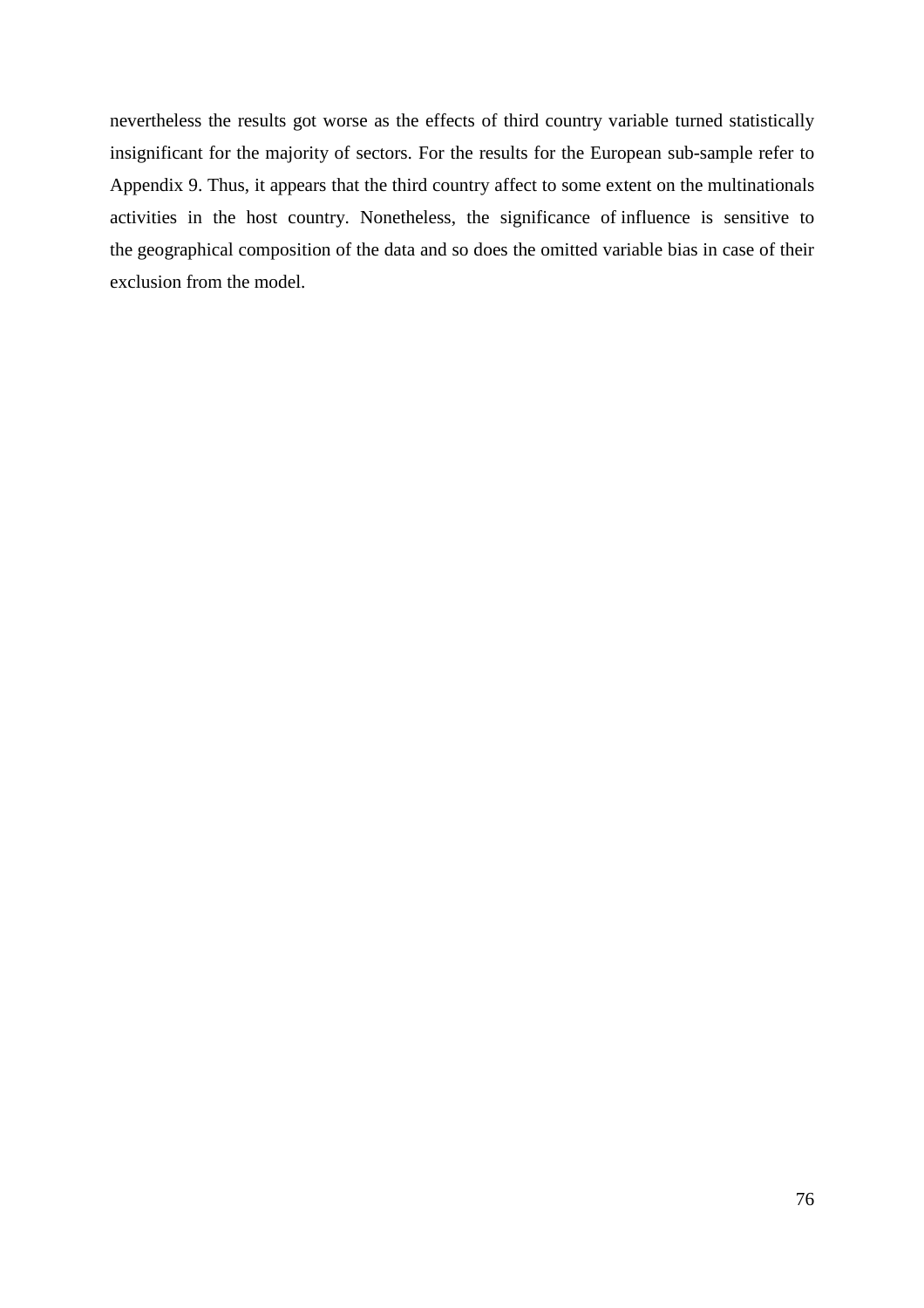### **5.5 Hypotheses Reconciliation**

### *Table 9: Reconciliation of Hypotheses with Estimation Results*

|                                                                                                                                                                                                                                                                                                                                    |                             | Results provide evidence that Ha is true (zero hypothesis is rejected) |    |                       |                |                                                |                                  |                  |                                   |                       |                                                                                |               |                          |          |                       |           |
|------------------------------------------------------------------------------------------------------------------------------------------------------------------------------------------------------------------------------------------------------------------------------------------------------------------------------------|-----------------------------|------------------------------------------------------------------------|----|-----------------------|----------------|------------------------------------------------|----------------------------------|------------------|-----------------------------------|-----------------------|--------------------------------------------------------------------------------|---------------|--------------------------|----------|-----------------------|-----------|
| <b>Alternative Hypothesis</b>                                                                                                                                                                                                                                                                                                      | Variable                    |                                                                        |    |                       |                |                                                |                                  |                  |                                   |                       | Sector aggregation at country level                                            |               |                          |          |                       |           |
|                                                                                                                                                                                                                                                                                                                                    |                             | Country<br>aggregation                                                 |    |                       |                |                                                |                                  |                  |                                   |                       | Sector aggregation at firm level                                               |               |                          |          |                       |           |
|                                                                                                                                                                                                                                                                                                                                    |                             |                                                                        |    |                       |                | $\overline{4}$                                 |                                  | 6                | 8                                 | 9                     | 10                                                                             | 11            | 12                       | 13       | 14                    | 15        |
| <b>Hypothesis 1:</b> A bilateral increase in parent and                                                                                                                                                                                                                                                                            |                             |                                                                        |    |                       |                |                                                |                                  |                  |                                   |                       | no yes no no n.a. yes no yes yes                                               |               |                          |          |                       |           |
| host country incomes (GDPs) increases sales of                                                                                                                                                                                                                                                                                     | Size sum                    | Yes                                                                    | no |                       |                | n.a. n.a. yes yes yes no<br>yes yes yes yes no |                                  |                  |                                   |                       | yes yes yes yes no yes yes yes yes                                             |               |                          |          |                       |           |
| affiliates of parent country horizontal firms.                                                                                                                                                                                                                                                                                     |                             |                                                                        |    |                       |                |                                                |                                  |                  |                                   |                       |                                                                                |               |                          |          |                       |           |
| <b>Hypothesis 2:</b> A convergence in income (GDP)                                                                                                                                                                                                                                                                                 | Size difference             |                                                                        |    |                       |                |                                                |                                  |                  |                                   |                       |                                                                                |               |                          |          |                       |           |
| between host and parent country increases sales of                                                                                                                                                                                                                                                                                 | squared                     | Yes                                                                    | no | n.a. n.a. no          |                | yes yes yes yes no                             |                                  |                  |                                   |                       | yes yes no no yes yes no n.a. yes no yes yes<br>no no yes yes no no yes yes no |               |                          |          |                       |           |
| affiliates of parent country horizontal firms.                                                                                                                                                                                                                                                                                     |                             |                                                                        |    |                       |                |                                                |                                  |                  |                                   |                       |                                                                                |               |                          |          |                       |           |
| <b>Hypothesis 3:</b> A convergence in skilled labour<br>endowment between host and parent country<br>increases sales of affiliates of parent country<br>horizontal firms whereas a divergence in skilled<br>labour endowment between host and parent<br>country increases sales of affiliates of parent country<br>vertical firms. | Skill difference            | $\rm No$                                                               | no | n.a. n.a. no<br>no no |                |                                                |                                  |                  | no no <b>yes</b> no <b>yes</b> no |                       | yes yes yes no no no no no                                                     |               | yes n.a. no no<br>ves no |          | yes no<br>ves no      |           |
| Hypothesis 4: Parent country vertical affiliate sales                                                                                                                                                                                                                                                                              | Size difference x           |                                                                        |    | n.a. n.a. no          |                | no                                             | no                               | ves no           | yes no                            |                       |                                                                                |               | yes n.a. yes no          |          | ves no                |           |
| are highest when parent country is both moderately<br>small and skilled labour abundant.                                                                                                                                                                                                                                           | Skill difference            | Yes                                                                    | no | no                    | $\overline{p}$ | no                                             | $\overline{no}$                  | yes no           |                                   |                       | no no no no no                                                                 |               |                          | no       | no                    | no        |
| Hypothesis 5: An increase in parent country trade<br>costs decreases sales of affiliates of parent country<br>vertical firms in favour of parent country horizontal $\cos$<br>firms.                                                                                                                                               | Parent trade                | Yes                                                                    | no | n.a. n.a. no<br>no    | no             | no<br>$\overline{no}$                          | no <b>yes</b> no<br>$10^{\circ}$ |                  | yes no                            |                       | yes no no no no no no no                                                       |               | no n.a. yes no           |          | ves no<br>yes no      |           |
| Hypothesis 6: An increase in host country trade<br>costs increases sales of affiliates of parent country<br>horizontal firms.                                                                                                                                                                                                      | Host country<br>trade costs | $\rm No$                                                               | no | n.a. n.a. no<br>no    | no             | no<br>no                                       | no<br>no                         | ves no<br>yes no | no<br>no                          | $\overline{10}$<br>no | $\overline{no}$<br>no                                                          | n.a. no<br>no | no                       | no<br>no | $\overline{10}$<br>no | yes<br>no |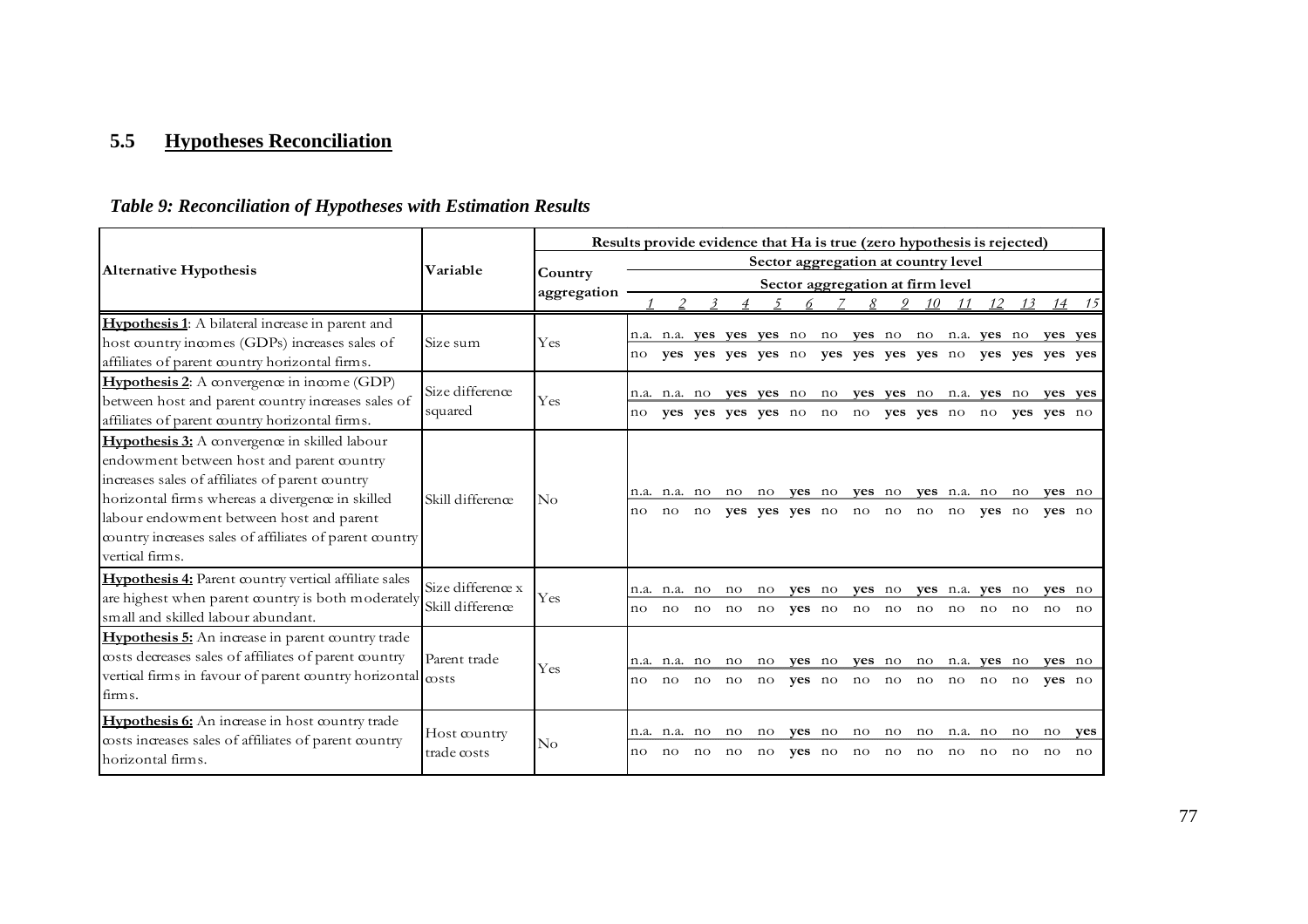### *Table 9: Reconciliation of Hypotheses with Estimation Results cont'd*

|                                                                                                                                                                       |                                        | Results provide evidence that Ha is true (zero hypothesis is rejected) |              |                     |                         |                     |     |                |             |          |                                     |                     |      |        |     |                     |         |
|-----------------------------------------------------------------------------------------------------------------------------------------------------------------------|----------------------------------------|------------------------------------------------------------------------|--------------|---------------------|-------------------------|---------------------|-----|----------------|-------------|----------|-------------------------------------|---------------------|------|--------|-----|---------------------|---------|
| <b>Alternative Hypothesis</b>                                                                                                                                         | <b>Variable</b>                        |                                                                        |              |                     |                         |                     |     |                |             |          | Sector aggregation at country level |                     |      |        |     |                     |         |
|                                                                                                                                                                       |                                        | Country<br>aggregation                                                 |              |                     |                         |                     |     |                |             |          | Sector aggregation at firm level    |                     |      |        |     |                     |         |
|                                                                                                                                                                       |                                        |                                                                        |              |                     |                         | $\overline{4}$      |     | $\mathfrak{o}$ |             | <u>8</u> | $\overline{2}$                      | -10                 |      |        |     | 14                  |         |
| <b>Hypothesis 7:</b> Bilateral increase in host country<br>trade costs and skilled labour difference between<br>host and parent countries reduces sales of affiliates | Host country<br>trade costs x Skill No |                                                                        | n.a.         | n.a.                | no                      | no                  | no  | ves no         |             | no       | no                                  | no                  | n.a. | no     | no  | no                  | no      |
| of parent country horizontal firms.                                                                                                                                   | difference                             |                                                                        | no           | $\operatorname{no}$ | $\operatorname{no}$     | $\operatorname{no}$ | yes | yes no         |             | no       | no                                  | $\operatorname{no}$ | no   | ves no |     | $\operatorname{no}$ | no      |
| <b>Hypothesis 8:</b> Exclusion of variables capturing<br>third country effects lead to omitted variable bias of --<br>the results (results for full sample).          |                                        | n.a.                                                                   |              |                     | n.a. n.a. <b>yes</b> no |                     | no  | ves            | yes no      |          | ves                                 | <b>yes</b> n.a. no  |      |        | no  |                     | ves yes |
| <b>Hypothesis 9:</b> Parent proximity to third-country<br>markets increases sales of affiliates of parent<br>country vertical firms.                                  | Parent market<br>proximity             | n.a.                                                                   |              | n.a. n.a.           | no                      | no                  | no  | ves            |             | yes yes  | no                                  | ves n.a. no         |      |        | no  | yes no              |         |
| Hypothesis 10: Host proximity to third-country<br>markets increases sales of affiliates of parent<br>country export platform firms (results for full<br>sample).      | Host market<br>proximity               | n.a.                                                                   | n.a.<br>n.a. |                     | n.a. <b>ves</b> no      |                     | no  | no             | no          | no       | no                                  | no                  | n.a. | yes no |     | yes yes             | n.a.    |
| Hypothesis 11: Presence of other FDI in host<br>country may crowd out further FDI or induce<br>positive externalities in host country (results for full<br>sample).   | Spatial lag                            | n.a.                                                                   | n.a.         | n.a. n.a.           | yes no                  |                     | no  |                | yes yes yes |          | yes                                 | yes n.a. no         |      |        | yes | yes yes             | n.a.    |

**Legend:** 1) Agriculture, forestry and fishing; 2) Mining and quarrying; 3) Construction; 4) Electricity, gas, steam and air conditioning supply; 5) Manufacturing; 6) Water supply; sewerage; waste management and remediation activities; 7) Accomodation and food service activities; 8) Administrative and support service activities; 9) Financial and insurance activities; 10) Information and communication; 11) Other services activities; 12) Real estate activities; 13) Transporting and storage; 14) Wholesale and retail trade; repair of motor vehicles and motorcycles; 15) Professional, scientific and technical activities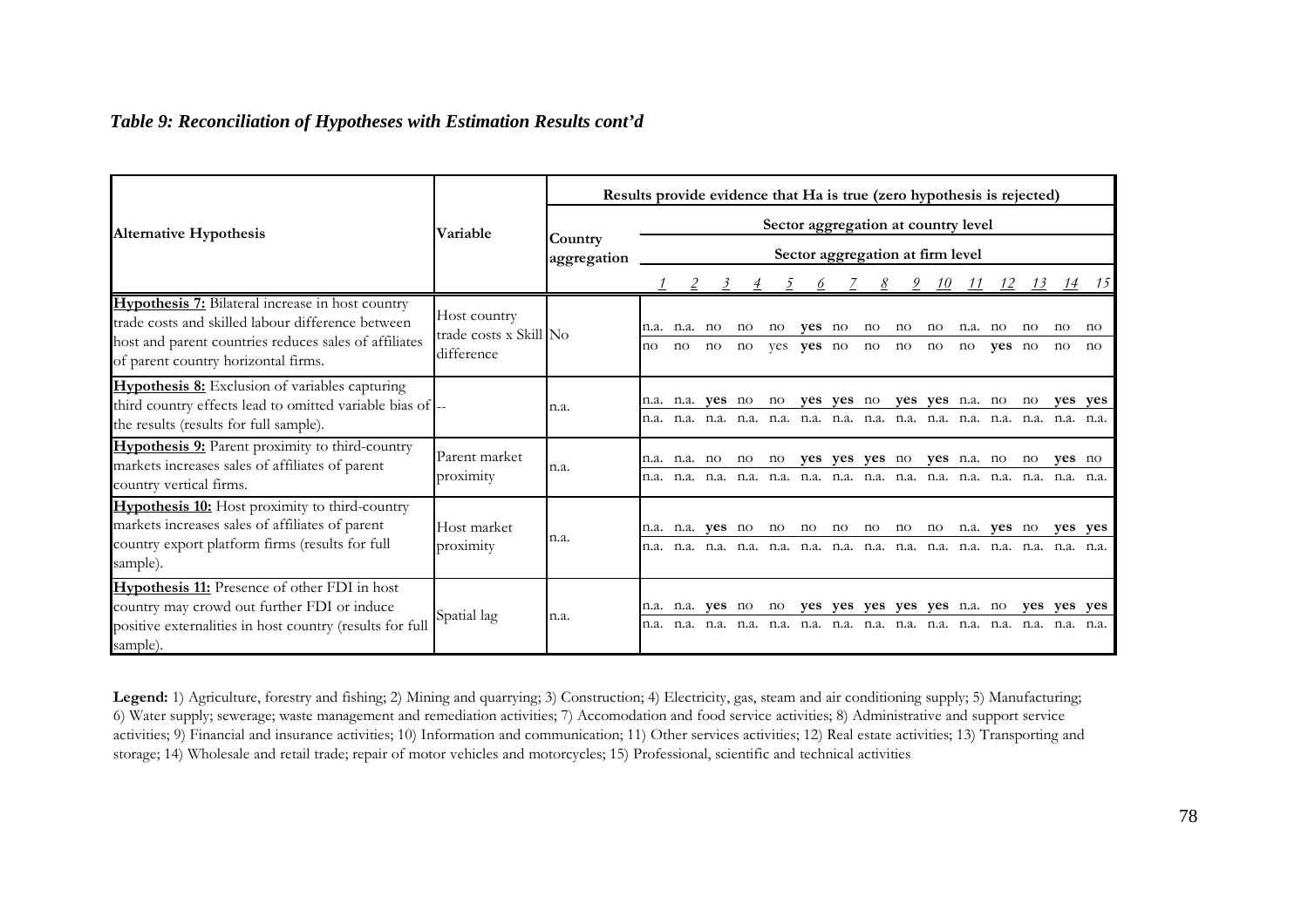### **5.6 Conclusion**

In this chapter, I presented the estimation results of two classes of empirical models. Firstly, I carried out the estimation of the knowledge-capital model for three levels of aggregation: country aggregation, sector aggregation at country level and sector aggregation at firm level to disentangle the possible patterns of internalization of MNEs in the Czech Republic.

The results confirmed the presence of both horizontal and vertical patterns, however the prevalence of these pattern differ across the levels of aggregation. The regression results for data aggregated at country level indicated both horizontal and vertical motives, with no clear prevalence of either type. By reconciling the results for aggregated data per sector of activity at both country and firm level, it appeared that horizontal motive tend to dominate in mining and quarrying sector, electricity, gas, steam and air conditioning supply, manufacturing and wholesale and retail trade sectors. The presence of both vertical and horizontal motive was found in water supply, sewerage, waste management and remediation activities and real estate activities sectors. For the remaining sectors, the results of the aggregated data differ at country and firm level, suggesting that either the knowledge-capital model is not an appropriate model for disentangling the pattern of internalization, or these sectors are driven by more complex types of internalization, such as export platform FDI or complex vertical FDI.

Following, I ran the regression of the spatial lag model to determine the effect of third country variables. The results indicated that the third country effects were highly sensitive to the geographical composition of the data. When testing the full sample, the third country effects revealed crowding out effect for all sectors but electricity, gas, steam and air conditioning supply, manufacturing and transporting and storage sectors. For the last mentioned sector, the results indicated a positive spill-over effect. The parent market proximity turned out to be statistically positively significant for water supply, sewerage, waste management and remediation activities, accommodation and food service activities, administrative and support service activities, wholesale and retail trade and information and communication sector, indicating a present of vertical motive of internalization. The host market potential has a positive statistically significant effect on affiliate sales for construction, real estate, wholesale and retail trade and professional, scientific and technical activities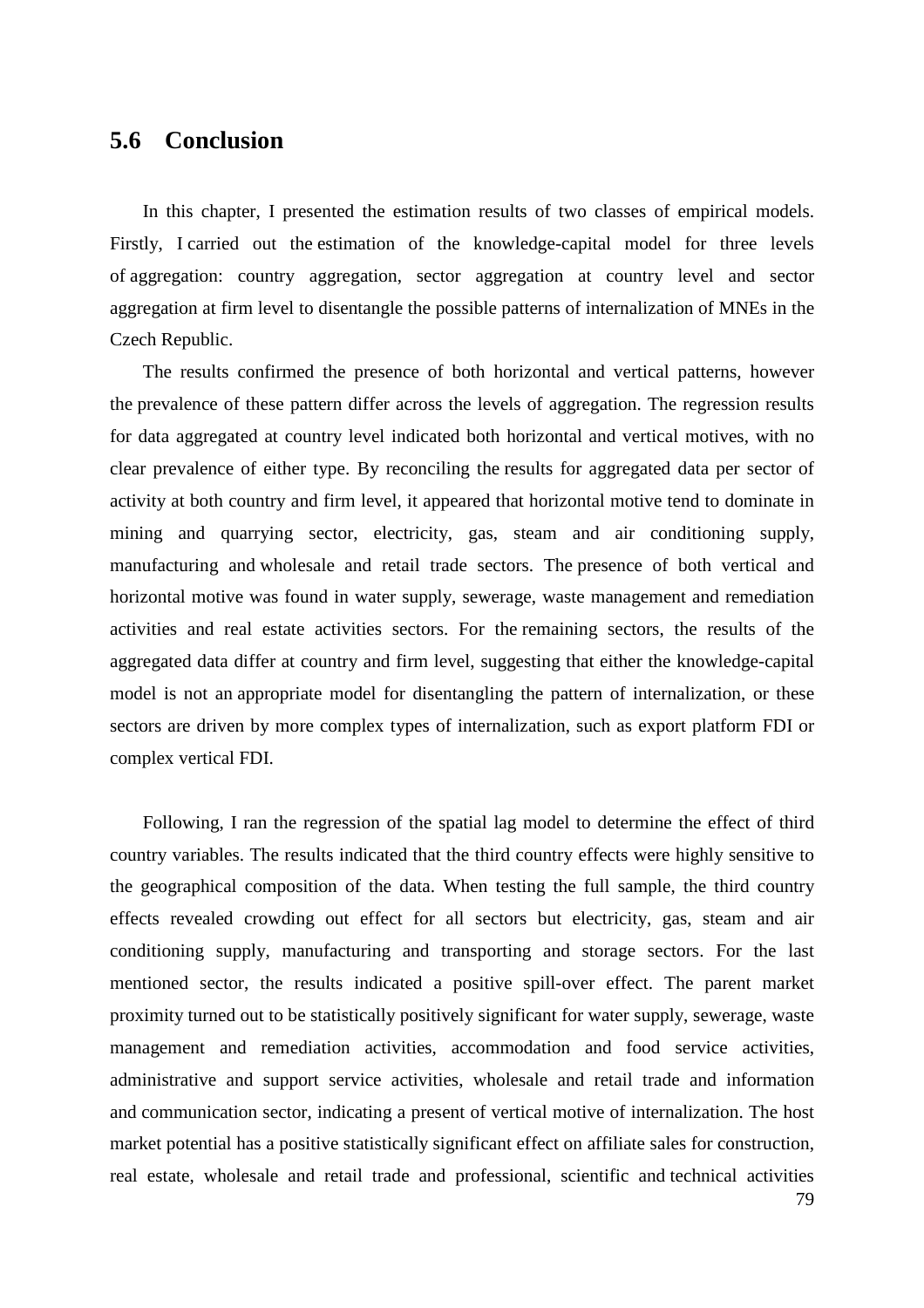sector, indicating the presence of export platform FDI and complex vertical FDI. This suggests that the multinational activities in the Czech Republic go beyond the simple pure horizontal versus vertical range and partly explains the poor fit of the knowledge-capital for the certain sectors of activity.

Contradictory to the theory, the results on parent and host market proximity revealed also a negative influence on a number of sectors. Specifically, the parent market proximity was statically significant and negative for real estate activities and transporting and storage sectors, whilst host country market proximity was statistically significant and negative for water supply, sewerage, waste management and remediation activities. The negative effect of parent market proximity may indicate a potential crowding out effect, whilst the negative host country market proximity effect may point out the competitive pressure from other host countries for potential inward foreign investments.

When the regression of the spatial lag model was run on a European sub-sample, the results turned out to be statistically insignificant for most of sectors. This suggests the variable bias resulting from third country effects omission depends on the geographical composition of the data.

Regarding the hypotheses confirmation, the results in overall provide the strongest support for Hypotheses 1 and 2, stating the relationship between the market size and affiliate sales of horizontally integrated multinationals. These hypotheses postulate that a bilateral increase in host and parent countries' GDP and/or a convergence in GDP between parent and host countries increases affiliate sales of horizontal multinationals.

Hypotheses stating the impact of skilled labour were confirmed only partially, implying that the skilled labour endowment/difference played in many sectors solely a minor role in multinationals decisions to invest in the Czech Republic. The rationale behind this rather surprising result may dwell in the inappropriate proxy for skilled labour, and other proxies such as direct labour costs or cost of employees may bring more distinct results. However, I decided to employ this proxy for skilled labour as in Carr et al. (2001) and Markusen and Maskus (2002a) for consistency reasons. Although a weak support of Hypothesis 4 may simply rest in the lack of vertical component in the tested data at disaggregated level.

Hypotheses about the trade cost of parent and host countries were confirmed solely in few sectors. A possible explanation of the contradicting results with the theoretical predictions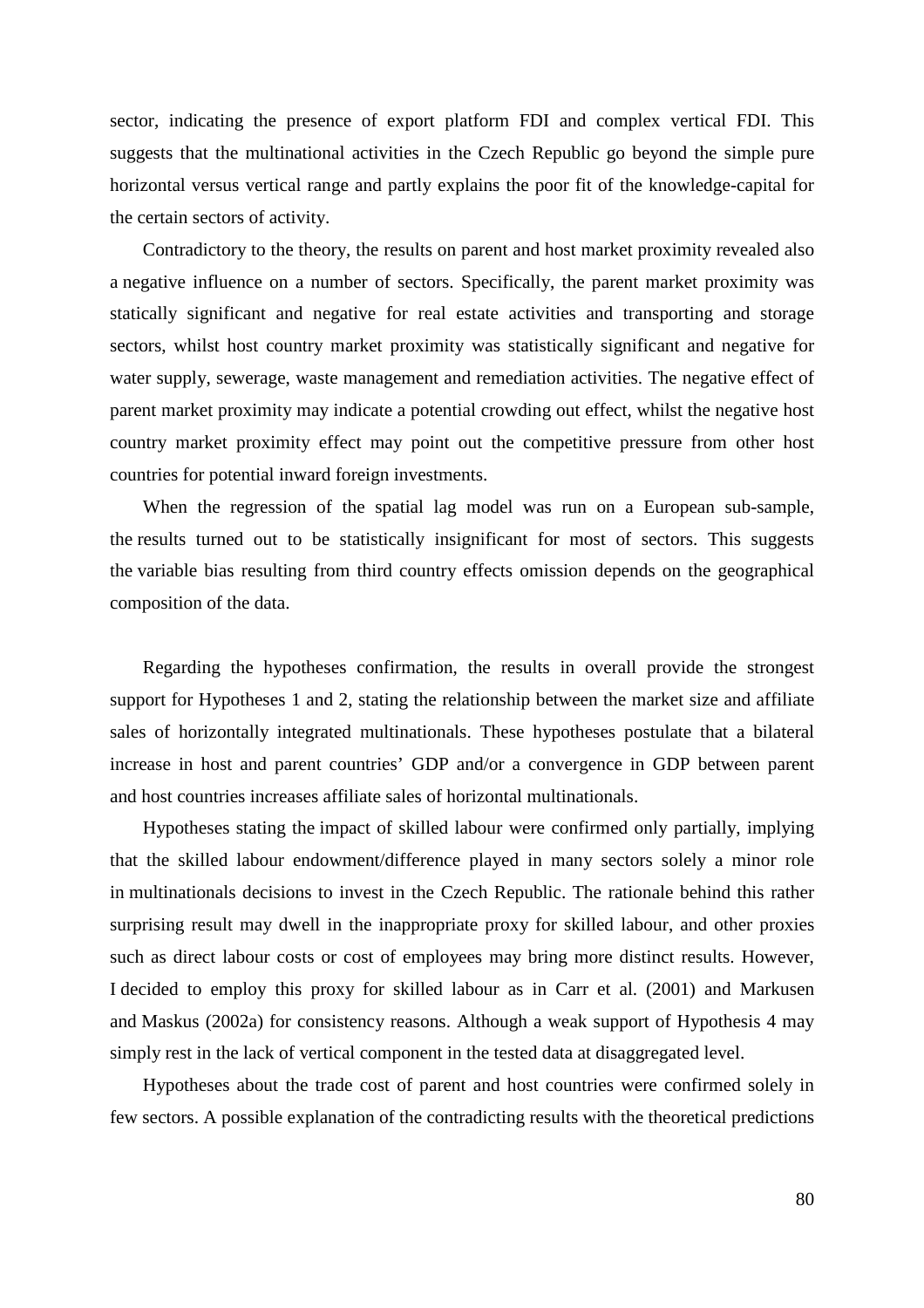may be the presence of other type of internalization, such as export platform FDI or merger and acquisitions, which are driven by low trade costs.

Lastly, hypotheses concerning third country effects had only a limited validity, as they were relatively well supported for the full sample, especially the spatial lag variable; however the results on a European sub-sample rejected the hypothesis in favor of zero hypotheses stating no effect of third country effects on affiliate sales for the majority of sectors.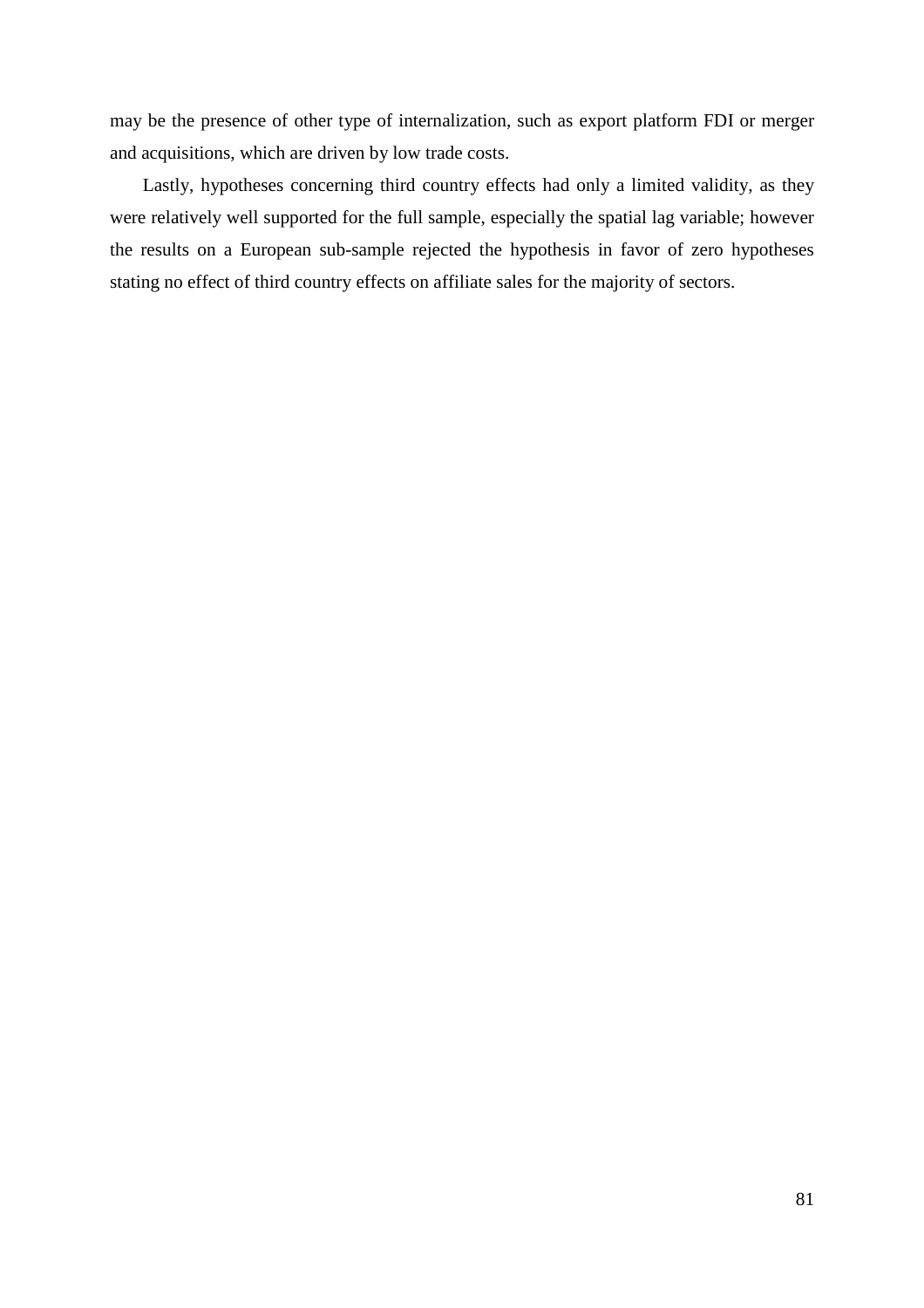# **6 Conclusion**

This master thesis utilizes the firm-level data for the period 2003-2008 provided by Amadeus database to investigate the pattern of internalization of multinationals in the Czech Republic and to evaluate the potential effects of third countries on inward FDI to the Czech Republic.

In order to disentangle the pattern of internalization, I applied the knowledge-capital model developed by Markusen et al. (1996). The model was tested on data aggregated at different levels of aggregation. In overall, the results provided an empirical evidence for both horizontal and vertical motives of internalization, with the prevalence of either motive varying across the sectors and the levels of aggregation. The variances in the results indicate the importance of the sector and firm-level heterogeneity and the level of data aggregation on determining the patterns of internalization. It appears that data at more disaggregated level enable to identify patterns that have been missed at aggregated level, as they were not observable at higher level of aggregation.

The empirical estimations provided a support for the knowledge-capital model only partially, as the results for the data at disaggregated level were statistically insignificant or yielded opposite signs than predicted by the model for some variables in a number of sectors, namely the interaction terms capturing the non-linearity of the model and the host and parent trade costs variables. This may indicate that the horizontal and vertical motives are not driven primarily by the comparative advantage or the market seeking motives as the knowledgecapital postulates, but the decision making process of multinationals takes into consideration more complex factors<sup>7</sup>. Further, the partial support of the knowledge-capital model may imply that there are different patterns of internalization, other than pure vertical and pure horizontal, that characterize multinationals activities in various sectors of activity.

<sup>&</sup>lt;sup>7</sup> E.g. Alfaro and Charlton (2009) identified a high proportion of north-north vertical FDI with small skill differences between parent and host, where a subsidiary sources the inputs to its parent internally. This type of vertical FDI was found in high-skill sectors with stages of production close to parents' final stage of production.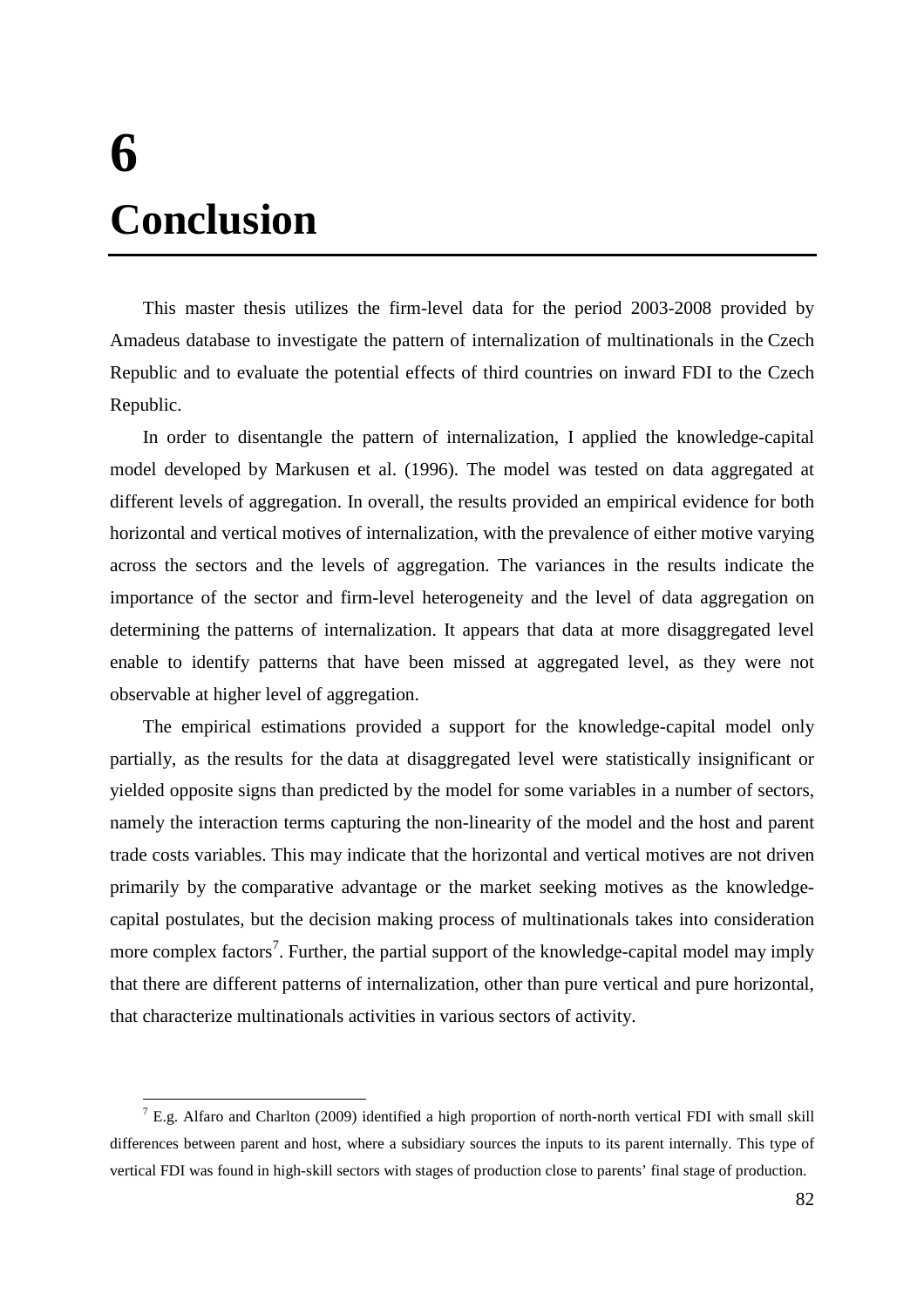To evaluate the third country effects, I employed a spatial lag model that incorporated spatial lag and host and parent market potentials variables. Apart from capturing third country effects, the parent and host market proximity also gauge more complex patterns of internalization, such as export-platform FDI and complex vertical FDI.

As for the knowledge-capital model, the results of the spatial lag model varied across the sectors. The results provided evidence for the existence of export platform and complex vertical FDI for a number of sectors and thus confirm the assumption that multinationals activities go beyond the simple horizontal and vertical range. The estimation results for spatial lag variable indicated a crowding out effect for the majority of sectors. Nevertheless, this is a net effect and as such, it features the dominant force and does not imply that no spillover effects exist. Parent and host market proximities where found to enhance inward FDI in some sectors and at the same time to discourage inward FDI in other sectors.

In order to refine the results, I carried out the regression of the spatial lag model for a European sub-sample and found out that effects of third country variables turned statistically insignificant for most sectors. This implies that the third country effects are highly sensitive to the geographical composition of the data, which is a constraint that weakens the general validity of the results.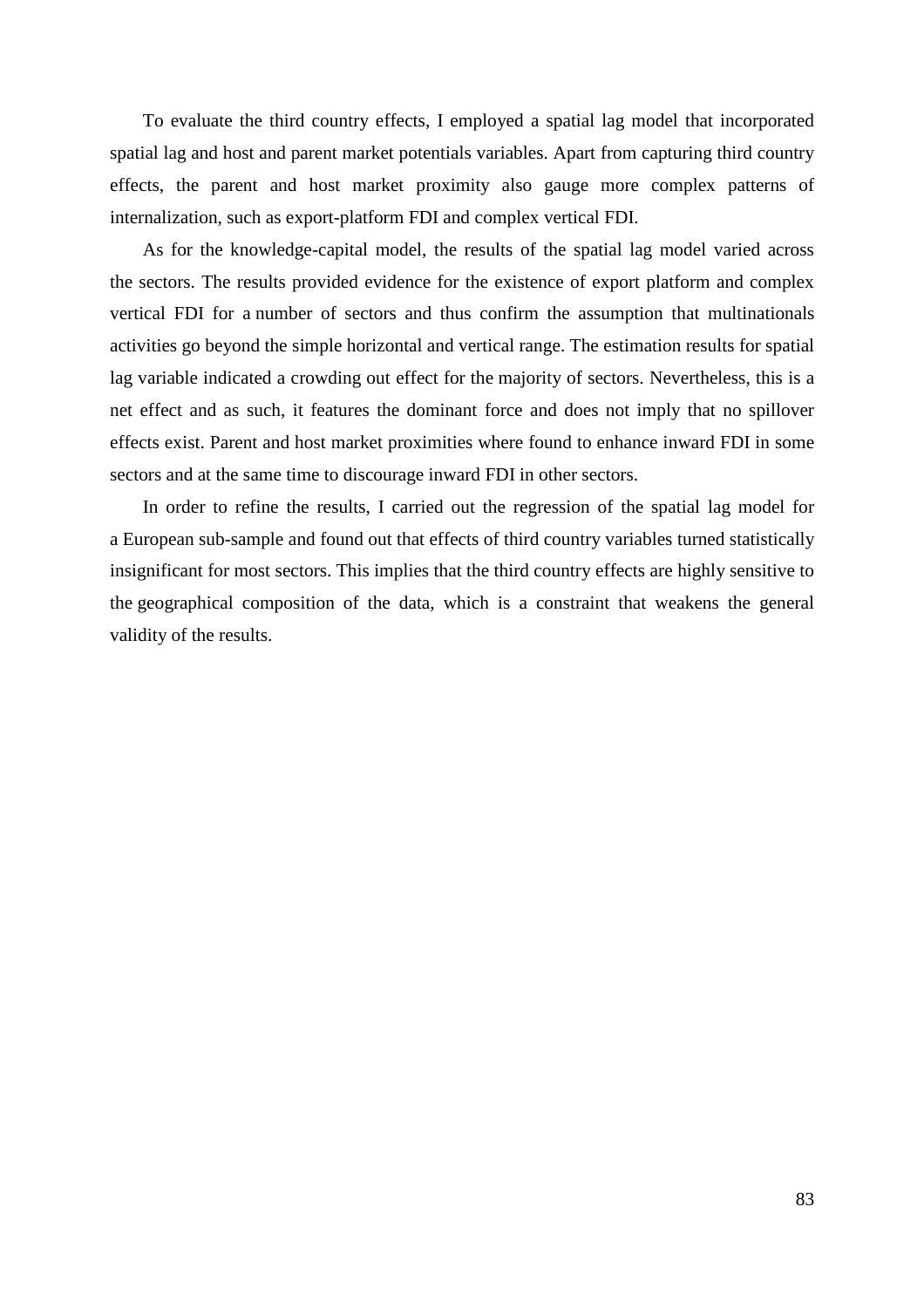### **References**

Aizenman, J. And Marion, N. (2004): *The merits of horizontal versus vertical FDI in the presence of uncertainty*. Journal of International Economics 62 (2004), pp. 125-148.

Alfaro, L. and Charlton, A. (2009): *Intra-Industry Foreign Direct Investment*. American Economic Review 2009, 99:5, pp. 20096-2119.

Anghel, B. (2007): *A Knowledge-Capital Model Approach of FDI in Transition Countries*. CERGE-EI Research Seminar Series Papers 2007.

Anselin, L. (1988): *Spatial Econometrics: Methods and Models*. Studies in Operational Regional Science. Kluwer Academic Publishers. ISBN 90-247-3735-4.

Anselin, L. (1999): *Spatial Econometrics*. In Baltagi, B. H. (ed): A Companion to Theoretical Econometrics, XVIII, pp. 709. Blackwell Publishers, Oxford, 2001.

Antràs, P. (2003): *Firms, Contracts, and Trade Structure*. Thesis submitted to the Department of Economics in partial fulfillment of the requirements for the degree of Doctor of Philosophy at the Massachusetts Institute of Technology, June 2003.

Antràs, P. And Helpman, E. (2006): *Contractual Fricitions and Global Sourcing*. Harvard Institute of Economic Research Discussion Paper Number 2127.

Baltagi, B. H., Egger, P. And Pfaffermayr, M. (2005): *Estimating Models of Complex FDI: Are There Third-Country Effects?* Center for Policy Research, Maxwell School of Citizenship and Public Affairs, Syracuse University, Working Paper No. 73.

Baum, Ch. F. (2006): *An Introduction to Modern Econometrics Using Stata*. STATA Press, pp. 341, ISBN-10: 1-59718-013-0.

Bergstgrand, J. H. And Egger, P. (2004): *A Theoretical and Empirical Model of International Trade and Foreign Direct Investment with Outsourcing: Part I, Developed Countries*. Mimeo.

Bernard, A. B., Jensen, J. B., Redding, S. J. And Schott, P. K. (2007): *Intra-Firm Trade.*  Unpublished, available on: http://www.internationalpolicy.umich.edu/edts/pdfs/bernard.pdf

Beugelsdijk, S., Smeets, R. and Zwinkels, R. (2008): *The impact of horizontal and vertical FDI on host's country economic growth*. International Business Review 17 (2008), pp. 452-472.

Blonigen, B. A., Davis R. D and Head K. (2002): *Estimating the Kowledge-Capital Model of the Multinational Enterprise: Comment*. NBER Working Paper No. 8929.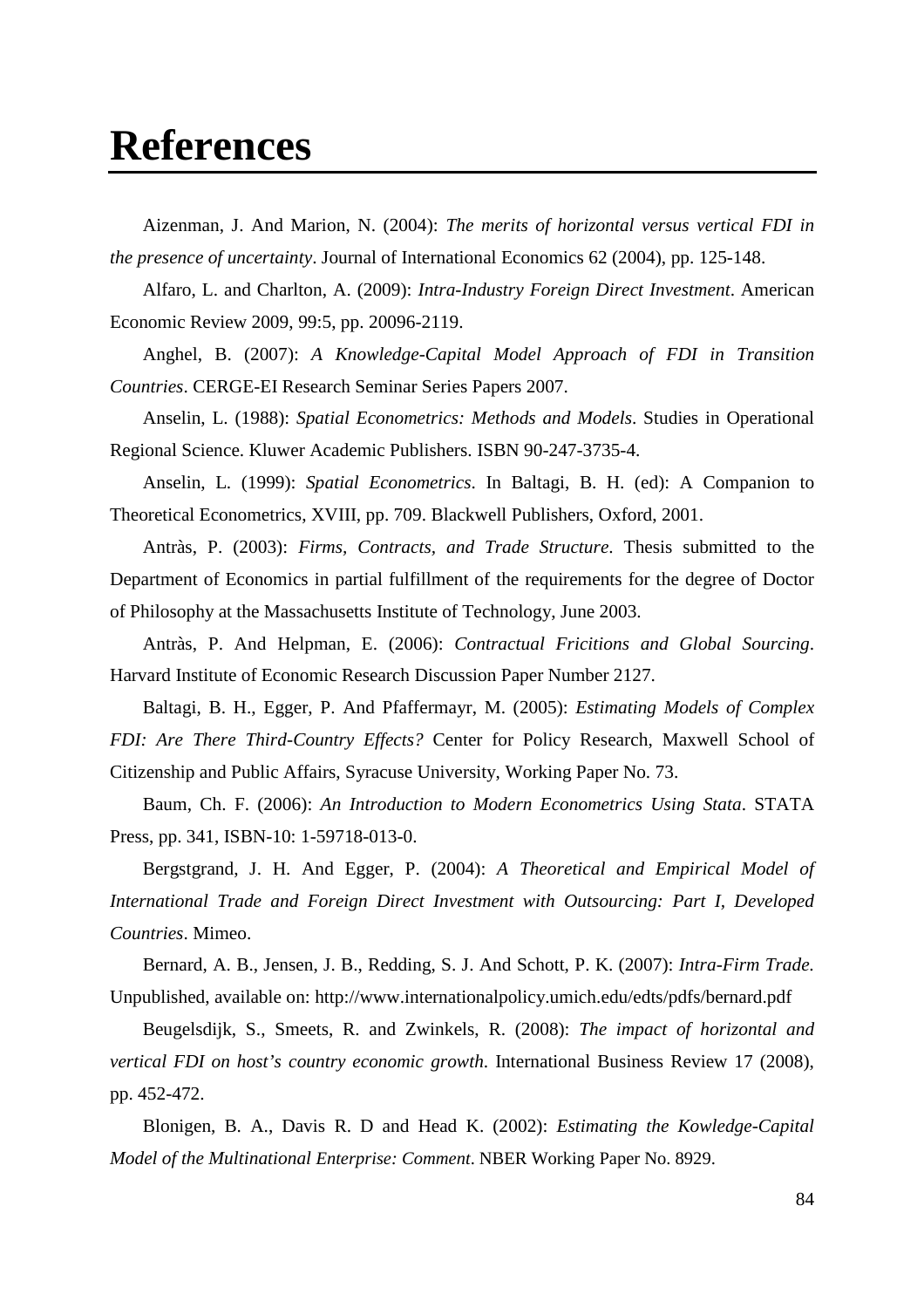Blonigen, B. A., Davies, R. B., Naughton H. T. and Waddell, G. R. (2005): *Spacey Parents: Spatial Autoregressive Patterns in Inbound FDI*. NBER Working Paper Series, Nr. 11466. July 2005

Blonigen, B. A., Davies, R. B., Waddell, G. R., and Naughton, H. T. (2007): *FDI in Space: Spatial Autoregressive Relationships in Foreign Direct Investment*. European Economic Review 51, pp. 1303-25.

Blonigen, B. A. and Wang. M. (2005): *Inappropriate Pooling of Wealthy and Poor Countries in Empirical FDI Studies*. In T. H. Moran, E. M. Graham and M. Blomstrom, editors, Does Foreign Direct Investment Promote Development? Washington DC: Peterson Institute for International Economics.

Braconier, H., Norbäk P.-J. and Urban D. (2002): *Vertical FDI Revisited*. Working Paper No. 579, The Research Institute of Industrial Organization (IUI).

Braconier, H., Norbäck P.-J. and Urban, D. (2003): *Reconciling the Evidence on the Knowledge-capital Model*. The Research Institute of Industrial Economics Working Paper No. 590, 2003.

Braconier, H., Norbäk P.-J. and Urban D. (2002): *Multinational enterprises and wage costs: Vertical FDI revisited*. Journal of International Economics 67 (2005), pp. 446-470.

Buch, C. M., Kleinert, J., Lipponer A. and Toubal F. (2005): *Determinants and effects of foreign direct investment: evidence from German firm-level data*. Economic Policy January 2005, pp. 51-110.

Carr, D. L., Markusen J. R. and Maskus K. E. (2001): *Estimating the Knowledge-Capital Model of the Multinational Enterprise*, American Economic Review, Vol. 91, No. 3, pp. 693- 708.

Carr, D. L., Markusen, J. R. and Maskus, K. E. (2003): *Estimating the Knowledge-Capital Model of the Multinational Enterprise: Reply*. The American Economic Review, Vol. 93, No. 3, pp. 995-1001.

Chellaraj, G. and Mattoo, A. (2009): *Can the Knowledge-Capital Model Explain Sectoral Foreign Investment? Evidence from Singapore*. East-West Center Working Papers: Economics Series.

Coughlin, C. And Segev, E. (2000): *Foreign Direct Investment in China: A Spatial Econometric Study*. The World Economy, vol. 23 (1), pp. 1-23.

Davies, R. B. (2002): *Hunting High and Low for Vertical FDI*, August, University of Oregon, mimeo.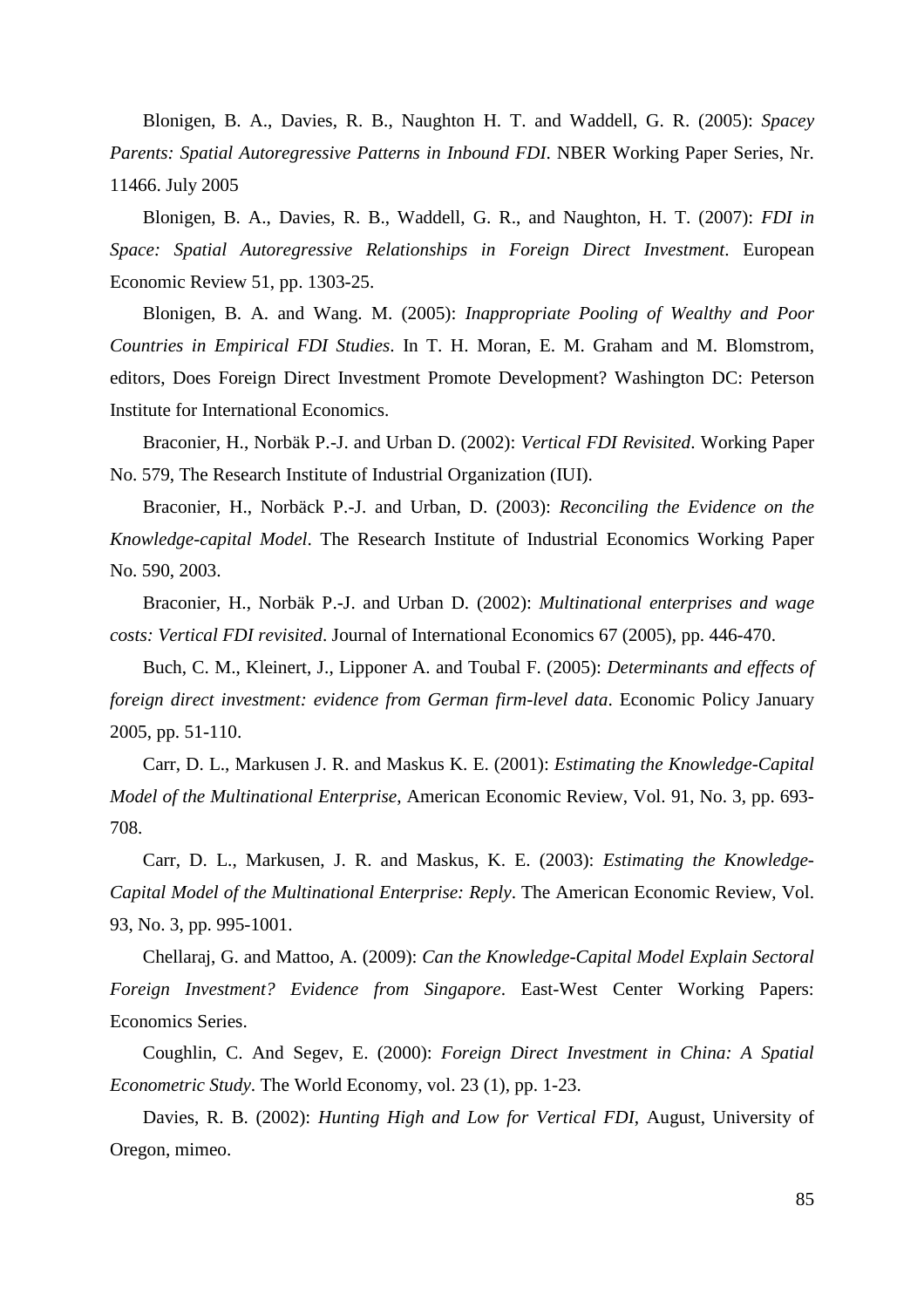Davies, R. B. (2004): *Fragmentation of headquarter services and FDI*. North American Journal of Economics and Finance 16 (2005), pp. 61-79.

Davies, R. B., Ionascu, D. and Kristjánsdóttir, H. (2008): *Estimating the Impact of Time-Invariant Variables on FDI with Fixed Effects*. Review of World Economics, Springer, vol. 144 (3), pp. 381-407.

Dixit, A. K., and J. E. Stiglitz (1977): *Monopolistic Competition and Optimum Product Diversity*. American Economic Review, 67(3), 297-308.

Dunning, J. D. (1988): *The Eclectic Paradigm of International Production: A Restatement and Some Possible Extensions.* Journal of International Business Studies, Vol. 19, No. 1, pp. 1-31

Ekholm, K. (1998): *Proximity Advantages, Scale Economies, and the Location of Production*. In Braunerhjelm and Ekholm (eds.), The Geography of Multinational Firms, Boston: Kluwer Academic.

Ekholm, K. and Forslid, R. (2001): *Trade and Location with Horizontal and Vertical Multiregion Firm*s. Scandinavian Journal of Economics, Vol. 103 (1), 101-18.

Ekholm, K., Forslid, R. and Markusen, J. R. (2004): *Export-Platform Foreign Direct Investment*. Journal of the European Economic Association 5(4), pp. 776-795.

Garretsen, H. and Peeters, J. (2007): *Capital Mobility, Agglomeration and Corprate Tax Rates: Is the Race to the Bottom for Real?* CESifo Economic Studies, vol. 53(2), pp. 263-294.

Garretsen, H. and Peeters, J. (2008): *FDI and the Relevance of Spatial Linkages: Do third country effects matter for Dutch FDI?* CESifo Working Paper No. 2191/ January 2008.

Gieshecker, I. and Görg (2005): *The vertical investment controversy: Re-estimating the knowledge-capital model for different types of FDI*. Research paper series – Globalisation, Productivity and Technology No. 2005/03.

Girma, S., Kneller, R. and Pisu, M. (2005): *Exports versus FDI: An Empirical Test*. Review of World Economics 2005, vol. 141 (2), pp. 193-218.

Greenaway, D. and Kneller, R. (2005): *Exporting and Productivity: Theory, Evidence and Future Research*. The Singapore Economic Review, Vol. 50, Special Issue (2005), pp. 303-312.

Grossman, G. M. and Helpman, E. (2003): *Outsourcing versus FDI in Industry Equilibrium*. Journal of the European Economic Association, April-May 2003, 1(2-3), pp. 317-327.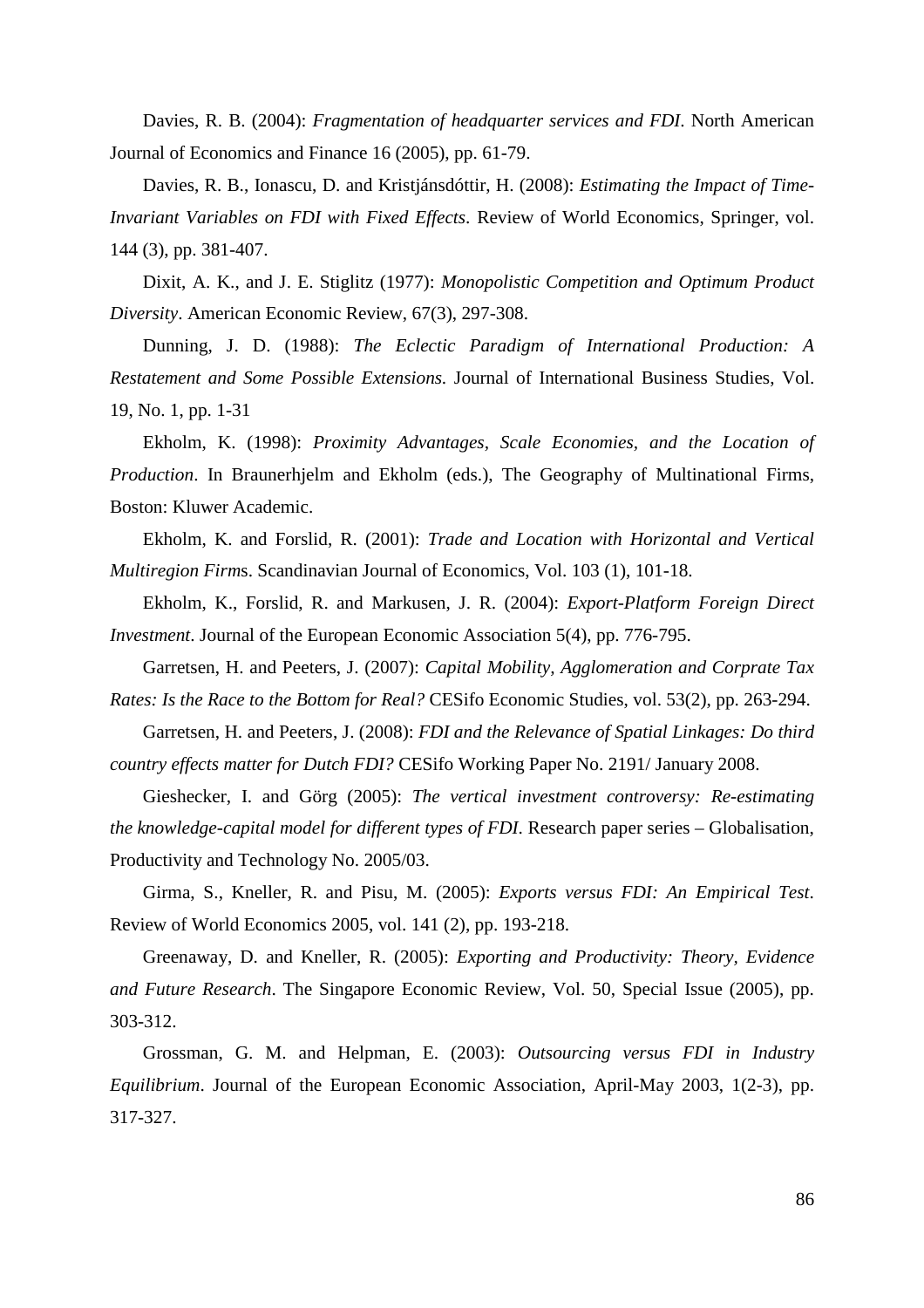Grossman, G. M., Helpman, E., and Szeidl, A. (2003): *Optimal Integration Strategies for the Multinational Firm*. NBER Working Paper No. 10189. December 2003.

Hanson, G. H., Mataloni, R. J. Jr., and Slaughter M. J. (2003): *Expansion strategies of U.S. multinational firms*. NBER Working Paper No. 8433, August 2001.

Head, K. and Thierry, M. (2004): *Market Potential and the Location of Japanese Investment in the European Union*. Review of Economics and Statistics, 86 (4), pp. 959-72.

Head, K. and Mayer, T. (2004): *Market Potential and the Location of Japanese Investment in the European Union*. The Review of Economics and Statistics, Vol. 86, No. 4, pp. 959-972.

Head, K. and Ries, J. (2003): *Heterogeneity and the Foreign Direct Investment versus Exports Decision of Japanese Manufacturers*. Journal of the Japanese and International Economics 17, pp. 448-467.

Helpman, E. (1984): *A simple theory of international trade with multinational corporations*. Journal of Political Economy, 92 (3), pp. 451-471.

Helpman, E. (2006): *Trade, FDI, and the Organisation of Firms.* Journal of Economic Literature, Vol. 44, No. 3 (Sep., 2006), pp. 589-630.

Helpman, E. and Krugman, P.R. (1985): *Market Structure and Foreign Trade*. MIT Press, Cambridge, MA.

Helpman, E., Melitz, M. J. And Yeaple, S. R. (2004): *Export Versus FDI with Heterogeneous Firms*. The American Economic Review, Vol. 94, No. 1, pp. 300 - 316

Mariel, P., Orbe, S., and Rodríguez, C. (2009): *The Knowledge-Capital Model of FDI: A Time Varying Coefficients Approach*. Scottish Journal of Political Economy, Vol. 56, No. 2, pp. 196-212.

Markusen, J. R. (1984): *Multinationals, Multi-Plant Economies, and the Gains from Trade*. Journal of International Economics, 16, pp. 205-226.

Markusen, J.R. (1997): *Trade versus Investment Liberalization*. NBER Working Paper 6231.

Markusen, J. R. (2002): *Multinational Firms and the Theory of International Trade*. MIT Press. ISBN 0-262-13416-0.

Markusen, J. R. and Hoffmann, A. (2007): *Investment Liberalization and the Geography of Firm Location*. Foreign Direct Investment and the Multinational Enterprise, MIT Press.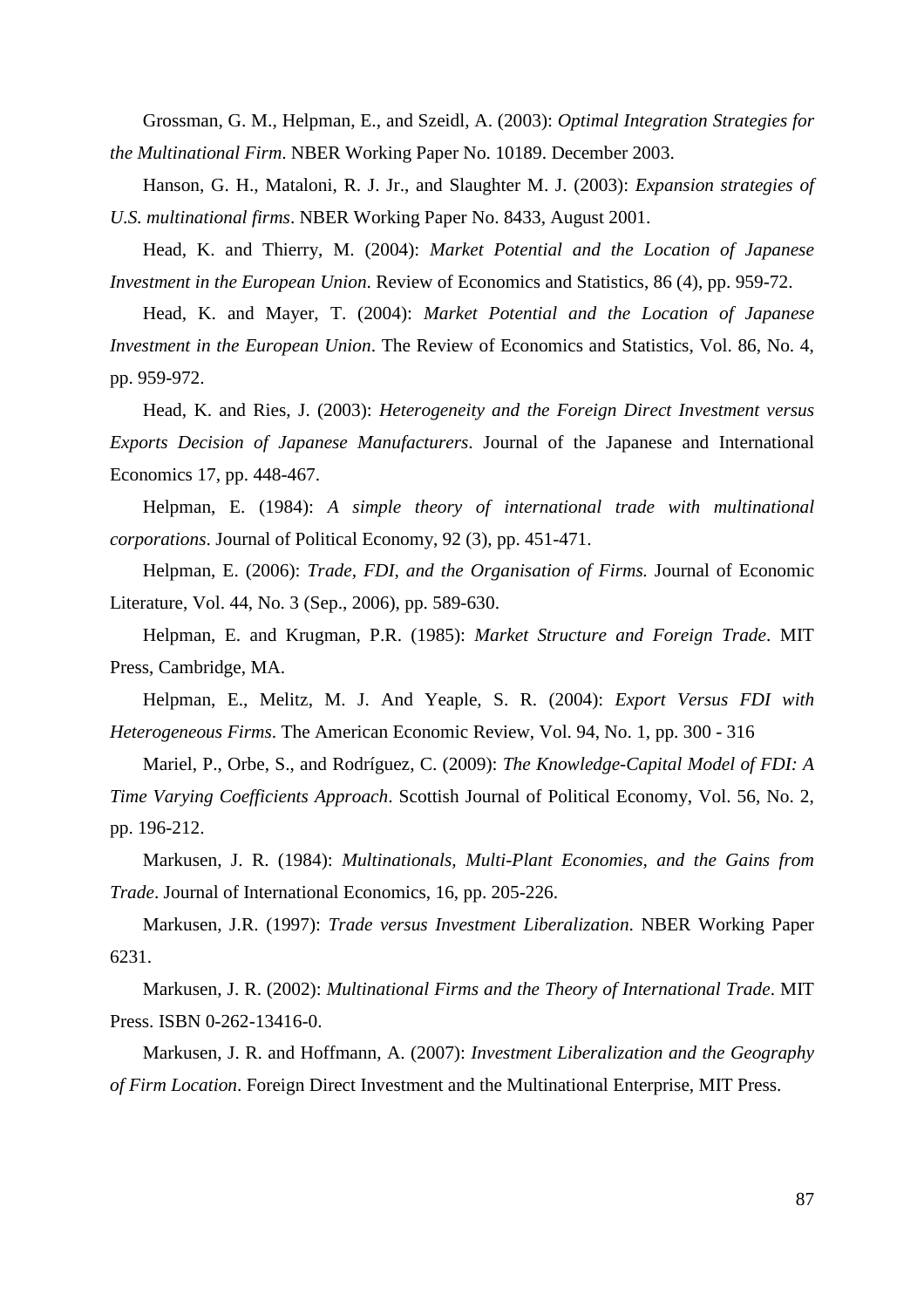Markusen, J. R and Maskus, K. E. (2001a): *General-equilibrium Approaches to the Multinational Firm: A Review of Theory and Evidence*. NBER Working Paper No. 8334, pp.  $1 - 53$ ., June 2001.

Markusen, J. R., and Maskus K. E. (2001b): *Multinational firms: Reconciling Theory and Evidence*. in: Magnus Blomstrom and Linda S. Goldberg, ed., Topics in Empirical International Economics: A Festschrift in Honor of Robert E. Lipsey. Chicago, IL: University of Chicago Press for National Bureau of Economic Research.

Markusen, J. R., and Maskus K. E. (2002a): *Discriminating Among Alternative Theories of the Multinational Enterprise*. Review of International Economics, 10(4), 694-707.

Markusen, J. R., Venables A. J., Eby-Konan, D. and Zhang, K. H. (1996): *A Unified Treatment of Horizontal Direct Investment, Vertical Direct Investment, and the Pattern of Trade in Goods and Services*. National Bureau of Economic Research (Cambridge, MA) Working Paper No. 5696. August 1996.

Markusen, J. R. and Venables, A. J. (1998): *Multinational Firms and the New Trade Theory*. Journal of International Economics, 46 (2), pp. 183-203.

Markusen, J. R. and Venables, A. J. (2000): *The theory of endowment, intra-industry and multi-national trade*. Journal of International Economies 50 (2000), pp. 209-234.

Mathä, T. (2000): *Proximity-Concentration versus Factor Proportion Explanation: The Case of Swedish Multinationals in the EU*. SSE/EFI Working Paper Series in Economics and Finance, No. 416, p. 19.

Melitz, M. J. (2003): *The Impact of Trade on Intra-industry Reallocations and Aggregate Industry Productivity*. Econometrica, Vol. 71, No. 6, pp. 1695-1725.

Neary, J. P. (2007): *Trade Costs and Foreign Direct Investment*. International Review of Economic and Finance, March 2007, pp. 207-218.

Nunn, N. (2007): *Relationship Specificity, Incomplete Contracts and the Pattern of Trade*. Quarterly Journal of Economics, May 2007, Vol. 122 Issue 2, pp. 569-600.

OECD (1999): *OECD Benchmark Definition of Foreign Direct Investment*. Third Edition.

Raff, H., Ryan, M. and Stähler, F. (2007): *Firm Productivity and the Foreign-Market Entry Decision*. University of Kiel Economics Working Paper No. 2008-02.

Tanaka, K. (2009): *Re-estimating the Knowledge-Capital Model: Evidence from Japanese and U.S. Multinational Enterprises*. Global COE Hi-Stat Discussion Paper Series 087.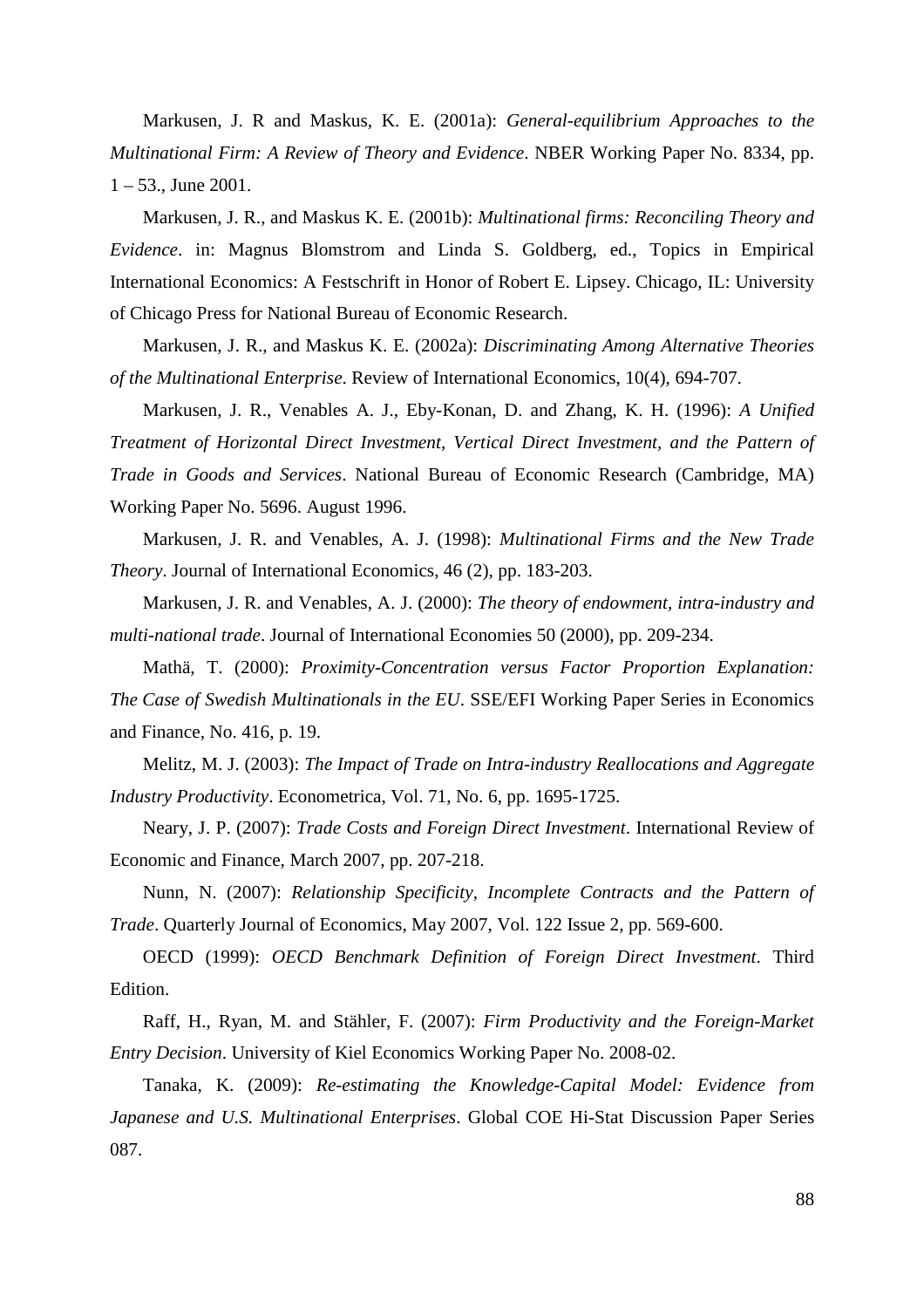Vives, X. (2000): *Oligopoly Pricing. Old Ideas and New Tools*. The MIT Press, Cambridge, 2000, Pp. 357.

Wagner, J. (2005): *Exports, Foreign Direct Investment and Productivity: Evidence form German Firm Level Data.* University of Lüneburg Working Paper Series in Economics No. 8.

Waldkirch, A. (2007): The *Structure of Multinational Activity: Evidence from Germany*. Applied Economics, Forthcoming. Available at SSRN: http://ssrn.com/abstract=1115325

Yeaple, S. R. (2003): *The Role of Skill Endowments in the Structure of U.S. Outward Foreign Direct Investment.* Review of Economics and Statistics (85), pp. 726-734.

Zhang, K. H. and Markusen J. R. (1999): *Vertical Multinational and Host-Country Characteristics*. Journal of Development Economics 59, pp. 233–252.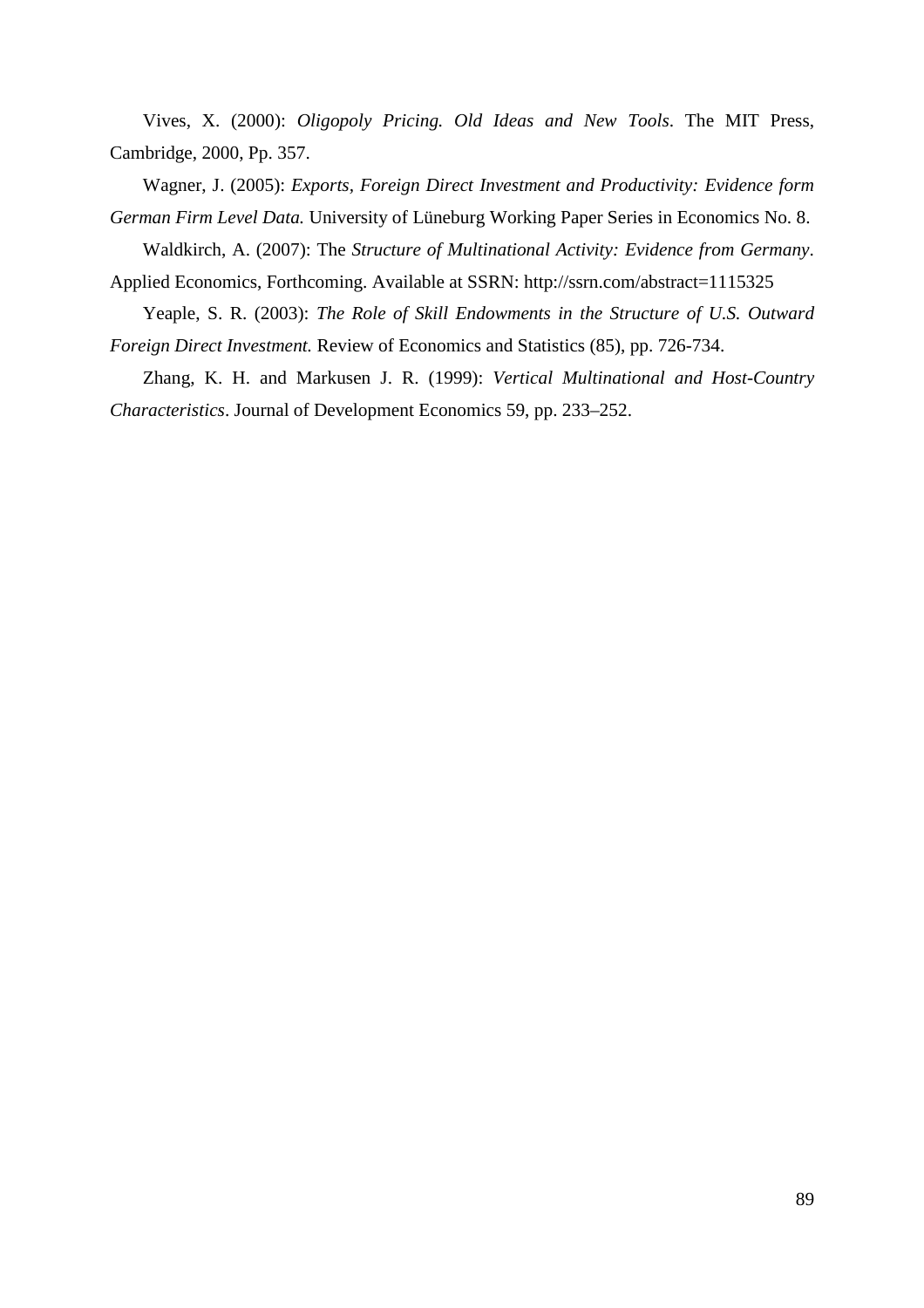## **Appendices**

### *Appendix 1: List of Parent (Home) Countries*

| Austria              | ltalν      |  |
|----------------------|------------|--|
| Belgium              | Japan      |  |
| Germany              | Luxembourg |  |
| Denmark.             | Netherland |  |
| Spain                | Norway     |  |
| Finland              | Poland     |  |
| France               | Sweden     |  |
| <b>Great Britain</b> | Slovakia   |  |
| witzerland           | U.S.A.     |  |

### *Appendix 2: List of Potential Host Countries*

| Bulgaria  | Poland   |  |
|-----------|----------|--|
| Estonia   | Romania  |  |
| Hungary   | Slovakia |  |
| ativa     | Slovenia |  |
| Lithuania |          |  |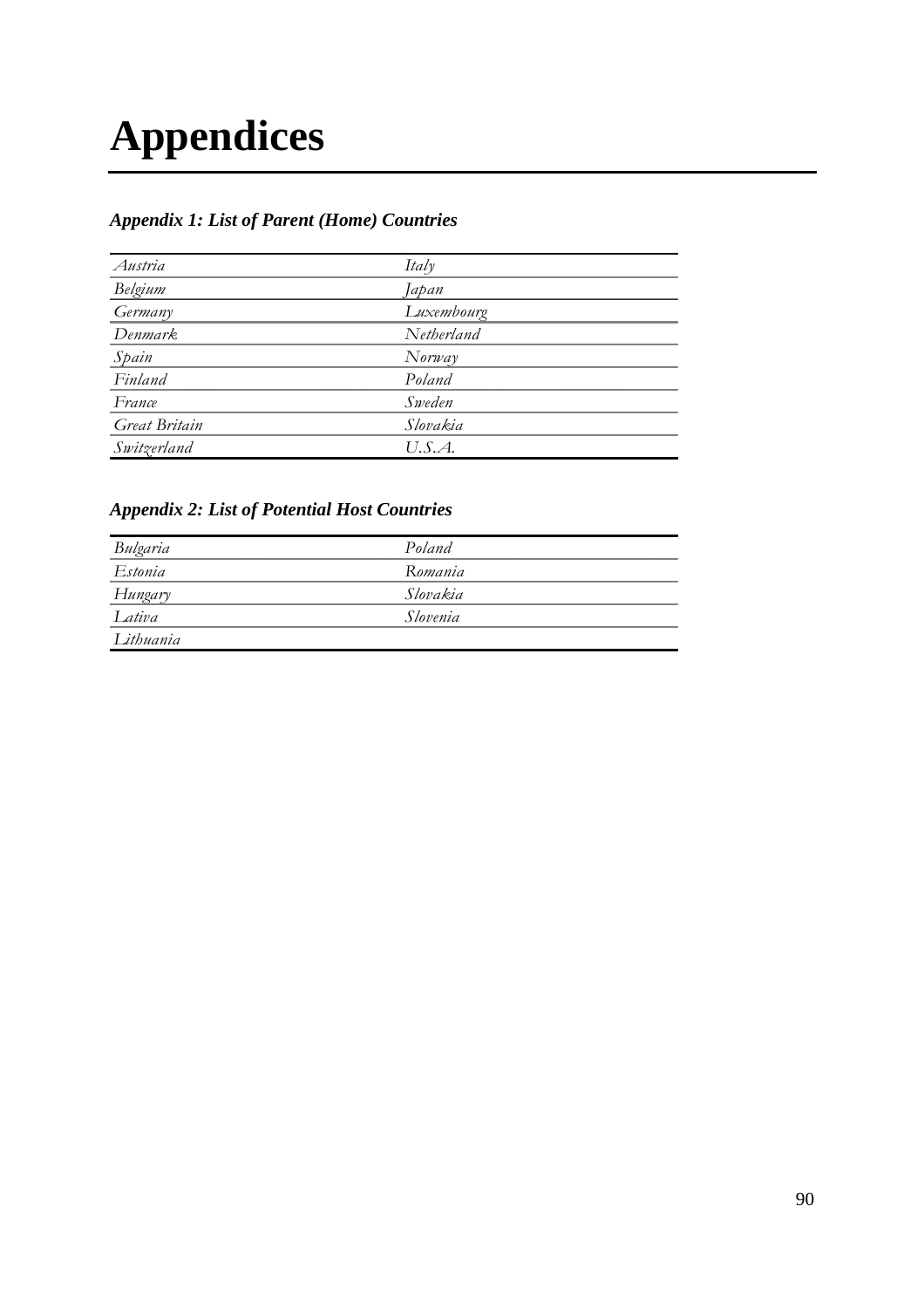| Variable                                  | Definition                                                                                                                     | Unit of              |
|-------------------------------------------|--------------------------------------------------------------------------------------------------------------------------------|----------------------|
|                                           |                                                                                                                                | Measurement          |
| $Sales_{ii}$                              | Affiliate sales in host country i of parent EUR thousands<br>country <i>j</i> in time t                                        |                      |
| $FDI stock_{\text{int}}$                  | TotalAsset <sub>iit</sub> $x\%$ of Ownership                                                                                   | <b>EUR</b> thousands |
| $SizeSum_{ii}$                            | $Size_{it} + Size_{it}$                                                                                                        | <b>EUR</b> millions  |
| SizeDiff <sup>2</sup>                     | $\left( Size_{it} - Size_{it} \right)^2$                                                                                       | <b>EUR</b> millions  |
| $SkillDiff_{ii}$                          | $\left $ Skill <sub>it</sub> – Skill <sub>it</sub>                                                                             | Index $[0;1]$        |
| $SkillDiff_{ii}SizeDiff_{ii}$             | $(Skill_{it} - Skill_{it})x(Size_{it} - Size_{it})$                                                                            | <b>EUR</b> thousands |
| $TradeCost_{i}$                           | $\left. \begin{array}{cc} import^{CIF}_{ijt} & \\ & \begin{array}{cc} \exp{ort^{FOB}_{jit}} & \end{array} \end{array} \right.$ | Index $[0;\infty]$   |
| $TradeCost_{it}$                          | $\left. \begin{array}{cc} import^{CIF}_{jit} & \\ & \begin{array}{cc} \exp{ort^{FOB}_{ijt}} & \end{array} \end{array} \right.$ | Index $[0;\infty]$   |
| $TradeCost_{it}$ SkillDiff $\frac{2}{it}$ | $TradeCost_{it} (Skill_{it} - Skill_{it})^2$                                                                                   | Index $[0;\infty]$   |
| $Population_{it}$                         | Total population of parent country                                                                                             | Thousands            |
| $Dist_{ii}$                               | Geographical distance between 2 countries Kilometres<br>capital cities                                                         |                      |
| ParentMarket Proximity <sub>it</sub>      | $\sum_{i\neq k}174/_{d}GDP_{kt}$                                                                                               | <b>EUR</b> millions  |
| <i>HostMarket Proximity</i> $_{it}$       | $\sum_{j \neq l} 252 / d_{ij} GDP_{lt}$                                                                                        | <b>EUR</b> millions  |
| Spatial Lag                               | $\rho$ .W.Sales <sub>iit</sub>                                                                                                 | <b>EUR</b> thousands |

### *Appendix 3: Variables Definition and Units of Measurement*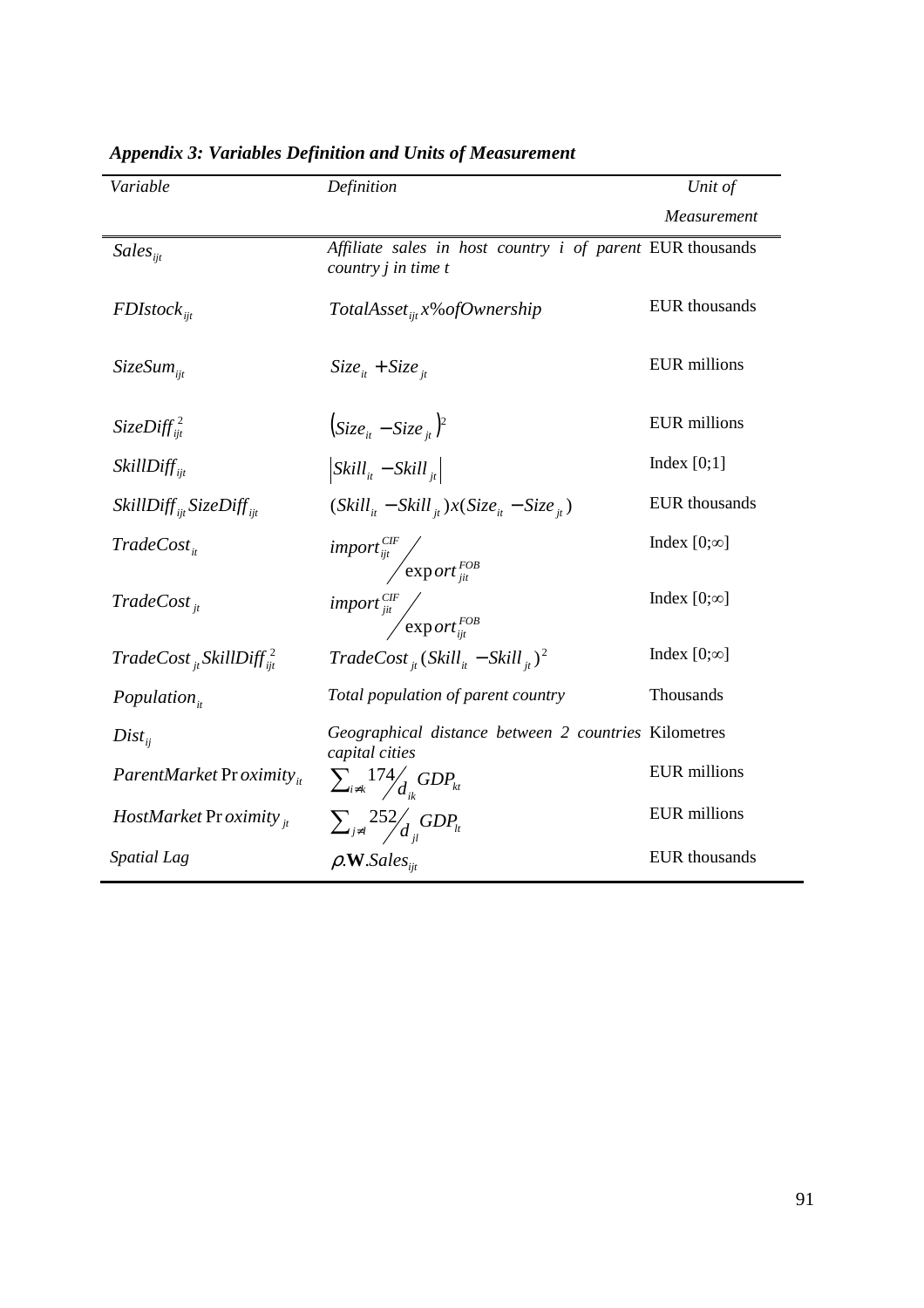| Parent          | Total   |                | $\overline{2}$ | $\mathfrak{Z}$ | $\overline{4}$ | 5              | 6              | $\overline{7}$ | 8        | 9              | 10     | 11             | 12       | 13             | 14       | 15             | 16             | 17             |
|-----------------|---------|----------------|----------------|----------------|----------------|----------------|----------------|----------------|----------|----------------|--------|----------------|----------|----------------|----------|----------------|----------------|----------------|
| AT              | 6 7 7 0 | 42             | 42             | $\overline{0}$ | $\overline{0}$ | 898            | $\theta$       | 506            | 34       | 90             | 1623   | 38             | $\theta$ | 176            | 136      | 265            | 92             | 2827           |
| BE              | 1 4 4 3 | $\theta$       | 92             | $\overline{0}$ | $\Omega$       | $\theta$       | $\theta$       | $\theta$       | $\theta$ | $\theta$       | 1094   | $\overline{0}$ | $\theta$ | 25             | 13       | $\theta$       | $\theta$       | 219            |
| DE              | 23 7 89 | $\theta$       | 80             | $\overline{0}$ | $\theta$       | 595            | 2267           | 622            | $\theta$ | 1819           | 8974   | 12             | 65       | 212            | 736      | 4369           | 11             | 4027           |
| DK              | 801     | $\overline{0}$ | $\theta$       | $\theta$       | $\overline{0}$ | 26             | $\theta$       | $\theta$       | $\theta$ | $\theta$       | 236    | $\theta$       | $\theta$ | $\theta$       | 140      | 70             | 73             | 256            |
| ES              | 1876    | $\overline{0}$ | $\theta$       | $\overline{0}$ | $\theta$       | 658            | $\theta$       | $\theta$       | $\theta$ | $\theta$       | 977    | $\theta$       | $\theta$ | 34             | 10       | $\theta$       | 35             | 161            |
| FI              | 464     | $\theta$       | 12             | $\theta$       | $\theta$       | $\theta$       | $\theta$       | $\theta$       | $\theta$ | 66             | 337    | $\theta$       | $\theta$ | $\theta$       | $\theta$ | $\theta$       | $\theta$       | 49             |
| FR              | 9783    | 85             | 33             | $\overline{0}$ | $\theta$       | 1190           | $\theta$       | 79             | $\theta$ | 19             | 6439   | $\overline{0}$ | $\theta$ | 134            | 89       | 81             | 442            | 1190           |
| GB              | 6 6 2 4 | 147            | 132            | $\theta$       | $\Omega$       | $\overline{0}$ | 221            | 21             | $\theta$ | 36             | 1074   | 48             | $\theta$ | 213            | 17       | 47             | $\theta$       | 4668           |
| HU              | 172     | $\theta$       | $\theta$       | $\overline{0}$ | $\theta$       | $\theta$       | $\theta$       | $\theta$       | $\theta$ | $\theta$       | 161    | $\theta$       | $\theta$ | $\theta$       | $\theta$ | $\theta$       | $\theta$       | 11             |
| CH              | 3913    | $\overline{0}$ | 26             | $\overline{0}$ | $\Omega$       | 12             | $\theta$       | $\theta$       | $\theta$ | 105            | 2430   | $\theta$       | $\theta$ | $\theta$       | 67       | 116            | $\overline{0}$ | 1156           |
| IT              | 721     | 5              | $\Omega$       | $\Omega$       | $\Omega$       | $\Omega$       | $\Omega$       | 9              | $\Omega$ | $\theta$       | 478    | $\theta$       | $\theta$ | 7              | $\theta$ | $\theta$       | $\overline{0}$ | 222            |
| $\rm JP$        | 4 8 4 4 | $\overline{0}$ | 20             | $\overline{0}$ | $\Omega$       | $\overline{0}$ | $\theta$       | $\theta$       | $\theta$ | $\theta$       | 4247   | $\theta$       | $\theta$ | $\overline{0}$ | 98       | $\overline{0}$ | $\overline{0}$ | 480            |
| KR              | 469     | $\overline{0}$ | $\theta$       | $\overline{0}$ | $\theta$       | $\overline{0}$ | $\theta$       | $\theta$       | $\theta$ | $\overline{0}$ | 318    | $\overline{0}$ | $\theta$ | $\theta$       | 152      | $\theta$       | $\theta$       | $\overline{0}$ |
| LU              | 1 4 1 0 | $\theta$       | 3              | $\overline{0}$ | $\Omega$       | $\theta$       | $\theta$       | $\theta$       | $\theta$ | $\theta$       | 1058   | $\theta$       | $\theta$ | $\theta$       | 155      | $\theta$       | $\theta$       | 194            |
| $\rm NL$        | 17 525  | 97             | 331            | $\theta$       | $\theta$       | $\theta$       | $\theta$       | 47             | $\theta$ | 1389           | 8359   | 48             | $\theta$ | 308            | 494      | 295            | 11             | 6146           |
| NO <sub>1</sub> | 185     | $\theta$       | 14             | 28             | $\overline{0}$ | $\overline{0}$ | $\overline{0}$ | $\theta$       | $\theta$ | $\theta$       | 88     | $\theta$       | $\theta$ | $\theta$       | 18       | $\theta$       | $\theta$       | 37             |
| PL              | 150     | $\overline{0}$ | $\Omega$       | $\theta$       | $\Omega$       | $\theta$       | $\theta$       | $\Omega$       | $\theta$ | 3              | 20     | $\theta$       | $\theta$ | $\theta$       | $\theta$ | $\theta$       | $\theta$       | 127            |
| <b>SE</b>       | 1 5 2 7 | $\theta$       | 41             | $\overline{0}$ | $\Omega$       | $\overline{0}$ | $\theta$       | 135            | $\theta$ | 99             | 602    | $\theta$       | $\theta$ | 22             | $\theta$ | $\theta$       | $\overline{0}$ | 629            |
| <b>SK</b>       | 1 5 1 6 | $\theta$       | 16             | $\overline{0}$ | 18             | 45             | 625            | $\theta$       | $\theta$ | 32             | 323    | $\theta$       | $\theta$ | $\theta$       | 200      | 34             | $\theta$       | 224            |
| US              | 3 7 3 1 | 49             | 75             | $\theta$       | 13             | $\theta$       | 19             | $\theta$       | $\theta$ | 229            | 1828   | $\theta$       | $\theta$ | 137            | 64       | 38             | $\theta$       | 1279           |
| Total           | 87715   | 425            | 918            | 28             | 31             | 3425           | 3133           | 1419           | 34       | 3888           | 40 664 | 146            | 65       | 1 268          | 2 3 8 9  | 5 3 1 5        | 665            | 23 902         |

*Appendix 4: Affiliate Sales per Sector of Activity and Parent Country, 2008, EUR millions* 

Legend: 1) Accomodation and food service activities; 2) Administrative and support service activities; 3) Agriculture, foresty and fishing; 4) Arts, entertainment and recreation; 5) Construction; 6) Electricity, gas, steam and air conditioning supply; 7) Financial and insurance activities; 8) Human health and social work activies; 9) Information and communication; 10) Manufacturing; 11) Mining and quarrying; 12) Other services activities; 13) Professional, scientific and technical activities; 14) Real estate activities; 15) Transporting and storage; 16) Water supply; sewerage; waste management and remediation activities; 17) Wholesale and retail trade; repair of motor vehicles and motorcycles

*Source: Own computation based on data from Amadeus*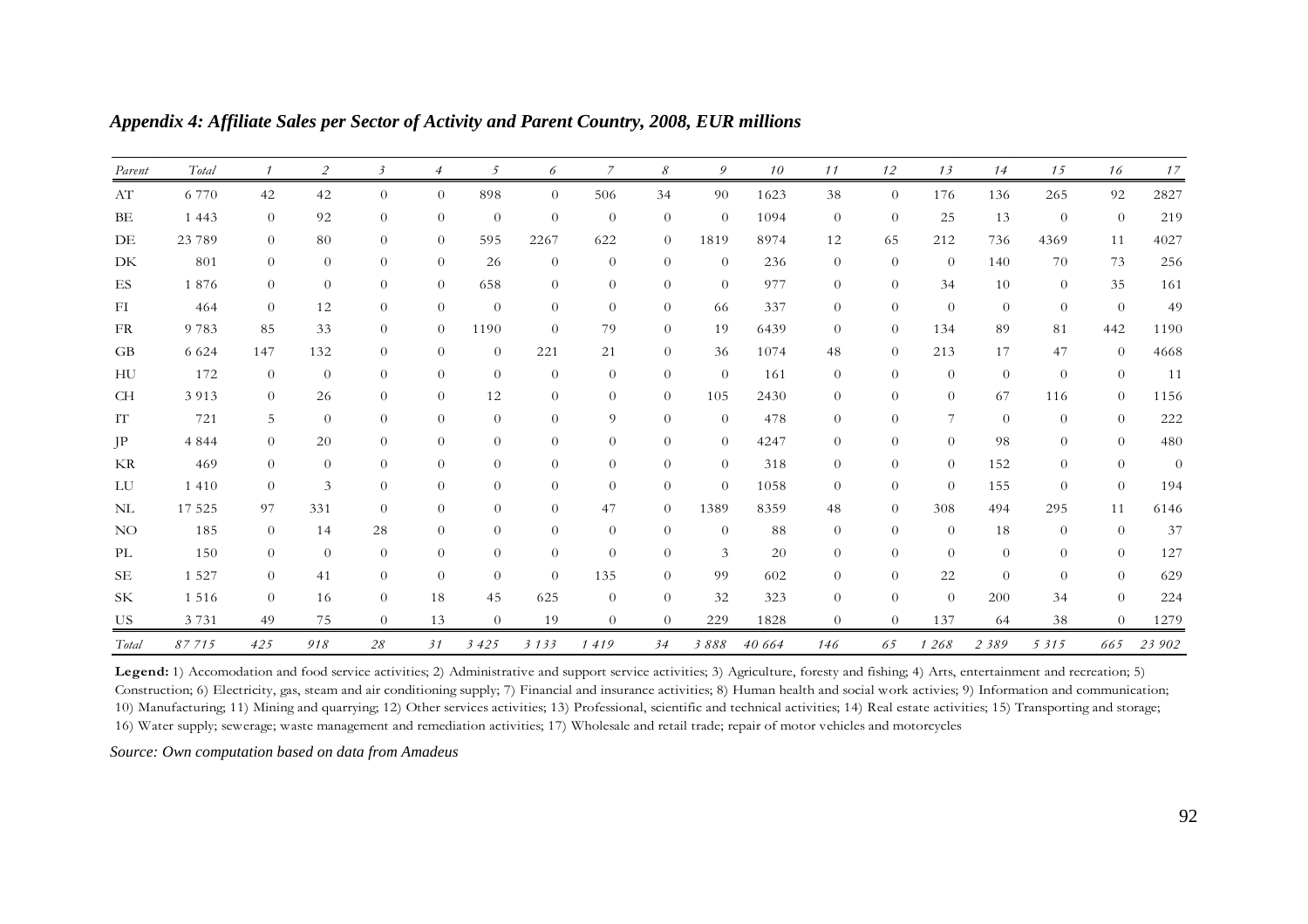| Parent    | Total     |          | 2        | 3        | $\overline{4}$ | -5       | 6        |           | 8        | 9              | 10           | 11             | 12       | 13       | 14       | 15       | 16         | 17      |
|-----------|-----------|----------|----------|----------|----------------|----------|----------|-----------|----------|----------------|--------------|----------------|----------|----------|----------|----------|------------|---------|
| AT        | 596 417   | 7 0 6 3  | 6 6 0 1  | $\Omega$ | $\Omega$       | 69 141   |          | 0 131 054 | 2899     | 6 2 2 4        | 126 723      | 4 2 8 0        | $\Omega$ | 21 219   | 99 018   | 8 3 3 3  | 5 5 1 5    | 108 348 |
| BE        | 117 244   | $\Omega$ | 3 1 1 5  | $\Omega$ | $\Omega$       | $\Omega$ | $\Omega$ | $\Omega$  | $\Omega$ | $\Omega$       | 101 027      | $\theta$       | $\Omega$ | 1 2 6 2  | 3 3 7 9  | $\Omega$ | $\Omega$   | 8 4 6 1 |
| DE        | 1 812 104 | $\Omega$ | 8 5 5 4  | $\Omega$ | $\Omega$       | 33 672   | 154 399  | 147 609   | 0        | 70 304         | 445 843      | 618            | 3528     | 19 419   | 278 626  | 505 637  | 1 7 3 0    | 142 164 |
| DK        | 80 099    | $\theta$ | $\theta$ | $\Omega$ | $\Omega$       | 1 1 7 6  | $\left($ | $\theta$  | $\theta$ | $\theta$       | 20 109       | $\theta$       | $\Omega$ | $\theta$ | 25 041   | 6 3 9 7  | 10443      | 16 9 32 |
| ES        | 135 312   | $\theta$ | $\theta$ | $\Omega$ | $\Omega$       | 20784    | $\Omega$ | $\Omega$  | $\Omega$ | $\theta$       | 70 238       | $\overline{0}$ | $\Omega$ | 1639     | 7963     |          | $0$ 26 742 | 7946    |
| FI        | 25 1 65   | $\theta$ | 531      | $\Omega$ | $\Omega$       | $\Omega$ | $\theta$ | $\Omega$  | $\Omega$ | 4 0 6 5        | 17012        | $\theta$       | $\Omega$ | $\Omega$ | $\Omega$ | 0        | $\Omega$   | 3 5 5 7 |
| FR        | 503 963   | 3 2 7 9  | 3 2 4 8  | $\Omega$ | $\Omega$       | 57 313   | $\theta$ | 8 2 3 5   | $\Omega$ | 314            | 267 934      | $\theta$       | $\Omega$ | 15 789   | 43 1 83  | 4 2 2 6  | 32 821     | 67 621  |
| GB        | 357 251   | 5 3 8 3  | 2600     | $\Omega$ | $\Omega$       | $\Omega$ | 8 3 5 1  | 8 5 0 2   | $\Omega$ | 1976           | 80 240       | 7906           | $\Omega$ | 15 5 31  | 19 006   | 6 2 2 1  | $\Omega$   | 201 534 |
| HU        | 10 10 7   | $\theta$ | $\theta$ | $\Omega$ | $\Omega$       | $\Omega$ | $\Omega$ | $\theta$  | $\theta$ | $\theta$       | $\Omega$     | $\theta$       | $\Omega$ | $\Omega$ | $\Omega$ | $\Omega$ | $\Omega$   | 10 107  |
| <b>CH</b> | 280 326   | $\Omega$ | 17803    | $\Omega$ | $\Omega$       | 3 3 8 6  | $\theta$ | $\Omega$  | 0        | 11 378         | 179 698      | $\overline{0}$ | $\Omega$ | $\theta$ | 18725    | 3 2 4 3  | $\Omega$   | 46 094  |
| IT        | 81 424    | 2 0 4 3  | $\theta$ | $\Omega$ | $\Omega$       | $\Omega$ | $\Omega$ | 10 167    | $\Omega$ | 10 160         | 42 458       | $\Omega$       | $\Omega$ | 1 5 9 5  | $\Omega$ | $\Omega$ | $\Omega$   | 15 000  |
| $\rm IP$  | 123 771   | $\theta$ | 1 2 3 7  | $\Omega$ | $\Omega$       | $\Omega$ | $\left($ | $\theta$  | $\theta$ | $\theta$       | 76 541       | $\theta$       | $\Omega$ | $\Omega$ | 7656     | 0        | $\Omega$   | 38 338  |
| KR        | 141 861   | $\theta$ | $\theta$ | $\Omega$ | $\Omega$       | $\Omega$ | $\theta$ | $\theta$  | $\theta$ | $\overline{0}$ | 126 306      | $\overline{0}$ | $\Omega$ | $\Omega$ | 6801     | $\Omega$ | $\Omega$   | 8755    |
| LU        | 139 213   | $\Omega$ | 1 4 6 8  | $\Omega$ | $\Omega$       | $\Omega$ | $\Omega$ | $\Omega$  | $\Omega$ | $\Omega$       | 96 065       | $\theta$       | $\Omega$ | 1853     | 26 163   | $\Omega$ | $\Omega$   | 13 6 65 |
| NL        | 1 107 958 | 9 0 6 8  | 93 144   | $\Omega$ | $\Omega$       | 5951     | $\Omega$ | 275       | 0        | 13 5 5 5       | 471 894      | 8 0 3 7        | $\Omega$ | 106 692  | 140 571  | 21 8 3 2 | 433        | 236 504 |
| NO.       | 13 9 9 7  | $\Omega$ | 682      | 7665     | $\Omega$       | $\Omega$ | $\theta$ | $\theta$  | $\theta$ | $\theta$       | $\theta$     | $\theta$       | $\Omega$ | $\Omega$ | 299      | $\Omega$ | $\Omega$   | 5 3 5 1 |
| PL        | 4 9 2 0   | $\theta$ | $\theta$ | $\Omega$ | $\Omega$       | $\Omega$ | $\Omega$ | $\Omega$  | $\Omega$ | 901            | 128          | $\overline{0}$ | $\Omega$ | $\Omega$ | $\Omega$ | 0        | $\Omega$   | 3891    |
| SE        | 115 318   | $\Omega$ | 1 3 8 2  | $\theta$ | $\Omega$       | $\Omega$ | $\Omega$ | 2 2 4 6   | $\Omega$ | 12814          | 48 241       | $\Omega$       | $\Omega$ | 1 615    | $\theta$ | $\Omega$ | $\Omega$   | 49 019  |
| <b>SK</b> | 106 762   | $\theta$ | 1 6 20   | $\Omega$ | 2 5 0 9        | 4 1 1 5  | 20 651   | $\theta$  | $\Omega$ | 2 3 9 2        | 57 291       | $\overline{0}$ | $\Omega$ | 533      | 4 0 1 1  | 4 3 5 5  | $\Omega$   | 9 2 8 6 |
| US.       | 166 073   | 339      | 4 9 2 2  | $\theta$ | 609            | $\Omega$ | 1 4 2 6  | $\theta$  | $\Omega$ | 6818           | 101 343      | $\theta$       | $\Omega$ | 5 1 9 6  | 6 3 4 6  | 798      | $\Omega$   | 38 274  |
| Total     | 5919284   | 27 176   | 146 906  | 7665     | 3 1 1 7        | 195 538  | 184 828  | 308 089   | 2899     | 140 901        | 2 3 29 0 9 2 | 20 841         | 3 5 2 8  | 192 344  | 686 787  | 561042   | 77 684     | 1030845 |

*Appendix 5: FDI Stock per Sector of Activity and Parent Country, 2008, EUR millions* 

Legend: 1) Accomodation and food service activities; 2) Administrative and support service activities; 3) Agriculture, foresty and fishing; 4) Arts, entertainment and recreation; 5) Construction; 6) Electricity, gas, steam and air conditioning supply; 7) Financial and insurance activities; 8) Human health and social work activies; 9) Information and communication; 10) Manufacturing; 11) Mining and quarrying; 12) Other services activities; 13) Professional, scientific and technical activities; 14) Real estate activities; 15) Transporting and storage; 16) Water supply; sewerage; waste management and remediation activities; 17) Wholesale and retail trade; repair of motor vehicles and motorcycles

*Source: Own computation based on data from Amadeus*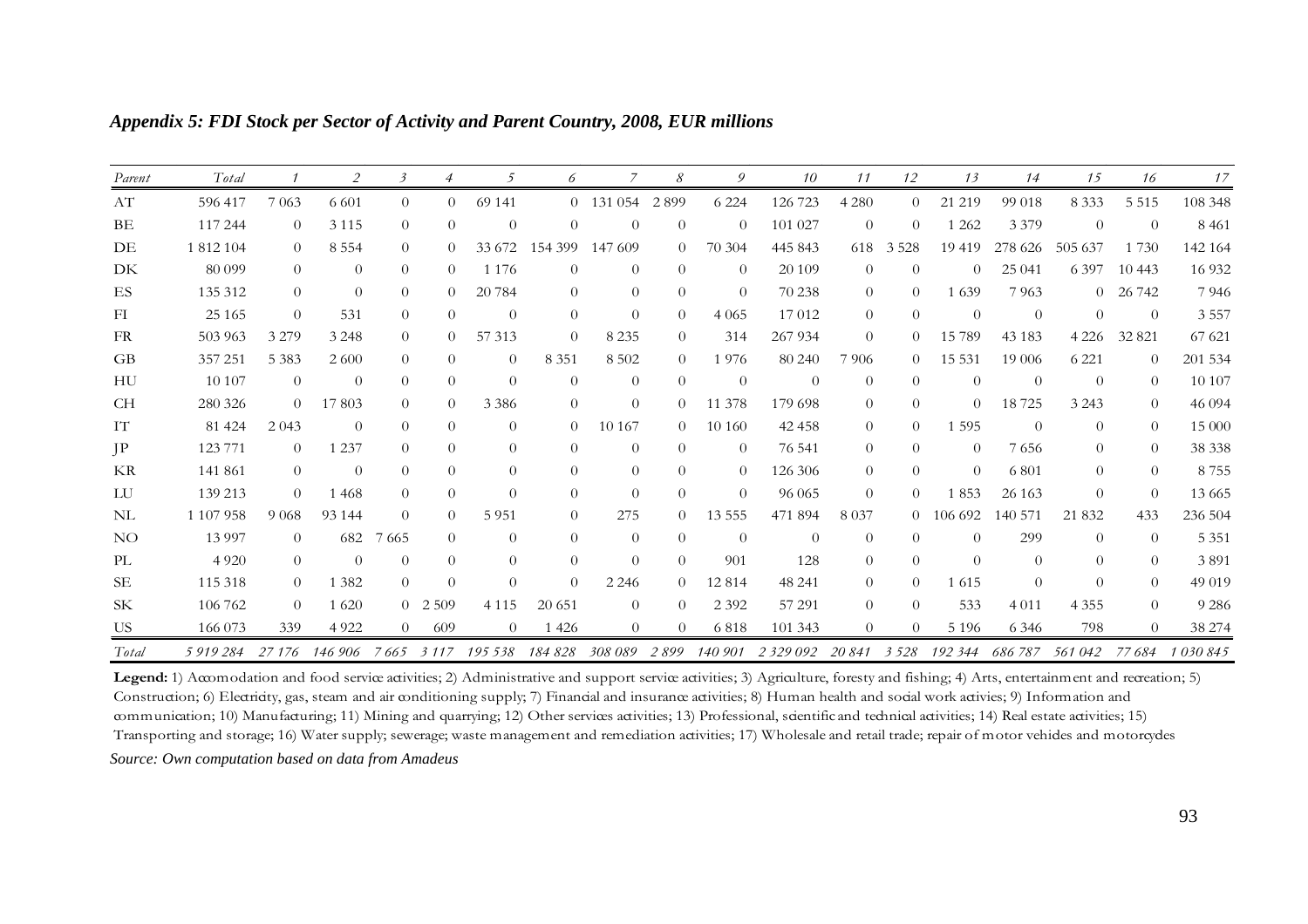|                           |               | Secondary sector |                |                           |                                                                    |                             |                                          | <b>Tertiary sector</b>    |                |                        |              |
|---------------------------|---------------|------------------|----------------|---------------------------|--------------------------------------------------------------------|-----------------------------|------------------------------------------|---------------------------|----------------|------------------------|--------------|
|                           |               | $\overline{2}$   | $\overline{3}$ |                           | <u>5</u>                                                           | 6                           |                                          | $8\overline{8}$           | $\overline{0}$ | 10                     | 11           |
| Size sum                  | 221.25*       | $2.72***$        | 516.81*        | 37.65                     | $41.74**$                                                          | 48.84*                      | 255.64*                                  | 967.95*                   | $1011.13*$     | 478.29*                | $-269.70**$  |
|                           | (3.95)        | (1.74)           | (3.69)         | (1.24)                    | (2.03)                                                             | (2.93)                      | (4.22)                                   | (5.42)                    | (5.86)         | (5.85)                 | $(-2.22)$    |
| Size difference squared   | $-44.50$      | $-0.15**$        | $-25.44*$      | $-12.28$                  | $-1.95**$                                                          | $-2.17*$                    | $-12.69*$                                | $-46.19*$                 | $-49.58*$      | $-19.49*$              | 7.88         |
|                           | $(-1.45)$     | $(-2)$           | $(-3.51)$      | $(-0.78)$                 | $(-2.01)$                                                          | $(-2.87)$                   | $(-4.89)$                                | $(-5.84)$                 | $(-6.45)$      | $(-4.56)$              | (1.39)       |
| Skilled labour difference | $2.09E0+08**$ | $8.38E + 06$     | $-4.16E+08$    | $2.14E + 08$              |                                                                    | $-6.89E + 06 - 1.61E + 08*$ | $2.68E + 08$                             | $-3.09E + 08$             | $-1.02E + 08$  | $-8.38E + 08*$         | $-3.83E+08$  |
|                           | (1.92)        | (1.07)           | $(-0.83)$      | (1.87)                    | $(-0.18)$                                                          | $(-3.24)$                   | (1.5)                                    | $(-0.6)$                  | $(-0.21)$      | $(-2.85)$              | $(-0.88)$    |
| Size difference x Skill   | $-227.24$     | $-2.33$          | $-357.87$      | $-134.72**$               | $-17.07$                                                           | $-19.88$                    | $-186.98$                                | $-576.55$                 | $-582.82***$   | 90.56                  | $-431.40$    |
| difference                | $(-0.87)$     | $(-0.66)$        | $(-1.25)$      | $(-1)$                    | $(-0.63)$                                                          | $(-0.56)$                   | $(-1.21)$                                | $(-1.4)$                  | $(-1.6)$       | (0.49)                 | $(-1.27)$    |
| Trade cost parent         | $5.71E + 06$  | $-7.25E + 05$    | $-2.68E + 05$  | $2.81E + 06$              |                                                                    | $-2.52E+05$ 4.18E+06*       |                                          | $-8.60E + 062.66E + 07**$ | $-2.89E + 07$  | $2.07E + 07*$          | $7.07E + 06$ |
|                           | (1.15)        | $(-1.13)$        | $(-0.05)$      | (1.11)                    | $(-0.1)$                                                           | (3.24)                      | $(-0.89)$                                | (2.02)                    | $(-1.2)$       | (3.39)                 | (0.34)       |
| Trade cost host           | $1.32E + 06$  | $-7.05E + 05$    | $-1.48E + 07$  |                           | $1.66E+07*18626239*** -9.76E+06* -4.94E+07* -1.47E+08* -1.93E+08*$ |                             |                                          |                           |                | $-4.11E+07**$          | $1.16E + 07$ |
|                           | (0.13)        | $(-1.26)$        | $(-0.41)$      | (4.08)                    | $(-1.72)$                                                          | $(-2.68)$                   | $(-3.1)$                                 | $(-3.36)$                 | $(-4.12)$      | $(-1.96)$              | (0.35)       |
| Trade cost host x Skill   | $2.54E + 08$  | $5.04E + 07$     |                | $-3.23E + 093.93E + 09**$ |                                                                    |                             | $6.36E+087.71E+08**3.21E+09**6.17E+09**$ |                           |                | $1.16E+10*3.65E+09***$ | $-5.13E+08$  |
| difference squared        | (0.33)        | (0.72)           | $(-0.86)$      | $(-1.91)$                 | (1.33)                                                             | (2.14)                      | (1.9)                                    | (1.58)                    | (3.01)         | (1.69)                 | $(-0.18)$    |
| Distance                  | n.a.          | n.a.             | n.a.           | n.a.                      | n.a.                                                               | n.a.                        | n.a.                                     | n.a.                      | n.a.           | n.a.                   | n.a.         |
| Intercept                 | $-1.20E + 08$ | $-2.97E + 06$    | $-3.44E + 08$  | $-2.81E+07$               | $-5.69E + 07$                                                      | $-3.63E + 07$               | $-2.69E + 08$                            | $-8.75E+08$               | $-8.72E+08$    | $-4.51E+08$            | $4.31E + 08$ |
|                           | $(-4.39)$     | $(-0.74)$        | $(-2.24)$      | $(-1.95)$                 | $(-1.66)$                                                          | $(-1.61)$                   | $(-2.5)$                                 | $(-3.56)$                 | $(-3.71)$      | $(-4.92)$              | (2.51)       |
| R-squared                 | 0.51          | 0.24             | 0.22           | 0.67                      | 0.27                                                               | 0.43                        | 0.45                                     | 0.47                      | 0.51           | 0.37                   | 0.11         |
| <i>Observation</i>        | 53            | 28               | 117            | 36                        | 36                                                                 | 78                          | 49                                       | 80                        | 67             | 117                    | 80           |
| No of countries           | 9             | .5               | 20             | 6                         | 6                                                                  | 14                          | 9                                        | 15                        | 12             | 20                     | 14           |

### *Appendix 6: Baseline Model Estimation: Sector Aggregation, FDI Stock, Fixed Effect Model*

t-robust statistics in parentheses; \*\*\*significant at 10% level, \*\*significant at 5% level, \* significant at 1% level

Legend: 1) Construction; 2) Electricity, gas, steam and air conditioning supply; 3) Manufacturing; 4) Water supply; sewerage; waste management and remediation activities; 5) Accomodation and food service activities; 6) Administrative and support service activities; 7) Financial and insurance activities; 8)Real estate activities; 9) Transporting and storage; 10) Wholesale and retail trade; repair of motor vehides and motorcydes; 11) Information and communication; 12) Professional, scientifc and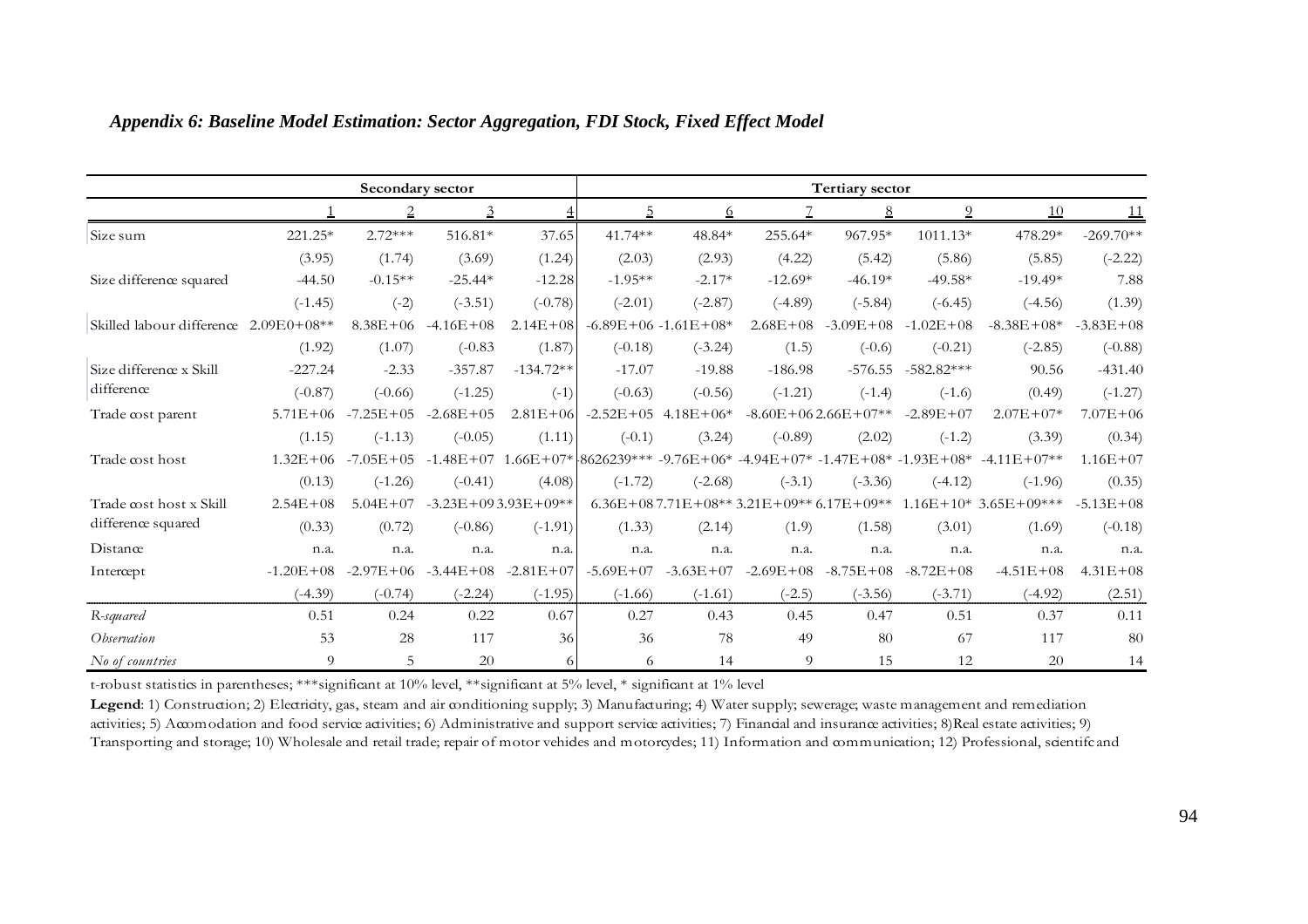|                                       |                | <b>Primary sector</b> |               |                | Secondary sector          |               |               |                          |                | <b>Tertiary sector</b> |                |               |               |                 | Quaternary<br>sector |
|---------------------------------------|----------------|-----------------------|---------------|----------------|---------------------------|---------------|---------------|--------------------------|----------------|------------------------|----------------|---------------|---------------|-----------------|----------------------|
|                                       |                | $\overline{2}$        |               | $\overline{4}$ | $\overline{2}$            | 6             |               | 8                        | $\overline{2}$ | <u>10</u>              | <u> 11</u>     | 12            | <u>13</u>     | <u>14</u>       | 15                   |
| Size sum                              | $-19.81$       | 42.34*                | 72.40*        | 15.76          | 14.57*                    | 0.08          | 16.09*        | 10.19**                  | 79.79*         | $15.11*$               | 2.81           | 58.48*        | $1.00*$       | 15.44*          | 6.83                 |
|                                       | $(-0, 89)$     | (3.37)                | (4.06)        | (0.52)         | 6.93                      | (0.92)        | (3.09)        | (1.96)                   | (4.46)         | (1.54)                 | (0.28)         | (3.21)        | (2.86)        | (10.81)         | (1.13)               |
| Size difference<br>squared            | 12.75          | 1.29                  | $-19.81**$    | $-0.77$        | $-0.64*$                  | $-0.06$       | $-0.75*$      | $-0.42**$                | $-3.44*$       | $-0.30$                | $-0.14$        | $-1.98*$      | $-0.05*$      | $-0.56*$        | $-0.12$              |
|                                       | (1.49)         | (0.24)                | (2.12)        | $(-0.58)$      | $-6.25$                   | $(-1.22)$     | $(-3.04)$     | $(-1.86)$                | $(-4.7)$       | $(-0.75)$              | $(-0.31)$      | $(-2.66)$     | $(-3.83)$     | $(-8.05)$       | $(-0.46)$            |
| Skilled labour<br>difference          | $-5.39E+07$    | $5.21E+07**$          | $4.70E + 07$  | $9.51E + 06$   | $-1.21E + 07$             | 7.99E+05*     |               | $-2.65E+05$ $-3.92E+07*$ | $4.06E + 07$   | $-1.15E+07$            | $-2.63E + 07$  | $1.31E + 07$  | $-2.33E+05$   | $-1.76E + 06$   | $-2.03E+07$          |
|                                       | $(-1.55)$      | (2.29)                | (1.31)        | (0.06)         | $-1.31$                   | (2.35)        | $(-0.03)$     | $(-2.29)$                | (0.74)         | $(-0.32)$              | $(-0.29)$      | (0.27)        | (0.23)        | $(-0.31)$       | $(-0.95)$            |
| Size difference x                     | 100.92**       | $-106.44**$           | $-91.18$      | $-36.17$       | $-1.86$                   | $-0.8**$      | $-6.05$       | 1.73                     | $-12.26$       | 24.65                  | 2.14           | 56.53         | $-0.90$       | $6.19**$        | 9.11                 |
| Skill difference                      | (2.65)         | $(-1.99)$             | $(-1.22)$     | $(-0.37)$      | $-0.36$                   | $(-2.01)$     | $(-0.61)$     | (0.19)                   | $(-0.22)$      | (1.15)                 | (0.07)         | (0.95)        | (0.75)        | (1.85)          | (0.58)               |
| Trade cost parent                     | $1.01E + 04$   | $-9.53E + 05$         | $1.57E + 06$  | $8.41E + 06$   | $-412120**$               | 14286***      | $-4.06E + 05$ | 748096***                | $-3.76E + 06$  | $3.98E + 05$           | $-2.88E + 05$  | $-1.55E + 05$ | $-6.55E + 04$ | $4.65E + 05*$   | $3E + 06*$           |
|                                       | (0.03)         | $(-1.2)$              | (0.81)        | (0.62)         | $-1.98$                   | (1.81)        | $(-0.61)$     | (1.6)                    | $(-0.94)$      | (0.26)                 | $(-0.1)$       | $(-0.08)$     | (1.35)        | (3.25)          | (3.33)               |
| Trade cost host                       | $3.02E + 05$   | $-3.28E + 06$         | $-1.58E + 06$ | $-5.54E + 05$  | $1.23E + 04$              | 33856*        | $-2.74E+06**$ | $-1.56E + 06$            | $1.21E + 07*$  | $4.65E + 06*$          | $-1.22E + 04$  | $1.45E + 06$  | $-184671**$   | $7.06E + 05***$ | $1.14E + 06$         |
|                                       | (0.13)         | $(-1.56)$             | $(-0.62)$     | $(-0.05)$      | 0.02                      | (3.29)        | $(-2.08)$     | (1.28)                   | $(-2.33)$      | (1.53)                 | 0.00           | (0.29)        | $-1.85$       | (1.63)          | (0.63)               |
| Trade cost host x<br>Skill difference | $1.82E + 08$   | $-3.46E + 08$         | $1.06E + 08$  |                | $-1.82E+08$ $-1.49E+08**$ | $-1.21E+07**$ | $1.52E + 08$  | $1.29E + 08$             | $4.61E + 08$   | $-2.94E+08$            | 7.50E+07       | $-8.46E+08**$ | $1.04E + 07$  | 8.99E+07***     | $-1.83E+07$          |
| squared                               | (0.74)         | $(-1.39)$             | (0.37)        | $(-0.11)$      | $-1.89$                   | $(-2.15)$     | (0.96)        | (1.07)                   | (0.83)         | $(-0.88)$              | (0.09)         | $(-1.91)$     | (0.97)        | (1.67)          | $(-0.09)$            |
| Intercept                             | $7.04E + 06$   | $-3.37E + 07$         | $-4.23E + 07$ | $-1.86E + 07$  | $-1.60E + 07$             | $-1.80E + 04$ | $-1.24E+07$   | $-1.11E+07$              | $-8.28E + 07$  | $-3.66E + 07$          | $-5.70E + 06$  | $-5.59E + 07$ | $-6.06E + 05$ | $-2.43E+07$     | $-1.50E + 07$        |
|                                       | (0.71)         | $(-4.76)$             | $(-4.17)$     | $(-0.31)$      | $(-4.28)$                 | $(-0.39)$     | $(-2.31)$     | $(-1.14)$                | $(-2.9)$       | $(-1.53)$              | $(-0.2)$       | $(-2.65)$     | $-1.52$       | $(-9.72)$       | $(-1.36)$            |
| R-squared                             | 0.86           | 0.93                  | 0.24          | 0.04           | 0.05                      | 0.23          | 0.20          | 0.17                     | 0.28           | 0.05                   | 0.66           | 0.04          | 0.1           | 0.11            | 0.08                 |
| Observation                           | 17             | 23                    | 164           | 111            | 3079                      | 101           | 88            | 204                      | 132            | 257                    | 17             | 609           | 249           | 2036            | 459                  |
| No of companies                       | $\mathfrak{Z}$ | $\mathcal{L}_{1}$     | 30            | 20             | 574                       | 17            | 18            | 41                       | 25             | 48                     | $\overline{4}$ | 146           | 47            | 388             | 93                   |

### *Appendix 7: Baseline Model Estimation: Firm Level Data, FDI Stock, Fixed Effects Model*

t-robust statistics in parentheses; \*\*\*significant at 10% level, \*\*significant at 5% level, \* significant at 1% level

Legend: 1) Agriculture, forestry and fishing; 2) Mining and quarrying; 3) Construction; 4) Electricity, gas, steam and air conditioning supply; 5) Manufacturing; 6) Water supply; sewerage; waste management and remediation activities; 7) Accomodation and food service activities; 8) Administrative and support service activities; 9) Financial and insurance activities; 10) Information and communication; 11) Other services activities; 12) Real estate activities; 13) Transporting and storage; 14) Wholesale and retail trade; repair of motor vehicles and motorcycles; 15) Professional, scientific and technical activities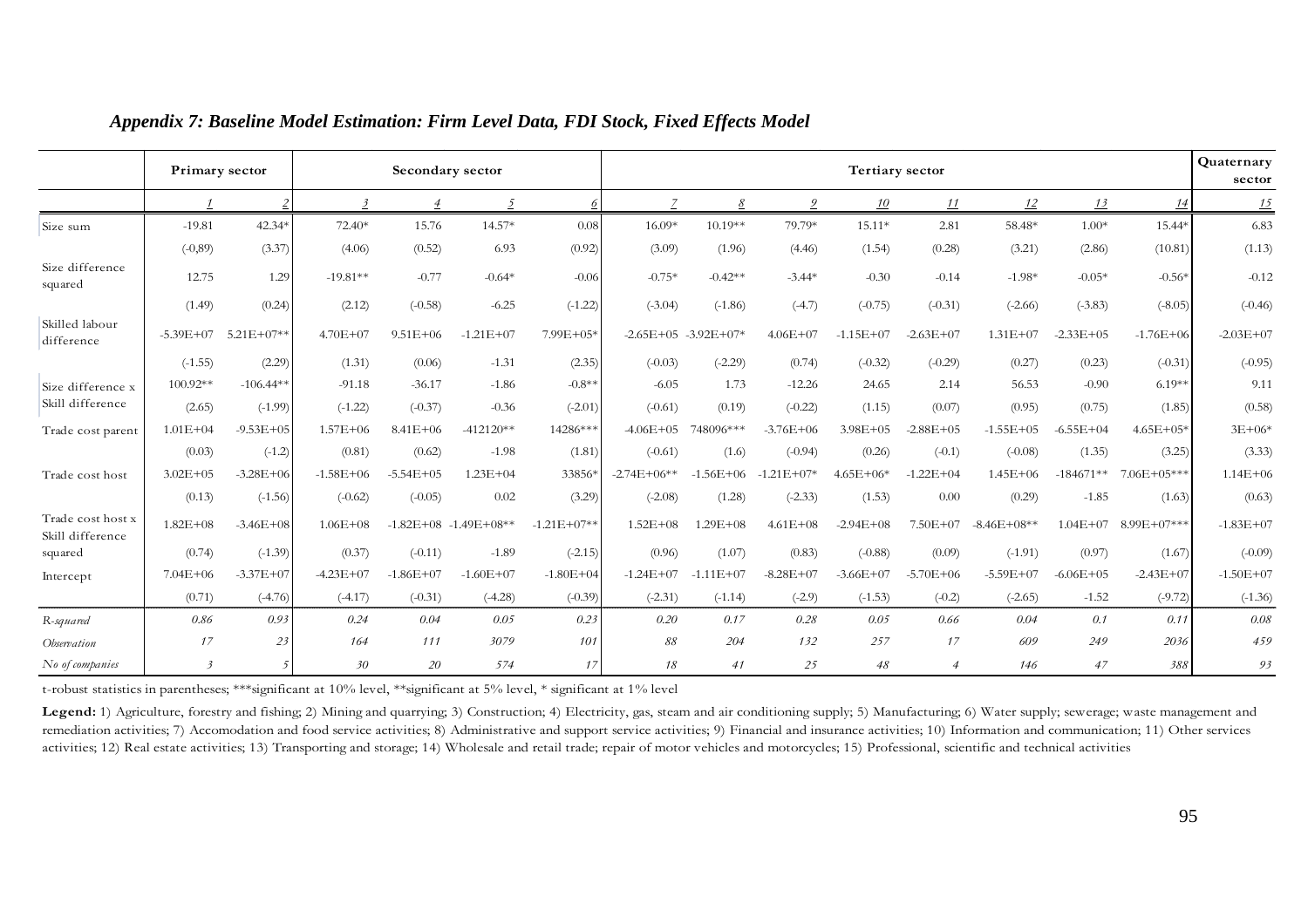|                                                                                                                   |                                                |                |                             | Secondary sector         |                             |                         |                                               |           |                          | Tertiary sector          |                  |               |
|-------------------------------------------------------------------------------------------------------------------|------------------------------------------------|----------------|-----------------------------|--------------------------|-----------------------------|-------------------------|-----------------------------------------------|-----------|--------------------------|--------------------------|------------------|---------------|
|                                                                                                                   | $OLS$                                          | ML             | <b>OLS</b>                  | ML                       | OLS                         | ML                      | <b>OLS</b>                                    | МL        | <b>OLS</b>               | ML                       | <b>OLS</b>       | ML            |
|                                                                                                                   |                                                |                |                             |                          | $\overline{\mathbf{3}}$     | $\overline{\mathbf{3}}$ |                                               |           |                          |                          | 6                | $\frac{6}{5}$ |
| Parent population                                                                                                 | $-1.13*$                                       | $-0.04$        | 0.49                        | 0.33                     | $-0.79*$                    | 0.02                    | $-7.79*$                                      | 1.65      | 0.63                     | 2.50                     | $0.66**$         | $-1.16***$    |
|                                                                                                                   | $(-4.13)$                                      | $(-0.11)$      | (1.11)                      | (0.55)                   | $(-2.6)$                    | (0.03)                  | $(-7.17)$                                     | (1.23)    | (0.56)                   | 91.49)                   | (2.06)           | $(-1.55)$     |
| Parent GDP                                                                                                        | $1.81*$                                        | $-1.15$        | $0.45**$                    | 0.73                     | $1.45*$                     | 2.52                    | 8.38*                                         | $-1.20$   | 1.40                     | $-9.98*$                 | $-0.05$          | $-1.06$       |
|                                                                                                                   | (6.84)                                         | (0.15)         | (1.94)                      | (1.06)                   | (4.66)                      | (1.18)                  | (7.16)                                        | $(-0.92)$ | (0.95)                   | $(-2.54)$                | $(-0.14)$        | $(-0.66)$     |
| Parent skilled labour endowment                                                                                   | $-10.30*$                                      | $-6.24*$       | $-6.53*$                    | $-6.57*$                 | $-0.46$                     | 0.14                    | $-11.33*$                                     | 1.26      | 15.91*                   | 4.45                     | 12.71*           | 2.90          |
|                                                                                                                   | $(-8.75)$                                      | $(-3.67)$      | $(-4.43)$                   | $(-4.18)$                | $(-0.41)$                   | (0.08)                  | $(-8.79)$                                     | (0.68)    | (4.20)                   | (1.12)                   | (7.07)           | (1.11)        |
| Parent trade costs                                                                                                | $-0.31$                                        | $-0.16$        | $0.46*$                     | $0.48*$                  | 0.18                        | $-0.21$                 | $-0.81**$                                     | 0.02      | $-0.07$                  | $-0.24$                  | $0.81*$          | 0.02          |
|                                                                                                                   | $(-0.74)$                                      | $(-0.75)$      | (3.05)                      | (3.91)                   | (0.67)                      | $(-1.24)$               | $(-2.34)$                                     | (0.08)    | $(-0.15)$                | $(-0.75)$                | (3.49)           | (0.18)        |
| Distance                                                                                                          | $-1.31*$                                       | $-0.73***$     | $-1.54*$                    | $-1.63*$                 | $-0.92*$                    | $-0.44$                 | $1.64*$                                       | 0.14      | $-5.12*$                 | $3.82***$                | $-1.48*$         | $-0.35$       |
|                                                                                                                   | $(-6.56)$                                      | $(-1.59)$      | $(-32.23)$                  | $(-8.98)$                | $(-4.54)$                   | $(-0.37)$               | (9.56)                                        | (0.51)    | $(-4.00)$                | (1.78)                   | $(-7.78)$        | $(-0.36)$     |
| Trend                                                                                                             | 0.29                                           | 0.14           | $0.45*$                     | 0.13                     | 0.23                        | $-0.09$                 | 0.15                                          | 0.39      | $-0.48$                  | $-0.17$                  | 0.36             | 0.65          |
|                                                                                                                   | (0.94)                                         | (0.36)         | (5.27)                      | (0.67)                   | (0.62)                      | $(-0.20)$               | (0.63)                                        | (1.11)    | $(-1.09)$                | $(-0.16)$                | (0.98)           | (1.29)        |
| Trend <sup>2</sup>                                                                                                | $-0.003$                                       | $-0.002$       | $-0.05*$                    | $-0.04*$                 | $-0.02$                     | 0.06                    | $-0.02$                                       | $-0.04**$ | 0.06                     | $-0.02$                  | $-0.01$          | $-0.07**$     |
|                                                                                                                   | $(-0.06)$                                      | $(-0.08)$      | $(-4.53)$                   | $(-3.95)$                | $(-0.38)$                   | (1.46)                  | $(-0.72)$                                     | $(-1.92)$ | (1.02)                   | $(-0.26)$                | $(-0.23)$        | $(-2.05)$     |
| Parent market proximity                                                                                           | $\sim$ $\sim$                                  | $1.61**$       | $\rightarrow$ $\rightarrow$ | $-0.18$                  | $\overline{\phantom{m}}$    | $-1.75$                 | $\mathord{\hspace{1pt}\text{--}\hspace{1pt}}$ | $-0.73*$  | $- -$                    | $6.91*$                  | $\sim$ $\sim$    | 2.99**        |
|                                                                                                                   | $\hspace{0.1mm}-\hspace{0.1mm}-\hspace{0.1mm}$ | (1.99)         | $\sim$ $-$                  | $(-0.48)$                | $\rightarrow$ $\rightarrow$ | $(-0.88)$               | $--$                                          | $(-2.42)$ | $\overline{\phantom{m}}$ | (3.07)                   | $--$             | (1.90)        |
| Host market proximity                                                                                             | $\frac{1}{2}$                                  | 6.69           | $\rightarrow$ $\rightarrow$ | $4.64***$                | $\sim$ $-$                  | $-10.01$                | $\frac{1}{2}$                                 | 2.96      | $- -$                    | 14.25                    | $\frac{1}{2}$    | 5.23          |
|                                                                                                                   | $\overline{\phantom{m}}$                       | (1.12)         | $\overline{\phantom{m}}$    | (1.71)                   | $-\,-$                      | $(-1.13)$               | $\overline{\phantom{m}}$                      | (0.62)    | $\qquad \qquad -$        | (1.36)                   | $- -$            | (0.91)        |
| Spatial lag                                                                                                       | $\overline{\phantom{m}}$                       | $-1.47*$       | $\sim$ $-$                  | 0.07                     | $\sim$ $\sim$               | $2.10*$                 | $\overline{\phantom{m}}$                      | $-2.06*$  | $- -$                    | $-2.05**$                | $\sim$ $\sim$    | $-1.34*$      |
|                                                                                                                   | $\mathord{\hspace{1pt}\text{--}\hspace{1pt}}$  | $(-3.72)$      | $\rightarrow$ $\rightarrow$ | (0.5)                    | $\rightarrow$ $\rightarrow$ | (2.46)                  | $\mathrel{{-}-}$                              | $(-7.41)$ | $\sim$ $\sim$            | $(-1.99)$                | $\mathrel{{-}-}$ | $(-2.40)$     |
| Intercept                                                                                                         | 1.13                                           | $-58.30$       | 8.95                        | $-48.01$                 | 12.01                       | 104.59                  | $-38.88$                                      | 11.32     | 38.38                    | $-155.02$                | 28.69            | $-49.24$      |
|                                                                                                                   | (0.62)                                         | $(-0.82)$      | (2.88)                      | $(-1.43)$                | (6.20)                      | (1.02)                  | $(-6.05)$                                     | (0.19)    | (6.67)                   | $(-1.20)$                | (10.51)          | $(-0.70)$     |
| R-squared                                                                                                         | 0.82                                           | $\overline{a}$ | 0.99                        | $\overline{\phantom{a}}$ | 0.37                        | $\sim$                  | 0.87                                          |           | 0.84                     | $\overline{\phantom{a}}$ | 0.62             |               |
| Observation                                                                                                       | 53                                             | 53             | $2\sqrt{8}$                 | 28                       | 117                         | 117                     | 36                                            | 36        | 36                       | 36                       | 78               | 78            |
| No of countries                                                                                                   | $\boldsymbol{O}$                               | 9              | $\sqrt{2}$                  |                          | 20                          | 20                      | 6                                             |           | 6                        | 6                        | 14               | 14            |
| standard errors in parentheses; ***significant at 10% level, **significant at 5% level, * significant at 1% level |                                                |                |                             |                          |                             |                         |                                               |           |                          |                          |                  |               |

### *Appendix 8: Spatial lag Model Estimation: Full Sample, FDI Stock, OLS and Maximum Likelihood Estimations*

Legend: 1) Construction; 2) Electricity, gas, steam and air conditioning supply; 3) Manufacturing; 4) Water supply; sewerage; waste management and remediation activities; 5) Accomodation and food service activities; 6) Administrative and support service activities;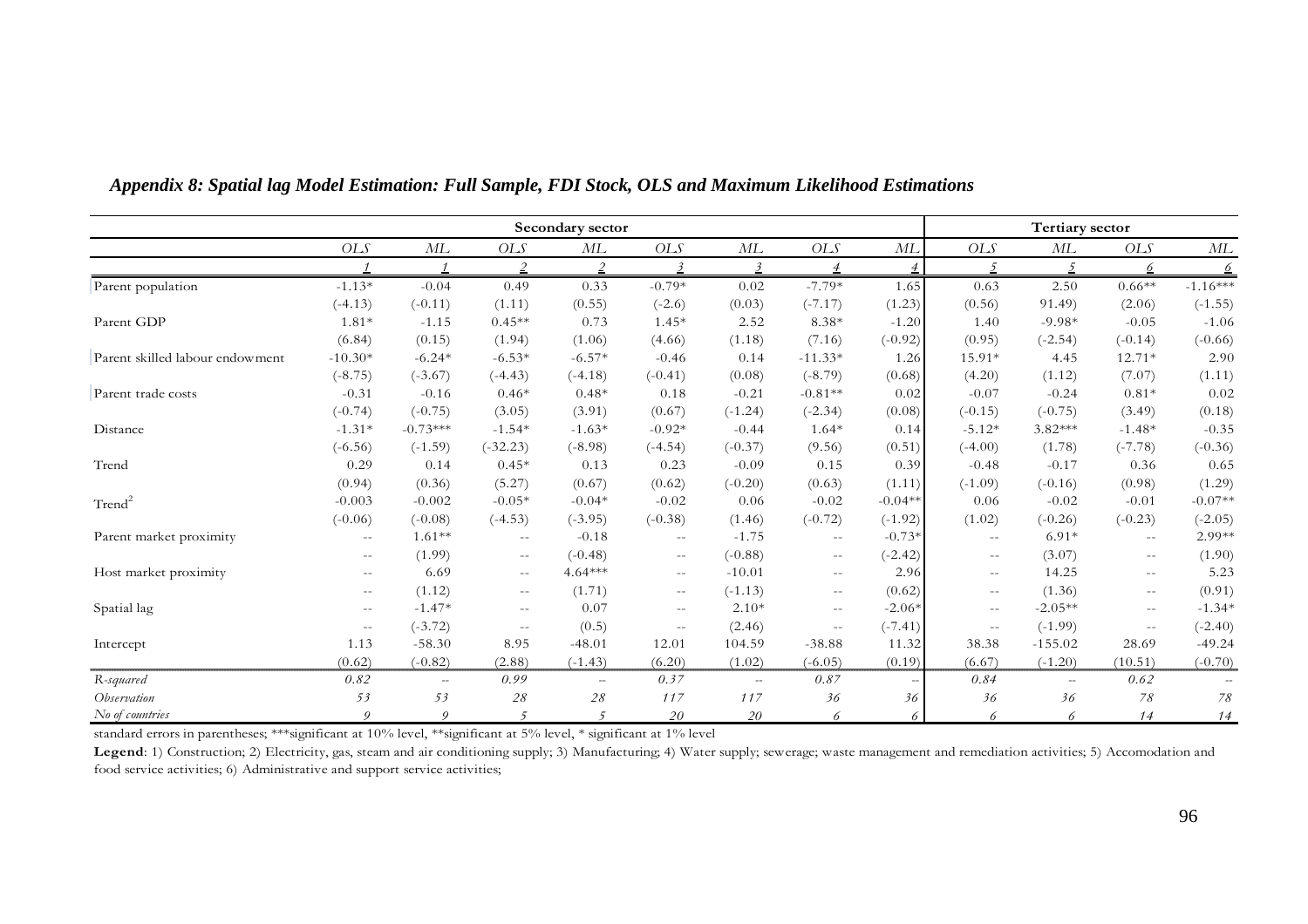|                         | <b>Tertiary sector</b> |                  |                                       |           |                             |           |               |            |                             |            | <b>Quaternary sector</b> |           |
|-------------------------|------------------------|------------------|---------------------------------------|-----------|-----------------------------|-----------|---------------|------------|-----------------------------|------------|--------------------------|-----------|
|                         | OLS                    | $M\!L$           | $OLS$                                 | ML        | <b>OLS</b>                  | $M\!L$    | <b>OLS</b>    | $M\!L$     | OLS                         | ML         | OLS                      | ML        |
|                         | $\overline{7}$         | $\overline{z}$   | 8                                     | 8         | 9                           | 9         | 10            | 10         | 11                          | 11         | 12                       | 12        |
| Parent population       | $-4.91*$               | $-2.76*$         | $-0.46$                               | 0.74      | $0.88*$                     | $0.68***$ | $-0.09$       | $-0.35$    | $-1.23*$                    | $-2.04*$   | $-1.16$                  | 0.30      |
|                         | $(-5.34)$              | $(-2.77)$        | $(-1.00)$                             | (0.73)    | (2.61)                      | (1.77)    | $(-0.41)$     | $(-0.94)$  | $(-2.47)$                   | $(-2.66)$  | $(-1.11)$                | (0.20)    |
| Parent GDP              | $6.45*$                | $2.72***$        | 0.70                                  | 0.81      | 0.08                        | $2.28*$   | $0.83*$       | $-0.69$    | $1.55*$                     | 2.22       | 1.75                     | $-1.78$   |
|                         | (6.39)                 | (1.63)           | (1.45)                                | (0.43)    | (0.25)                      | (2.54)    | (3.90)        | $(-0.54)$  | (3.25)                      | (1.07)     | (1.55)                   | $(-0.81)$ |
| Parent skilled labour   | $-13.75*$              | $-12.21*$        | 0.68                                  | 3.98      | $6.92*$                     | $6.50*$   | 1.29          | 0.05       | $-3.13$                     | $-6.20**$  | 3.16                     | $4.04*$   |
|                         | $(-6.86)$              | $(-7.14)$        | (0.42)                                | (1.43)    | (3.78)                      | (3.31)    | (1.47)        | (0.07)     | $(-1.37)$                   | $(-1.91)$  | (1.35)                   | (2.73)    |
| Parent trade costs      | 0.26                   | $-0.03$          | $1.23*$                               | 0.27      | $1.21*$                     | $0.94*$   | $0.42*$       | $-0.06*$   | $-0.47$                     | $-0.19$    | 0.59                     | 0.09      |
|                         | (0.60)                 | $(-0.08)$        | (3.79)                                | (1.51)    | (3.00)                      | (2.26)    | (2.40)        | $(-0.70)$  | $(-0.71)$                   | $(-0.43)$  | (0.97)                   | (0.51)    |
| Distance                | $-2.12*$               | $-1.90*$         | $-1.39*$                              | $-1.66$   | $2.62*$                     | $-3.70*$  | $-1.03*$      | $-0.13$    | $-0.25$                     | $-0.93$    | $-1.14*$                 | 0.002     |
|                         | $(-8.13)$              | $(-4.78)$        | $(-5.52)$                             | $(-1.38)$ | $(-11.85)$                  | $(-7.18)$ | $(-7.09)$     | $(-0.18)$  | $(-0.84)$                   | $(-0.81)$  | $(-4.26)$                | (0.00)    |
| Trend                   | $0.78**$               | $1.76**$         | $1.08**$                              | $-0.71$   | 0.38                        | $-0.55$   | $0.51**$      | 0.09       | 0.61                        | 0.64       | 0.15                     | $-0.85**$ |
|                         | (1.90)                 | (1.96)           | (2.05)                                | $(-0.98)$ | (1.09)                      | $(-0.63)$ | (1.92)        | (0.35)     | (1.05)                      | (0.78)     | (0.29)                   | $(-2.01)$ |
| Trend <sup>2</sup>      | $-0.10***$             | $-0.16*$         | $-0.10$                               | $-0.03$   | $-0.02$                     | 0.01      | $-0.05$       | $-0.06$    | $-0.09$                     | $-0.14*$   | 0.01                     | $-0.03$   |
|                         | $(-1.66)$              | $(-3.12)$        | $(-1.35)$                             | $(-0.65)$ | $(-0.33)$                   | (0.17)    | $(-1.41)$     | $(-3.24)$  | $(-1.17)$                   | $(-2.44)$  | (0.08)                   | $(-1.44)$ |
| Parent market proximity | $\sim$ $-$             | 0.96             | $\mathcal{L} \rightarrow \mathcal{L}$ | $-1.68$   | $\sim$ $\sim$               | $-2.05*$  | $\sim$ $\sim$ | 1.97***    | $\mathcal{L}=\mathcal{L}$   | $-0.07$    | $\sim$ $\sim$            | 2.04      |
|                         | $\sim$ $-$             | (1.18)           | $\mathbb{H}^{\mathbb{H}}$             | $(-1.02)$ | $\rightarrow$ $\rightarrow$ | $(-2.71)$ | $  \,$        | (1.77)     | $\rightarrow$ $\rightarrow$ | $(-0.04)$  | $--$                     | (1.09)    |
| Host market proximity   |                        | $-6.01$          | $\sim$ $\sim$                         | 22.34**   | $\hspace{0.05cm} \ldots$    | 11.59     | $  \,$        | $9.92*$    | $\sim$ $\sim$               | 7.62       | $\sim$ $-$               | 25.21*    |
|                         | $\sim$ $-$             | $(-0.46)$        | $\mathcal{L} \rightarrow \mathcal{L}$ | (1.96)    | $\overline{\phantom{m}}$    | (0.95)    | $  \,$        | (2.96)     | $ -$                        | (0.59)     | $\sim$ $-$               | (2.95)    |
| Spatial lag             | $\sim$ $-$             | $-2.16*$         | $-$                                   | $-0.01$   | $\equiv$ $\equiv$           | 0.58      | $\sim$ $\sim$ | $-0.73***$ | $\sim$ $\sim$               | $-1.42***$ | $\sim$ $\sim$            | $-0.64$   |
|                         | $\sim$ $-$             | $(-2.92)$        | $\sim$ $\sim$                         | $(-0.04)$ | $\rightarrow$ $\rightarrow$ | (1.24)    | $\sim$ $\sim$ | $(-1.70)$  | $\rightarrow$ $\rightarrow$ | $(-1.64)$  | $\sim$ $-$               | $(-1.26)$ |
| Intercept               | $-21.00$               | 92.96            | 19.26                                 | $-240.01$ | 27.71                       | $-113.31$ | 14.14         | $-110.21$  | 5.68                        | $-67.88$   | 13.39                    | $-295.06$ |
|                         | $(-4.16)$              | (0.59)           | (6.62)                                | $(-1.75)$ | (9.00)                      | $(-0.76)$ | (9.90)        | $(-2.74)$  | (1.44)                      | $(-0.44)$  | (2.12)                   | $(-2.85)$ |
| R-squared               | 0.83                   |                  | 0.41                                  |           | 0.76                        |           | 0.53          |            | 0.21                        |            | 0.34                     |           |
| Observation             | 49                     | 49               | 80                                    | 80        | 67                          | 67        | 117           | 117        | $\mathcal{S}O$              | 80         | 74                       | 74        |
| No of countries         | $\boldsymbol{Q}$       | $\boldsymbol{Q}$ | 15                                    | 15        | 12                          | 12        | 20            | 20         | 14                          | 14         | 13                       | 13        |

*Appendix 8: Spatial lag Model Estimation: Full Sample, FDI Stock, OLS and Maximum Likelihood Estimations* 

Legend: 7) Financial and insurance activities; 8)Real estate activities; 9) Transporting and storage; 10) Wholesale and retail trade; repair of motor vehicles and motorcycles; 11) Information and communication; 12) Professional, scientifc and technical activities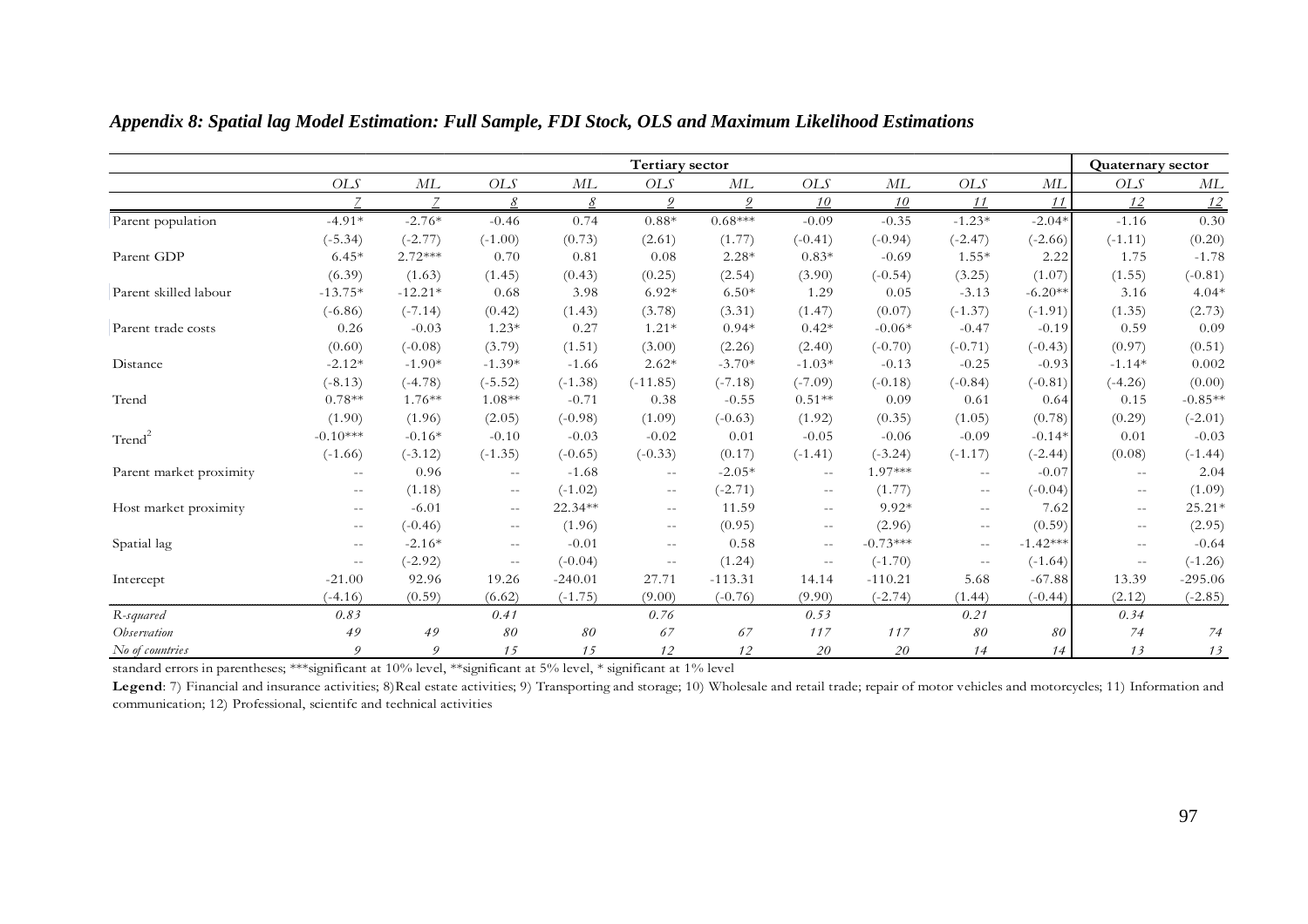|                                    | Secondary sector |             |                             |                |                             |                          |                |                          |                          | <b>Tertiary sector</b> |               |               |  |  |
|------------------------------------|------------------|-------------|-----------------------------|----------------|-----------------------------|--------------------------|----------------|--------------------------|--------------------------|------------------------|---------------|---------------|--|--|
|                                    | <b>OLS</b>       | ML          | <b>OLS</b>                  | ML             | <b>OLS</b>                  | ML                       | <b>OLS</b>     | ML                       | <b>OLS</b>               | ML                     | <b>OLS</b>    | ML            |  |  |
|                                    |                  |             | $\overline{c}$              | $\overline{2}$ | $\overline{\mathbf{3}}$     | $\overline{3}$           | $\overline{4}$ | $\overline{\mathcal{A}}$ | $\overline{2}$           | 5                      | 6             | $\frac{6}{2}$ |  |  |
| Parent population                  | $-2.17*$         | $-2.48*$    | $-1.36$                     | $-3.88**$      | $-0.86*$                    | $-0.48$                  | $-11.65*$      | $-5.88**$                | $-10.87*$                | $-1.37$                | $1.61*$       | $1.71*$       |  |  |
|                                    | $(-4.57)$        | $(-3.49)$   | $(-0.81)$                   | $(-2.16)$      | $(-3.08)$                   | $(-1.15)$                | $(-6.89)$      | $(-2.51)$                | $(-3.03)$                | $(-0.31)$              | (7.37)        | (4.5)         |  |  |
| Parent GDP                         | $2.77*$          | $3.42*$     | $1.93**$                    | $3.81**$       | $1.41*$                     | $1.14*$                  | 12.36*         | $6.64*$                  | 15.00*                   | 3.24                   | $-0.97*$      | $-1.05*$      |  |  |
|                                    | (6.06)           | (3.96)      | (1.97)                      | (3.01)         | (5.27)                      | (2.77)                   | (6.79)         | (2.71)                   | (5.10)                   | (0.67)                 | $(-4.47)$     | $(-2.74)$     |  |  |
| Parent skilled labour<br>endowment | $-16.21*$        | $-13.82***$ | $-13.58*$                   | $-6.25$        | 1.82                        | 0.26                     | $-13.52*$      | $-13.71*$                | $18.79***$               | 4.98                   | $8.95*$       | $6.35*$       |  |  |
|                                    | $(-7.97)$        | $(-2.69)$   | $(-3.02)$                   | $(-1.12)$      | (1.29)                      | (0.18)                   | $(-6.74)$      | $(-5.47)$                | (1.70)                   | (0.61)                 | (5.97)        | (4.75)        |  |  |
| Parent trade costs                 | 0.07             | 0.10        | $-0.74$                     | $-0.96**$      | 0.07                        | $-0.07$                  | $-0.89***$     | $-0.81**$                | 0.79                     | $-0.98$                | $-0.01$       | 0.06          |  |  |
|                                    | (0.10)           | (0.2)       | $(-1.30)$                   | $(-2.01)$      | (0.22)                      | $(-0.59)$                | $(-1.66)$      | $(-2.53)$                | (0.76)                   | $(-1.34)$              | $(-0.05)$     | (1.01)        |  |  |
| Distance                           | $-1.38*$         | $-0.61$     | $-2.27*$                    | $-3.67*$       | $-1.17*$                    | $-0.65$                  | $1.51*$        | $1.15*$                  | $-7.29***$               | $-3.08$                | $-0.57*$      | $-0.22$       |  |  |
|                                    | $(-4.00)$        | $(-1.38)$   | $(-10.56)$                  | $(-3.79)$      | $(-5.20)$                   | $(-1.25)$                | (5.66)         | (6.68)                   | $(-1.79)$                | $(-1.17)$              | $(-2.84)$     | $(-0.56)$     |  |  |
| Trend                              | $0.90***$        | $-0.48$     | 0.22                        | 0.48           | 0.34                        | 0.33                     | 0.17           | 0.79                     | $-1.71***$               | $-2.78$                | 0.29          | 0.32          |  |  |
|                                    | (1.67)           | $(-0.38)$   | (1.62)                      | (1)            | (1.08)                      | (0.75)                   | (0.45)         | (0.95)                   | $(-1.86)$                | $(-1.58)$              | (1.15)        | (1.1)         |  |  |
| Trend <sup>2</sup>                 | $-0.11$          | $0.18***$   | $-0.01$                     | 0.01           | $-0.04$                     | $-0.06$                  | $-0.03$        | 0.10                     | $0.19***$                | 0.26                   | $-0.02$       | $-0.04$       |  |  |
|                                    | $(-1.39)$        | (1.87)      | $(-0.58)$                   | (0.21)         | $(-0.93)$                   | $(-1.31)$                | $(-0.61)$      | (1.33)                   | (1.65)                   | (1.16)                 | $(-0.61)$     | $(-1.21)$     |  |  |
| Parent market proximity            | $\rightarrow$    | $-5.71**$   | $\rightarrow$ $\rightarrow$ | 4.88           | $\sim$ $\sim$               | 1.89                     | 44             | 0.62                     | $\rightarrow$            | 4.11                   | $\sim$ $-$    | 0.87          |  |  |
|                                    |                  | $(-2.24)$   |                             | (1.51)         |                             | (1.5)                    |                | (0.43)                   |                          | (1.53)                 |               | (1.01)        |  |  |
| Host market proximity              | $\sim$ $-$       | $-23.39$    | $\sim$ $\sim$               | $-11.18$       | $\sim$ $\sim$               | 1.66                     | $\sim$ $-$     | $-34.16**$               | $\overline{\phantom{m}}$ | 11.69                  | $\sim$ $-$    | 2.17          |  |  |
|                                    |                  | $(-0.91)$   |                             | $(-1.38)$      |                             | (0.19)                   |                | $(-2.13)$                |                          | (0.32)                 |               | (0.37)        |  |  |
| Spatial lag                        | $\sim$ $\sim$    | $6.26*$     | $\rightarrow$               | $-0.15$        | $\rightarrow$ $\rightarrow$ | $-0.13$                  | 44             | $2.91***$                | $\overline{\phantom{a}}$ | 3.02                   | $\rightarrow$ | $-0.15$       |  |  |
|                                    |                  | (3.39)      |                             | $(-0.17)$      |                             | $(-0.15)$                |                | (1.85)                   |                          | (0.72)                 |               | $(-0.25)$     |  |  |
| Intercept                          | $-11.05$         | 247.42      | 2.04                        | 86.22          | 12.61                       | $-37.71$                 | $-59.29$       | 318.94                   | $-13.84$                 | $-243.37$              | 18.25         | $-22.85$      |  |  |
|                                    | $(-3.54)$        | (0.82)      | (0.22)                      | (0.84)         | (5.77)                      | $(-0.36)$                | $(-5.93)$      | (1.63)                   | $(-0.68)$                | $(-0.55)$              | (7.14)        | $(-0.33)$     |  |  |
| R-squared                          | 0.69             | $\sim$      | 0.97                        | $\sim$         | 0.53                        | $\overline{\phantom{a}}$ | 0.69           |                          | 0.60                     | $\sim$                 | 0.72          |               |  |  |
| Observation                        | 53               | 53          | 22                          | 22             | 99                          | 99                       | 36             | 36                       | 27                       | 27                     | 69            | 69            |  |  |
| No of countries                    | 9                | 9           | $\overline{4}$              | $\overline{4}$ | 17                          | 17                       | 6              | 6                        | 5                        | 5                      | 12            | $12\,$        |  |  |

*Appendix 9: Spatial lag Model Estimation: European Sub-sample, Affiliate Sales, OLS and Maximum Likelihood Estimation* 

Legend: 1) Construction; 2) Electricity, gas, steam and air conditioning supply; 3) Manufacturing; 4) Water supply; sewerage; waste management and remediation activities; 5) Accomodation and food service activities; 6) Administrative and support service activities